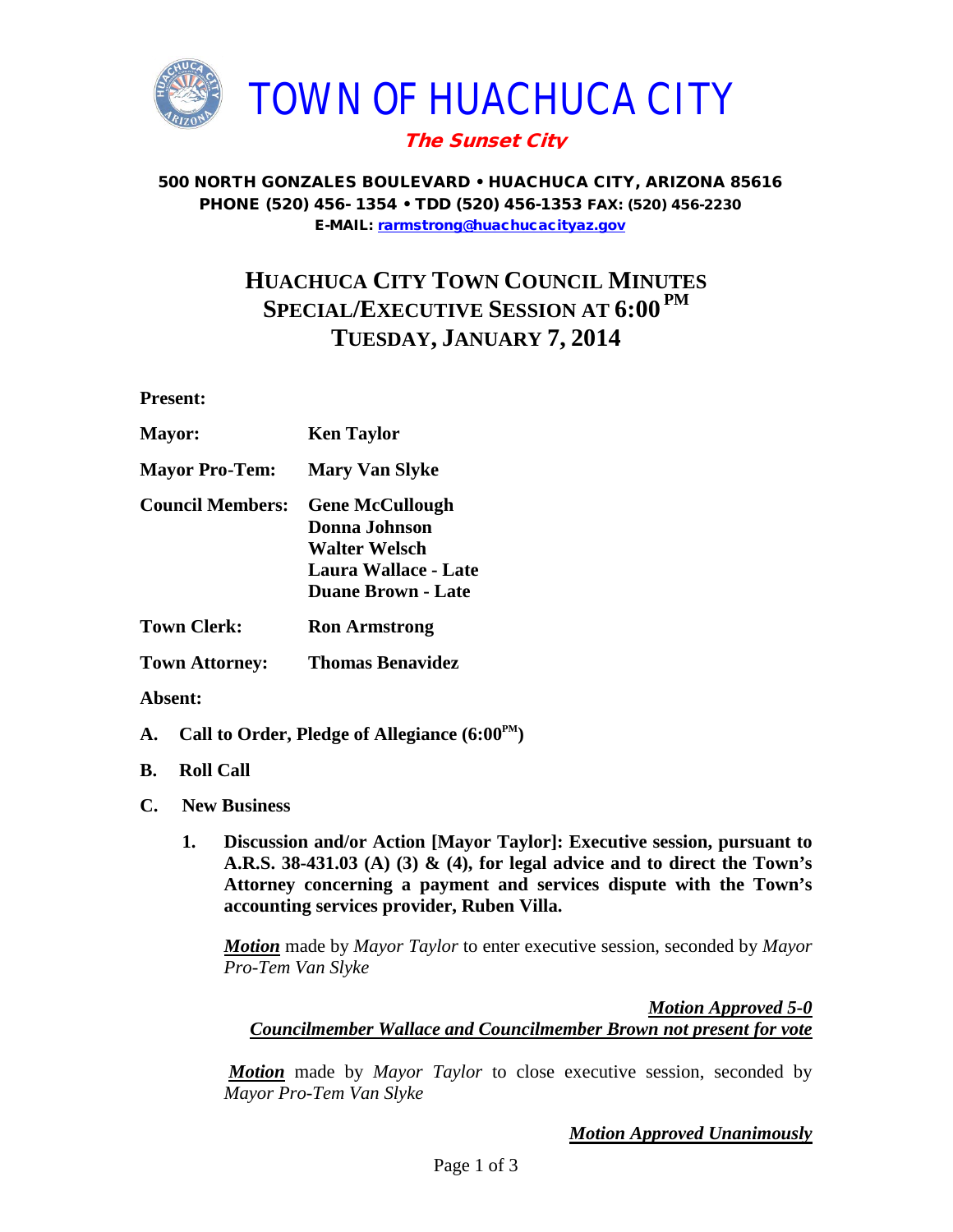### **2. Discussion and/or Action [Mayor Taylor]: concerning a payment and services dispute with the Town's accounting services provider, Ruben Villa, and future accounting services for the Town**.

*Motion* made by *Mayor Taylor* to open for discussion and/or action, seconded by *Mayor Pro-Tem Van Slyke*

Mayor Taylor questioned the pay increase to Mr. Villa. Mr. Villa advised that the former City Clerk and previous Mayor approved pay increase. Mayor Taylor stated that he needed something written regarding the increase. Mr. Villa stated that several emails had been sent regarding the increase and the audit done out of schedule. Mayor Taylor stated that the increase was done outside of the Town Clerk's power to authorize. Mr. Villa stated that the increase was done in June 2012 and was approved for \$85 per hour. Councilmember McCullough stated that any increase is to be approved by the council. Mr. Villa stated that he has been asking for a contract. Mayor Pro-Tem Van Slyke inquired about the 'Clarity' program. Mr. Villa stated there is no program that will replace an accountant. Mr. Armstrong stated that there has not been an invoice in months showing what the town is paying for services. Mr. Villa stated that there fees have not changed. It is a standard 20 hours per week. This fee is included in the payroll. Councilmember Johnson stated that they need to see an invoice every month for approval. Mr. Villa provided the council with a list of items performed by his firm. The added fees are due to the audit schedule. Mr. Villa asked that the council approve the fee of \$85 per hour. Mayor Taylor stated that he would like to see more of the accounting brought back in house. Mr. Villa stated he would resubmit his invoice to reflect \$65 per hour. For the record his rate is still \$85 per hour, but for the current invoice it will reflect \$65 per hour.

*Motion* made by *Mayor Taylor* to pay the invoice for 192 hours at \$65 per hour, and to retain service with Mr. Villa not to exceed 90 days. In that time renegotiate the terms of his contract, seconded by *Councilmember McCullough.*

# *Motion Approved Unanimously*

# **D. Adjourn (7:45 PM)**

*Motion* made by *Mayor Taylor* to adjourn the meeting, seconded by *Councilmember McCullough.*

# *Motion Approved Unanimously*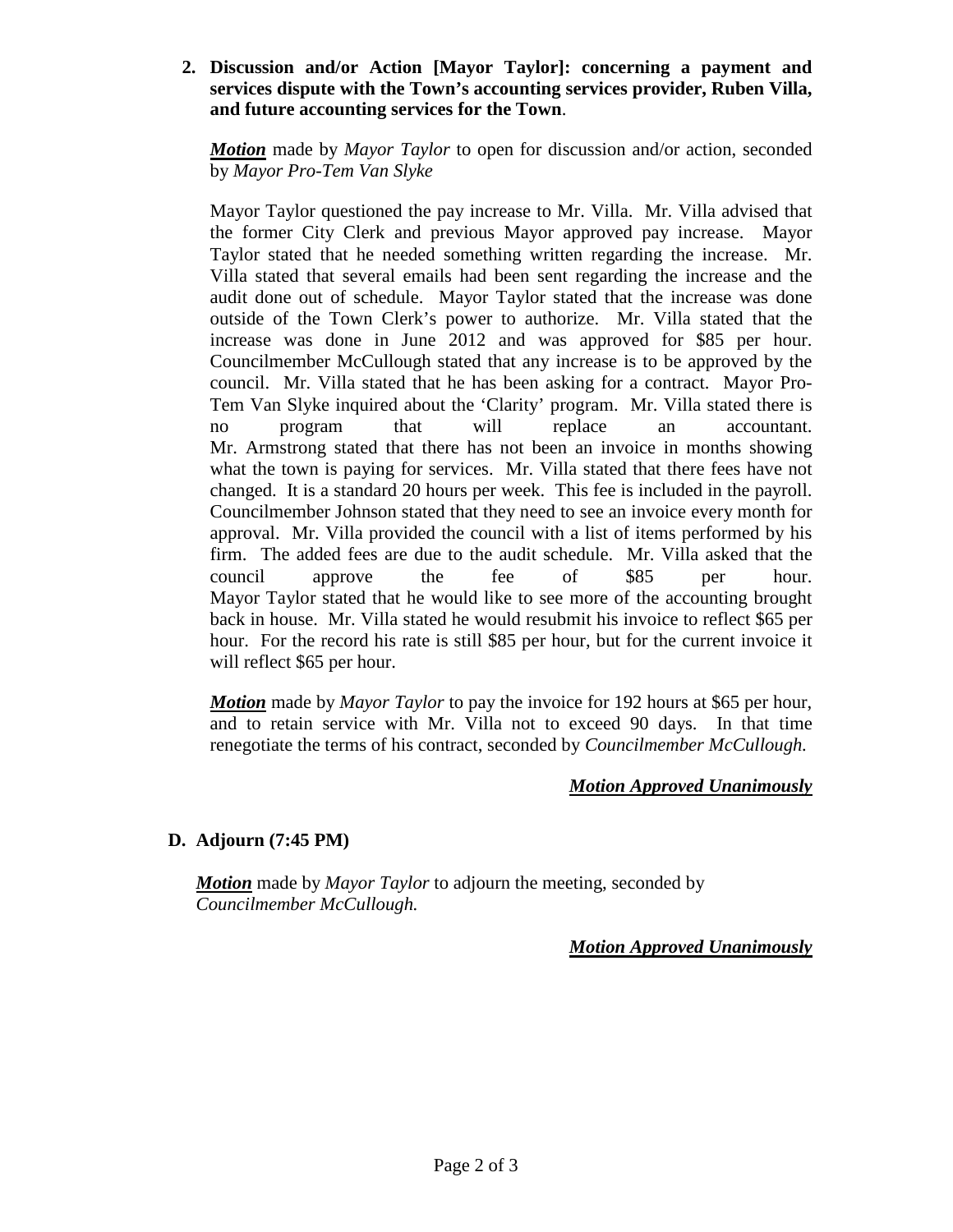Passed and Adopted this \_\_\_\_\_ of January, 2014

Approved by Mayor Taylor on \_\_\_\_\_\_\_\_\_\_\_\_\_\_\_\_\_

Mayor Ken Taylor

**Certification** 

I hereby certify that the foregoing is a true and correct copy of the Minutes of the Special Meeting for the Town of Huachuca City held on January 7, 2014. I further certify that the meeting was duly called, and a quorum was present.

Ron Armstrong, Town Clerk/Administrator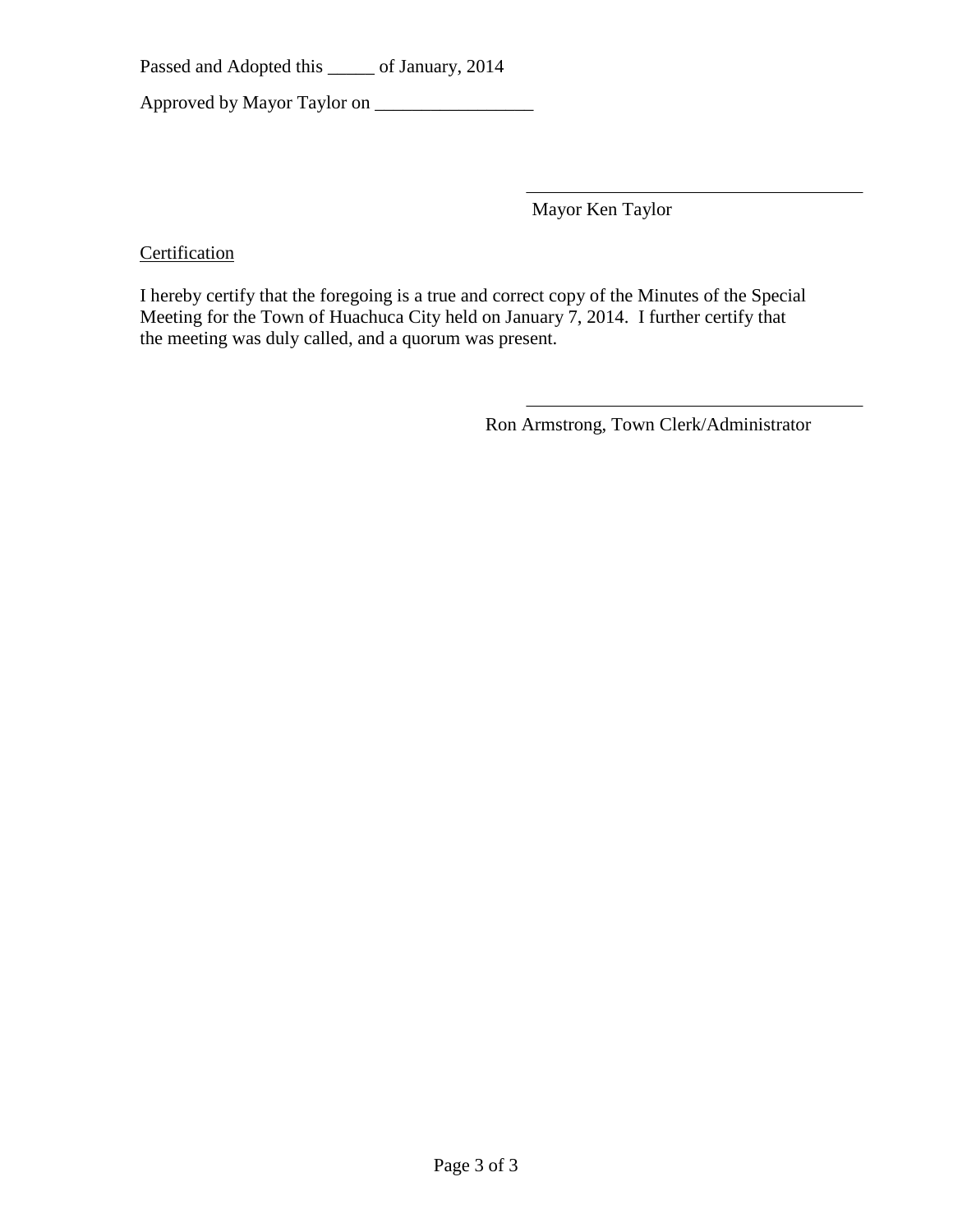

#### 500 NORTH GONZALES BOULEVARD • HUACHUCA CITY, ARIZONA 85616 PHONE (520) 456- 1354 • TDD (520) 456-1353 FAX: (520) 456-2230 E-MAIL: [rarmstrong@huachucacityaz.gov](mailto:rarmstrong@huachucacityaz.gov)

# **HUACHUCA CITY TOWN COUNCIL MINUTES SPECIAL/EXECUTIVE SESSION AT 7:00 PM TUESDAY, JANUARY 7, 2014**

**Present:**

| <b>Mayor:</b>           | <b>Ken Taylor</b>                                                                                      |
|-------------------------|--------------------------------------------------------------------------------------------------------|
| <b>Mayor Pro-Tem:</b>   | <b>Mary Van Slyke</b>                                                                                  |
| <b>Council Members:</b> | <b>Laura Wallace</b><br><b>Gene McCullough</b><br>Donna Johnson<br>Walter Welsch<br><b>Duane Brown</b> |
| <b>Town Clerk:</b>      | <b>Ron Armstrong</b>                                                                                   |
| <b>Town Attorney:</b>   | <b>Thomas Benavidez</b>                                                                                |

- **Absent: None**
- **A. Call to Order, Pledge of Allegiance** (**8:08 PM**)
- **B. Roll Call**
- **C. New Business**
	- **1. Discussion and/or Action [Mayor Taylor]: Executive session, pursuant to A.R.S. 38-431.03(A) (3) for consultation and legal advice from the Town's Attorney concerning the Town's Audit Report.**

*Motion* made by *Mayor Taylor* to enter executive session, seconded by *Councilmember Brown*

*Motion* made by *Mayor Taylor* to close executive session, seconded by *Mayor Pro-Tem Van Slyke*

**2. Discussion and/or Action [Mayor Taylor]: concerning engaging additional audit services from BeachFleischman, P.C.**

*Motion* made by *Mayor Taylor* to open for discussion and/or action, seconded by *Mayor Pro-Tem Van Slyke*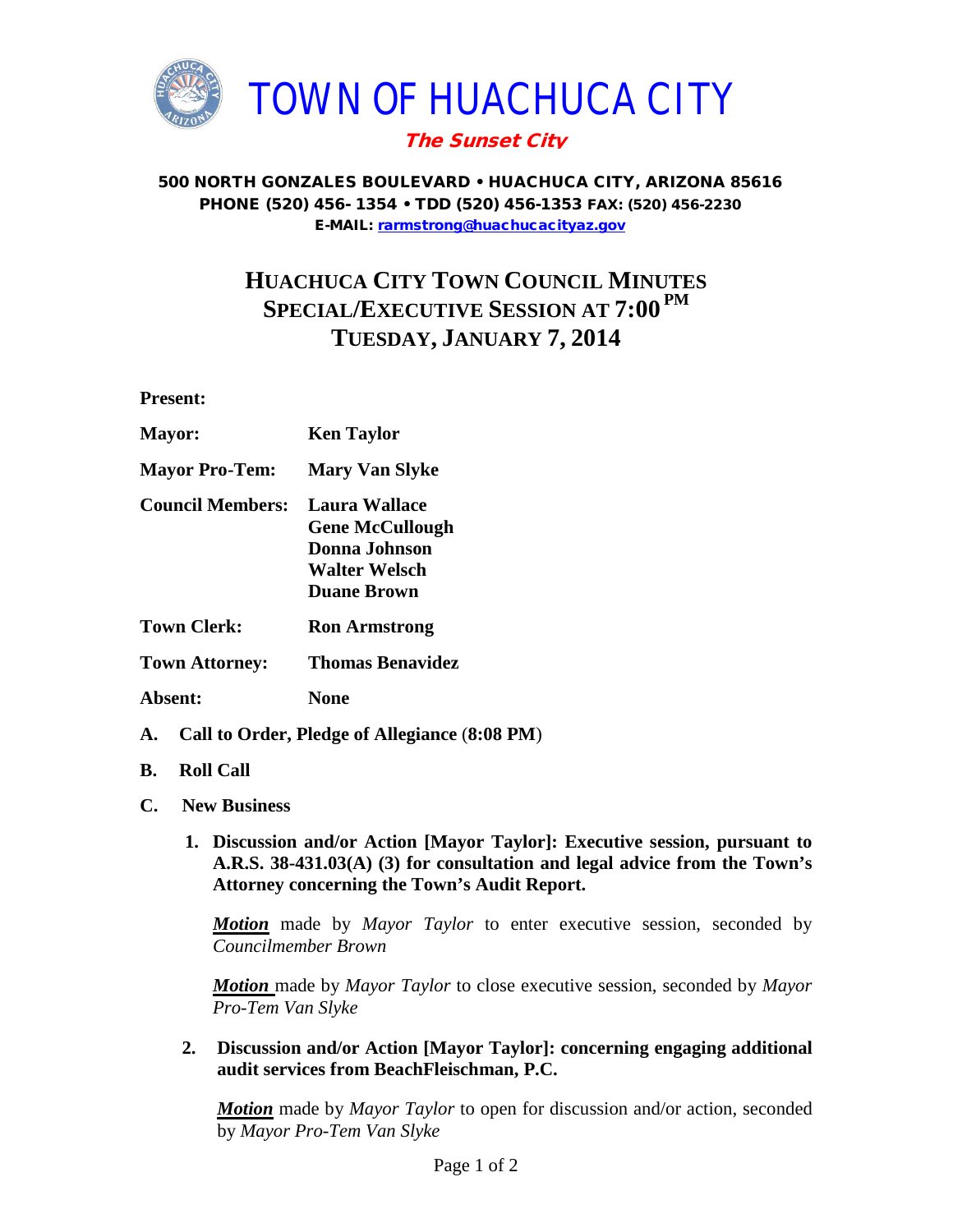Mr. Armstrong decided to withdraw his offer to work with BeachFleischman. Mayor Taylor requested a proposal to be drawn up before the second meeting in January for the council to vote on. Mr. Lovelace recommended the Town to develop and organizational chart for finance and payroll.

*Motion* made by *Mayor Taylor* to authorize Mr. Armstrong to amend the agenda as sees fit to address the internal audit, seconded by seconded by *Mayor Pro-Tem Van Slyke*

> *Motion Approved 5-2 Council member Johnson and Councilmember Wallace vote Nay*

# **D. Adjourn (9:30PM)**

*Motion* made by *Mayor Taylor* to adjourn the meeting, seconded by *Councilmember Brown*

*Motion Approved Unanimously*

Passed and Adopted this \_\_\_\_\_ of January, 2014

Approved by Mayor Taylor on \_\_\_\_\_\_\_\_\_\_\_\_\_\_\_\_\_

Mayor Ken Taylor

Certification

I hereby certify that the foregoing is a true and correct copy of the Minutes of the Special Meeting for the Town of Huachuca City held on January 7, 2014. I further certify that the meeting was duly called, and a quorum was present.

Ron Armstrong, Town Clerk/Administrator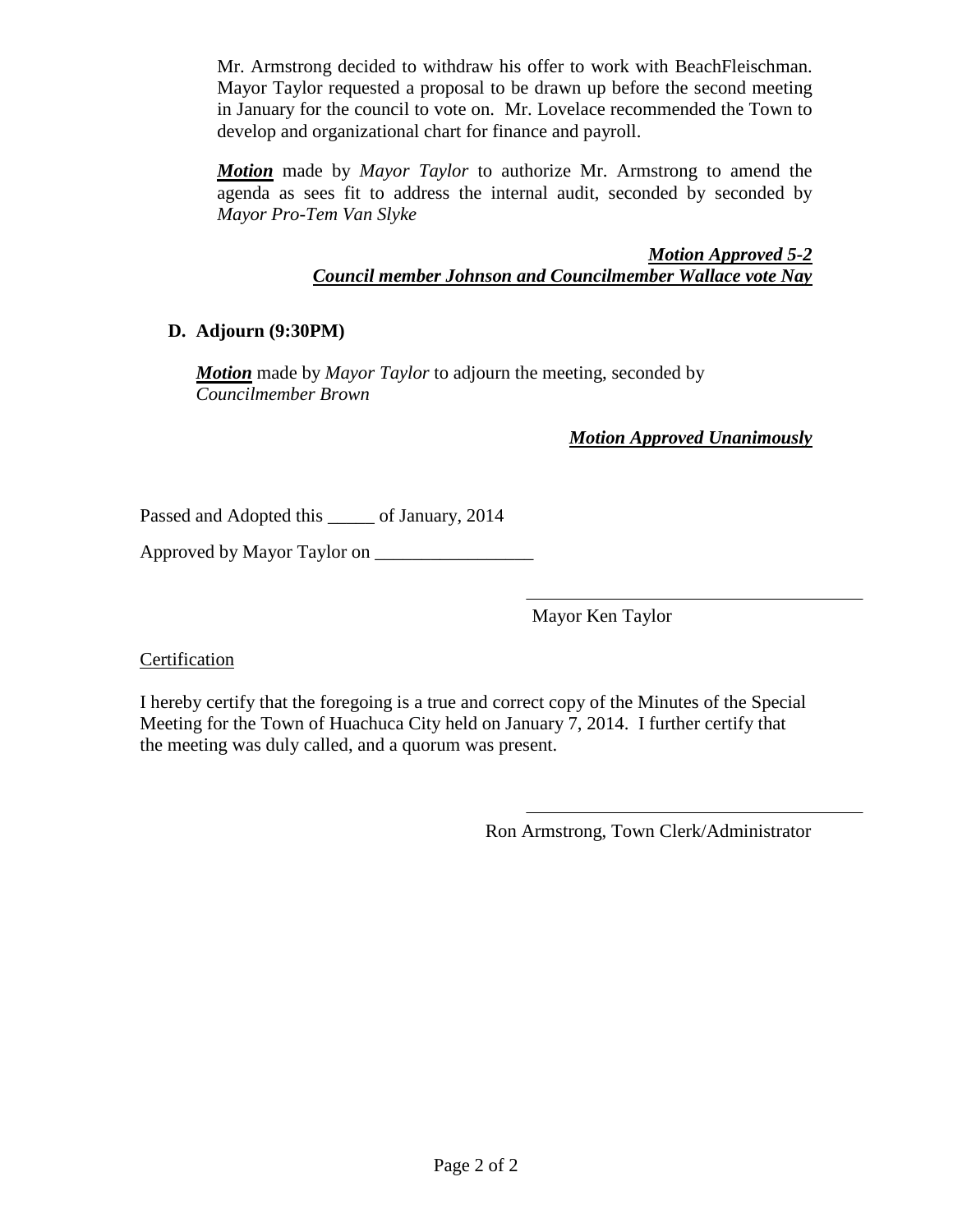

TOWN OF HUACHUCA CITY

# The Sunset City

# 500 NORTH GONZALES BOULEVARD • HUACHUCA CITY, ARIZONA 85616 PHONE (520) 456- 1354 • TDD (520) 456-1353 FAX: (520) 456-2230 E-MAIL: [rarmstrong@huachucacityaz.gov](mailto:rarmstrong@huachucacityaz.gov)

# **HUACHUCA CITY TOWN COUNCIL MINUTES REGULAR MEETING AT 7:00 PM THURSDAY, JANUARY 9, 2014**

**Present:**

| <b>Mayor:</b>           | <b>Ken Taylor</b>                                                                                             |
|-------------------------|---------------------------------------------------------------------------------------------------------------|
| <b>Mayor Pro-Tem:</b>   | <b>Mary Van Slyke</b>                                                                                         |
| <b>Council Members:</b> | Donna Johnson<br><b>Gene McCullough</b><br><b>Walter Welsch</b><br><b>Duane Brown</b><br><b>Laura Wallace</b> |
| <b>Town Clerk:</b>      | <b>Ron Armstrong</b>                                                                                          |
|                         |                                                                                                               |

**Town Attorney: Thomas Benavidez – not required** 

**Absent:**

- **A. Call to Order, Pledge of Allegiance** (7**:00PM**)
- **B. Roll Call**
- **C. Approval of Minutes of the Regular Meeting of Thursday, December 12, the Executive Session of December 12 and the Special Meetings of Thursday, December 19 and Saturday, December 21 (10:AM) and December 21 (12:10PM).**

*Motion* made by *Mayor Taylor* to approve the minutes of the Regular Meeting of December 12, 2013, the Executive Session of December 12, 2013, the Special Meeting of December 19, 2013 and the Special Meeting of December 21 (10:00AM and 12:10PM), 2013, seconded by *Councilmember Brown*.

# *Motion Approved Unanimously*

- **D. Call to the Public – Agenda items only –** None
- **E. Reports by Officers:**

*Public Safety: Councilmember Brown* has reported that the Fire Department has picked up the trucks that were approved. Nothing else to report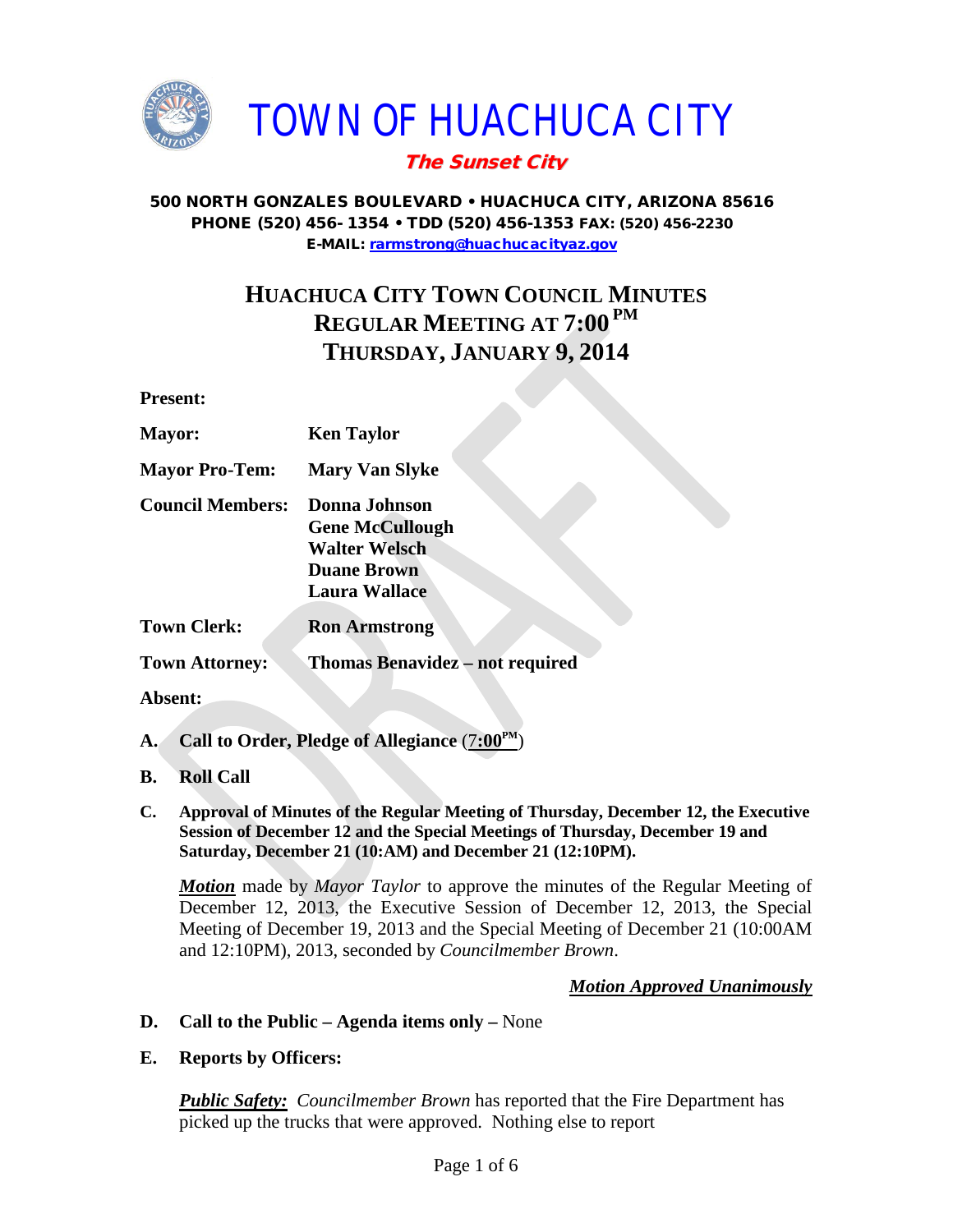*Library: Councilmember Welsch* reported that there have been 4 new library cards since last report. There were over 80 people at the Polar Express Night. There was an issue with the Santa Clause, but Kelly had acted quickly to find a replacement for the night. Kelly Ferguson has completed the first part of the Library Practitioner Certification. She would also like to attend Supervisor and Leadership Certification Court. It runs from February 3 – April 17.

Kelly received an email from Sierra Vista Transit wanting to know if we were interested in participating on a grant that would cover Sierra Vista, Bisbee, and Huachuca City.

*Senior Center: Councilmember Welsch* nothing to report at the moment

*Planning & Zoning: Councilmember McCullough* reported that all minutes are up to date for the Planning and Zoning Commission. They are determining when all the members got on the board so they can discuss terms of the commission

*Parks & Recreation: Councilmember Wallace* reported that the Parks and Recs did not have a meeting in December. The Christmas Tree Lighting was a success. The next meeting will be held on Monday January 13, 2013. One item that will be discussed is the Urda Award.

*Public Works: Councilmember Johnson* reported that the crews have been busy making sure that no one is digging through fiber optic lines in the city. She deferred to Larry Tysiac for continued reporting. Mr. Tysiac reported that the crews are doing a great job with Jim Halterman out on medical. He requested that a few agenda items be considered for the next meeting.

- 1. Tipping fees at the landfill
- 2. CDBG Projects

*Finance: Mayor Pro-Tem Van Slyke* stated that she does not have a financial report.

*Mayor: Mayor Taylor* reported that he has had some discussions with the Fort and Sierra Vista to establish relations with the communities again. He also reported that there are some Ordinance/Resolutions/and Minutes that are missing, so the council will have to re-approve certain items.

### **G. New Business:**

1. **Discussion and/or Action: [Mayor Taylor]: Second (Final) reading of Ordinance No.13-10 amending Town Code Chapter 1 to add definitions of "Right of Way" and "Easements"** 

*Motion* made by *Mayor Taylor* to open for discussion and/or action, seconded by *Councilmember Brown*

Ron Armstrong provided seconded reading

*Motion* made by *Mayor Taylor* to adopt Ordinance No. 13-10, seconded by *Councilmember Brown*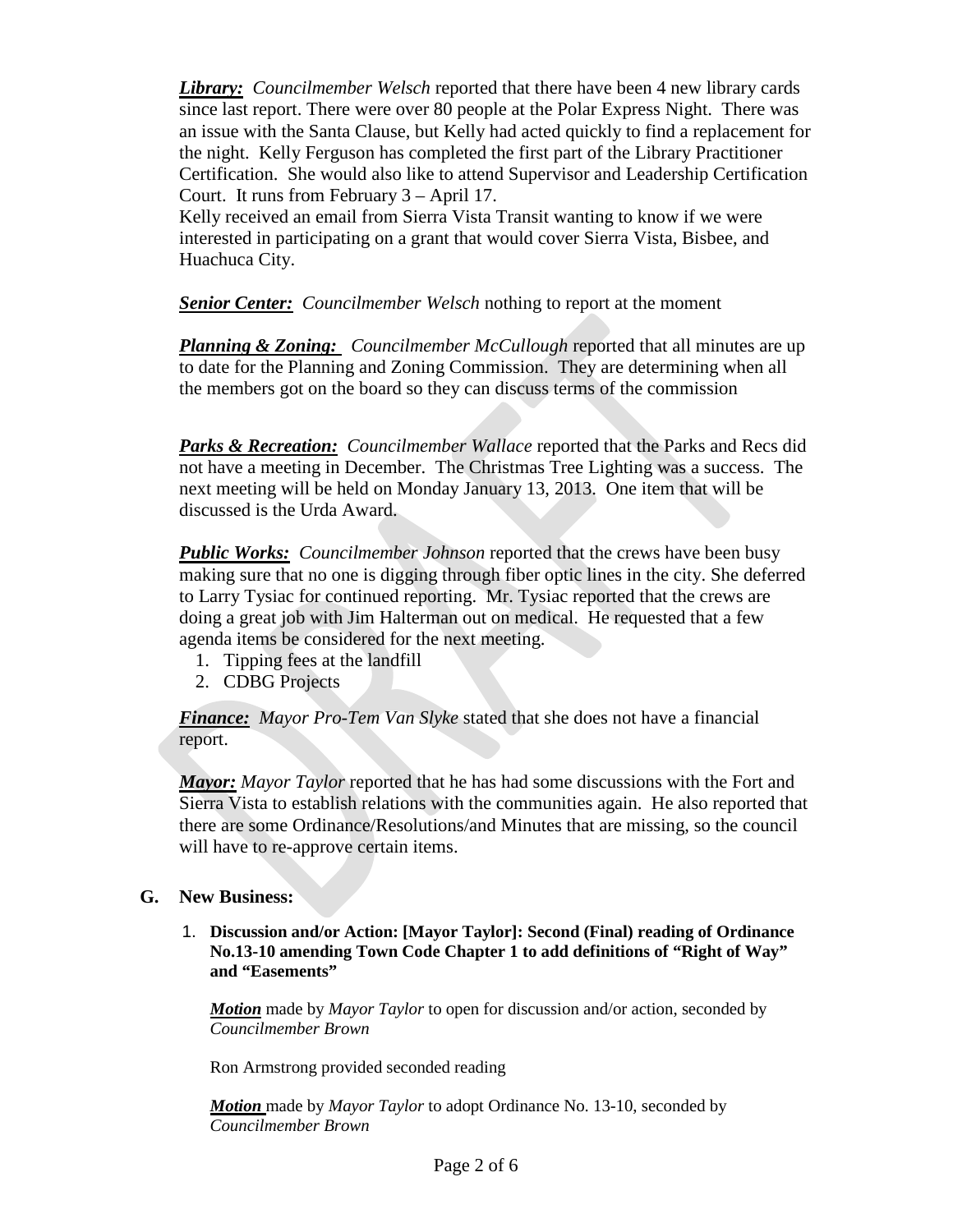**2. Discussion and/or Action: [Mayor Taylor]: Second (Final) reading of Ordinance No.13-11 amending Town Code Chapter 17 Sec.16-3-C to add (4) "Placement of Political Signs".**

*Motion* made by *Mayor Taylor* to open for discussion and/or action, seconded by *Mayor Pro-Tem Van Slyke*

Ron Armstrong provided second reading

*Motion* made by *Mayor Taylor* to adopt Ordinance No. 13-11, seconded by *Mayor Pro-Tem Van Slyke*

*Motion Approved Unanimously*

**3. Discussion and/or Action: [Mayor Taylor]: First reading of Ordinance No. 14-01 Adopting Consolidated Election Dates and amending Town Code Sec. 2 to update the changes.** 

*Motion* made by *Mayor Taylor* to open for discussion and/or action, seconded by *Councilmember Brown*

Ron Armstrong provided first reading of Ordinance No. 14-01

No Further Action

**4. Discussion and/or action: [Council Member Welsch]: First reading of Ordinance No. 14-02 adding to Town Code Sec. 2-4-6 Order of Business "Items to be placed on the next agenda" at the end of each council meeting agenda.** 

*Motion* made by *Councilmember Welsch* to open for discussion and/or action, seconded by *Mayor Taylor* 

Ron Armstrong provided first reading of Ordinance No. 14-02

No Further Action

**5. Discussion and/or Action: [Council Member Welsch]: Explore purchasing "green" receptacles for curbside recyclables and direct Mr. Tysiac to explore the feasibility and cost.**

*Motion* made by *Councilmember Welsch* to open for discussion and/or action, seconded by *Mayor Taylor*

Councilmember Brown questioned who would recycle these materials. Councilmember McCullough stated that J&D Recycling would be able to help the town. Mr. Tysiac reported that he would speak with Sierra Vista and see how they handle their recycling program. This will help keep the landfill compliant. Mr. Welsch asked that Mr. Tysiac research the options.

No Action Taken

**6. Discussion and/or Action: [Mayor Taylor]: Approve payment to the Town Accountant in the amount of \$12,480.00**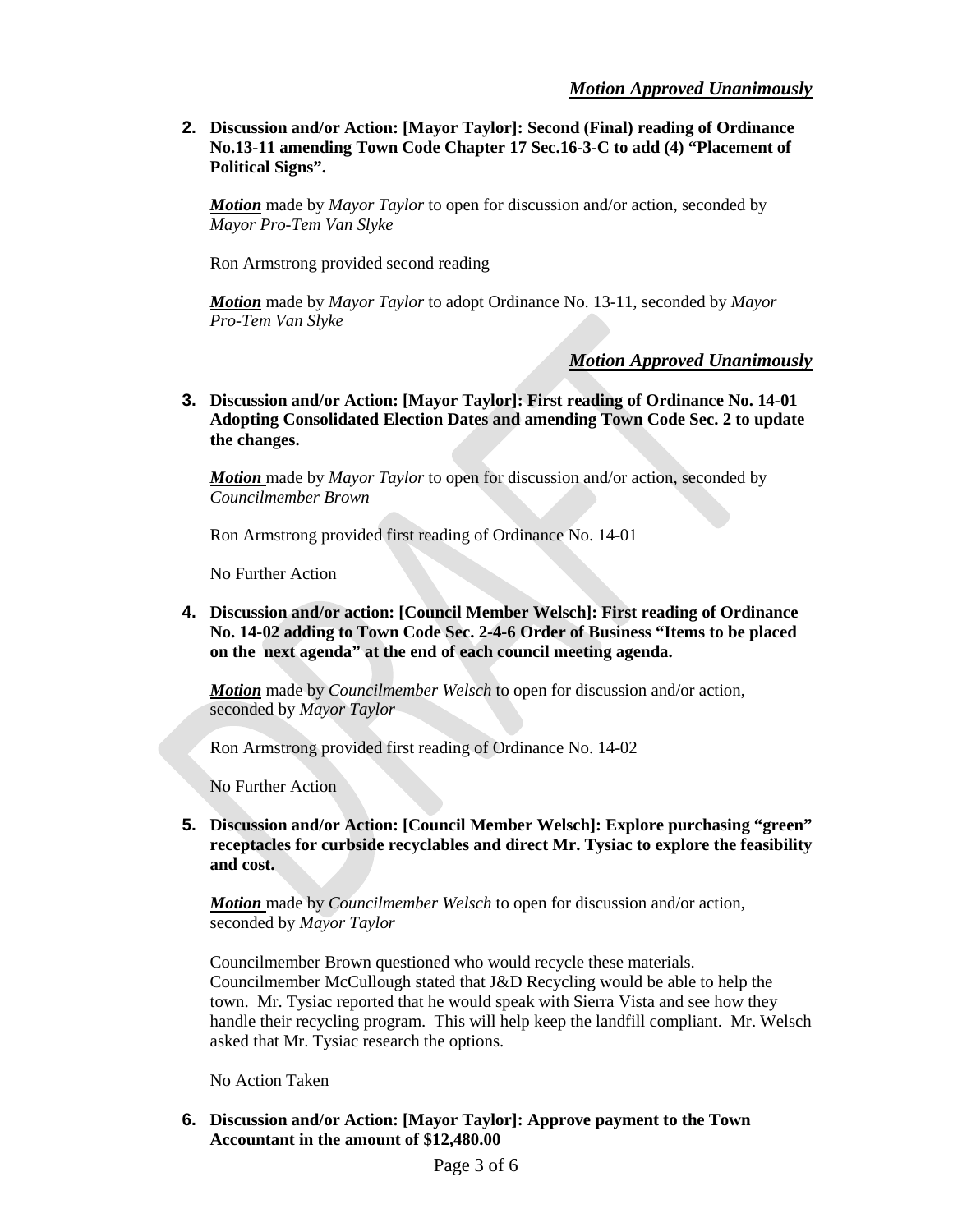*Motion* made by *Mayor Taylor* to open for discussion and/or action, seconded by *Councilmember Johnson*

Councilmember McCullough wanted to make sure that it's noted that the accountant volunteered the discounted invoice.

*Motion* made by *Mayor Taylor* to approve payment to the Town Accountant, seconded by *Mayor Pro-Tem Van Slyke*

#### *Motion Approved Unanimously*

#### **7. Discussion and/or Action: [Mayor Taylor]: Direct the Town Clerk to look into ways to meet the recommendations outlined in the audit report and to work with the auditor.**

*Motion* made by *Mayor Taylor* to open for discussion and/or action, seconded by *Councilmember Brown*

Mayor Taylor asked Mr. Armstrong if there was any specific direction that is needed. Mr. Armstrong stated that he is in communication with Mr. Lovelace. Mayor Pro-Tem Van Slyke asked if there are steps that are going to be taken. Mr. Armstrong stated that the first thing is to go back into the audit to verify separation of financial duties.

*Motion* made by *Mayor Taylor* for the Town Clerk to look into ways to meet the recommendations made in the audit report and to work with the auditor, seconded by *Mayor Pro-Tem Van Slyke*

#### *Motion Approved Unanimously*

**8. Discussion and/or Action: [Council Member Welsch]: Authorize a salary increase**  for the interim Library Director as was provided for at the October 24<sup>th</sup> Council **meeting but was not included in the minutes (\$1.50 / hour effective 1/05/2014).**

*Motion* made by *Councilmember Welsch* to open for discussion and/or action, seconded by *Mayor Taylor*

Councilmember Welsch indicated in the library contract there is provision for a raise at 3 months. Councilmember Johnson asked if there will be another raise at 6 months? She indicated that there are other employees in public works that haven't gotten a raise. Mayor Taylor stated that the council has to look at this in a director position. Mayor Pro-Tem Van Slyke stated that she feels that it is appropriate to wait until the 6 month time.

*Motion* made by *Councilmember Welsch* to give 1.50 raise because of the starting salary given, and comparing that salary to other similar positions in the state, seconded by *Mayor Taylor*

> *Motion Defeated 4-3 Mayor Pro-Tem Van Slyke, Councilmember Wallace, Councilmember Johnson, and Councilmember Brown Voting Nay*

**9. Discussion and/or Action: [Council Member Welsch]: Include the salary for a cook at the Senior Center in budget line item 10-68-291 "Food Services".**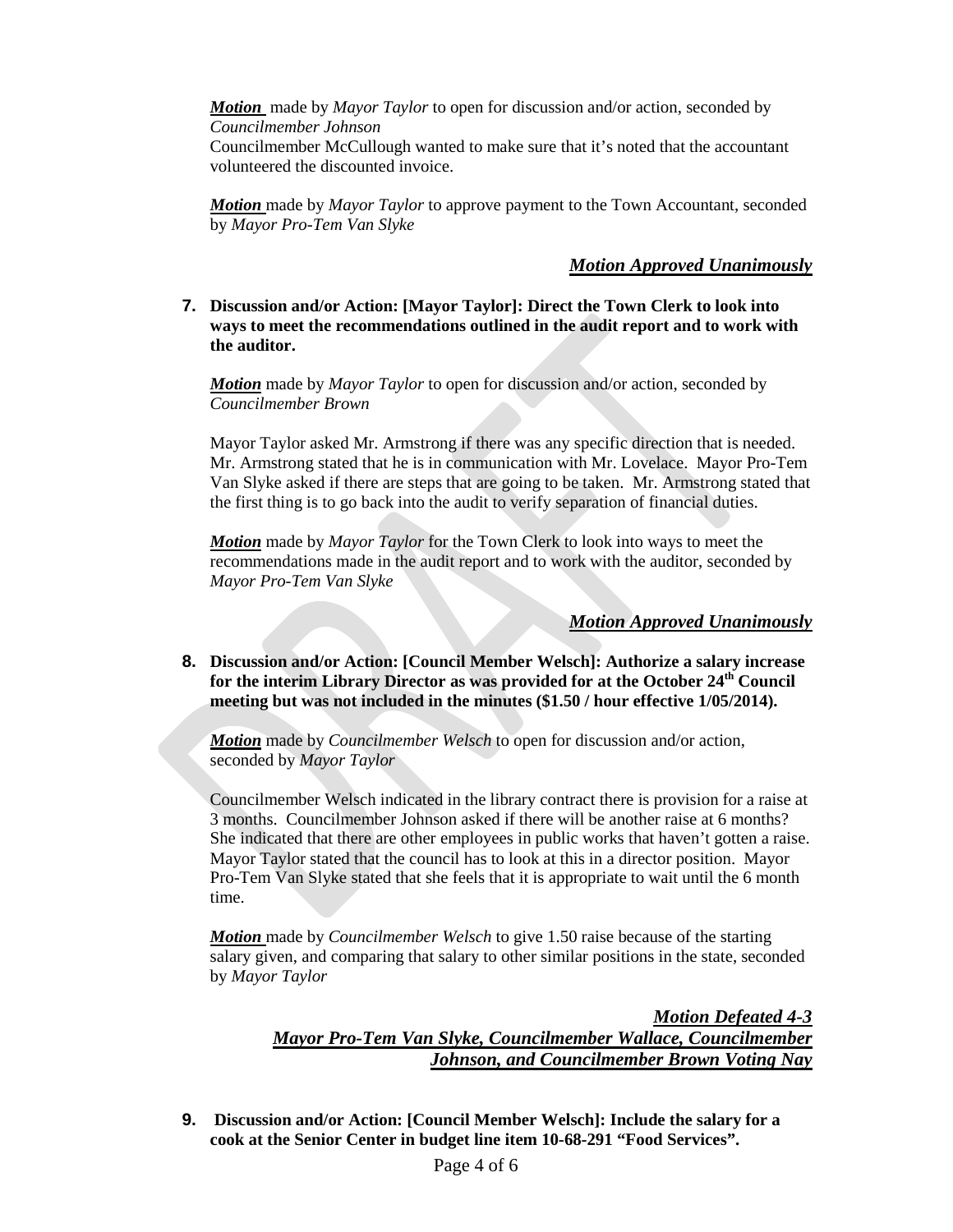*Motion* made by *Councilmember Welsch* to open for discussion and/or action, seconded by *Mayor Taylor*

Councilmember Welsch stated that there have been some questions raised with the line item. It was understood that a part time cook could be hired for the Senior Center. The hiring of a cook should be allowed under this line item.

*Motion* made by *Mayor Taylor* that we insure that any salary for a cook at the senior center be included in the line item 10-68-291 for the Budget Year '13-'14, seconded by *Councilmember Brown*

#### *Motion Approved 5-2 Councilmember McCullough and Councilmember Wallace Voting Nay*

### **H. Payment approval report in the amount of \$42,562.85.**

*Motion* made by *Mayor Taylor* to open for discussion and/or action, seconded by *Councilmember Brown*

No Discussion

*Motion* made by *Mayor Taylor* to approve payment report in the amount of \$42,562.85, seconded by *Mayor Pro-Tem Van Slyke.*

### *Motion Approved Unanimously*

### **I. Call to the Public: Issues within the jurisdiction of the Huachuca City Town Council.**

- 1. Neil Josephson 306 Ridgeview spoke regarding utilizing Whetstone Fire District Ambulance Services. He also spoke on the 'flack' of the Toy Run. He saw Branson's Septic Service dumping into a manhole off of Hunt Rd.
- 2. Mr. Armstrong spoke regarding a letter from an employee thanking the council for the one time salary adjustment during Christmas

### **J. Adjournment:**  $(8:20^{\text{PM}})$

*Motion* made by *Mayor Taylor* to adjourn, seconded by *Mayor Pro-Tem Van Slyke*.

# *Motion Approved Unanimously*

Passed and Adopted this \_\_\_ day of \_\_\_\_\_\_\_\_\_\_, 2014

Approved by Mayor Taylor on \_\_\_\_\_\_\_\_\_\_\_\_\_\_\_\_, 2014

Mayor *Ken Taylor*

# Certification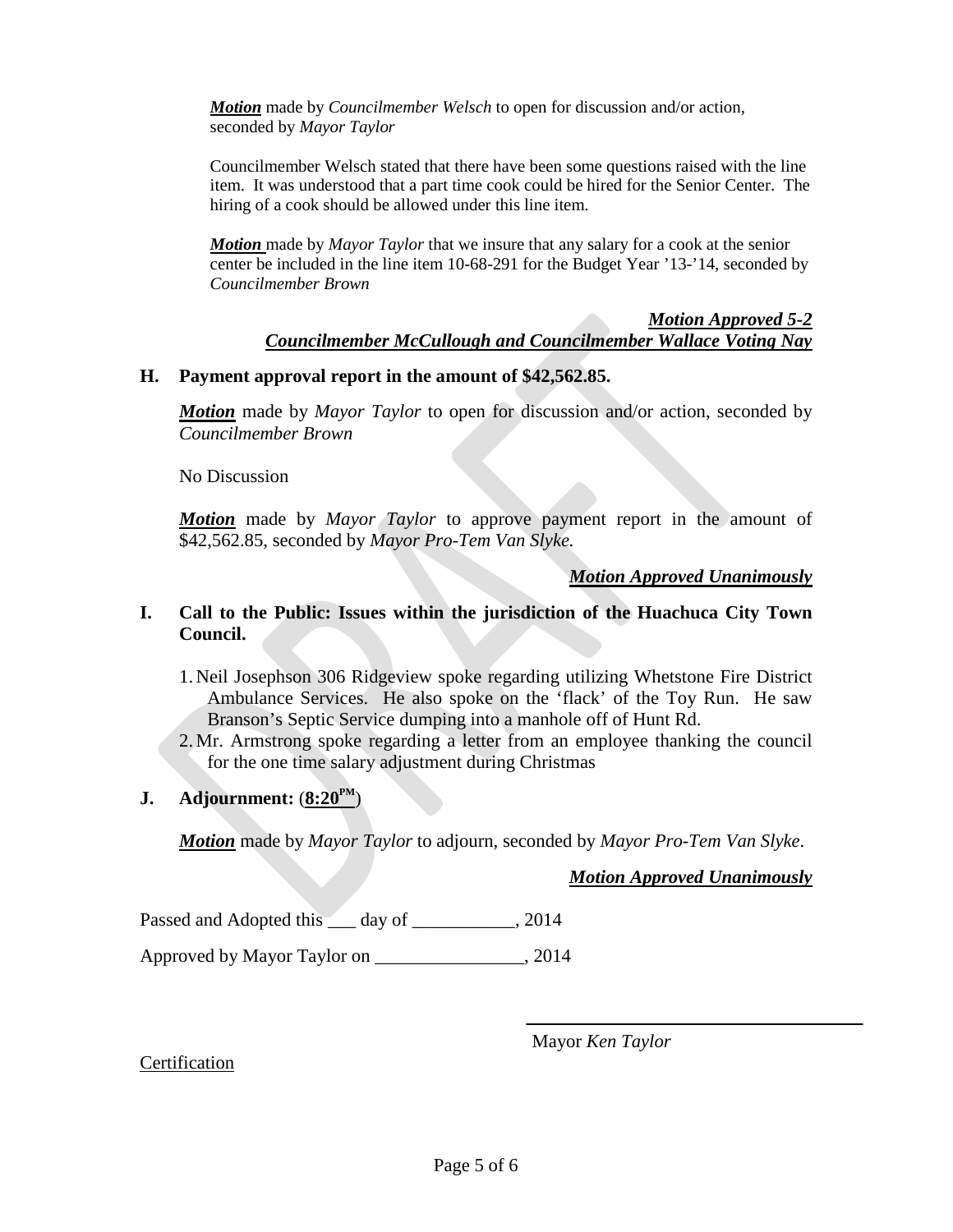I hereby certify that the foregoing is a true and correct copy of the Minutes of the Regular Meeting for the Town of Huachuca City held on January 9, 2014. I further certify that the meeting was duly called, and a quorum was present.

Town Clerk/Administrator, Ron Armstrong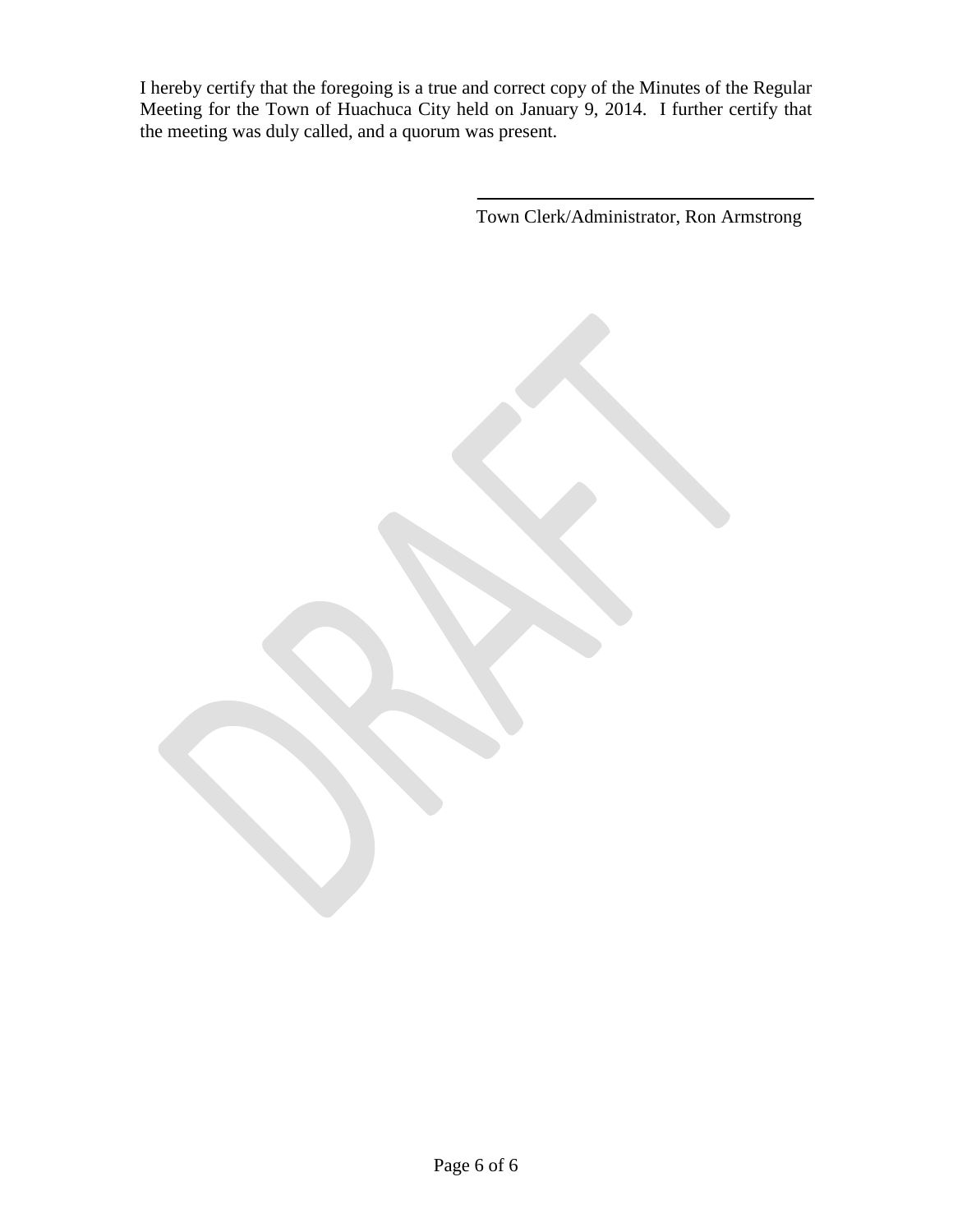

### 500 NORTH GONZALES BOULEVARD • HUACHUCA CITY, ARIZONA 85616 PHONE (520) 456- 1354 • TDD (520) 456-1353 FAX: (520) 456-2230 E-MAIL: [rarmstrong@huachucacityaz.gov](mailto:rarmstrong@huachucacityaz.gov)

**HUACHUCA CITY TOWN COUNCIL MINUTES REGULAR MEETING AT 7:00 PM THURSDAY, JANUARY 23, 2014**

| <b>Present:</b>         |                                                                                                                                               |
|-------------------------|-----------------------------------------------------------------------------------------------------------------------------------------------|
| <b>Mayor:</b>           | <b>Ken Taylor</b>                                                                                                                             |
| <b>Mayor Pro-Tem:</b>   |                                                                                                                                               |
| <b>Council Members:</b> | <b>Donna Johnson</b><br><b>Gene McCullough</b><br><b>Walter Welsch</b><br><b>Duane Brown</b><br><b>Laura Wallace</b>                          |
| <b>Town Clerk:</b>      | <b>Ron Armstrong</b>                                                                                                                          |
| <b>Town Attorney:</b>   | Thomas Benavidez – not requested                                                                                                              |
| Absent:                 | <b>Mary Van Slyke – excused</b>                                                                                                               |
| <b>Packet Includes:</b> | Items $1 \& 2$ : Ordinances $14-01 \& 02$<br>Item 3: Salary info. on Sr. Center cook<br><b>Item 8: Request for Landfill Feasibility Study</b> |

- A. Call to Order, Pledge of Allegiance  $(7:00^{\text{PM}})$
- **B. Roll Call**
- **C. Approval of Minutes of the Regular Meeting of Thursday, January 9 and the Special Meetings of January 7 at 6:00 PM & 7:00 PM.**

*Motion* made by *Mayor Taylor* to open for discussion, seconded by *Councilmember Brown* No Discussion *Motion* made by Mayor Taylor to Approve the minutes from the aforementioned meetings, seconded by *Councilmember Wallace*

*Motion Approved 6-0*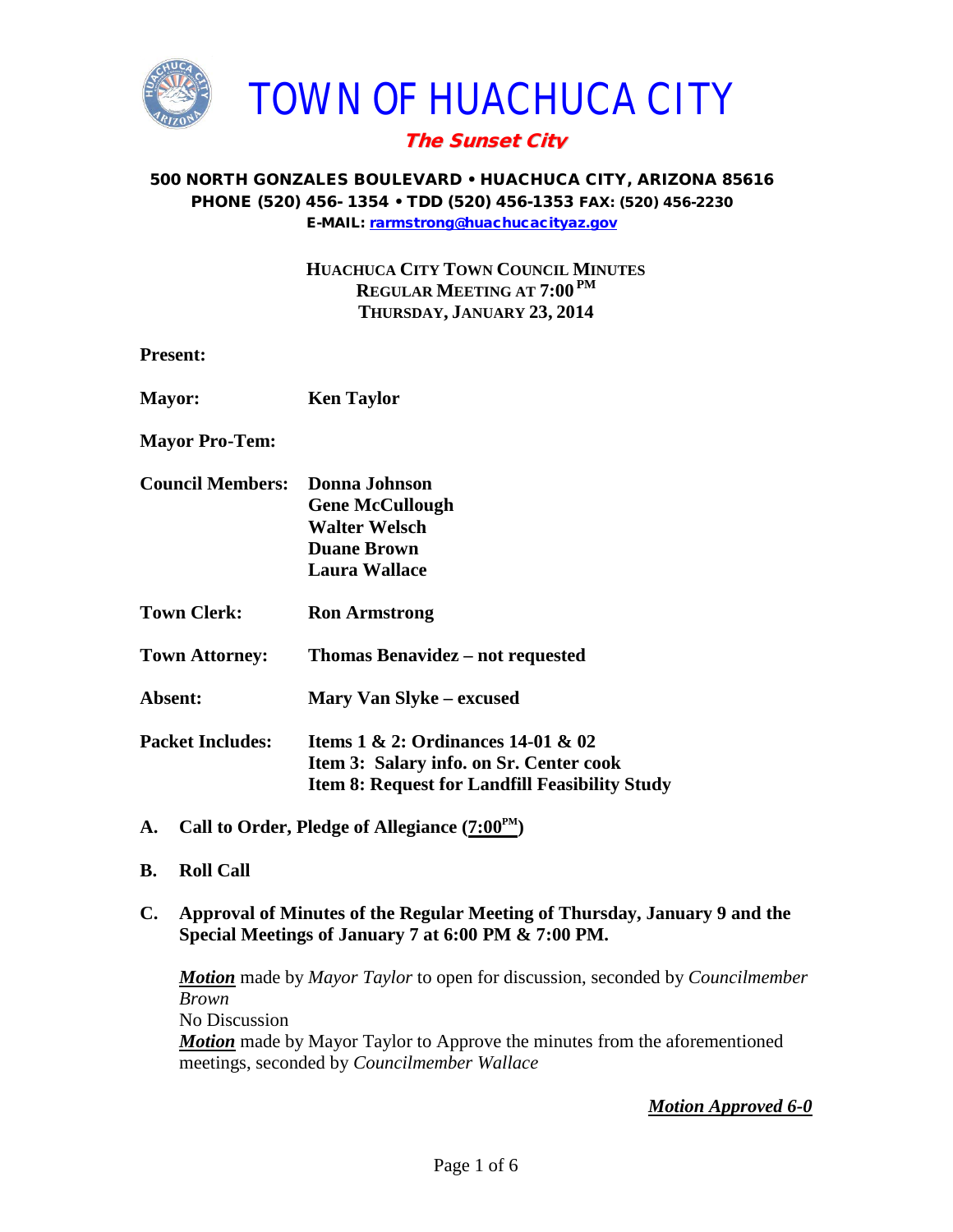## **D. Call to the Public [3 minute limit] Agenda Items Only. (See below)**

1.Linda Jeffery – Elmer Urda Award. Stated that there are a lot of people/organizations that contribute a lot to the town.

### **E. Reports by Council Members and Officers**

- 1. Fire and Police: *Councilmember Brown* reported on the inspection of the Fire Department from the ISO, there is one issue that needs to be resolved.
- 2. Public Works: *Councilmember Johnson* reported that we need to control who reads the meters. When the cover was replaced over the meter, it broke apart and caused a water leak.
- 3. Parks & Recreation: *Councilmember Wallace* reported the next meeting will be on February  $10^{th}$ . They will be looking over the applications for the Urda Award and the winner will be announced at the following Council Meeting.
- 4. Senior Center: *Councilmember Welsch* had nothing to report
- 5. Library: *Councilmember Welsch* indicated that the report did not make it into the packet
- 6. Town Clerk: Ron Armstrong stated he received the 6 month audit report. Advised that Councilmembers received 13 checks in 2013, there will only be 12 checks in 2014.
- **7.** *Mayor Taylor* reported on the status of Mr. Elmer Urda.

### **F. New Business**

**1. Discussion and/or Action [Mayor Taylor]: Second (Final) reading of Ordinance No.14-01 Adopting Consolidated Election Dates and amending Town Code Sec. 2 to update the changes.** 

*Motion* made by *Mayor Taylor* for the final reading of Ordinance No. 14-01, seconded by *Councilmember McCullough*

Mr. Armstrong read Ordinance No. 14-01 by title only. Councilmember Wallace inquired when the Arizona Law went into place. Councilmember Brown stated it was after the last election.

*Motion* made by *Mayor Taylor* to accept Ordinance No. 14-01 into Town Code, seconded by *Councilmember Brown*

### *Motion Approved 6-0*

**2. Discussion and/or Action [Mayor Taylor]: Second (Final) reading of Ordinance No.14-02 adding to Town Code Sec. 2-4-6 Order of Business**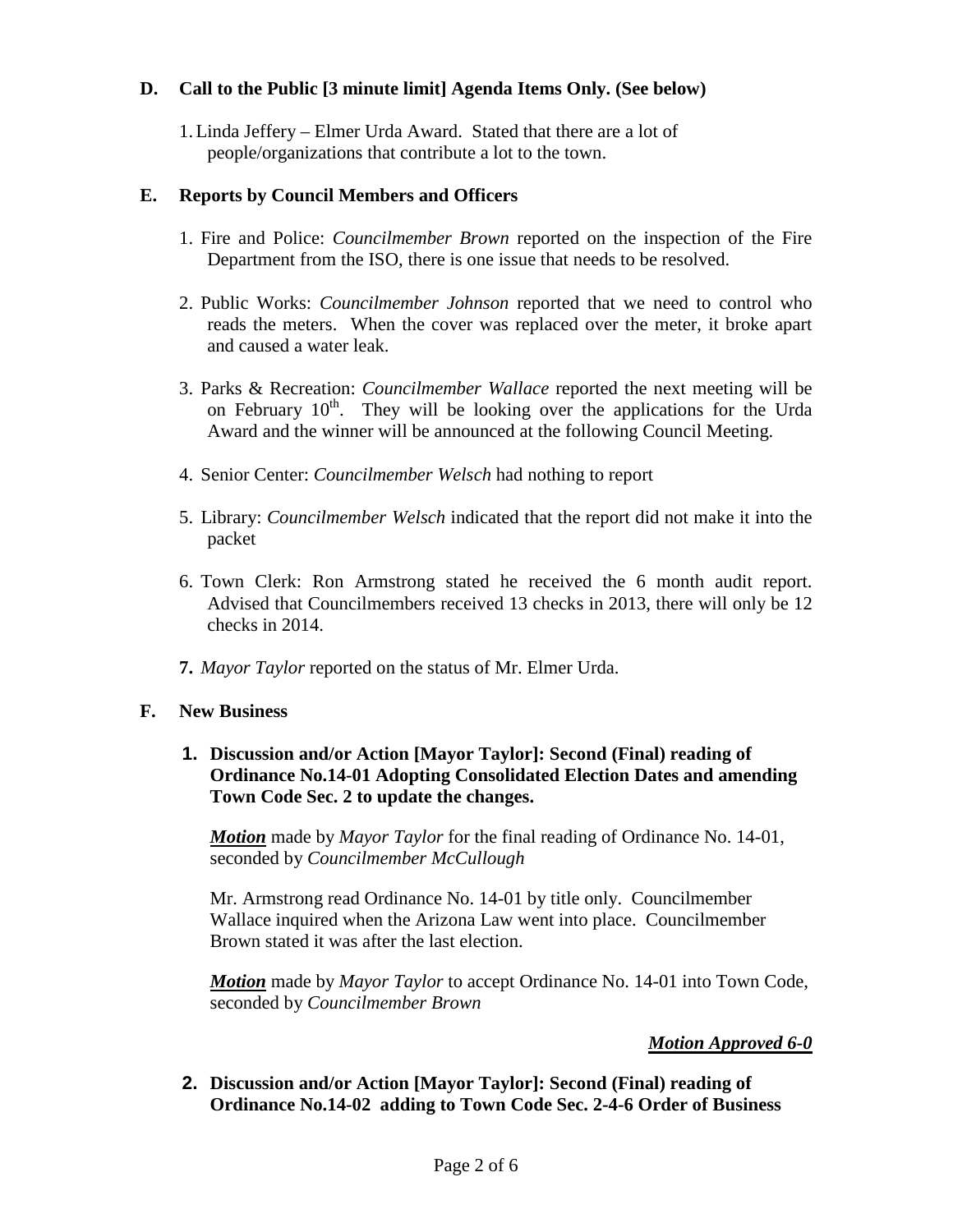## **"Items to be placed on the next agenda" at the end of each council meeting agenda.**

*Motion* made by *Mayor Taylor* for the final reading of Ordinance No. 14-02, seconded by *Councilmember Johnson*

Mr. Armstrong read Ordinance No. 14-02

*Motion* made by *Mayor Taylor* to adopt Ordinance No. 14-02 into Town Code, seconded by *Councilmember Johnson*

*Motion Approved 6-0* 

**3. Discussion and/or Action [Council Member Welsch]: Set wage at \$8.50 to \$10.00 per hour to be paid for Senior Center cook and set a cap on the hours to be worked.**

*Motion* made by *Councilmember Welsch* to open for discussion and/or action, seconded by *Councilmember Brown*

Councilmember Welsch stated he didn't know where the salary range came from. He is not willing to recommend that range. Mayor Taylor stated it is not up to the council to set the range. That is a personnel department issue. Mr. Armstrong stated that he feels that it is okay to set the starting at minimum wage and have a range set for the position. Councilmember Welsch inquired about supervision. Mr. Armstrong stated that Mr. Perry would be the best person to be in the supervisory role as he knows how many people are going to be there for a meal.

*Motion* made by *Councilmember Welsch* that a salary be established of minimum wage not to exceed ten dollar per hour, seconded by *Mayor Taylor*

> *Motion Approved 4-2 Councilmember Brown and Councilmember McCullough voting Nay*

**4. Discussion and/or Action [Council Member Welsch]: Direct the Town Clerk to include a list of information provided to Council in their packets in the minutes of each meeting.**

*Motion* made by *Councilmember Welsch* to open for discussion and/or action, seconded by *Mayor Taylor*

*Motion* made by *Councilmember Welsch* to include a list by title of information in the council packets, seconded by *Mayor Taylor*

### *Motion Approved 6-0*

**5. Discussion and/or action [Council Member Welsch]: To have standard regarding "NetNanny" restrictions to adult access by the public (Veterans sites in particular).** 

*Motion* made by *Councilmember Welsch* to open for discussion and/or action, seconded by *Councilmember Brown*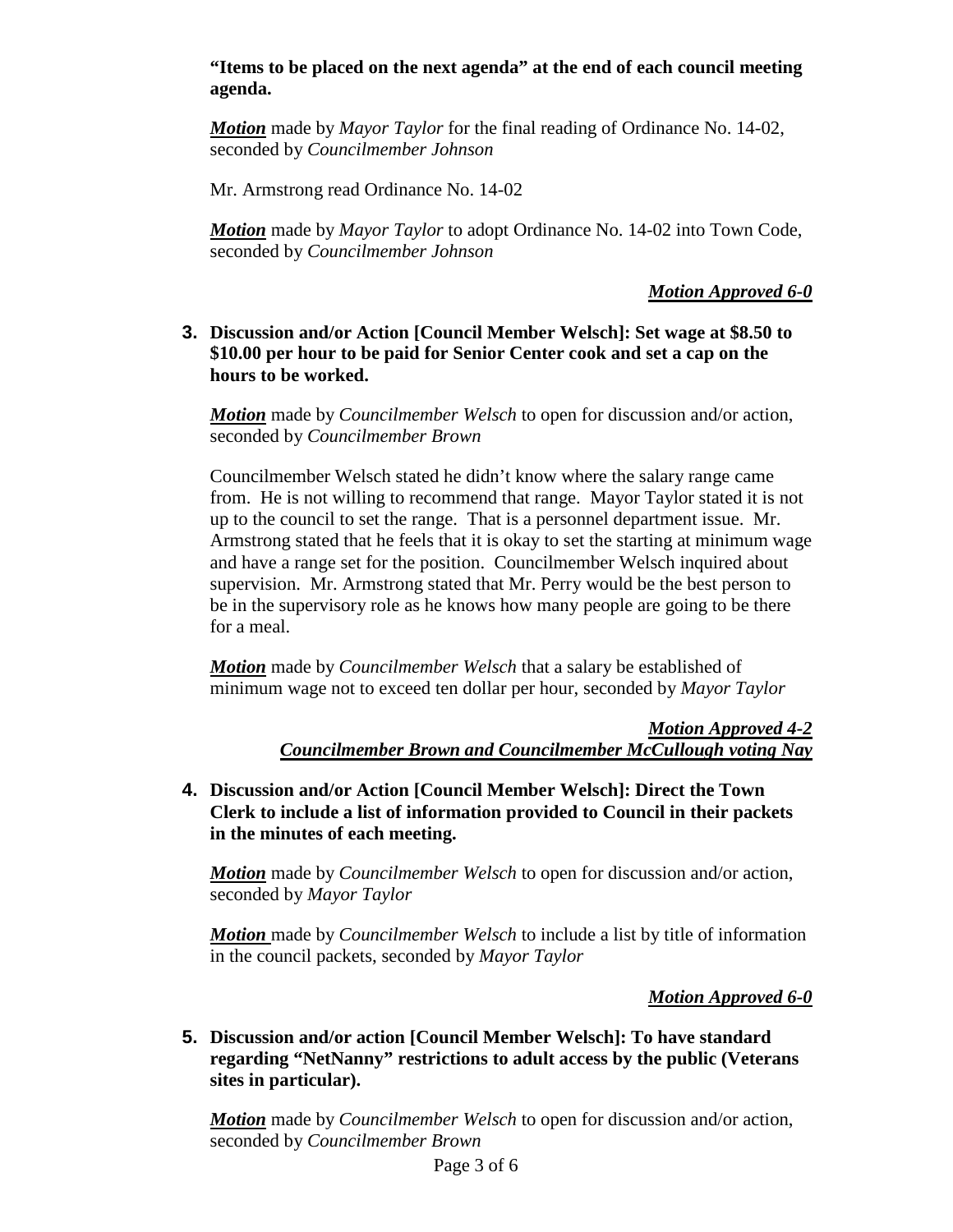Councilmember Welsch stated that he has had several complaints regarding the amount of restriction on the computers. Kelly got with Chris regarding a procedure to fix the problem. Mr. Armstrong stated that he spoke with both individuals regarding the fix for the program.

*Motion* made by *Councilmember Welsch* to allow Chris Hart to make changes as appropriate in the control of Net Nanny to reduce restriction problems on adult computers, seconded by *Councilmember Wallace*

### *Motion Approved 6-0*

## **6. Discussion and/or action [Council Member McCullough]: Recipient of the Elmer Urda Award must be a citizen of Huachuca City.**

*Motion* made by *Councilmember McCullough* to open for discussion and/or action, seconded by *Mayor Taylor*

Councilmember McCullough stated that this award should only be open to residents of Huachuca City. Councilmember Wallace stated that they want people who have benefited Huachuca City. This will open it up to individuals or organizations even if they don't live in the city. Councilmember McCullough stated that it is a Citizen award for Huachuca City. Mayor Taylor stated that he has no problem with creating a different award for outside people who have helped the community, but this award is to recognize a citizen. Councilmember Wallace stated that this is just the first step in 3 different awards. She would like to see the award go to someone who has helped the community regardless of where they live. Councilmember Johnson stated that she feels that Mr. Urda has done so much for this town as a citizen to have the award go to another party other than a citizen. Councilmember Welsch stated that the committee should have the right to say that no one receives the award this year.

*Motion* made by *Councilmember McCullough* that the council votes that the Elmer Urda Award be awarded to only a citizen of Huachuca City, seconded by *Councilmember Johnson*

# *Motion Approved 4-2 Councilmember Brown and Councilmember Wallace voting Nay*

### **7. Discussion and/or Action [Council Member Johnson]: Request by Mr. Tysiac for a three month extension of the \$35.00 tipping fee at the landfill.**

*Motion* made by *Mayor Taylor* to open for discussion and/or action, seconded by *Councilmember Brown*

Mr. Tysiac stated that the time limit on the tipping fee had expired, and felt it had to be brought before the council. The amount of tonnage from 2012 to 2013 is about 17% lower. Mr. Tysiac made the recommendation to extend this effort. Councilmember Johnson stated she disagrees with this due to the state of the landfill. She stated that the town is not making any additional money for the amount of trash that the landfill is receiving. Mr. Tysiac states that he agrees with Councilmember Johnson, but is requesting a 3 month extension. Mr.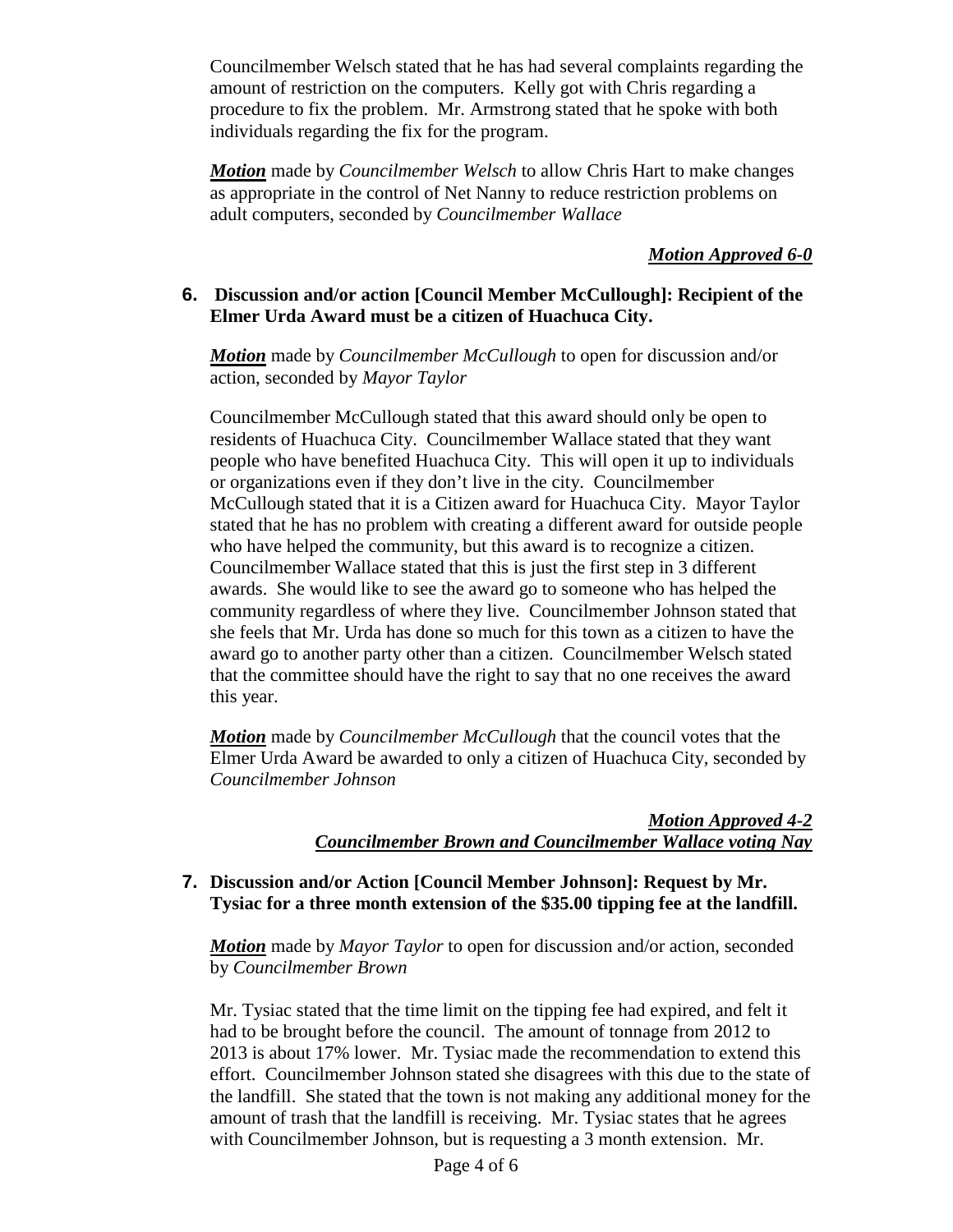Tysiac will be speaking with the County to find a solution that will benefit everyone.

*Motion* made by *Mayor Taylor* to vote of yes or no. A vote of yes will leave the fee at \$35.00, and a no will raise the fee back to \$45.00

> *5 YES 1 NO*

*Motion* made by *Mayor Taylor* to extend the reduced tipping fee to 3 months, seconded by *Councilmember Brown*

> *Motion Approved 5-1 Councilmember Johnson voting Nay*

**8. Discussion and/or Action [Council Member Johnson]: Request by Mr. Tysiac for Council approval for an engineering feasibility study to expand the landfill to the Hunt Road/sewer ponds area.**

*Motion* made by *Mayor Taylor* to open for discussion and/or action, seconded by *Councilmember Wallace*

Mr. Tysiac presented the feasibility study. Mayor Taylor stated he would like to see the feasibility study include the Borrow Pit Area.

*Motion* made by *Mayor Taylor* to postpone the engineering study to allow Mr. Tysiac to look into rain diversion and the Borrow Pit, seconded by *Councilmember Johnson*

# *Motion Approved 6-0*

### **9. Discussion only [Town Clerk]: Distribute and/or collect annual Financial Disclosure Statements to/from Council Members to be returned by January 31st**

*Motion* made by *Mayor Taylor* to open for discussion, seconded by *Councilmember Johnson*

Mr. Armstrong stated he is collecting the statements and has extra copies

# **G. Payment Approval Report in the amount of \$119,290.50.**

*Motion* made by *Mayor Taylor* to approve payment report in the amount of \$119,290.50, seconded by *Councilmember Johnson.*

# *Motion Approved 6-0*

**G. Call to the Public: Issues within the jurisdiction of the Huachuca City Town Council.**

NONE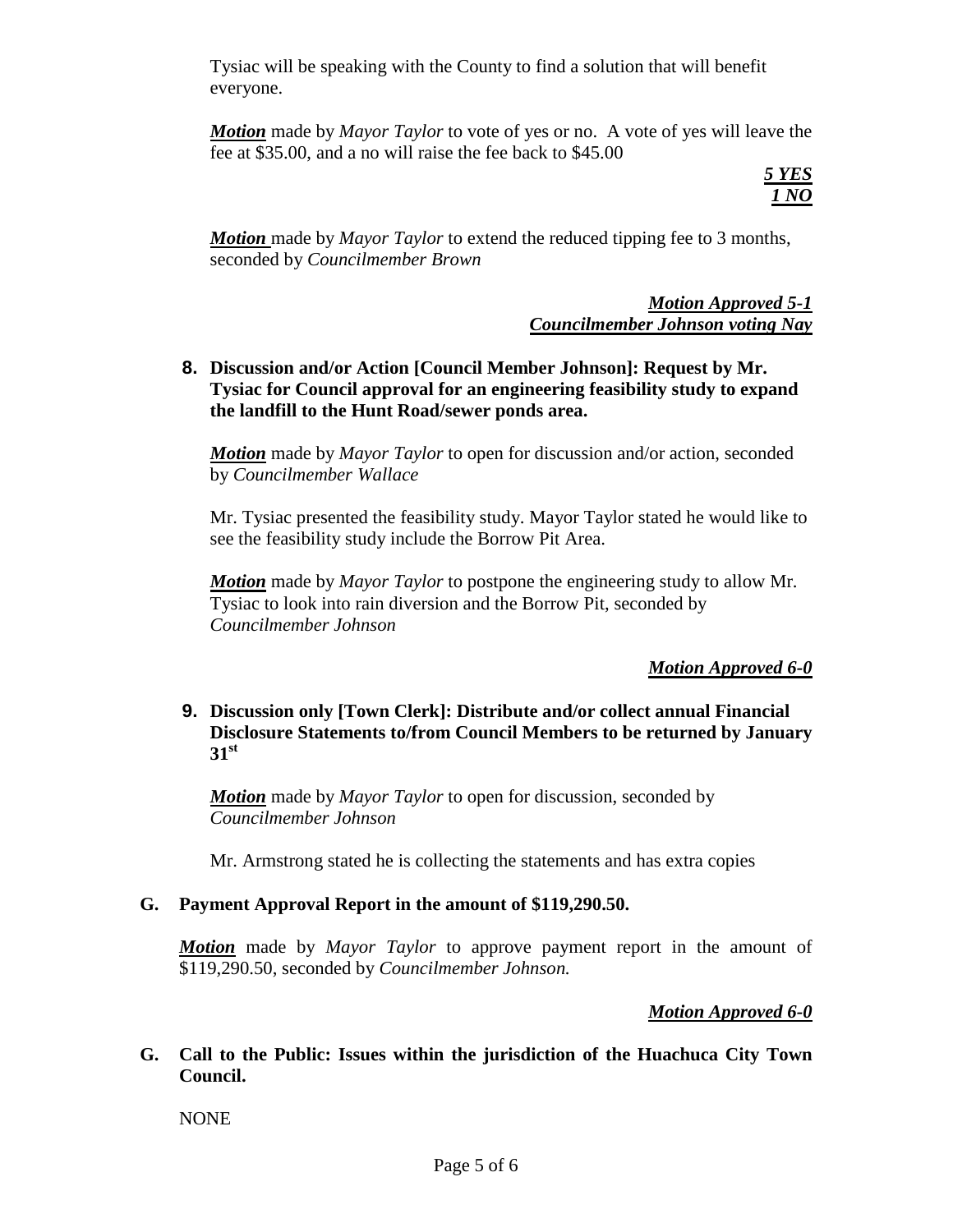# **H.** Adjournment:  $(9:20^{\text{PM}})$

*Motion* made by *Mayor Taylor* to adjourn, seconded by *Councilmember Brown***.**

*Motion Approved 6-0*

**Approved by Mayor Taylor on \_\_\_\_\_\_\_\_\_\_\_\_\_\_\_\_\_\_**

**Mayor** *Ken Taylor*

**Certification**

**I hereby certify that the foregoing is a true and correct copy of the Minutes of the Regular Meeting for the Town of Huachuca City held on January 23, 2014. I further certify that the meeting was duly called, and a quorum was present.**

**Town Clerk/Administrator, Ron Armstrong**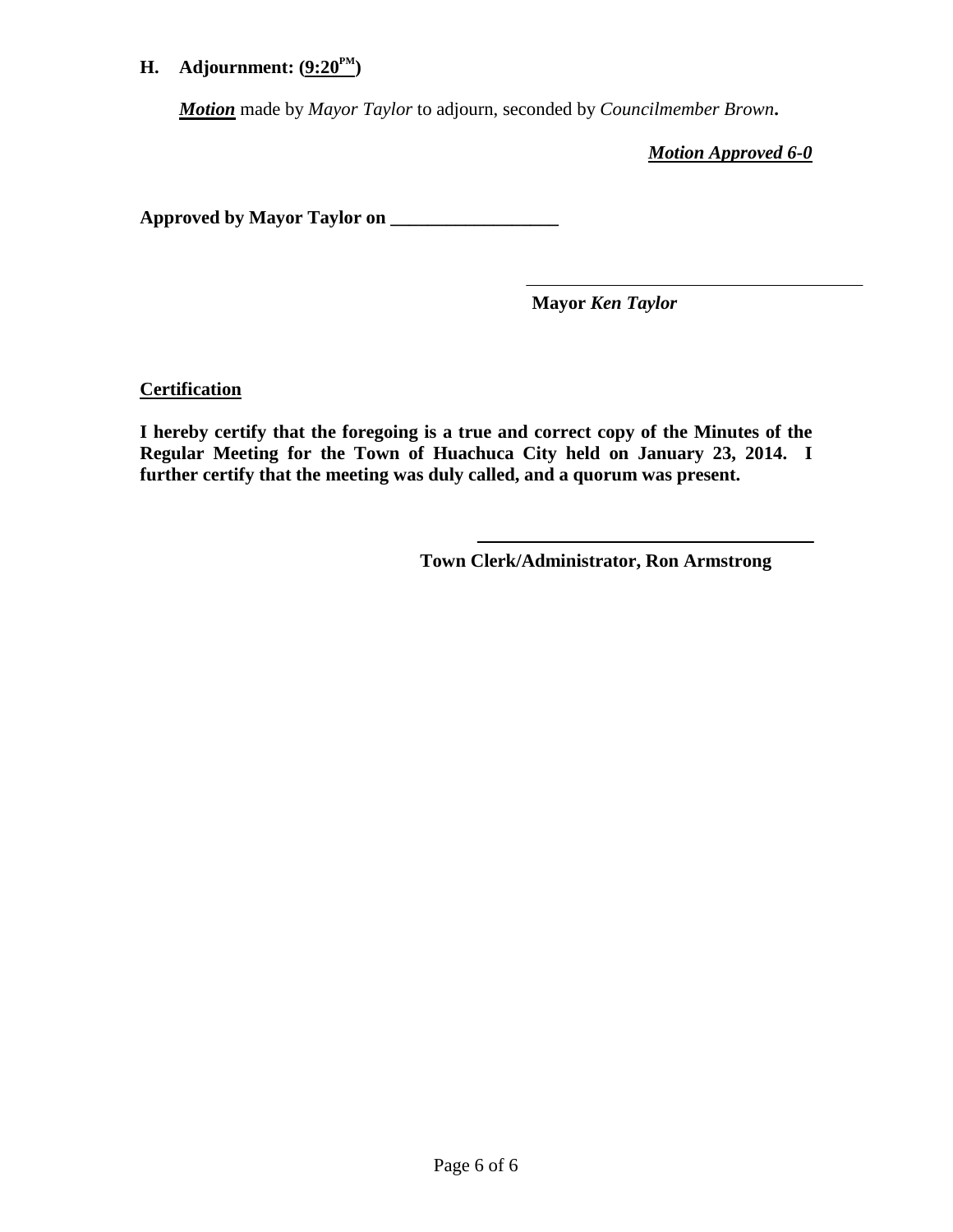

### 500 NORTH GONZALES BOULEVARD • HUACHUCA CITY, ARIZONA 85616 PHONE (520) 456- 1354 • TDD (520) 456-1353 FAX: (520) 456-2230 E-MAIL: [rarmstrong@huachucacityaz.gov](mailto:rarmstrong@huachucacityaz.gov)

# **HUACHUCA CITY TOWN COUNCIL MINUTES SPECIAL/EXECUTIVE SESSION AT 6:00 PM THURSDAY, JANUARY 23, 2014**

**Present:**

**Mayor: Ken Taylor**

**Mayor Pro-Tem:**

- **Council Members: Laura Wallace Gene McCullough Walter Welsch Duane Brown – late Donna Johnson – late**
- **Town Clerk: Ron Armstrong**

**Town Attorney: Thomas Benavidez – not requested**

**Absent: Mary Van Slyke – excused**

**Packet Includes: Copy of Revised Animal Shelter Volunteer Policy**

- **A. Call to Order, Pledge of Allegiance (6:00PM)**
- **B. Roll Call**
- **C. New Business**
	- 1. **Discussion and/or Action [Mayor Taylor]: Review and receive input on the revised Animal Shelter Policy**

*Motion* made by *Mayor Taylor* to open for discussion and/or action, seconded by *Councilmember Johnson*

Mayor Taylor inquired about the Police Department working with the volunteers from Sierra Vista to put a program together similar to what they have. Chief Gray reported that he will be meeting with the volunteers. He also stated that currently they have about 40 volunteers. They would like to see it limited to about 10. Councilmember Wallace stated that getting rid of volunteers is not the answer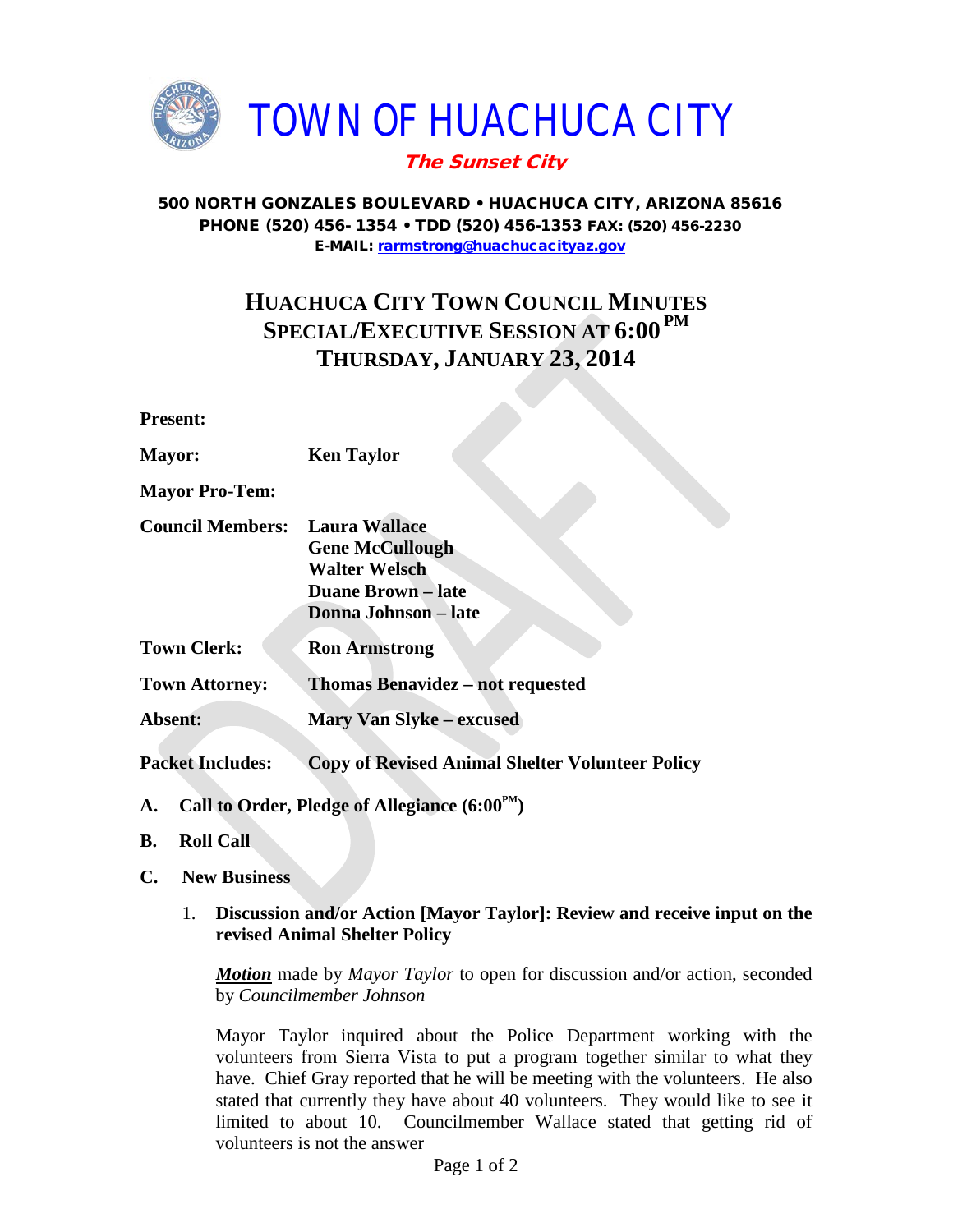2. **Executive Session to discuss personnel issues pursuant to A.R.S. 38-431.03 A. 1. Address issues and concerns arising from the Animal Shelter Policy with the Chief of Police.** 

*Motion* made by *Mayor Taylor* to enter Executive Session, seconded by *Councilmember Johnson*

3. **Discussion and/or Action: [Mayor Taylor]: Return into regular session. Any decisions or actions from the executive session.**

*Motion* made by *Mayor Taylor* to direct the Town Clerk to look into EEOC Training, seconded by *Councilmember Johnson*

*Motion Approved 6-0*

# **D. Adjourn (6:30PM)**

*Motion* made by *Ken Taylor* to adjourn, seconded by *Councilmember Brown*

*Motion Approved 6-0*

Approved by Mayor Taylor on \_\_\_\_\_\_\_\_\_\_\_\_\_\_\_\_\_\_

Mayor Ken Taylor

# **Certification**

I hereby certify that the foregoing is a true and correct copy of the Minutes of the Special Meeting for the Town of Huachuca City held on January 23, 2014. I further certify that the meeting was duly called, and a quorum was present.

Ron Armstrong, Town Clerk/Administrator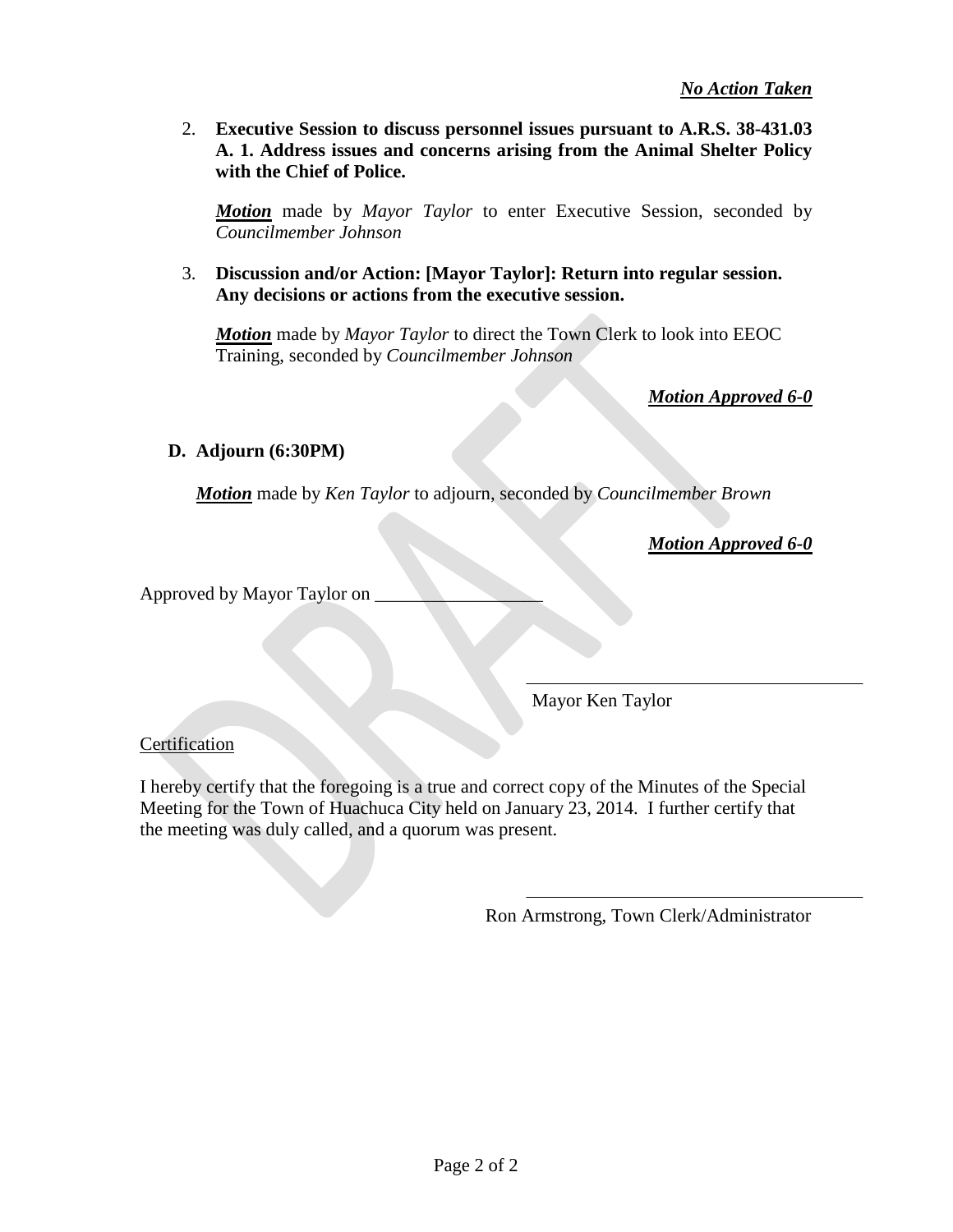

### 500 NORTH GONZALES BOULEVARD • HUACHUCA CITY, ARIZONA 85616 PHONE (520) 456- 1354 • TDD (520) 456-1353 FAX: (520) 456-2230 E-MAIL: [rarmstrong@huachucacityaz.gov](mailto:rarmstrong@huachucacityaz.gov)

# **HUACHUCA CITY TOWN COUNCIL MINUTES SPECIAL SESSION AT 3:00 PM WEDNESDAY, FEBRUARY 5, 2014**

**Present:**

| <b>Mayor:</b>           | <b>Ken Taylor</b>                                                                     |
|-------------------------|---------------------------------------------------------------------------------------|
| <b>Mayor Pro-Tem:</b>   | <b>Mary Van Slyke</b>                                                                 |
| <b>Council Members:</b> | <b>Laura Wallace</b><br><b>Gene McCullough</b><br>Donna Johnson<br><b>Duane Brown</b> |
| <b>Town Clerk:</b>      | <b>Ron Armstrong</b>                                                                  |
| <b>Town Attorney:</b>   | <b>Thomas Benavidez - not requested</b>                                               |
| Absent:                 | <b>Walter Welsch – excused</b>                                                        |

- A. Call to Order, Pledge of Allegiance  $(3:00^{PM})$
- **B. Roll Call**
- **C. New Business**
	- **1. Discussion and/or Action [Mayor Taylor]: Consideration of contract proposal and the future relationship with the town's accountant regarding his services.**

*Motion* made by *Mayor Taylor* to open for discussion and or action, seconded by *Councilmember Brown*

*Motion* made by *Mayor Taylor* to terminate any business with Mr. Villa, seconded by *Councilmember Wallace*

*Motion Approved 6-0*

**2. Discussion and/or Action [Town Clerk]: Any action that may be needed to be taken by the town clerk resulting from item 1.**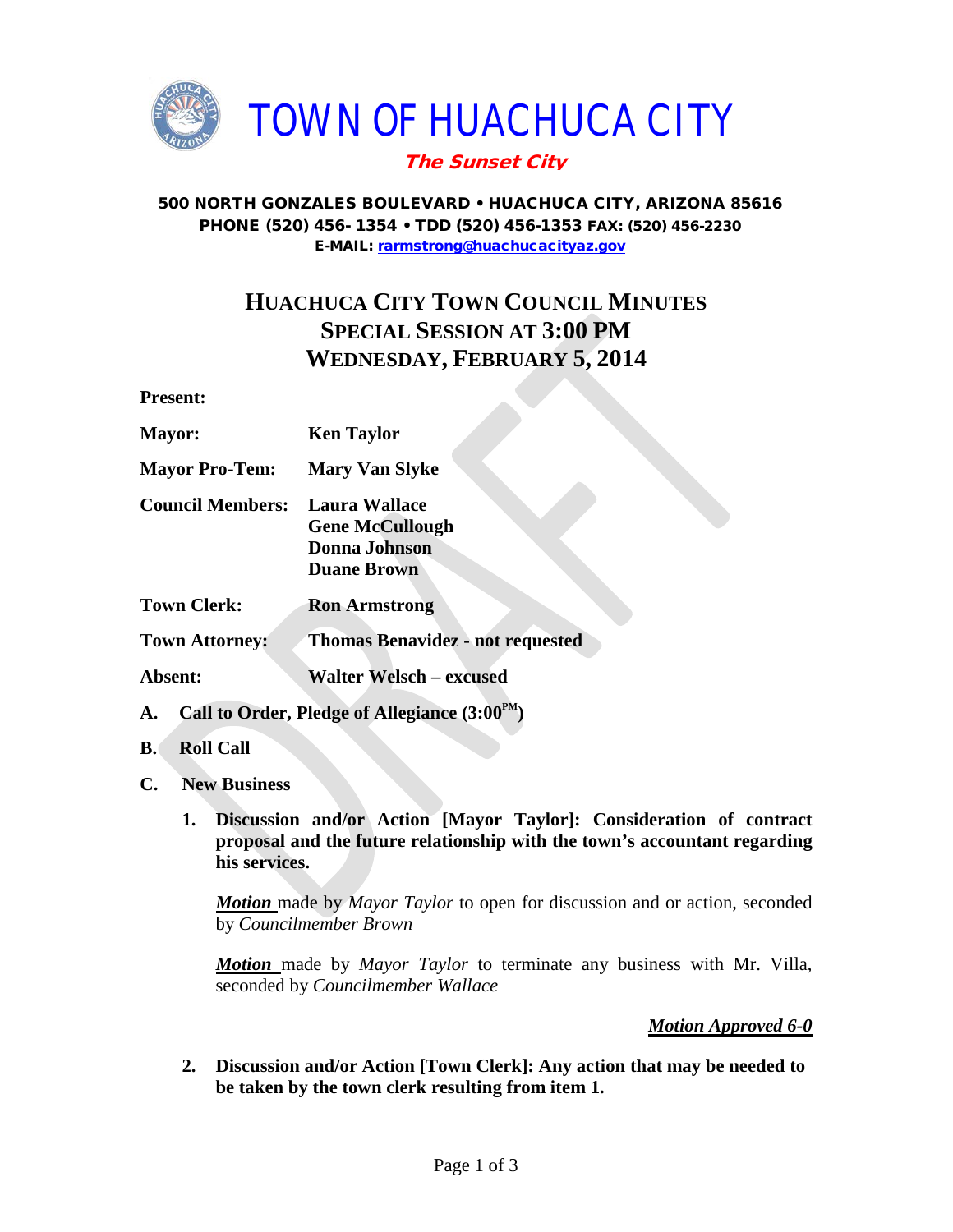*Motion* made by *Mayor Taylor* for discussion and or action, seconded by *Councilmember Brown*

Ron Armstrong reported that there will be a need to put someone at the front desk. Staff will be stretched further with additional duties. One person to take in cash, and that person cannot do the deposit. The person that does the deposit cannot handle accounts receivables or payables. Mayor Taylor recommended a part time person be hired. Ron Armstrong stated that he believes that it should be a full time position. Councilmember McCullough stated that it should be a full time position and that it should be someone who is working for the town. Councilmember Brown stated that one big concern from residents is that there is not a dedicated person at the front desk. Mayor Taylor stated that with the savings from the salary that is no longer being paid for services, the town can afford a full time position.

Taylor asked what the council can approve today to ease the adjustment. Ron Armstrong requested that the council approve the creation of a full time front desk position. Ron Armstrong advised that it would be filling a position that already exists.

*Motion* made by *Mayor Taylor* to allow Mr. Armstrong to hire a full time front desk position in accordance with the salary schedule , seconded by *Councilmember Brown*

### *Motion Approved 6-0*

Ron Armstrong also requested authorization to hire an interim CPA: Monica Patience works with Bisbee and Sunsites. Then in March go out for RFP's for the position. This person will work with the auditors to provide monthly reports for the council

*Motion* made by *Mayor Taylor* to allow Mr. Armstrong to contract with an Interim CPA and to obtain RFP within 60 days, seconded by *Mayor Pro-Tem Van Slyke*

### **D. Adjourn (3:22pm)**

*Motion* made by *Mayor Taylor* to adjourn, seconded by *Councilmember Brown.*

*Motion Approved 6-0*

Approved by Mayor Taylor on February \_\_\_\_\_\_\_, 2014

Mayor Ken Taylor

**Certification** 

I hereby certify that the foregoing is a true and correct copy of the Minutes of the Special Meeting for the Town of Huachuca City held on February 5, 2014. I further certify that the meeting was duly called, and a quorum was present.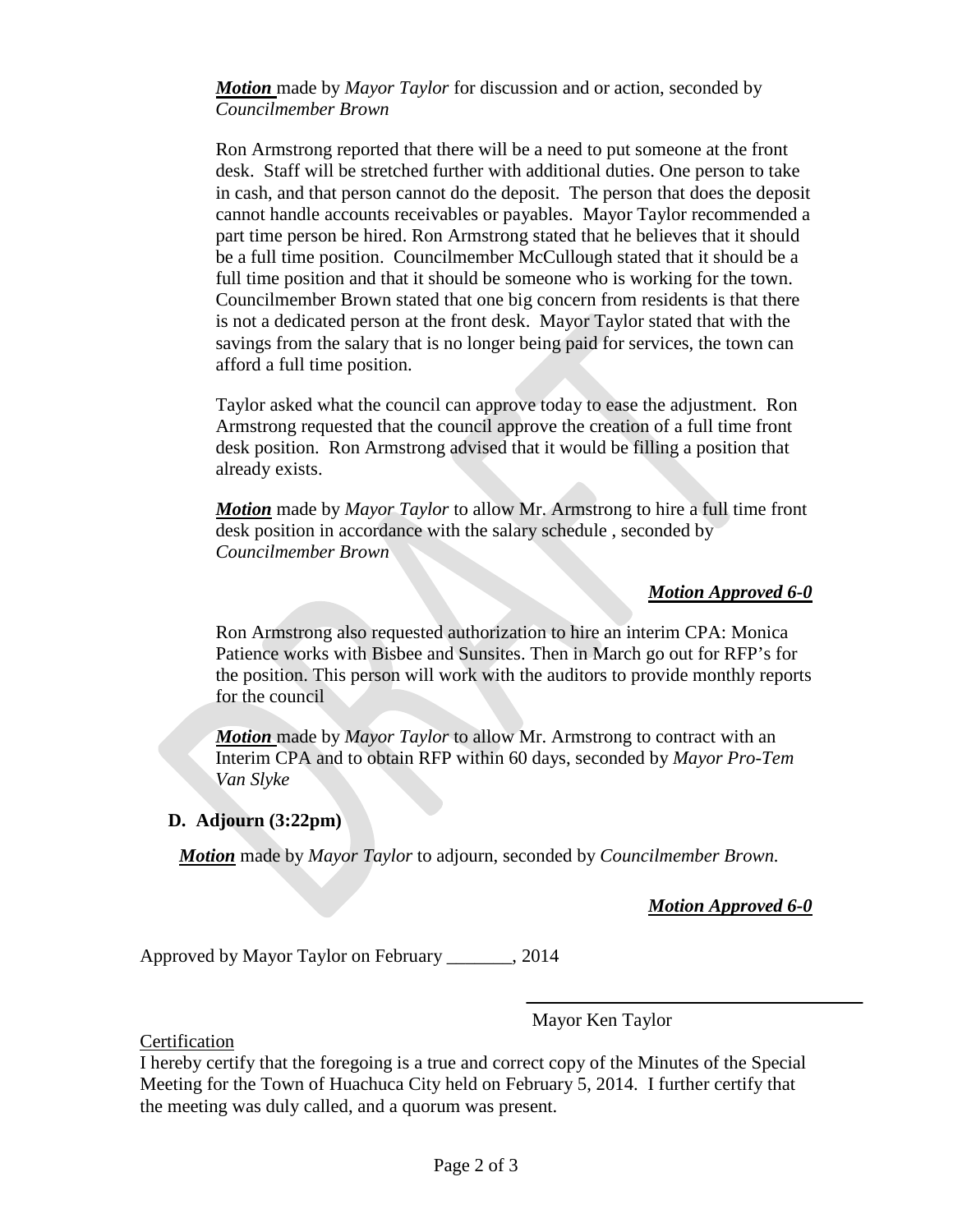Ron Armstrong, Town Clerk/Administrator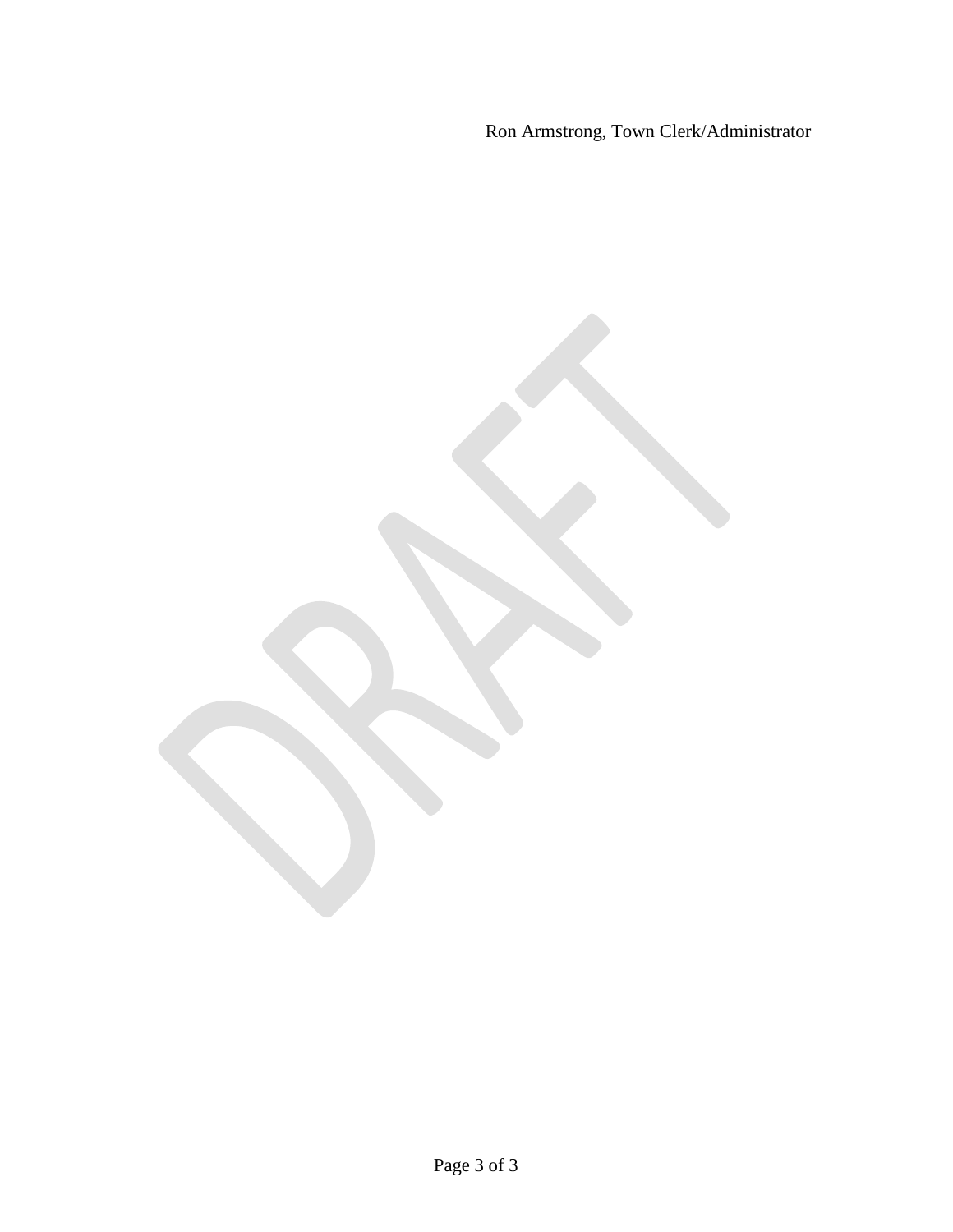

### 500 NORTH GONZALES BOULEVARD • HUACHUCA CITY, ARIZONA 85616 PHONE (520) 456- 1354 • TDD (520) 456-1353 FAX: (520) 456-2230 E-MAIL: [rarmstrong@huachucacityaz.gov](mailto:rarmstrong@huachucacityaz.gov)

# **HUACHUCA CITY TOWN COUNCIL MINUTES REGULAR MEETING AT 7:00 PM THURSDAY, FEBRUARY 13, 2014**

**Present:**

| <b>Ken Taylor</b>      |
|------------------------|
| <b>Mary Van Slyke</b>  |
| Donna Johnson          |
| <b>Gene McCullough</b> |
| <b>Walter Welsch</b>   |
| <b>Duane Brown</b>     |
| <b>Laura Wallace</b>   |
| <b>Ron Armstrong</b>   |
|                        |

**Town Attorney: Thomas Benavidez**

**Packet Includes:**

### **Absent:**

- **A. Call to Order, Pledge of Allegiance** (7**:00PM**)
- **B. Roll Call**

### **C. Approval of Minutes of the Regular Meeting of January 23 and the Special Meetings of January 23 and February 5.**

*Motion* made by *Mayor Taylor* to approve the minutes of the Special Meeting of January 23, 2014, the Regular Meeting of January 23, 2014, seconded by *Councilmember Brown*.

*Motion Approved 6-0 Mayor Pro Tem Van Slyke abstained from vote for Minutes of January 23, 2014 Councilmember Welsch abstained from vote for Minutes of February 5, 2014*

**D. Call to the Public – Agenda items only –** None

### **E. Reports by Officers:**

*Parks & Recreation:* Councilmember Wallace – Parks and Rec had a meeting discussing the Urda Award, chosen Lyn Braswell as recipient.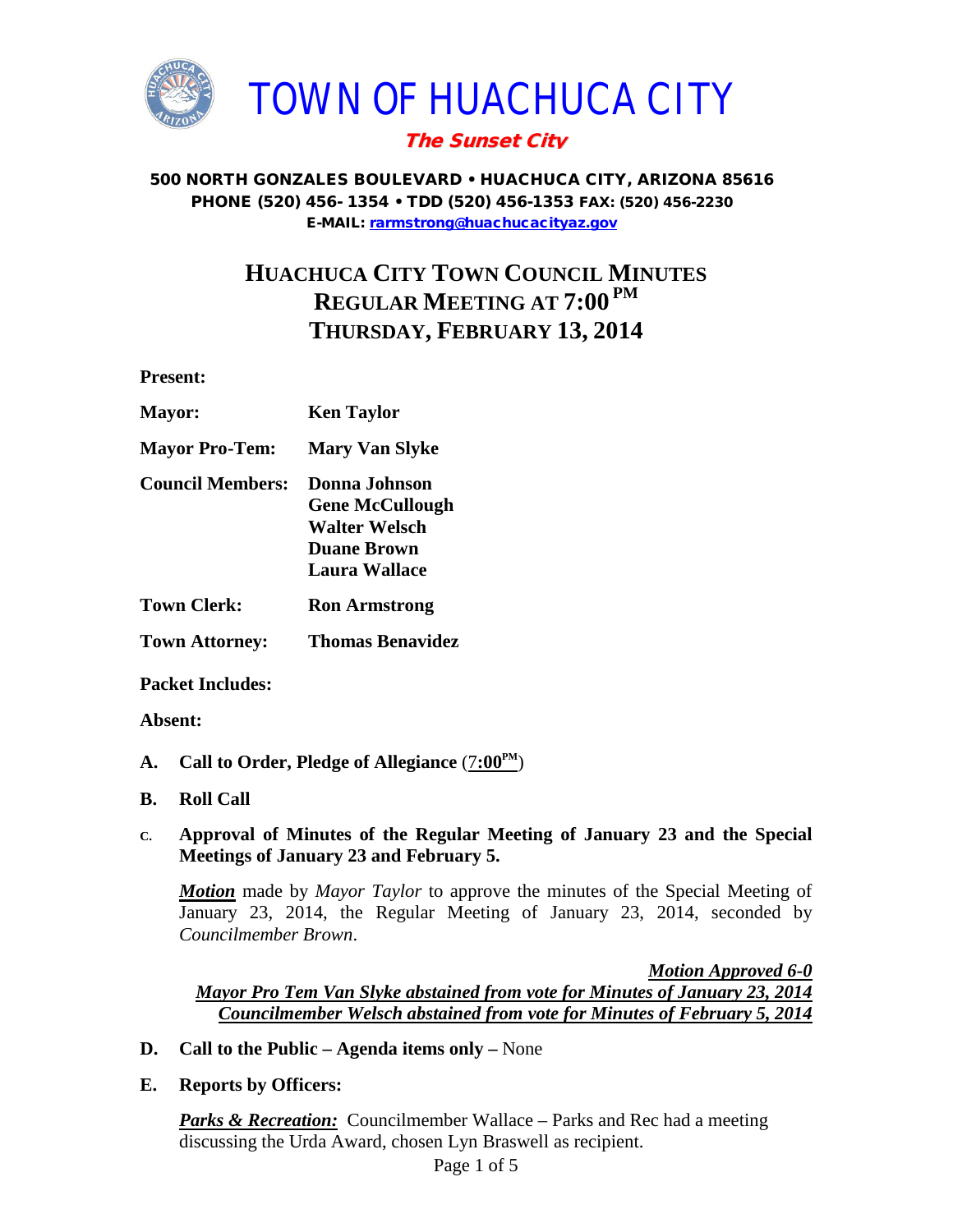## *Public Safety:* Duane Brown

**Senior Center:** Councilmember Welsch stated there is nothing to report

*Planning & Zoning:* Councilmember McCullough stated that the Planning and Zoning Commission is up to date on all minutes. William Barton will have to withdraw until he gets better. There was a violation on shed, the owner is fixing it.

*Library:* Councilmember Welsch stated that everyone received a Library packet regarding how the Library is doing. He stated that the interim director is doing a real good job.

### *Public Works:* Donna Johnson

**Finance:** Mayor Pro Tem Van Slyke deferred to Ron Armstrong who reported a meeting with the interim CPA Monica Patience. The final audit is completed and asked if a copy was available for the community at the front desk.

*Mayor*: Mayor Taylor stated that baseball season is starting. He also stated that Campaign season as well city is not endorsing anyone in particular

### **G. New Business:**

**1. Discussion and/or Action [Mayor Taylor]: Direct the Town Clerk to advertise for the position of Public Works Director, and if approved, setting a salary range.** 

*Motion* made by *Mayor Taylor* to open for discussion and or action, seconded by *Councilmember Brown.*

Mayor Taylor stated that it is time to fill the position full time. Ron Armstrong stated that the salary range that the town is operating on is not appropriate for the position. Current salary is 52,000 annually. Mayor Taylor recommended setting a range between 50,000 and 60,000. Councilmember Welsch stated that league of cities published a salary survey, have we reviewed our salary range to see if we are in line with the state? Ron stated we are not inline. Councilmember Johnson stated that the salary is going to be higher due to the cost of benefits. Councilmember Welsch stated that they need to look at the duties of the position and then decide on a salary range.

*Motion* made by *Mayor Taylor* to direct the Town Clerk to advertise for a Public Works Director, seconded by *Councilmember McCullough*

> *Motion Approved 6-1 Councilmember Welsch voting Nay*

### **2. Discussion and/or Action [Town Clerk]: Approve the interim CPA's charges for services at \$50.00 per hour with a \$1,000.00 deposit.**

*Motion* made by *Mayor Taylor* to open for discussion and/or, seconded by *Councilmember Johnson*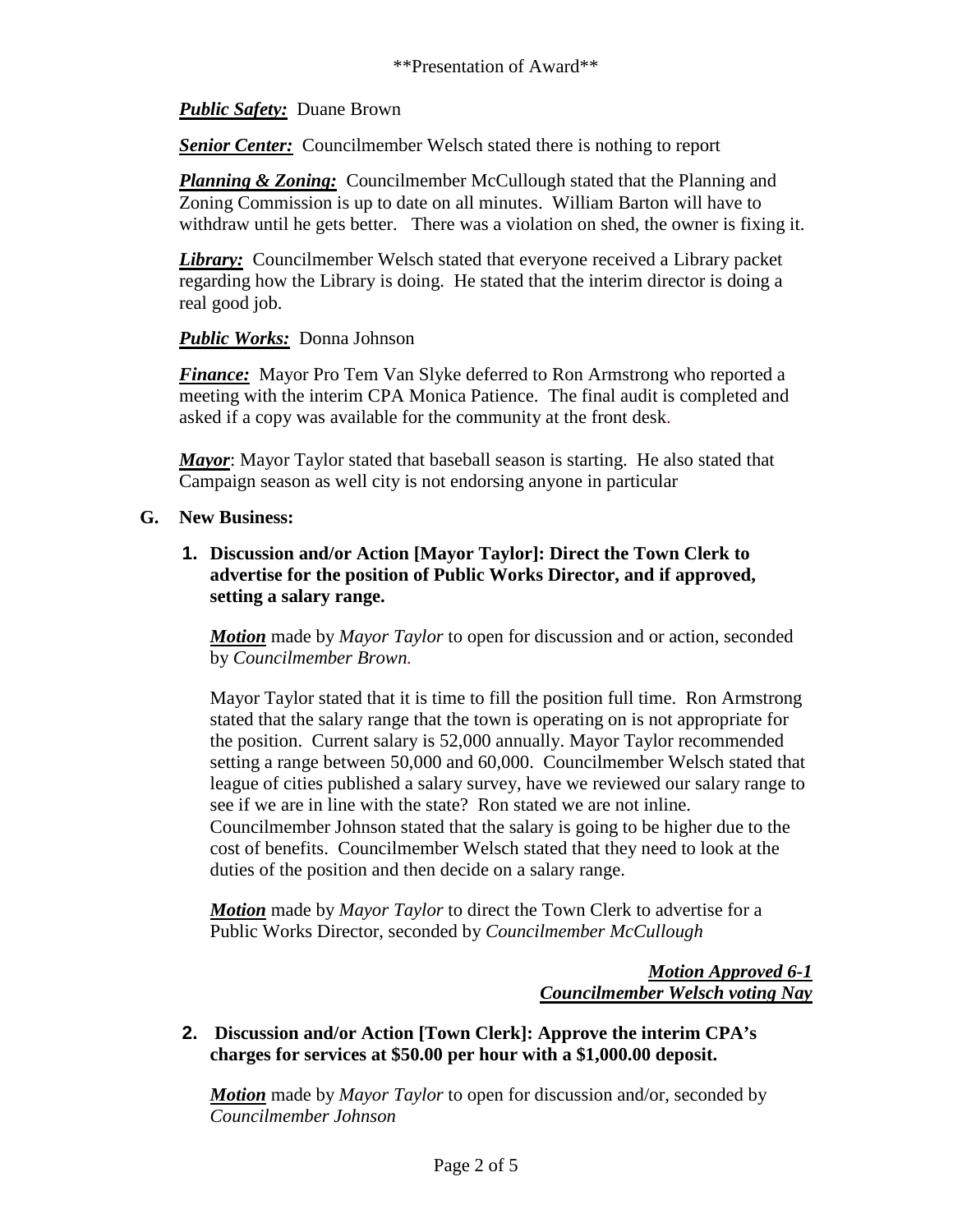*Motion* made by Mayor Taylor to approve the CPA charge of \$50.00 per hour with the \$1,000.00 deposit, seconded by *Councilmember Johnson*

# *Motion Approved Unanimously*

**3. Discussion and/or action [Town Clerk]: Consider raising the salary range for the Town Administrator/Clerk position or hiring an individual that does not meet the minimum qualifications, and having the interim clerk train one.**

*Motion* made by *Mayor Taylor* to open for discussion and/or action, seconded by *Councilmember Johnson*

Mayor Taylor stated that at the current salary range, the town is having trouble attracting a qualified candidate. Ron Armstrong stated that he received 5 applications, none of which meet the minimum requirements of the position. Councilmember McCullough stated that raising the salary ranges will affect all employees. The town has very little money to work with. If you raise one salary, then it will end up causing other employees to lose full time status or benefits. Councilmember Wallace stated that she agrees with increasing the range. This doesn't mean that it will be hired at the top of the range; it will encourage people to apply for the position. Mayor Taylor made a suggestion to raise the salary range to \$60,000. Councilmember Welsch made a recommendation of up to \$65,000.

*Motion* made by *Mayor Taylor* to raise the salary range up to \$65,000.00, seconded by.

> *Motion Approved 5-2 Mayor Pro-Tem Van Slyke and Councilmember Johnson Voting Nay*

# **4. Discussion and/or Action [Town Clerk]: Request by the Town Clerk to resume charging for insurance (Called "TULIP" coverage) for use of the Community Center**

*Motion* made by *Mayor Taylor* to open for discussion and/or action, seconded by *Councilmember Wallace*

Mayor Taylor stated that people that want to use the community center would not be covered by the city's insurance. Ron Armstrong stated that the fee has increased to \$100 over the last couple of years. There is a \$50 use fee, \$25 of which is refundable if the building is clean. There is \$50 rental fee plus an additional \$50 cleaning fee deposit. Anything that is a function of the town is covered by the insurance. Councilmember Wallace stated that after 2008, the number of events at the community center has dropped. There have been requests regarding a group using the center on a weekly basis, is there a work around for those groups? Ron Armstrong stated he can find an answer to that question.

*Motion* made by *Mayor Taylor* direct the Town Clerk to reaffirm the "TULIP" coverage and direct the staff to look for alternatives, seconded by *Councilmember Johnson*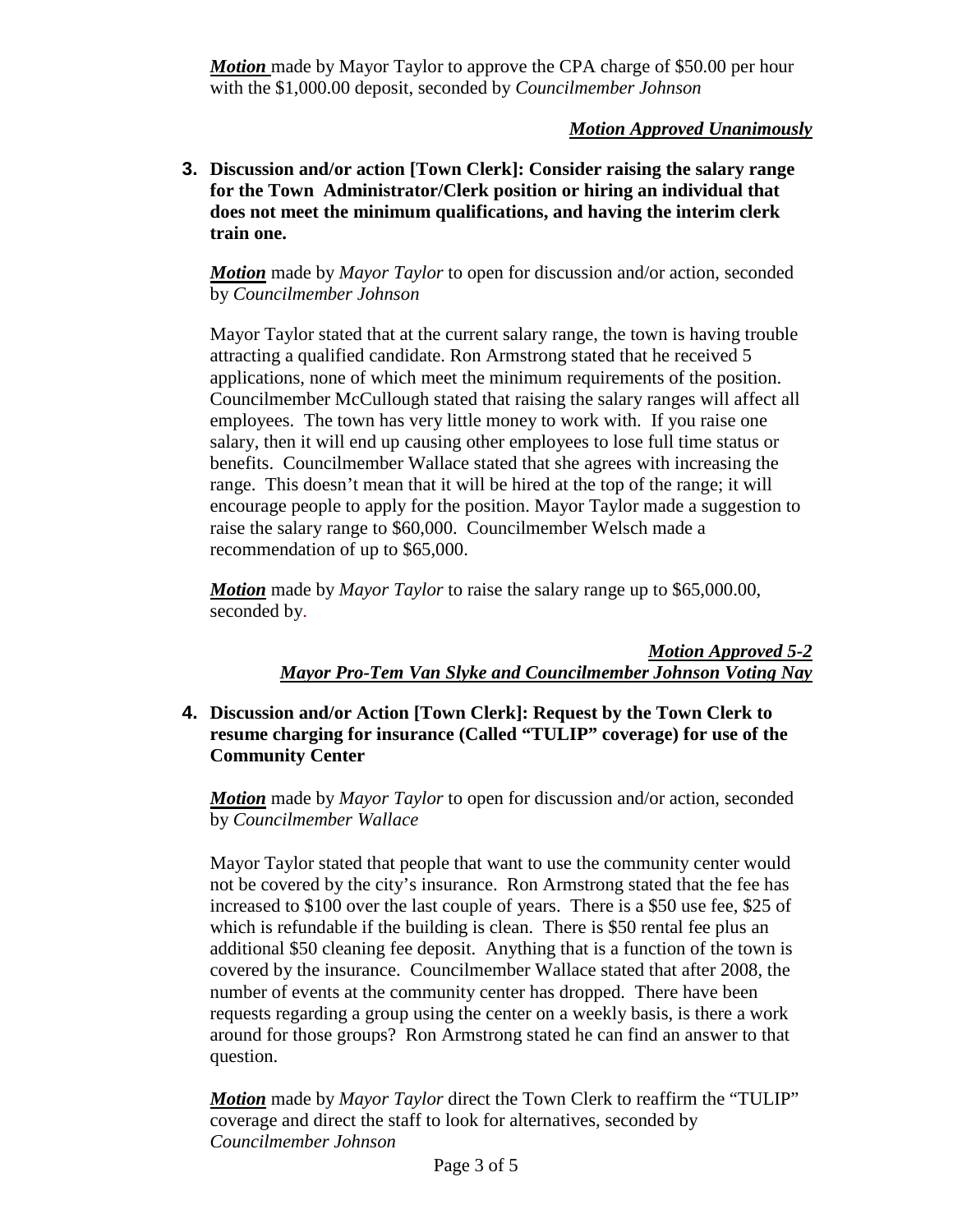**5. Discussion and/or Action [Council Member McCullough] Presentation by Chief Grey on the need to name the access road behind town hall as a street (or alley etc.) and prepare an ordinance or a resolution if necessary.** 

*Motion* made by *Councilmember McCullough* to open for discussion and/or action, seconded by *Mayor Pro-Tem Van Slyke.*

*Motion* made by *Mayor Taylor* to take a 10 minute recess, seconded by *Councilmember Wallace*

# *Motion Approved Unanimously*

### **Meeting Called Back to Order**

Councilmember McCullough deferred to Police Chief Grey. Chief Grey stated that there have been several complaints about people speeding through the area. Chief Grey is requesting that the road be designated as a street for safety reasons. Councilmember Brown asked if the police can site within a parking lot. Chief Grey stated that there is no precedence to site in that area. Ron Armstrong stated that it doesn't have to be named as a street; it can be an alley, as long as it has a name. Mayor Taylor inquired if it could be controlled by ordinance. Councilmember McCullough stated that the posted speed limit in town limits is 20MPH. Chief Grey stated he would like to corner off the area for emergency vehicles only. Councilmember Wallace stated that it needs to be for emergency vehicles only. Councilmember Johnson made an amendment to the agenda item to make it a parking lot with a speed limit of 10 MPH in all city parking lots.

*Motion* made by Mayor Taylor to designate the access behind Town Hall as a parking area. To also direct staff to create an Ordinance designating with a speed limit of 10 MPH, and to make it look more like a parking lot, seconded by Councilmember Wallace

### *Motion Approved Unanimously*

**6. Discussion and/or Action [Council Member Johnson]: Request by Mr. Tysiac for Council approval for an engineering feasibility study to expand the landfill to the Hunt Road/sewer ponds area.**

### *Item Pulled*

**7. Discussion and/or Action [Town Clerk] Request from the Cochise County Children's Center for use of Leffingwell park for a fundraiser**

*Motion* made by *Mayor Taylor* to open for discussion and/or action, seconded by *Councilmember Johnson*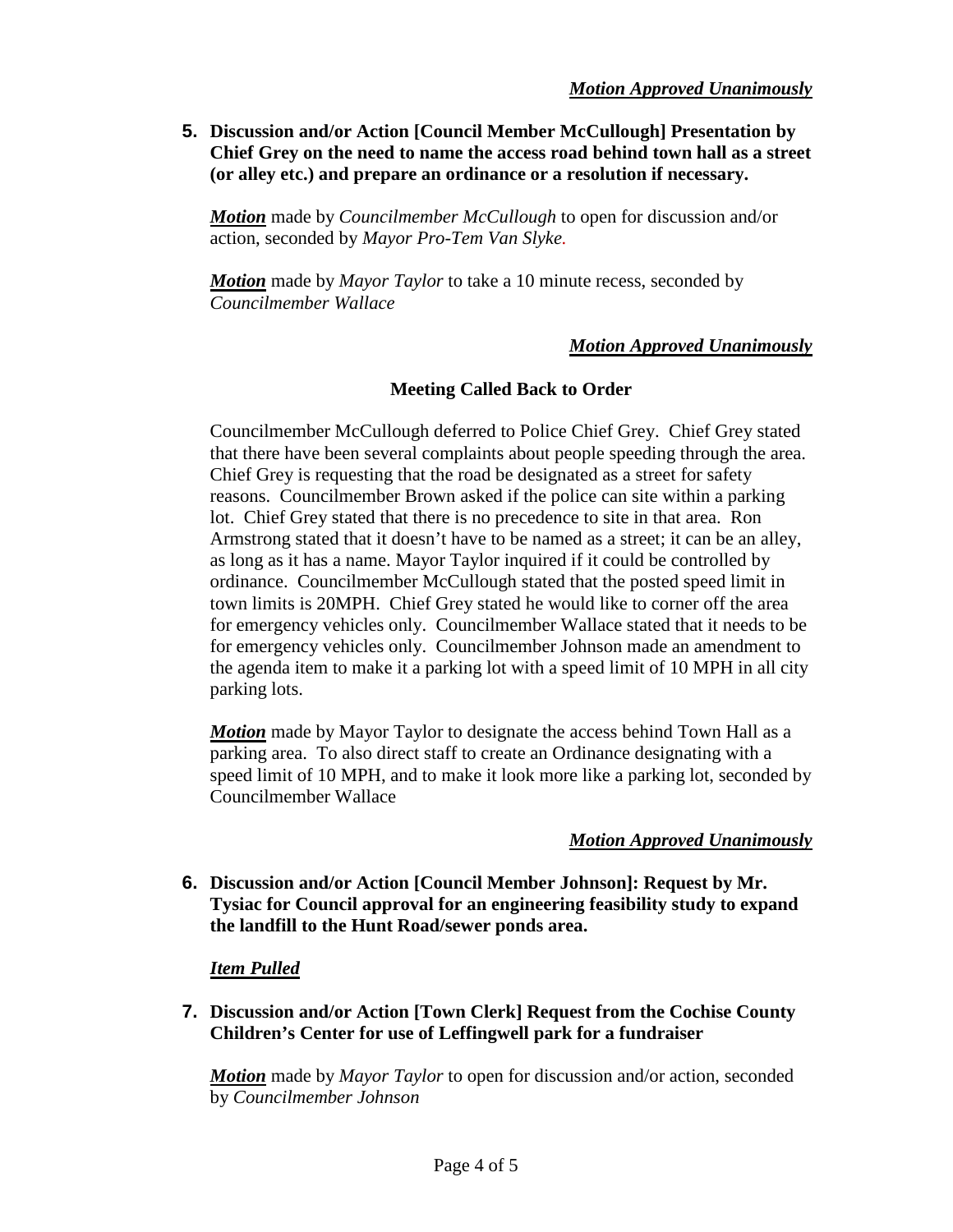Ron Armstrong directed to letter in the council packet. Mayor Pro Tem Van Slyke stated because it is a public park, it cannot be reserved. She also requested the Town Clerk to verify with the Risk Pool in regards to any insurance requirements. Mayor Taylor stated that the question of insurance needs to be addressed.

*Motion* made by Mayor Taylor that as long as the insurance requirements are met that they be allowed to use the park, seconded by *Councilmember Wallace*

# *Motion Approved Unanimously*

# **H. Payment approval report in the amount of \$138,061.05.**

*Motion* made by *Mayor Taylor* to approve payment report in the amount of \$138,061.05, seconded by *Councilmember Wallace.*

# *Motion Approved Unanimously*

- **I. Call to the Public: Issues within the jurisdiction of the Huachuca City Town Council.**
	- 1. Neil Josephson spoke on Planning and Zoning Commission plans for the landfill.
- **J. Adjournment:**  $(8:50^{PM})$  *Motion* made by *Mayor Taylor* to adjourn, seconded by *Councilmember Brown*.

*Motion Approved Unanimously*

Approved by Mayor Taylor on \_\_\_\_\_\_\_\_\_\_\_\_\_, 2014

Mayor *Ken Taylor*

### Certification

I hereby certify that the foregoing is a true and correct copy of the Minutes of the Regular Meeting for the Town of Huachuca City held on February 13, 2014. I further certify that the meeting was duly called, and a quorum was present.

Town Clerk/Administrator, Ron Armstrong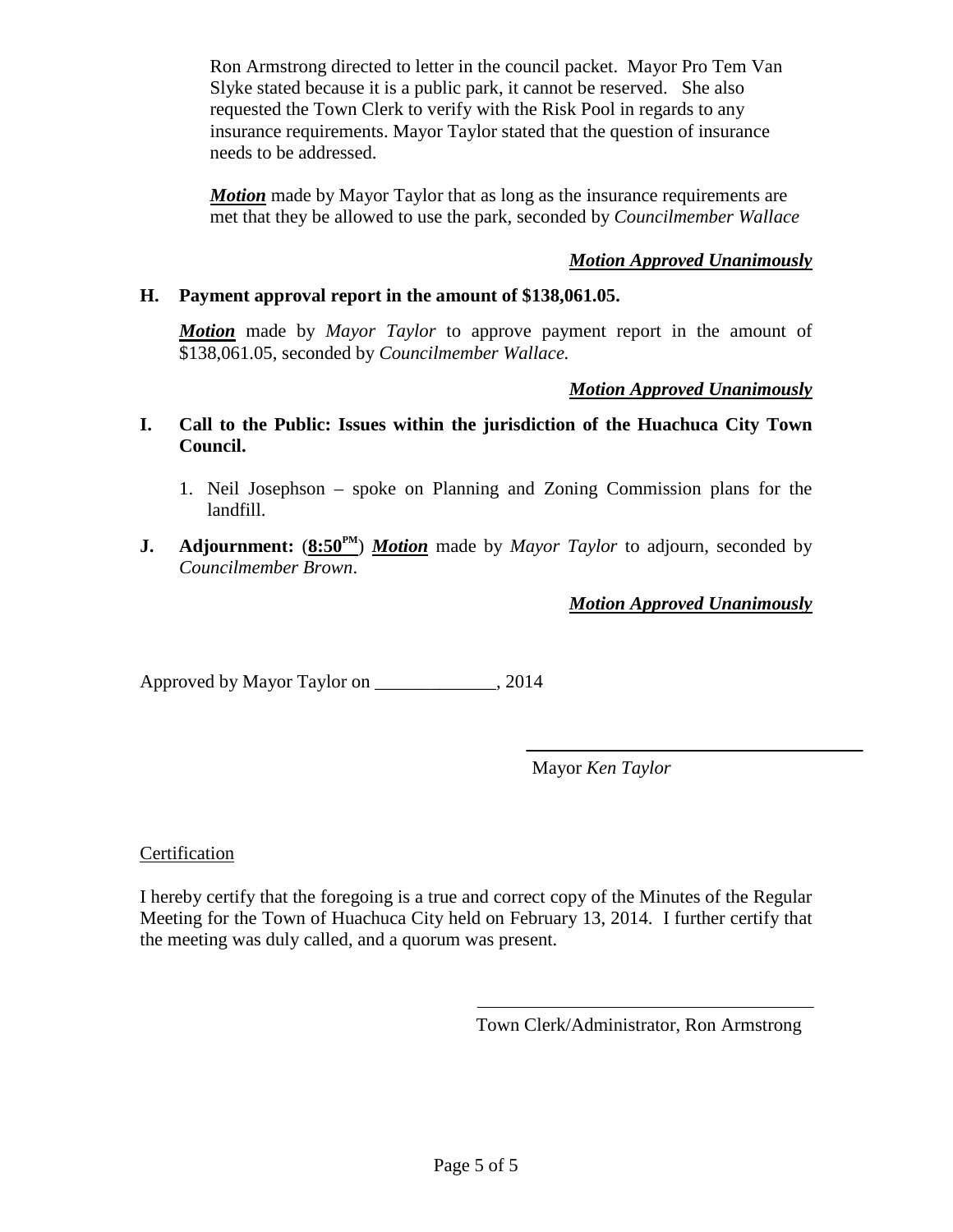

500 NORTH GONZALES BOULEVARD • HUACHUCA CITY, ARIZONA 85616 PHONE (520) 456- 1354 • TDD (520) 456-1353 FAX: (520) 456-2230 E-MAIL: [rarmstrong@huachucacityaz.gov](mailto:rarmstrong@huachucacityaz.gov)

# **HUACHUCA CITY TOWN COUNCIL MINUTES WORKSHOP SESSION AT 2:30 PM WEDNESDAY, FEBRUARY 19, 2014**

**Present:**

| <b>Mayor:</b>           | <b>Ken Taylor</b>                                                                                      |
|-------------------------|--------------------------------------------------------------------------------------------------------|
| <b>Mayor Pro-Tem:</b>   | <b>Mary Van Slyke</b>                                                                                  |
| <b>Council Members:</b> | Laura Wallace<br><b>Gene McCullough</b><br>Donna Johnson<br><b>Walter Welsch</b><br><b>Duane Brown</b> |
| <b>Town Clerk:</b>      | <b>Ron Armstrong</b>                                                                                   |
| <b>Town Attorney:</b>   | <b>Thomas Benavidez – Not Requested</b>                                                                |
| Absent:                 | None                                                                                                   |
| А.                      | Call to Order, Pledge of Allegiance (2:30PM)                                                           |

**B. Roll Call**

### **C. Discussion only: Mr. Tysiac will provide information on landfill issues.**

Mr. Tysiac reported that there was a surprise visit from ADEQ regarding landfill. This was due to Mr. Josephson called the deputy director. They found issues with blowing paper. He stated that the town has 2 weeks to show we are in full compliance. These visits generally occur 2-4 times per year. Mr. Tysiac stated that he contacted Department of Corrections to get a special work crew of 20 people to police the landfill for next Friday (February 28, 2014). Councilmember Johnson stated that we have an employee who is supposed to pick up trash. Mr. Saska stated that the employee is performing this duty.

Councilmember Johnson inquired about selling old equipment. Mr. Tysiac said that equipment cannot be sold, it has to be auctioned. Mr. Tysiac stated the problem with loaders is the tires. The landfill ground wears out tires. He recommended a landfill track loader.

Councilmember Johnson brought up the subject of maintenance on machines. She stated that the Town has machines that are wearing out with no maintenance. Mr. Tysiac stated it is not a maintenance issue, it's a problem that the equipment is bought used and it is wearing out. He stated that the Town is spending \$60,000.00 per year on maintenance.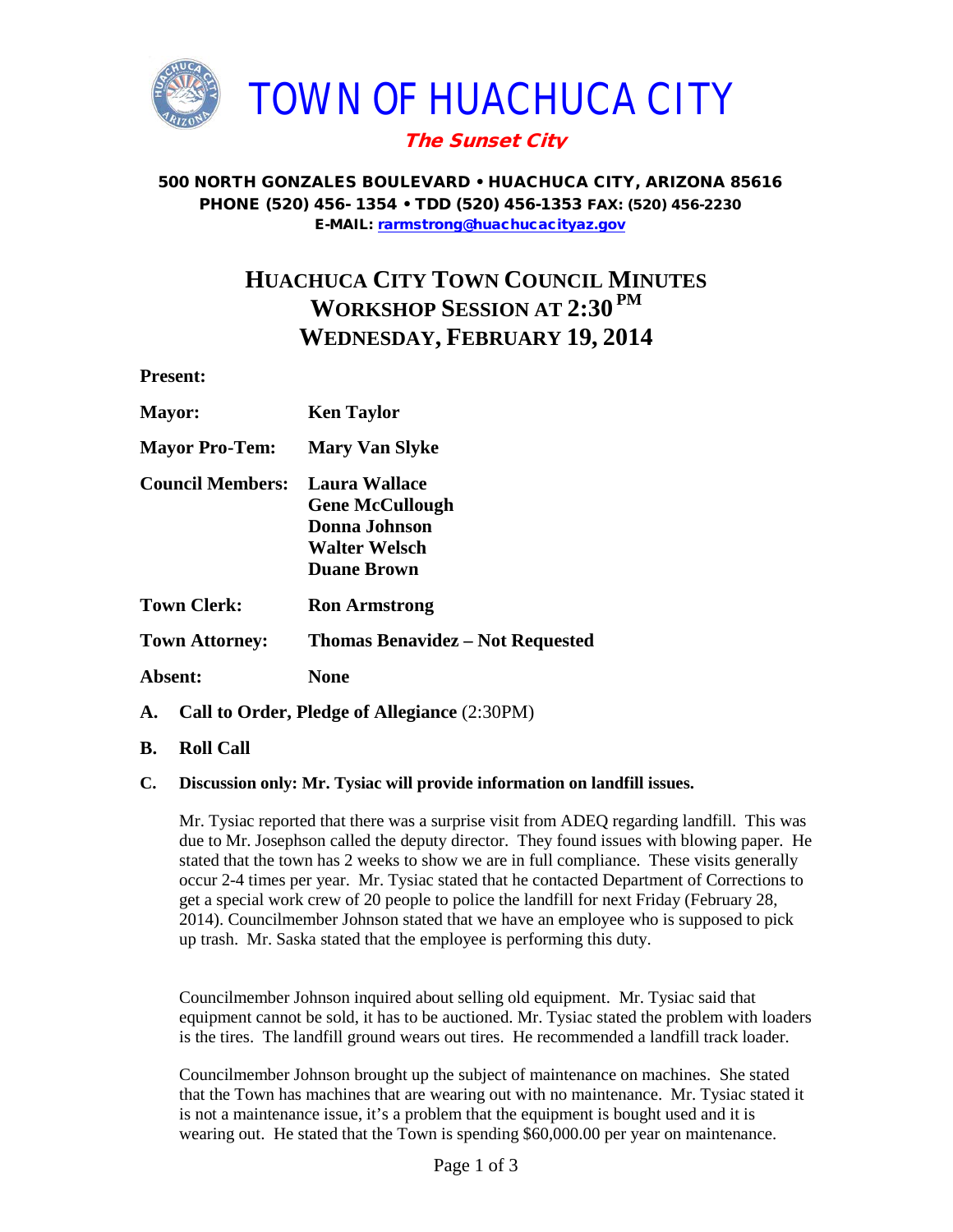Tim Saska stated that the manufacturer recommendations have to be followed to keep the equipment in good working order. Mr. Tysiac stated he put out a memo for the minimum that would need to be done. The rest of the equipment can be auctioned off. Councilmember Welsch asked about trading equipment. Mr. Tysiac stated that when Caterpillar was approached, the trade in value wasn't enough. Mr. Saska stated that Caterpillars' recommendation is \$6,000 to \$8,000 for maintenance of equipment.

Mayor Taylor asked about a closed bid auction. Mr. Tysiac stated that there aren't enough people in the area who would bid on equipment.

Mr. Tysiac stated that he was reluctant to bring these issues to council while the discussion of budget was in question. The equipment was in working order during that time, but parts are starting to break. Landfill employees are doing basic maintenance and fixing things that can be fixed. The Town is saving \$150,000 a year by not having an outside mechanic doing the work.

Councilmember Brown mentioned the bulldozer. The Town was to put a landfill package on the dozer. Mr. Tysiac stated that after the purchase of the machine, the mechanic realized that putting the package on the dozer was not feasible. Councilmember Welsh stated that the problem with going out for used equipment is that it will cost more in the end. Councilmember McCullough stated that the old equipment needs to be sold to make up some of the cost of the new equipment. He would like to see the old ones sold before purchasing new equipment.

Councilmember Wallace stated that the council has to rely on information given by people that are hired. If a bad decision is based on bad information, then the problem needs to be resolved.

Mr. Tysiac stated that due to it being government equipment, there are specifics that need to be followed. He stated that he doesn't have the knowledge to put together an auction legally. Mr. Tysiac stated that he needs help. Mr. Tysiac stated that holding an auction in Huachuca City may not be a good idea because of the type of equipment.

Mr. Tysiac provided the feasibility for the relocation of the landfill. He stated that Mr. Josephson's statement about the ground water level is unfounded because of the double lined landfill. Mr. Tysiac stated that it will be \$105,000 for the study.

Mr. Tysiac stated that if the landfill can be relocated, the Town can use employee labor to start closing the current landfill. Outside contractors will not be needed, which will save the Town money.

Councilmember Wallace inquired about leasing a Track Loader. Mr. Tysiac stated the Town would be looking at around \$5,000 per month. Mayor Taylor requested that Mr. Tysiac look into auction solutions.

### **D. Adjourn (3:35pm)**

*Motion* made by *Mayor Taylor* to adjourn, seconded by *seconded by Councilmember McCullough.*

### *Motion Approved Unanimously*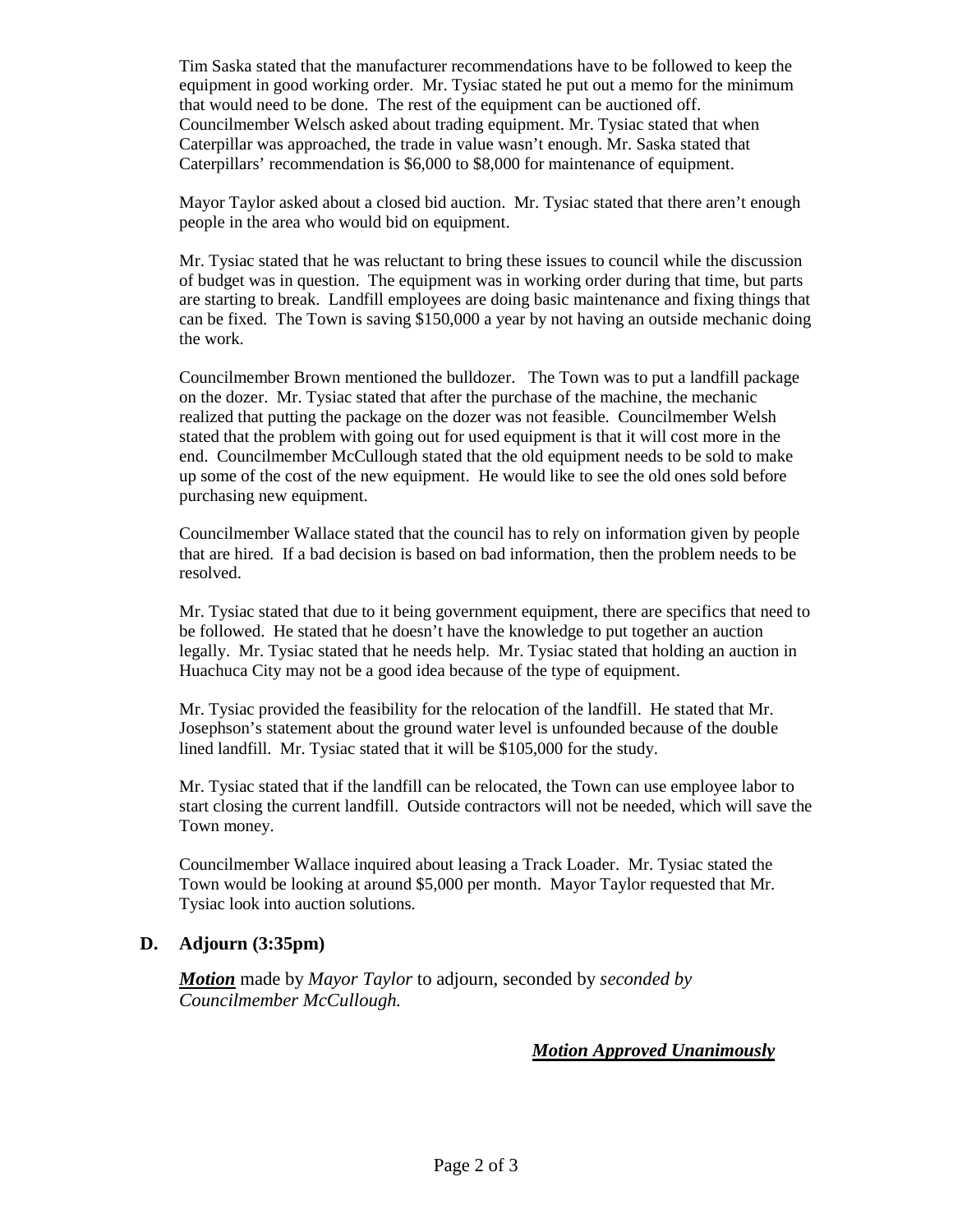|  | Approved by Mayor Taylor on |  | , 2014 |
|--|-----------------------------|--|--------|
|--|-----------------------------|--|--------|

Mayor Ken Taylor

# **Certification**

I hereby certify that the foregoing is a true and correct copy of the Minutes of the Workshop for the Town of Huachuca City held on February 19, 2014. I further certify that the meeting was duly called, and a quorum was present.

Ron Armstrong, Town Clerk/Administrator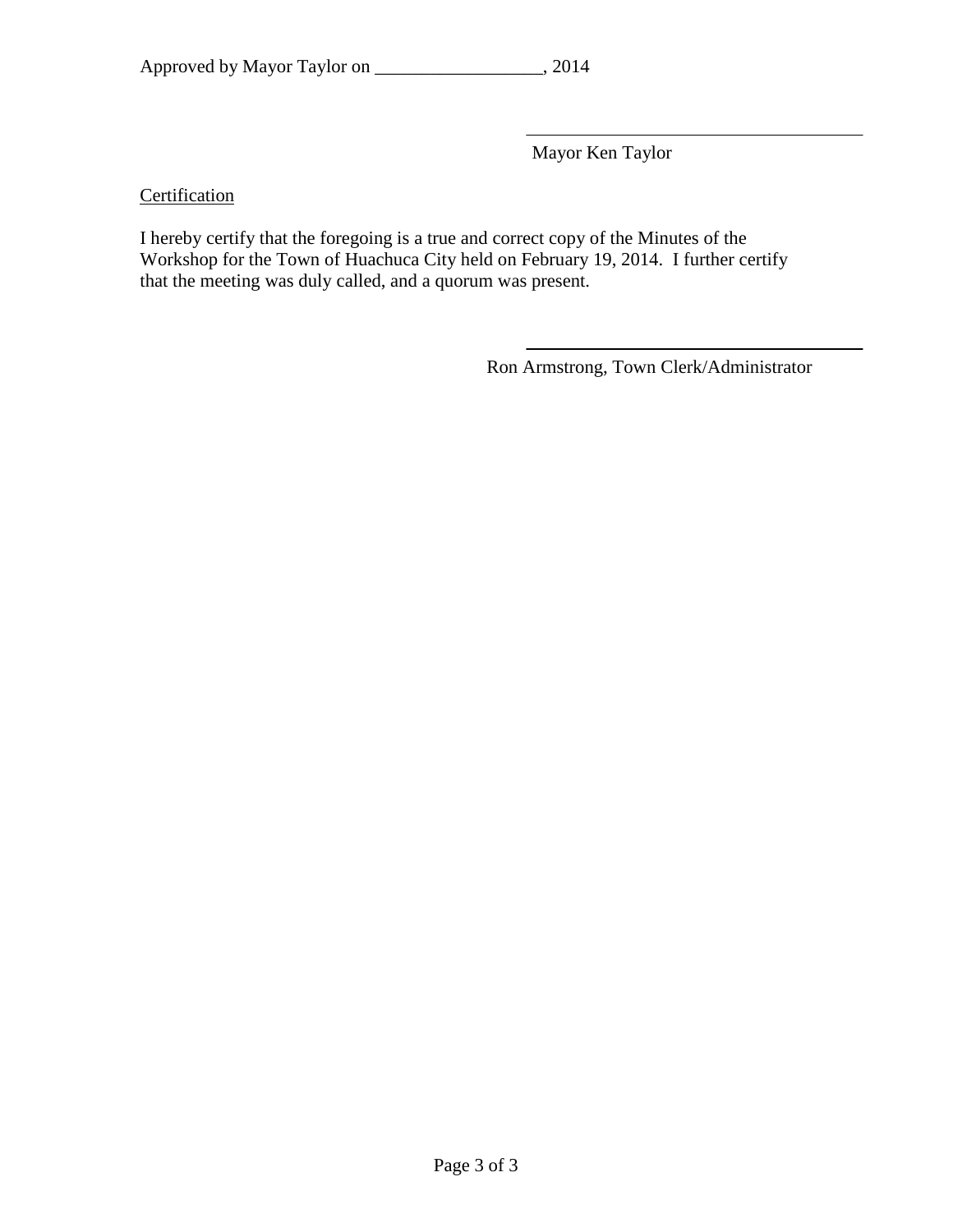

### 500 NORTH GONZALES BOULEVARD • HUACHUCA CITY, ARIZONA 85616 PHONE (520) 456- 1354 • TDD (520) 456-1353 FAX: (520) 456-2230 E-MAIL: [rarmstrong@huachucacityaz.gov](mailto:rarmstrong@huachucacityaz.gov)

# **HUACHUCA CITY TOWN COUNCIL MINUTES SPECIAL SESSION AT 1:00 PM MONDAY, FEBRUARY 24, 2014**

**Present:**

| <b>Ken Taylor</b>                                                                         |
|-------------------------------------------------------------------------------------------|
| <b>Mary Van Slyke</b>                                                                     |
| <b>Gene McCullough</b><br><b>Walter Welsch</b>                                            |
| <b>Ron Armstrong</b>                                                                      |
| <b>Thomas Benavidez – Not Requested</b>                                                   |
| <b>Laura Wallace - Working</b><br><b>Duane Brown - Working</b><br>Donna Johnson - Working |
|                                                                                           |

- A. Call to Order, Pledge of Allegiance  $(1:00^{\text{PM}})$
- **B. Roll Call**
- **C. New Business**
	- 1. **Discussion and/or Action [Mayor Taylor]: Request by Mr. Tysiac to rent a scraper for the landfill for one month and/or consider other options.**

*Motion* made by *Mayor Taylor* to open for discussion and/or action, seconded by *Mayor Pro-Tem Van Slyke*

Mayor Taylor inquired if the 4,000 per month included delivery? Mr. Tysiac noted in the affirmative. Mayor Taylor inquired about hiring another company to move the dirt for the Town. Mr. Tysiac stated that the goal right now is to get enough dirt to last 6-9 months. The Town will want to get their money's worth while we have the equipment. Mayor Taylor stated he had a problem with other projects that have been approved not getting done. Mayor Taylor inquired about the maintenance that has to be done, is it getting done? Mr. Tysiac stated that between the employees and the inmates, filters are being changed, oil is being changed. There is only so much time that can be gotten out of used equipment. Councilmember McCullough asked about the rates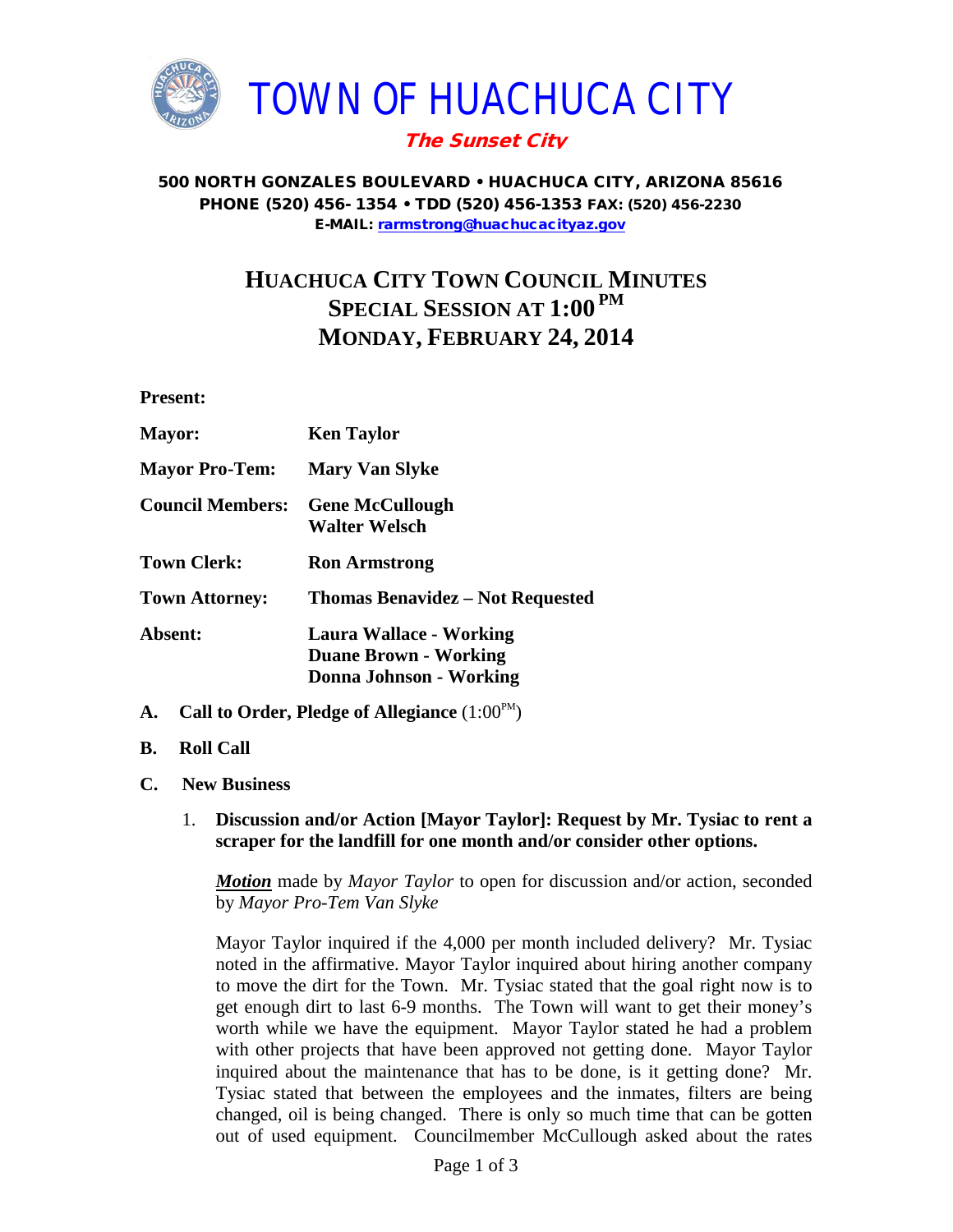from Empire. Mr. Tysiac stated that they are government approved rates. He stated he sent a letter to KE&G for a quote. Mr. Tysiac stated this Friday there will be 25 inmates to police the landfill for blowing paper. Mr. Tysiac stated that the Town has 2 weeks to get enough dirt to cover the area that ADEQ stated needs to be covered. Councilmember Welsch inquired about getting different equipment to do the job correctly. Mr. Tysiac stated that the scraper will allow the Town's employees to move the dirt. A loader may also be useful. Mayor Pro-Tem Van Slyke inquired about rebuilding the scraper the Town already owns. Mr. Tysiac stated that rebuilding the scraper would not be cost effective. Mayor Pro-Tem Van Slyke asked about using a smaller scraper. Mr. Tysiac stated that to get the most out of the money being spent, a larger scraper would be more effective. Mr. Bernal (mechanic) shared his feelings on rebuilding equipment, renting equipment, or hiring outside help. He stated it would cost more to contract outside. This is due to overtime for employees, tires, maintenance on the vehicles, etc.

# *5 Minute Recess Called*

Councilmember McCullough stated that the Town cannot afford to buy new equipment. The problems in the past have been dealt with on an as needed basis. He stated this is not what needs to be done now. All options must be looked at. Councilmember Welsch asked Mr. Bernal if he had contact names and numbers for other companies to assist Mr. Tysiac. Mr. Bernal advised he can obtain that information. He stated that if possible, these other companies can be looked at before the next council meeting. Mr. Armstrong asked after the meeting with ADEQ, the clerk's office was contacted. The compliance issues were primarily dealing with the blowing paper. ADEQ stated that the issue has to be addressed within two weeks. Mayor Taylor stated that during his conversations with the ADEQ representative, the blowing paper was the big issue, but the other problems are waste control and cover for the landfill. Councilmember Welsch asked if the money could be spent on bringing the existing scraper up to operational standards. Mr. Tysiac stated that the scraper is low on power. There will be further problems with the scraper that is not economical to repair. Mr. Armstrong stated that ADEQ wants the dirt cover addressed within two weeks. Mr. Tysiac stated that he can obtain quotes from different companies before the next meeting. Mayor Taylor asked about using a loader and truck to move dirt versus a scraper. Mr. Tysiac and Mr. Bernal agreed that the scraper will be more cost effective. Mr. Bernal stated that maintenance on a machine has to be done every day. A motor for the scraper will cost about \$10,000. He stated that to get the scraper going again will cost about the price of the rental, but the Town already owns it.

# *5 Minute Recess Called*

Councilmember Welsch inquired about time frame for getting an estimate. Mr. Tysiac stated he could get Mr. Bernal to provide an estimate for time and cost.

Mayor Taylor suggested calling a Special Meeting for Thursday February 27, 2014 before the regular meeting. Mr. Tysiac stated he can have additional information and quotes for that meeting. He stated he will get quotes for 23/26 scrapers.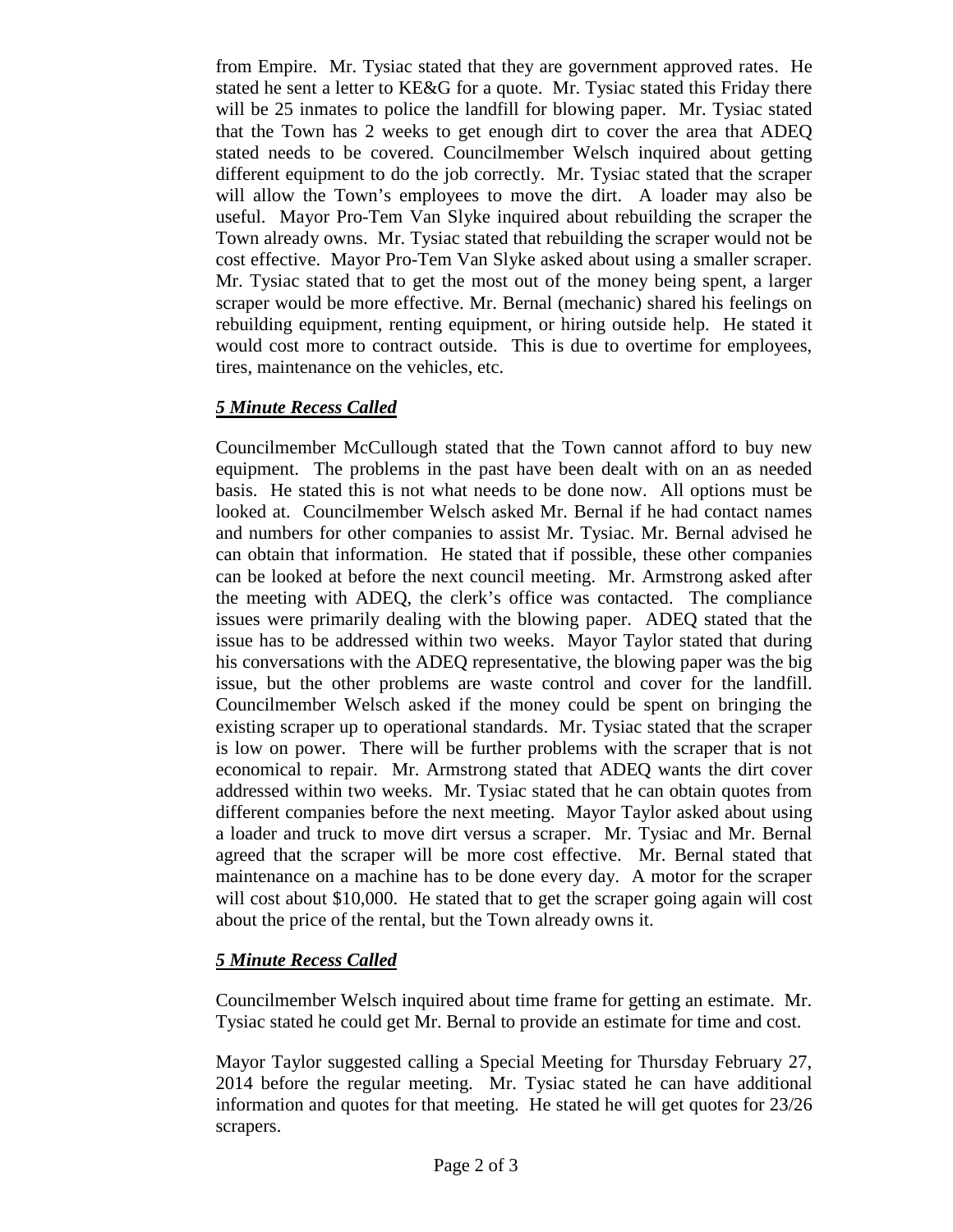Mr. Armstrong stated three items for meeting:

- 1. Estimate for fixing current equipment
- 2. Quotes from other companies for rentals
- 3. Look for independent contractors for services

# **D. Adjourn**

*No Action Taken*

*Motion* made by *Mayor Taylor* at **2:00PM** to adjourn, seconded by *Councilmember McCullough.*

*Motion Approved 4-0*

Approved by Mayor Taylor on \_\_\_\_\_\_\_\_\_\_\_\_\_\_\_\_\_, 2014

Mayor Ken Taylor

### Certification

I hereby certify that the foregoing is a true and correct copy of the Minutes of the Special Meeting for the Town of Huachuca City held on February 24, 2014. I further certify that the meeting was duly called, and a quorum was present.

Ron Armstrong, Town Clerk/Administrator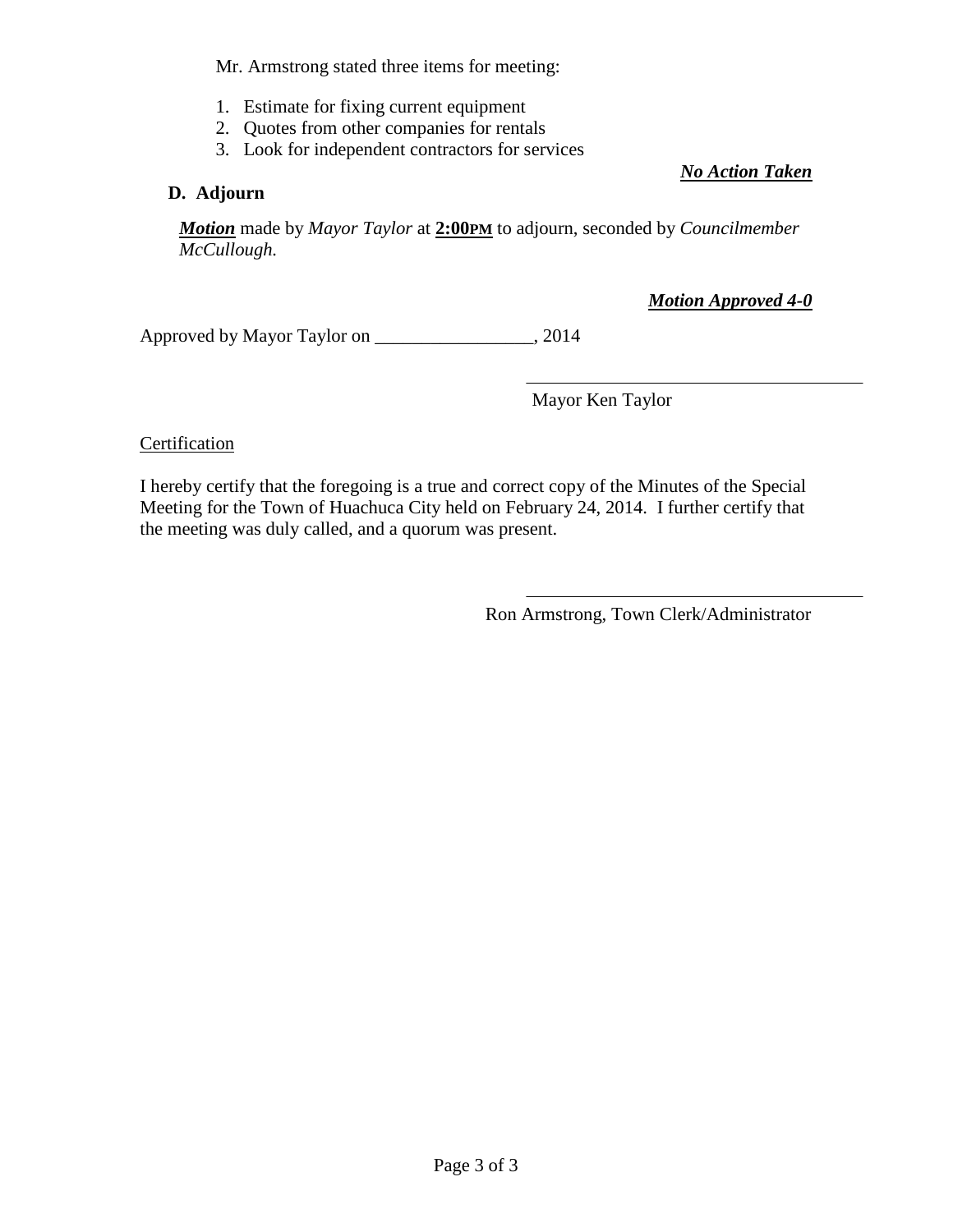

### 500 NORTH GONZALES BOULEVARD • HUACHUCA CITY, ARIZONA 85616 PHONE (520) 456- 1354 • TDD (520) 456-1353 FAX: (520) 456-2230 E-MAIL: [rarmstrong@huachucacityaz.gov](mailto:rarmstrong@huachucacityaz.gov)

**HUACHUCA CITY TOWN COUNCIL MINUTES REGULAR MEETING AT 7:00 PM THURSDAY, FEBRUARY 27, 2014**

**Present:**

| <b>Mayor:</b>                                                  | <b>Ken Taylor</b>                       |  |
|----------------------------------------------------------------|-----------------------------------------|--|
| <b>Mayor Pro-Tem:</b>                                          | <b>Mary Van Slyke</b>                   |  |
| <b>Council Members:</b>                                        | Donna Johnson                           |  |
|                                                                | <b>Gene McCullough</b>                  |  |
|                                                                | <b>Walter Welsch</b>                    |  |
|                                                                | <b>Duane Brown</b>                      |  |
|                                                                | Laura Wallace                           |  |
| <b>Town Clerk:</b>                                             | <b>Ron Armstrong</b>                    |  |
| <b>Town Attorney:</b>                                          | <b>Thomas Benavidez – Not Requested</b> |  |
| Absent:                                                        | None                                    |  |
| Call to Order, Pledge of Allegiance $(7:00^{\text{PM}})$<br>А. |                                         |  |

- **B. Roll Call**
- **C. Approval of Minutes of the Regular Meeting on February 13, Workshop on February 19 & Special meeting on February 24.**

*Motion* made by *Mayor Taylor* to approve minutes of Regular Meeting on February 13, 2014, *seconded* by *Councilmember Brown*

> *Motion Approved 6-0 Mayor Pro-Tem Van Slyke abstained*

*Motion* made by *Mayor Taylor* to approve minutes of Workshop on February 19, 2014, *seconded* by *Councilmember Johnson*

*Motion Approved Unanimously*

*Motion* made by *Mayor Taylor* to approve minutes of Special Meeting on February 24, 2014, *seconded* by *Councilmember Wallace*

*Motion Approved 4-0 Councilmember Wallace, Councilmember Brown, and Councilmember Johnson abstained*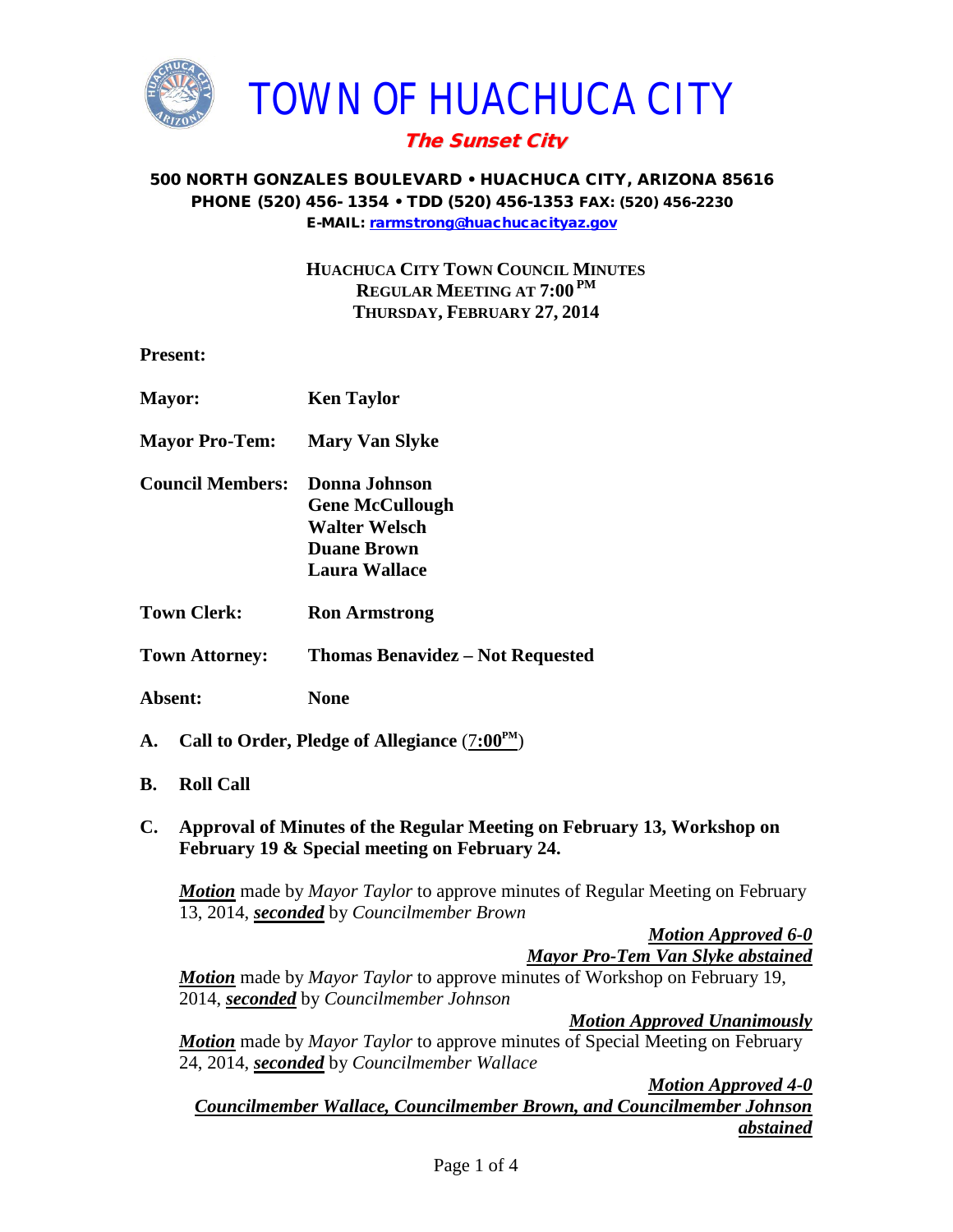## **D. Call to the Public [3 minute limit] Agenda Items Only. (See below)**

### **E. Reports by Council Members and Officers**

*Senior Center : Councilmember Welsch Library: Councilmember Welsch Police Department: Councilmember Brown Public Works: Councilmember Johnson Finance: Mayor Pro-Tem Van Slyke Planning and Zoning: Councilmember McCullough Parks and Recreation : Councilmember Wallace Mayor: Mayor Taylor*

### **F. New Business**

### **1. Discussion and/or Action [Mayor Taylor]: First Reading Ordinance No. 14-03: Speed Limits**

*Motion* made by *Mayor Taylor* to open for discussion and/or action, *seconded* by *Councilmember Johnson*

*Motion* made by *Mayor Taylor* to pull item as Ordinance is not ready, *seconded* by *Councilmember Wallace*

*Motion Approved Unanimously*

### **2. Discussion and/or Action [Town Clerk]: Approve Magistrate's Contract**

*Motion* made by *Mayor Taylor* to open for discussion and/or action, *seconded* by *Councilmember Johnson*

*Motion* made by *Mayor Taylor* to approve Magistrate's Contract**,** *seconded* by *Councilmember Johnson*

### **3.** Discussion and/or Action [Mayor Taylor]: Fireworks for the 4<sup>th</sup> of July

*Motion* made by *Mayor Taylor* to open for discussion and/or action**,** *seconded* by *Councilmember Brown*

*No Action Taken*

### **4. Discussion and/or Action [Mayor Taylor]: Use of alcoholic beverages in Town Parks**

*Motion* made by *Mayor Taylor* to open for discussion and/or action**,** *seconded* by *Councilmember Brown*

*Motion* made by Councilmember Welsch to direct Town Clerk to obtain further information regarding the use of Alcoholic Beverages on Town Property, *seconded* by

*Motion Approved Unanimously*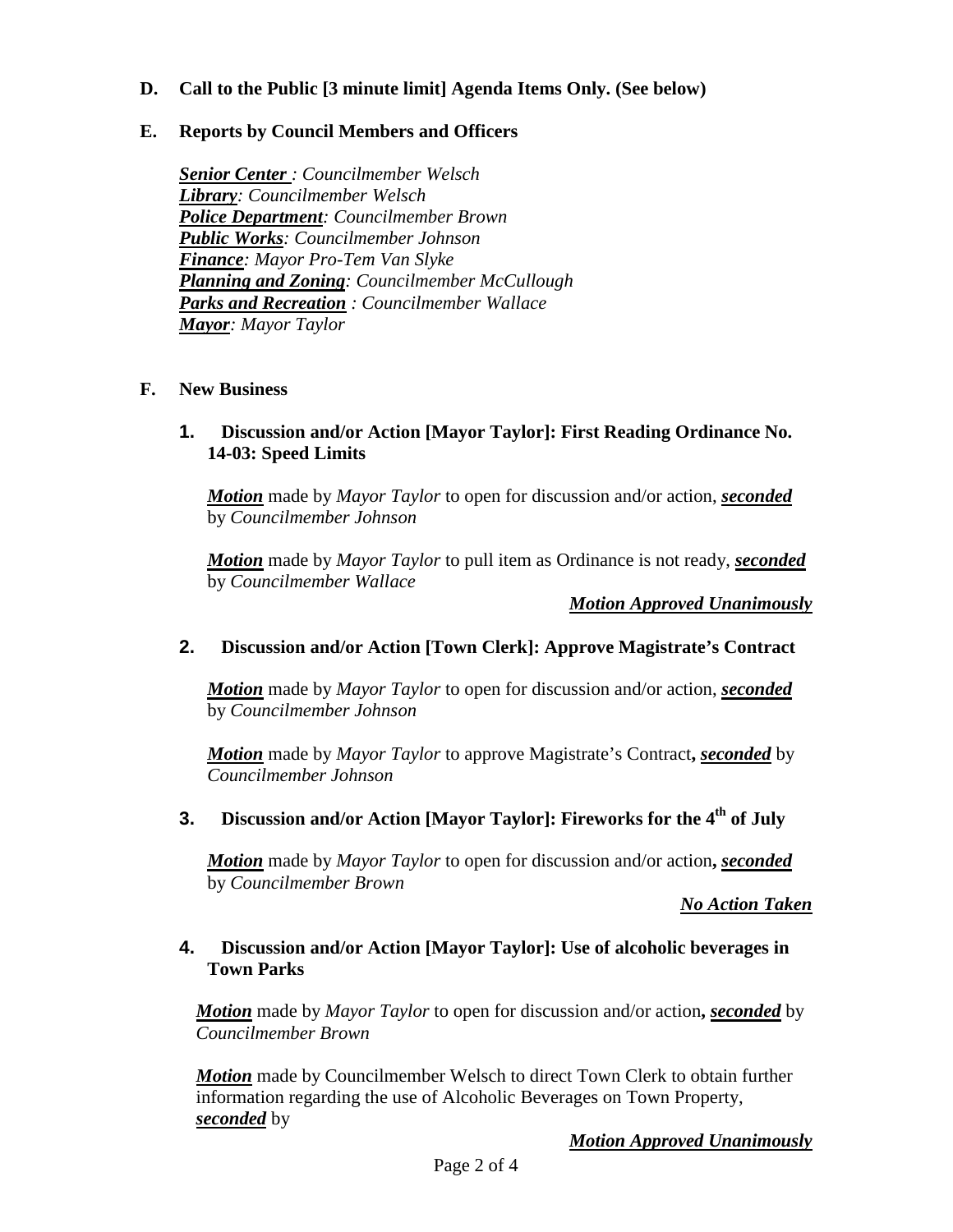# **5. Discussion and/or Action [Mayor Taylor]: Authorize Little League use of Keeline Park for this year's season**

*Motion* made by *Mayor Taylor* to open for discussion and/or action, *seconded* by *Councilmember Brown*

*Motion* made by *Councilmember Johnson* to Authorize the Little League use of Keeline Park, *seconded* by *Councilmember Brown*

*Motion Approved Unanimously*

**6. Discussion and/or Action [Council Member Johnson]: Request by Mr. Tysiac for Council approval to set date for the Public Hearing for utility rates increase.**

*Motion* made by *Mayor Taylor* to open for vote for intent, *seconded* by Mayor *Pro-Tem Van Slyke*

### *Motion Approved Unanimously*

# **7. Discussion and/or Action [Council Member Welsch]: Salary Survey**

*Motion* made by *Councilmember Welsch* to open for discussion and/or action, *seconded* by *Councilmember Brown*

*Motion* made by *Mayor Taylor* to collect data from Arizona League of Cities and Towns for current positions, *seconded* by *Councilmember Brown*

> *Motion Approved 6-1 Councilmember Johnson Voting Nay*

### **G. Payment Approval Report in the amount of \$122,613.77**

*Motion* made by *Mayor Taylor* to approve payment amount of **\$122,613.77**, *seconded* by *Councilmember Wallace*

### *Motion Approved Unanimously*

- **H. Call to the Public: [3 min. limit] Issues within the jurisdiction of the Huachuca City Town Council. The Town Council may make an open call to the public during a public meeting. Individual members of the Town Council may respond to criticism made by those who have addressed the Town Council, they may ask staff to review a matter, or they may ask that a matter be put on a future agenda. In order to speak during Call to the Public please specify what you wish to discuss when completing the Call to the Public form.**
- **I. Discussion and/or Action [Town Clerk]: Items to be placed on the next agenda**

*Motion* made by *Mayor Taylor* to open for discussion and/or action, *seconded* by *Councilmember Brown Motion* made by *Mayor Taylor* to approve items to be placed on next agenda, *seconded* by *Mayor Pro-Tem Van Slyke*

*Motion Approved Unanimously*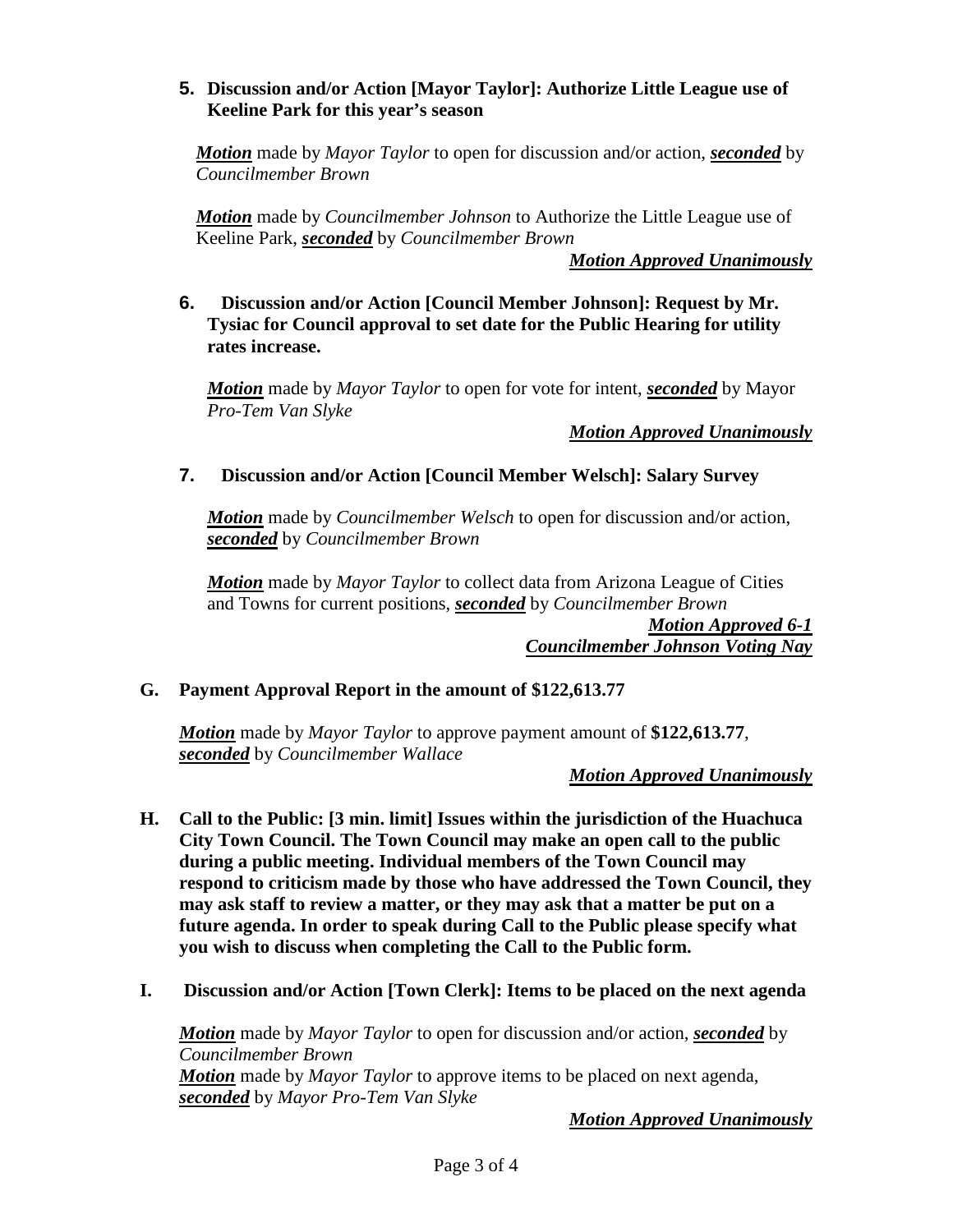# **J. Adjournment**

*Motion* made by *Mayor Taylor* to adjourn at 9:00PM**,** *seconded* by *Mayor Pro-Tem Van Slyke*

*Motion Approved Unanimously*

Approved by Mayor Taylor on \_\_\_\_\_\_\_\_\_\_\_\_\_\_\_\_\_, 2014

Mayor *Ken Taylor*

**Certification** 

I hereby certify that the foregoing is a true and correct copy of the Minutes of the Regular Meeting for the Town of Huachuca City held on February 27, 2014. I further certify that the meeting was duly called, and a quorum was present.

Town Clerk/Administrator, Ron Armstrong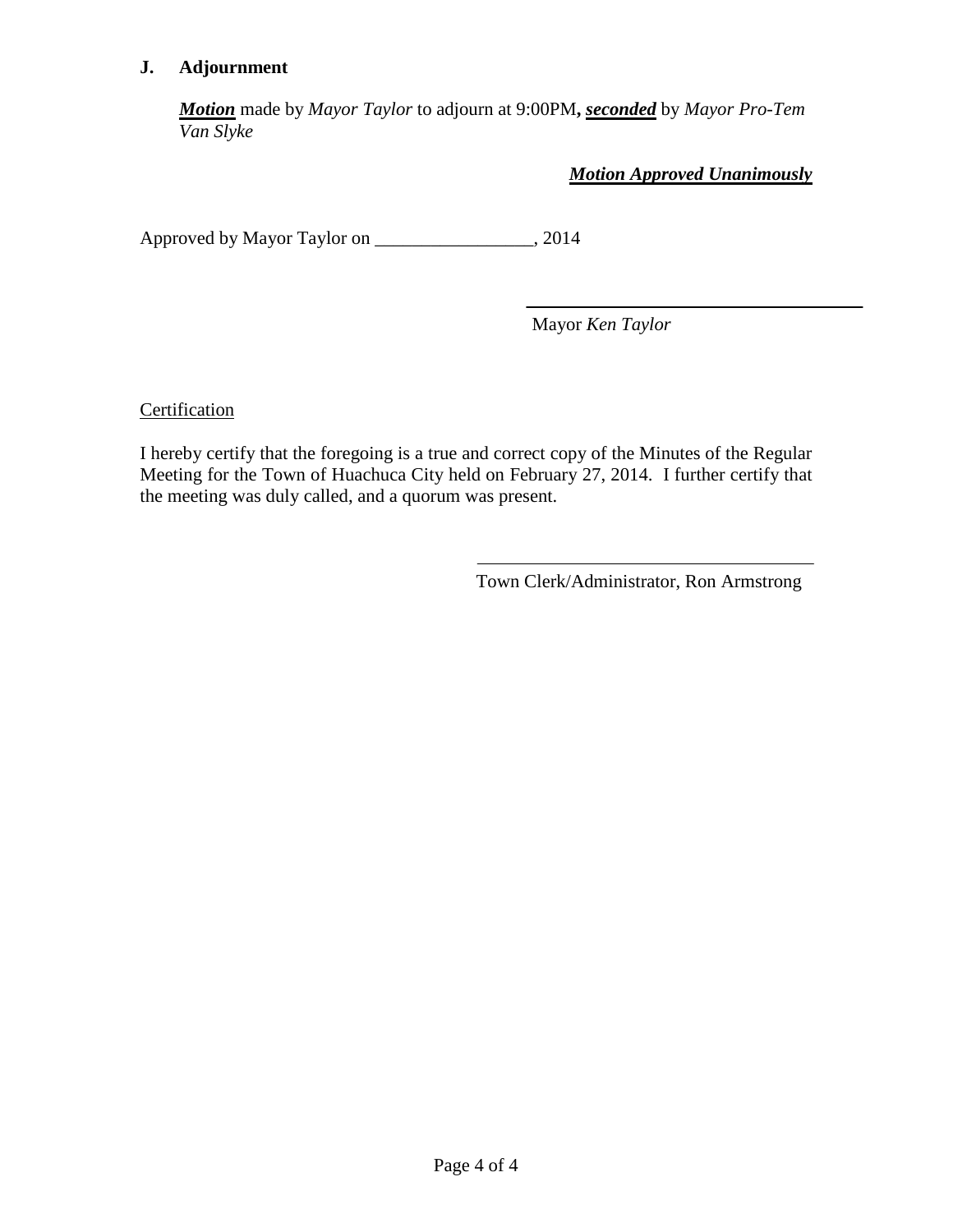

## 500 NORTH GONZALES BOULEVARD • HUACHUCA CITY, ARIZONA 85616 PHONE (520) 456- 1354 • TDD (520) 456-1353 FAX: (520) 456-2230 E-MAIL: [rarmstrong@huachucacityaz.gov](mailto:rarmstrong@huachucacityaz.gov)

# **HUACHUCA CITY TOWN COUNCIL MINUTES REGULAR MEETING AT 7:00 PM THURSDAY, FEBRUARY 27, 2014**

**Present:**

| <b>Mayor:</b>           | <b>Ken Taylor</b>                                                                                                       |
|-------------------------|-------------------------------------------------------------------------------------------------------------------------|
| <b>Mayor Pro-Tem:</b>   | <b>Mary Van Slyke</b>                                                                                                   |
| <b>Council Members:</b> | Donna Johnson<br><b>Gene McCullough</b><br><b>Walter Welsch</b><br><b>Duane Brown</b><br><b>Laura Wallace</b>           |
| <b>Town Clerk:</b>      | <b>Ron Armstrong</b>                                                                                                    |
| <b>Town Attorney:</b>   | <b>Thomas Benavidez - Not Requested</b>                                                                                 |
| Absent:                 | <b>None</b>                                                                                                             |
| ${\bf A.}$              | Call to Order, Pledge of Allegiance $(7:00^{\text{PM}})$                                                                |
| В.<br><b>Roll Call</b>  |                                                                                                                         |
| C.                      | Approval of Minutes of the Regular Meeting on February 13, Workshop on<br>February 19 & Special meeting on February 24. |

*Motion* made by *Mayor Taylor* to approve minutes of Regular Meeting on February 13, 2014, *seconded* by *Councilmember Brown*

> *Motion Approved 6-0 Mayor Pro-Tem Van Slyke abstained*

*Motion* made by *Mayor Taylor* to approve minutes of Workshop on February 19, 2014, *seconded* by *Councilmember Johnson*

*Motion Approved Unanimously*

*Motion* made by *Mayor Taylor* to approve minutes of Special Meeting on February 24, 2014, *seconded* by *Councilmember Wallace*

*Motion Approved 4-0*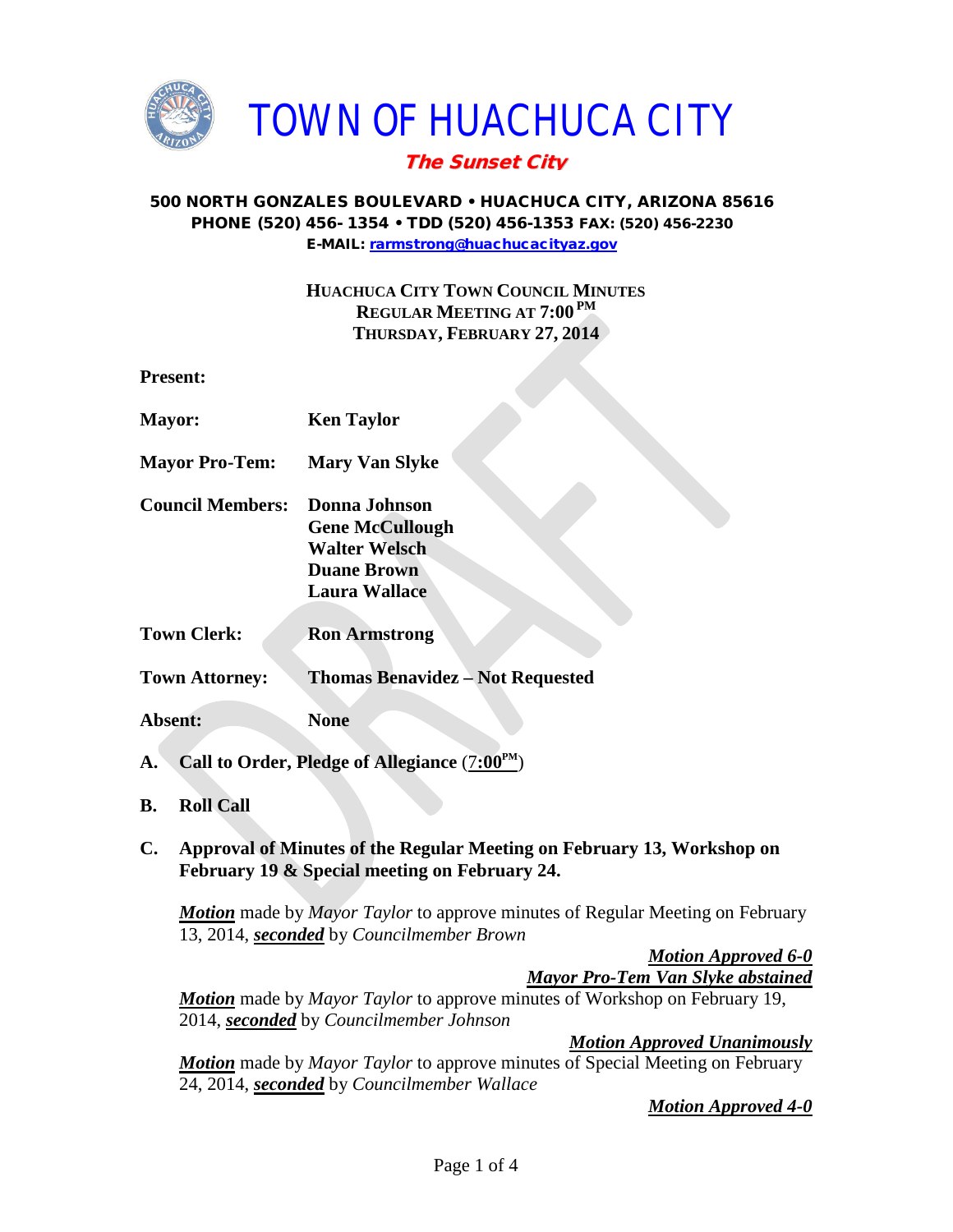## **D. Call to the Public [3 minute limit] Agenda Items Only. (See below)**

## **E. Reports by Council Members and Officers**

*Senior Center : Councilmember Welsch Library: Councilmember Welsch Police Department: Councilmember Brown Public Works: Councilmember Johnson Finance: Mayor Pro-Tem Van Slyke Planning and Zoning: Councilmember McCullough Parks and Recreation : Councilmember Wallace Mayor: Mayor Taylor*

## **F. New Business**

# **1. Discussion and/or Action [Mayor Taylor]: First Reading Ordinance No. 14-03: Speed Limits**

*Motion* made by *Mayor Taylor* to open for discussion and/or action, *seconded* by *Councilmember Johnson*

*Motion* made by *Mayor Taylor* to pull item as Ordinance is not ready, *seconded* by *Councilmember Wallace*

#### *Motion Approved Unanimously*

# **2. Discussion and/or Action [Town Clerk]: Approve Magistrate's Contract**

*Motion* made by *Mayor Taylor* to open for discussion and/or action, *seconded* by *Councilmember Johnson*

*Motion* made by *Mayor Taylor* to approve Magistrate's Contract**,** *seconded* by *Councilmember Johnson*

## **3.** Discussion and/or Action [Mayor Taylor]: Fireworks for the 4<sup>th</sup> of July

*Motion* made by *Mayor Taylor* to open for discussion and/or action**,** *seconded* by *Councilmember Brown*

## *No Action Taken*

## **4. Discussion and/or Action [Mayor Taylor]: Use of alcoholic beverages in Town Parks**

*Motion* made by *Mayor Taylor* to open for discussion and/or action**,** *seconded* by *Councilmember Brown*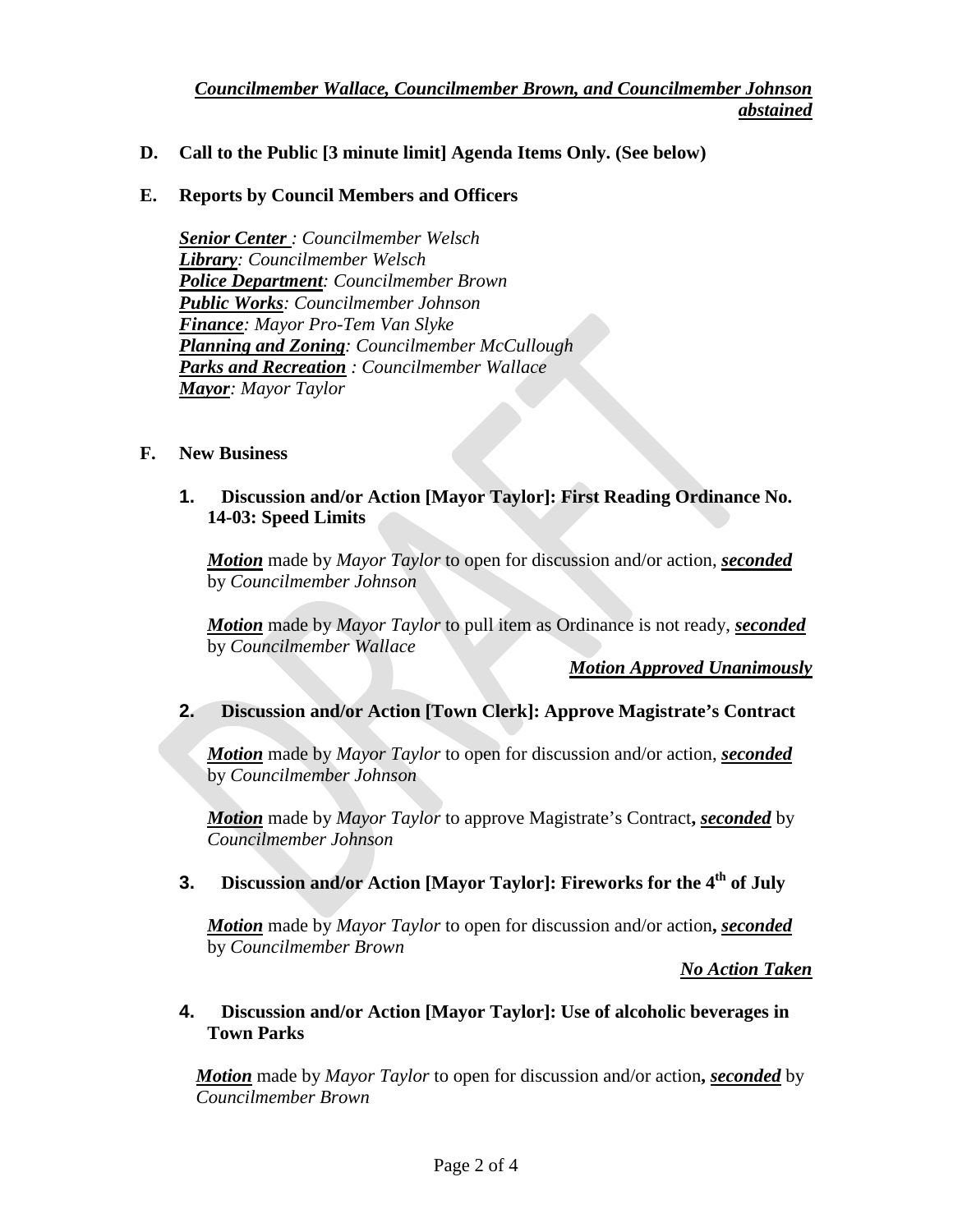*Motion* made by Councilmember Welsch to direct Town Clerk to obtain further information regarding the use of Alcoholic Beverages on Town Property, *seconded* by

# *Motion Approved Unanimously*

# **5. Discussion and/or Action [Mayor Taylor]: Authorize Little League use of Keeline Park for this year's season**

*Motion* made by *Mayor Taylor* to open for discussion and/or action, *seconded* by *Councilmember Brown*

*Motion* made by *Councilmember Johnson* to Authorize the Little League use of Keeline Park, *seconded* by *Councilmember Brown*

*Motion Approved Unanimously*

**6. Discussion and/or Action [Council Member Johnson]: Request by Mr. Tysiac for Council approval to set date for the Public Hearing for utility rates increase.**

*Motion* made by *Mayor Taylor* to open for vote for intent, *seconded* by Mayor *Pro-Tem Van Slyke*

# *Motion Approved Unanimously*

# **7. Discussion and/or Action [Council Member Welsch]: Salary Survey**

*Motion* made by *Councilmember Welsch* to open for discussion and/or action, *seconded* by *Councilmember Brown*

*Motion* made by *Mayor Taylor* to collect data from Arizona League of Cities and Towns for current positions, *seconded* by *Councilmember Brown*

*Motion Approved 6-1 Councilmember Johnson Voting Nay* 

# **G. Payment Approval Report in the amount of \$122,613.77**

*Motion* made by *Mayor Taylor* to approve payment amount of **\$122,613.77**, *seconded* by *Councilmember Wallace*

# *Motion Approved Unanimously*

- **H. Call to the Public: [3 min. limit] Issues within the jurisdiction of the Huachuca City Town Council. The Town Council may make an open call to the public during a public meeting. Individual members of the Town Council may respond to criticism made by those who have addressed the Town Council, they may ask staff to review a matter, or they may ask that a matter be put on a future agenda. In order to speak during Call to the Public please specify what you wish to discuss when completing the Call to the Public form.**
- **I. Discussion and/or Action [Town Clerk]: Items to be placed on the next agenda**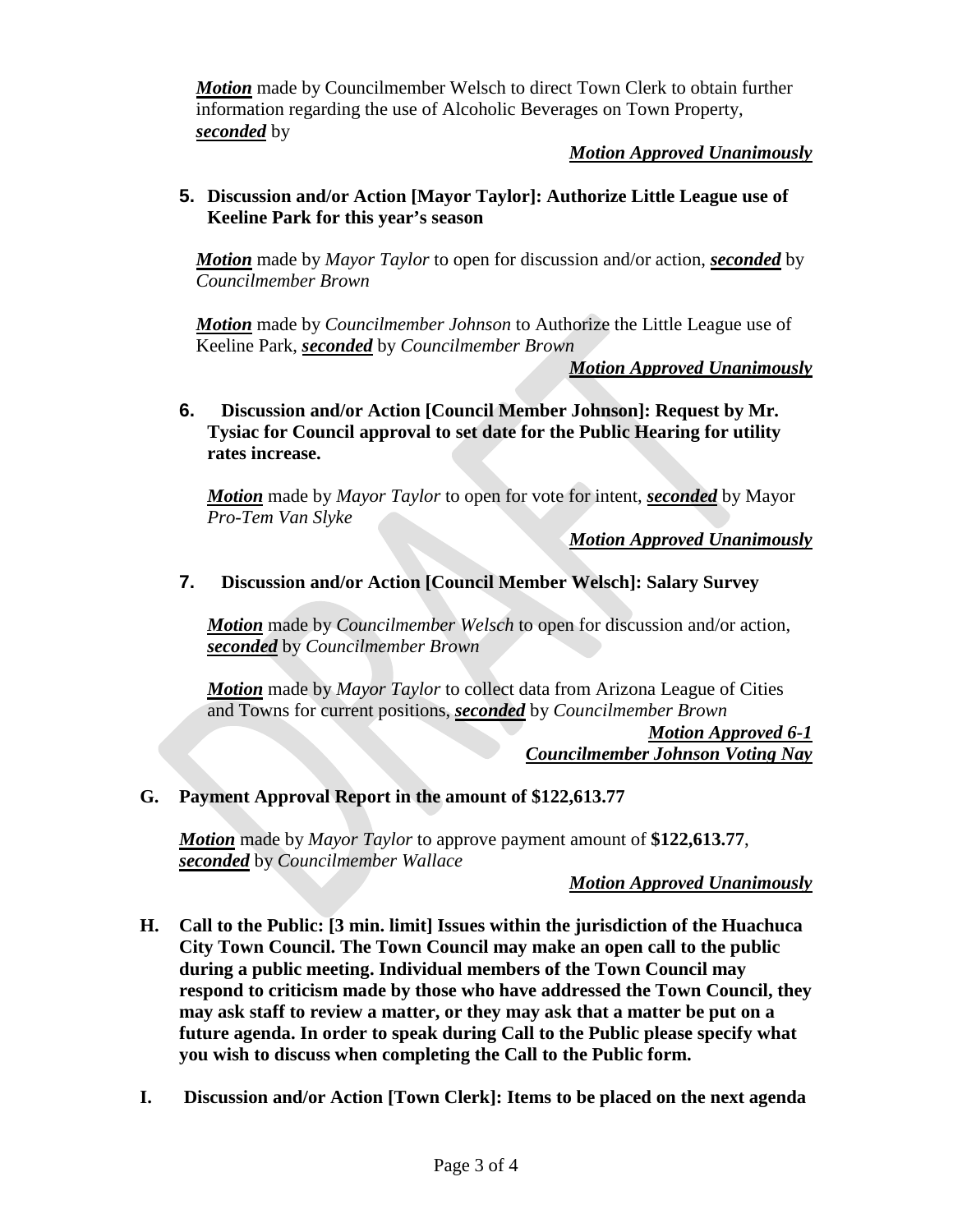*Motion* made by *Mayor Taylor* to open for discussion and/or action, *seconded* by *Councilmember Brown Motion* made by *Mayor Taylor* to approve items to be placed on next agenda, *seconded* by *Mayor Pro-Tem Van Slyke*

# *Motion Approved Unanimously*

# **J. Adjournment**

*Motion* made by *Mayor Taylor* to adjourn at 9:00PM**,** *seconded* by *Mayor Pro-Tem Van Slyke*

*Motion Approved Unanimously*

Approved by Mayor Taylor on \_\_\_\_\_\_\_\_\_\_\_\_\_\_\_\_\_, 2014

Mayor *Ken Taylor*

# Certification

I hereby certify that the foregoing is a true and correct copy of the Minutes of the Regular Meeting for the Town of Huachuca City held on February 27, 2014. I further certify that the meeting was duly called, and a quorum was present.

Town Clerk/Administrator, Ron Armstrong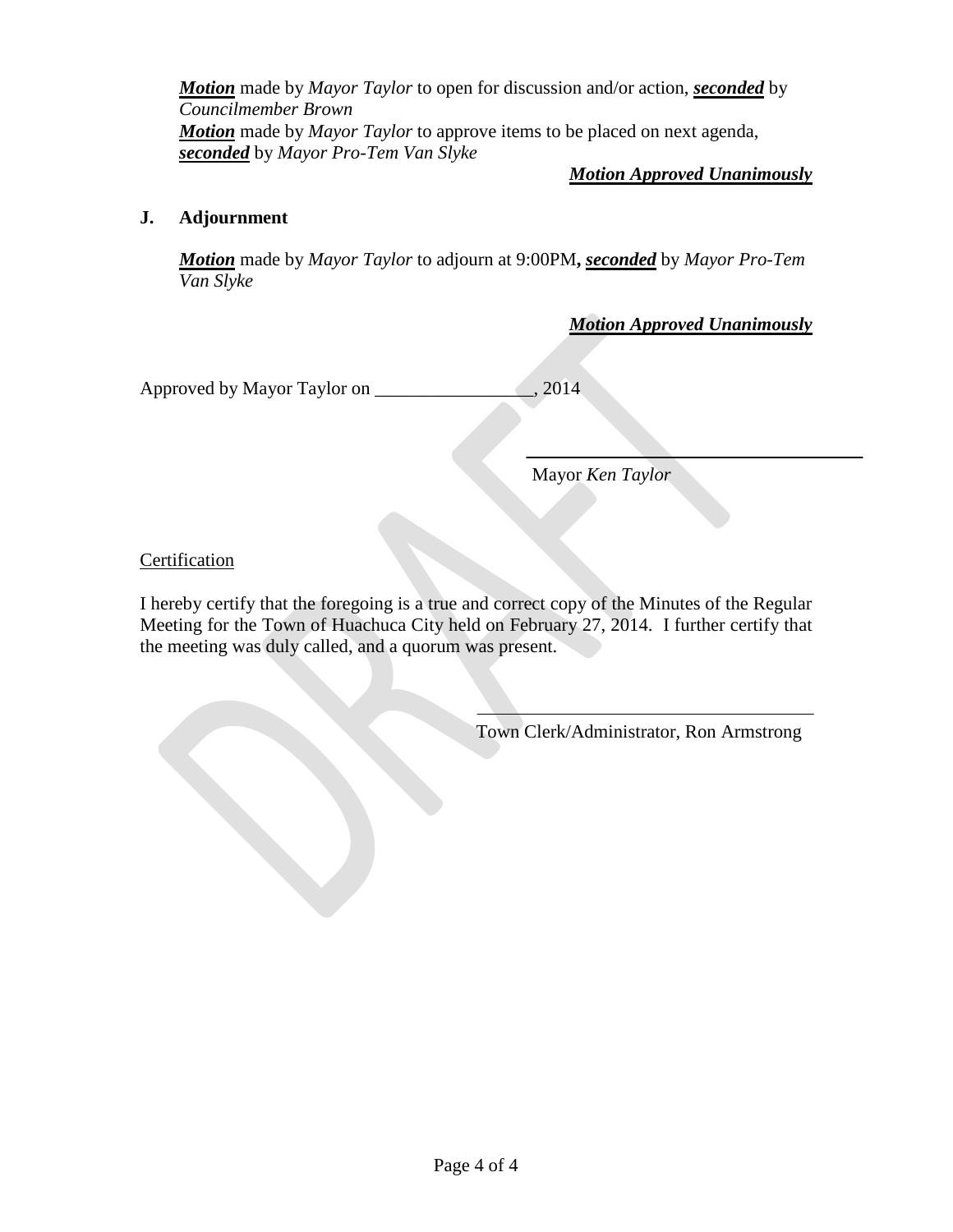

## 500 NORTH GONZALES BOULEVARD • HUACHUCA CITY, ARIZONA 85616 PHONE (520) 456- 1354 • TDD (520) 456-1353 FAX: (520) 456-2230 E-MAIL: [rarmstrong@huachucacityaz.gov](mailto:rarmstrong@huachucacityaz.gov)

# **HUACHUCA CITY TOWN COUNCIL MINUTES SPECIAL SESSION AT 12:00 PM FRIDAY, MARCH 7, 2014**

**Present:**

| <b>Mayor:</b>           | <b>Ken Taylor</b>                                                                          |
|-------------------------|--------------------------------------------------------------------------------------------|
| <b>Mayor Pro-Tem:</b>   | <b>Mary Van Slyke</b>                                                                      |
| <b>Council Members:</b> | <b>Gene McCullough</b><br><b>Walter Welsch</b><br>Donna Johnson – Late due to Work (12:20) |
| <b>Town Clerk:</b>      | <b>Ron Armstrong</b>                                                                       |
| <b>Town Attorney:</b>   | <b>Thomas Benavidez – Not Requested</b>                                                    |
| Absent:                 | Laura Wallace – Excused due to Work<br><b>Duane Brown – Excused due to Work</b>            |

- **A.** Call to Order, Pledge of Allegiance  $(12:02^{\text{PM}})$
- **B. Roll Call**
- **C. New Business**
	- **1.** Discussion and/or Action [Town Clerk]: Approval for acceptance of Grant Funds in the amount of \$38,802.70 for a 2014 Ford Interceptor Police vehicle and approve the expenditure.

*Motion* made by *Mayor Taylor* to open for discussion and/or action, *seconded* by *Councilmember McCullough*

*Motion* made by *Mayor Taylor* to approve up to \$45,000.00, *seconded* by *Councilmember McCullough*

> *Motion Approved 4-0 Councilmember Johnson was not present to vote*

**2.** Discussion and/or Action [Mayor Taylor]: FY 2013 CDBG Procurement Issues.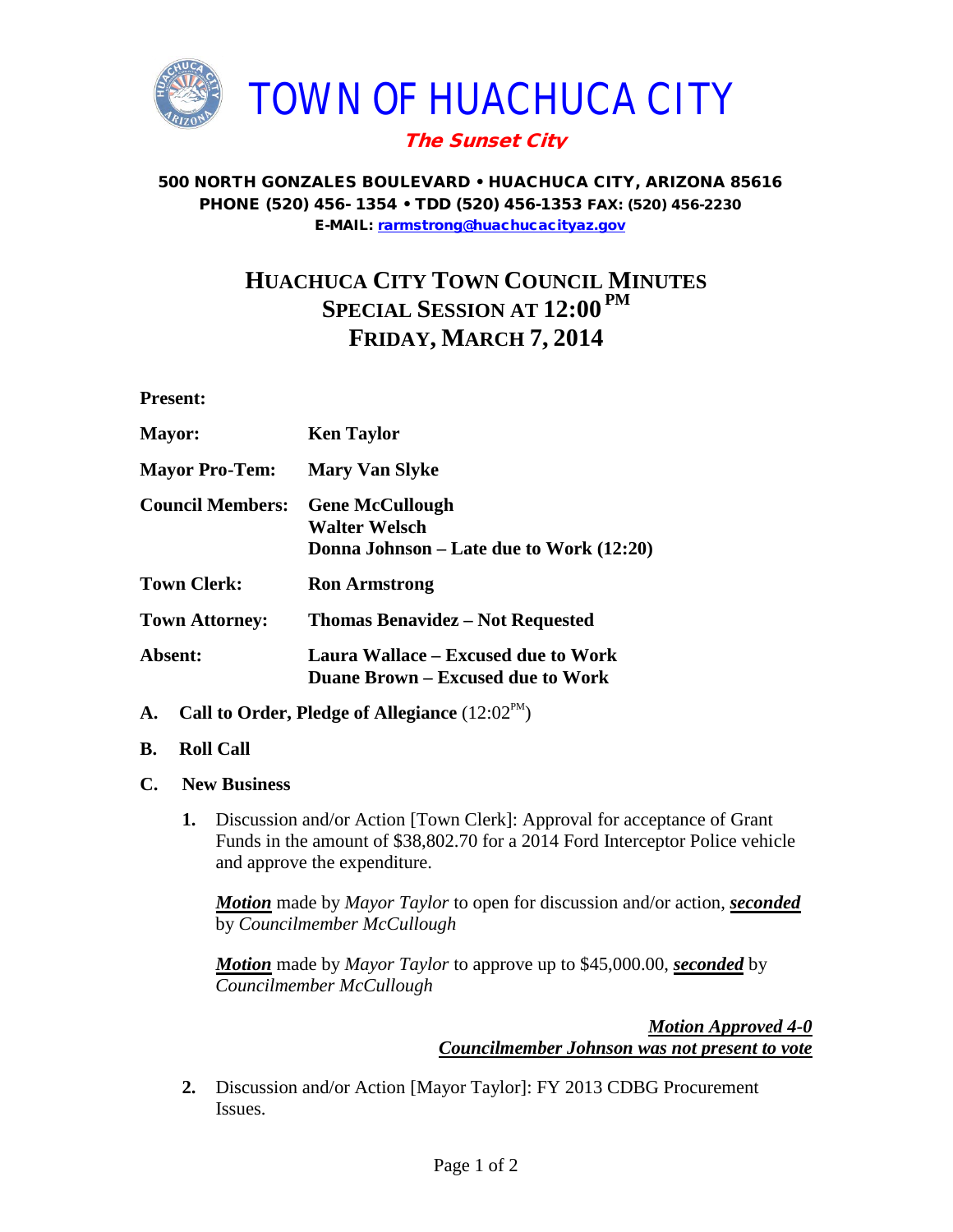*Motion* made by *Mayor Taylor* to open for discussion, *seconded* by *Mayor Pro Tem Van Slyke*

*Motion* made by *Mayor Taylor* to add agenda item to next council meeting as 'Old Business', *seconded* by *Councilmember Johnson*

*Motion Approved 5-0*

# **D. Adjourn**

*Motion* made by *Mayor Taylor* at **12:33PM** to adjourn, seconded by *Mayor Pro Tem Van Slyke*

*Motion Approved 5-0*

Approved by Mayor Taylor on \_\_\_\_\_\_\_\_\_\_\_\_\_\_\_\_\_\_\_, 2014

Mayor Ken Taylor

# Certification

I hereby certify that the foregoing is a true and correct copy of the Minutes of the Special Meeting for the Town of Huachuca City held on March 05, 2014. I further certify that the meeting was duly called, and a quorum was present.

Ron Armstrong, Town Clerk/Administrator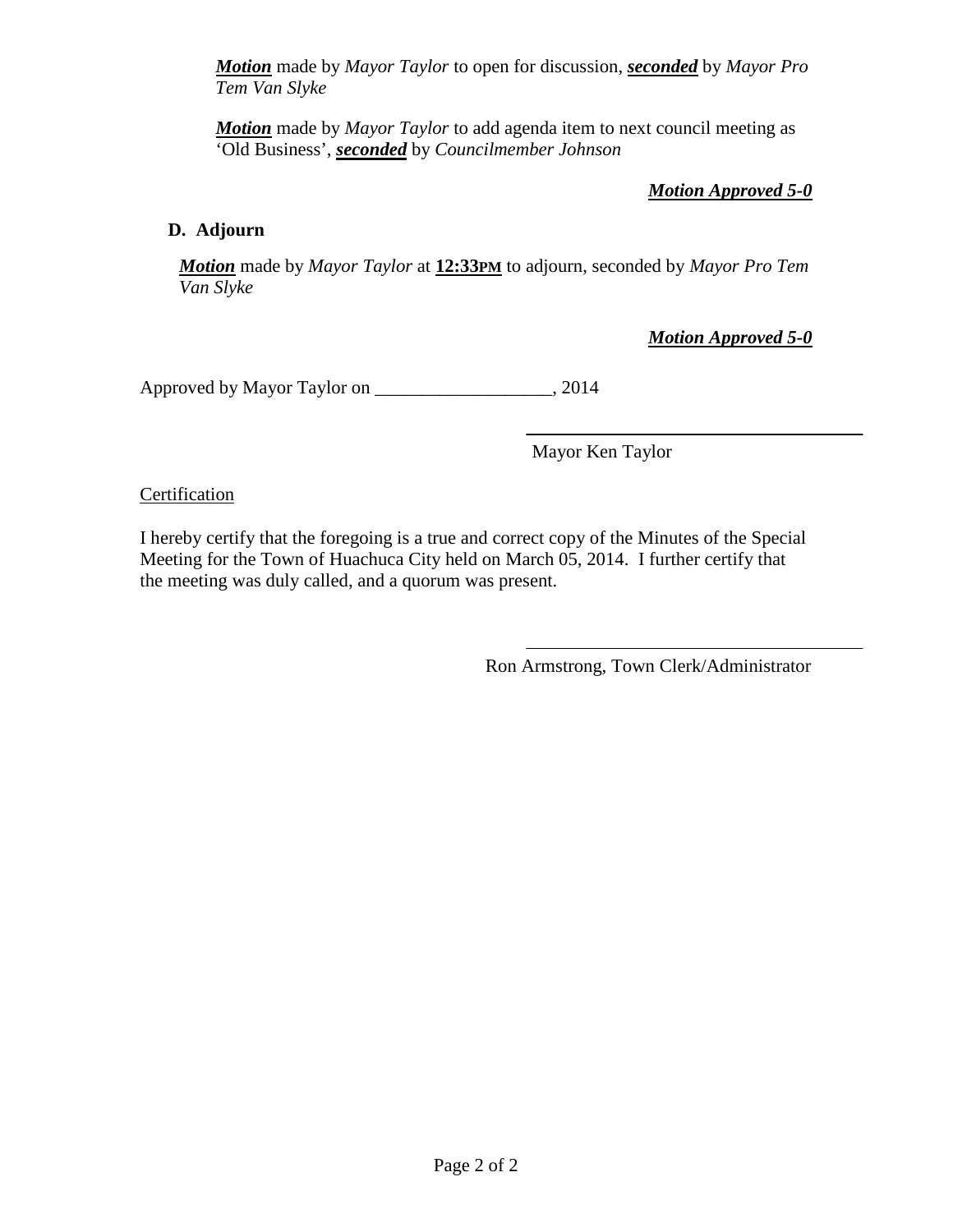

## 500 NORTH GONZALES BOULEVARD • HUACHUCA CITY, ARIZONA 85616 PHONE (520) 456- 1354 • TDD (520) 456-1353 FAX: (520) 456-2230 E-MAIL: [rarmstrong@huachucacityaz.gov](mailto:rarmstrong@huachucacityaz.gov)

# **HUACHUCA CITY TOWN COUNCIL MINUTES REGULAR MEETING AT 7:00 PM THURSDAY, MARCH 13, 2014**

**Present:**

| <b>Mayor:</b>           | <b>Ken Taylor</b>                                                                               |
|-------------------------|-------------------------------------------------------------------------------------------------|
| <b>Mayor Pro-Tem:</b>   | <b>Mary Van Slyke</b>                                                                           |
| <b>Council Members:</b> | Donna Johnson<br><b>Gene McCullough</b><br>Walter Welsch<br><b>Duane Brown</b><br>Laura Wallace |
| Town Clerk:             | <b>Ron Armstrong</b>                                                                            |
| <b>Town Attorney:</b>   | Thomas Benavidez                                                                                |
| Absent:                 | None                                                                                            |

- **A. Call to Order, Pledge of Allegiance** (7**:00PM**)
- **B. Roll Call**

## **C. Approval of Minutes of the Regular Meeting on 2/27 and the Special meeting on March 7, 2014**

*Motion* made by *Mayor Taylor* to open for discussion and/or action on the minutes of Regular Meeting on February 27 and the Special Meeting of March 7**,** *seconded* by *Councilmember Johnson*

*Motion* made *Mayor Taylor* to delay approving the minutes until the next meeting, *seconded* by *Councilmember McCullough*

# *Motion Approved Unanimously*

# **D. Call to the Public [3 minute limit] Agenda Items Only. (See below)**

1. Mr. Josephson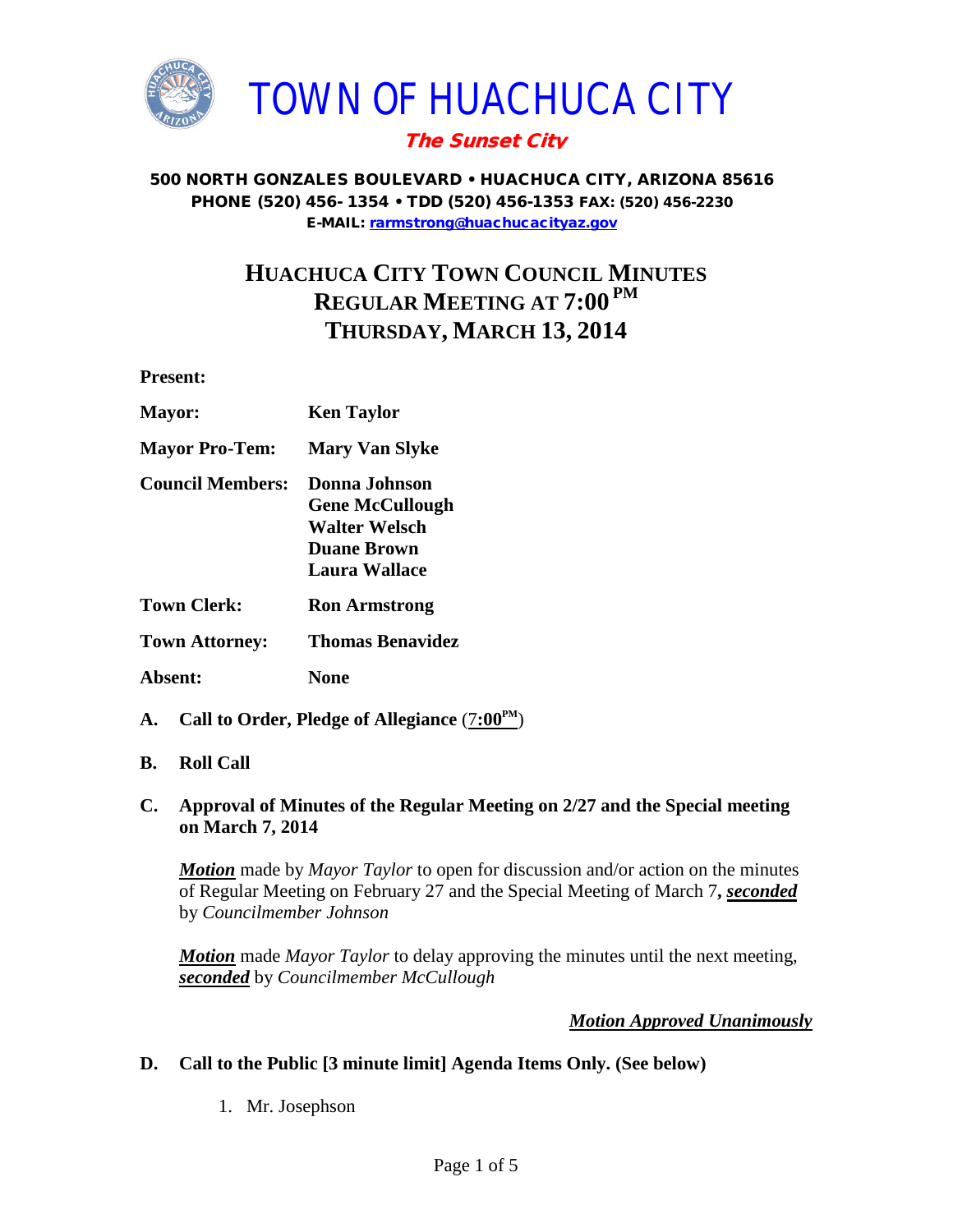# **E. Reports by Council Members and Officers**

**Senior Center:** *Councilmember Welsch* **Library:** *Councilmember Welsch* **Planning & Zoning:** *Councilmember McCullough* **Parks & Recreation:** *Councilmember Wallace* **Public Works:** *Councilmember Johnson* **Public Safety:** *Councilmember Brown* **Finance:** *Mayor Pro-Tem Van Slyke* **Mayor:** *Mayor Taylor*

# **F. New Business**

**1. Discussion and/or Action [Mayor Taylor]: Item 1 from the executive session.**

*Motion* made by *Mayor Taylor* to open for discussion and/or action, *seconded* by *Councilmember Johnson*

*Motion* made by *Mayor Taylor* to continue to fill the position as a full time position and upon selection render Mr. Tysiac 30 days notice**,** *seconded* by *Councilmember McCullough*

# *Motion Approved Unanimously*

## **2. Discussion and/or Action [Mayor Taylor]: Item 2 from the executive session.**

*Motion* made by *Mayor Taylor* to open for discussion and/or action, *seconded* by *Councilmember Brown*

*Motion* made by *Mayor Taylor* to continue to utilize Mr. Tysiac on a contract basis for engineering issues, *seconded* by *Councilmember Brown*

> *Motion Approved 6-1 Councilmember Johnson Voting Nay*

# **3. Discussion and/or Action [Mayor Taylor]: Item 3 from the executive session.**

*Motion* made by *Mayor Taylor* to open for discussion and/or action, *seconded* by *Councilmember McCullough*

*Motion* made by *Mayor Taylor* to request the Town Attorney: Mr. Benavidez, to insure the Town Code reflects the Landfill and Public Works departments fall under the position of Director of Public Works, *seconded* by *Councilmember Johnson* 

# *Motion Approved Unanimously*

**4. Discussion and/or Action [Mayor Pro Tem Van Slyke] "Resolution N0. 2014-01 a Resolution of the Mayor and Town Council of the Town of**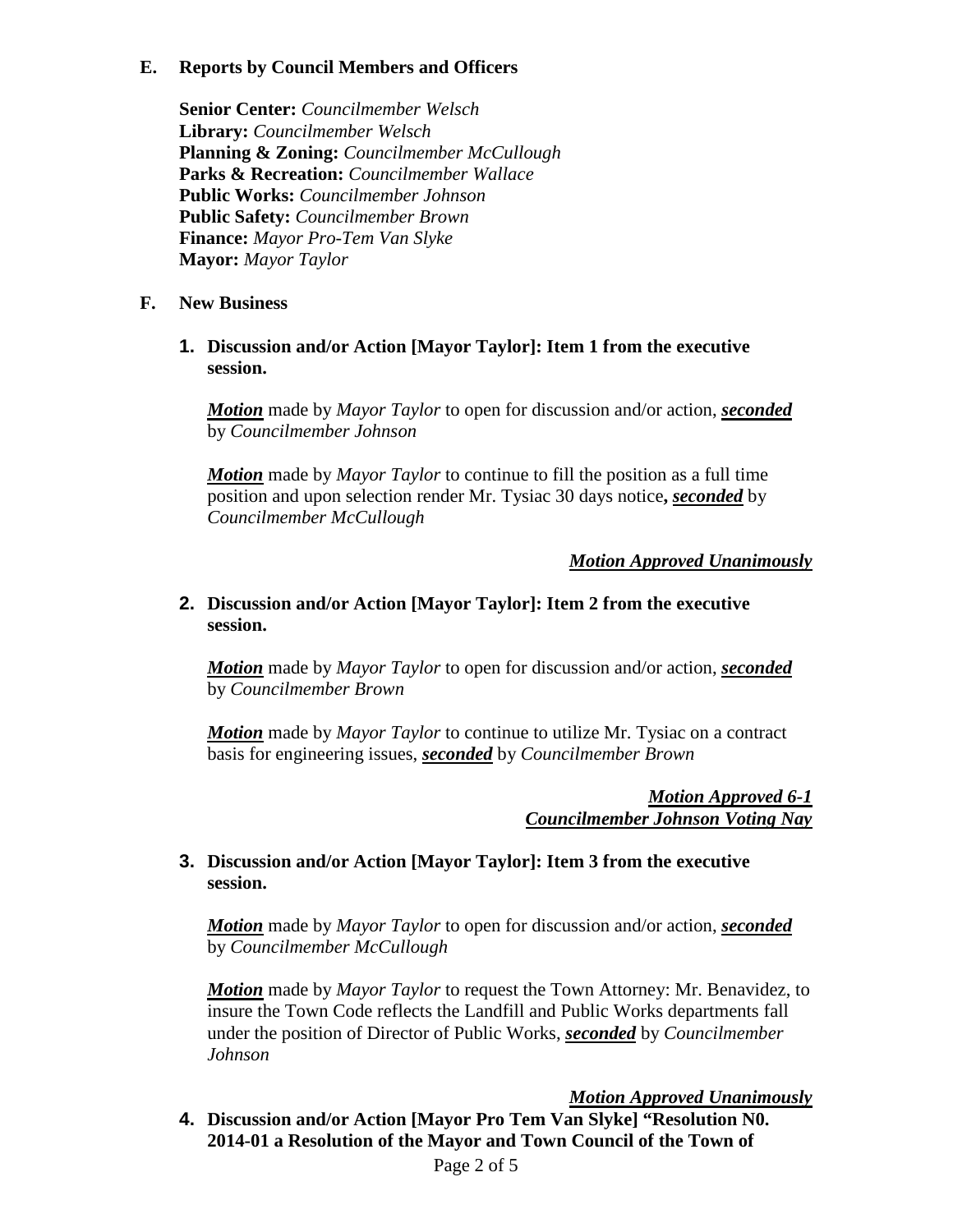## **Huachuca City Adopting a Policy Concerning Employment of Relatives of Officials and Employees of the Town."**

*Motion* made by *Mayor Pro-Tem Van Slyke* to open for discussion and/or action, *seconded* by *Mayor Taylor*

*Motion* made by *Mayor Pro-Tem Van Slyke* to postpone the Resolution until the next meeting, *seconded* by *Mayor Taylor*

# *Motion Approved Unanimously*

**5. Discussion and/or Action [Mayor Taylor]: Magistrate Contract – selection/appointment of alternate persons to serve in the Magistrate's absence.** 

*Motion* made by *Mayor Taylor* to open for discussion and/or action**,** *seconded* by **Councilmember Brown**

*Motion* made by *Mayor Taylor* to accept the list of alternates in accordance with the contract as approved, *seconded* by *Mayor Pro-Tem Van Slyke*

**\*\*\*\*10 Minute Recess\*\*\*\***

## *Motion Approved Unanimously*

**6. Discussion and/or Action [Town Clerk]: Direction to staff concerning compliance with the terms offered by the Arizona Department of Housing to restart the Town's 2013 Regional Account Application for the Town's general plan.**

**\*\*\*\*Meeting called back to order\*\*\*\***

*Motion* made by *Mayor Taylor* to open for discussion and/or action, *seconded* by *Councilmember Brown*

*Motion* made by *Mayor Taylor* to comply with the terms from the Arizona Department of Housing, *seconded* by *Councilmember Johnson*

# *Motion Approved Unanimously*

**7. Discussion and/or Action [Town Clerk]: First Reading Ordinance No. 14- 03: Establishing a maximum Speed Limit for motor vehicles in Townowned parking lots.**

*Motion* made by *Mayor Taylor* to open for discussion and/or action, *seconded* by *Councilmember Brown*

*No Action Taken*

**8. Discussion and/or Action [Town Clerk]: Report on needed repairs to the loader and direction on how to proceed.**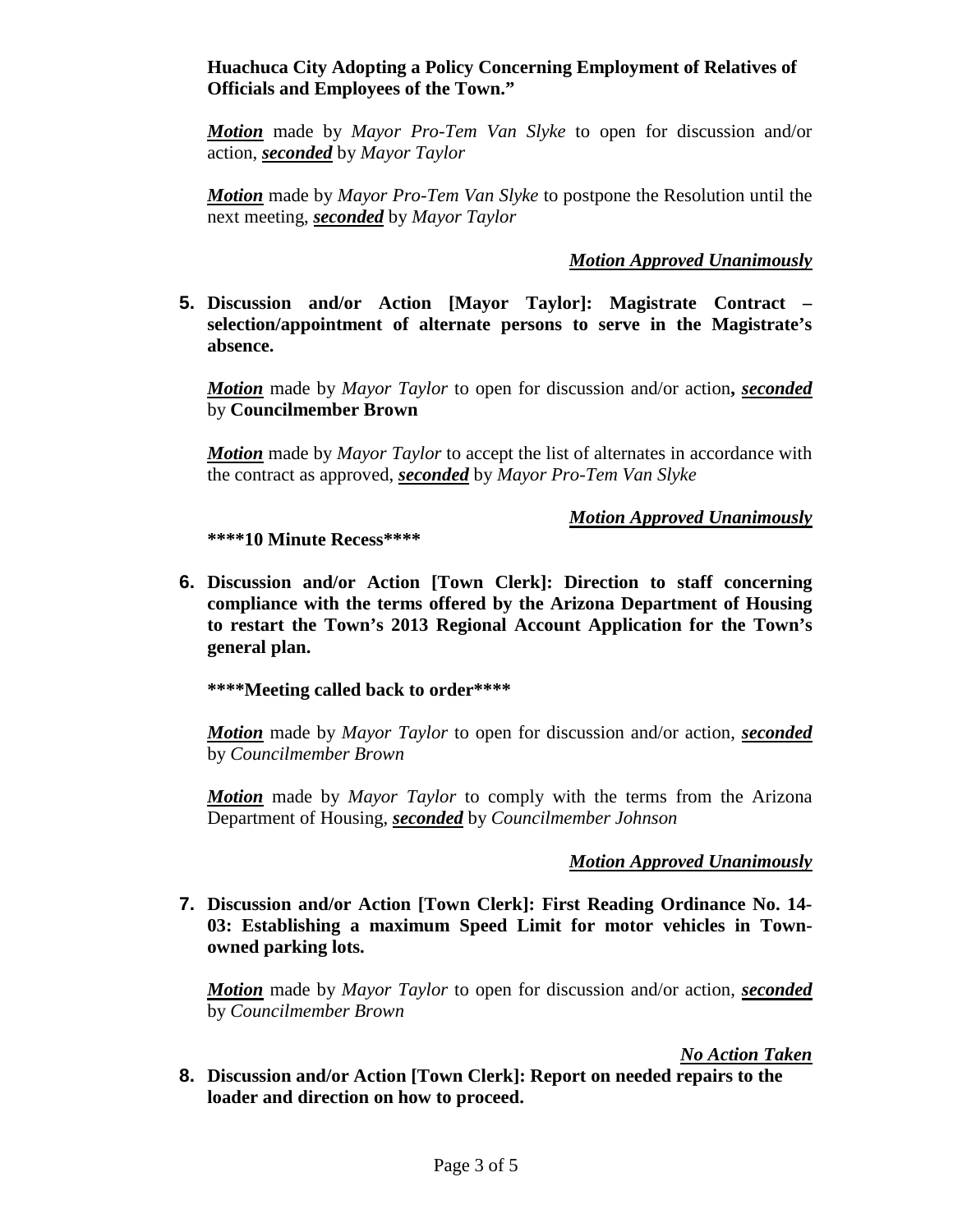*Motion* made by *Mayor Taylor* to open for discussion and/or action, *seconded* by *Councilmember McCullough*

*Motion* made by *Mayor Taylor* to authorize repairs, *seconded* by *Councilmember Brown*

## *Motion Approved Unanimously*

## **9. Discussion and/or Action [Town Clerk]: Notice by the Town Clerk giving 10 days notice to terminate his employment agreement with the Town.**

*Motion* made by *Mayor Taylor* to open for discussion and/or action, *seconded* by *Councilmember McCullough*

*No Action Taken*

## **G. Payment Approval Report in the amount of \$122,613.77**

**\*\*\*Correction of Amount to \$129,681.40\*\*\*** *Motion* made by *Mayor Taylor* to approve payment amount of \$129,681.40, *seconded* by *Mayor Pro-Tem Van Slyke*

## *Motion Approved Unanimously*

- **H. Call to the Public: [3 min. limit] Issues within the jurisdiction of the Huachuca City Town Council. The Town Council may make an open call to the public during a public meeting. Individual members of the Town Council may respond to criticism made by those who have addressed the Town Council, they may ask staff to review a matter, or they may ask that a matter be put on a future agenda. In order to speak during Call to the Public please specify what you wish to discuss when completing the Call to the Public form.**
	- 1. Ms. Mote
	- 2. Mr. Josephson
	- 3. Mr. Smuda

# **I. Discussion and/or Action [Town Clerk]: Items to be placed on the next agenda.**

*Motion* made by *Mayor Taylor* to open for discussion and/or action, *seconded* by *Councilmember Brown*

- **1.** Request from the Tombstone High School to use the City pool for Project Graduation
- **2.** Information from Federal/State/County to address the Flood Plain Status
- **3.** Verification from Mr. Tysiac regarding Waste Pipe from landfill
- **4.** Salary Survey: Obtain information for individuals to perform survey
- **5.** Post Internally for full Time Library Director applications
- **6.** Bereavement Policy
- **J. Adjournment**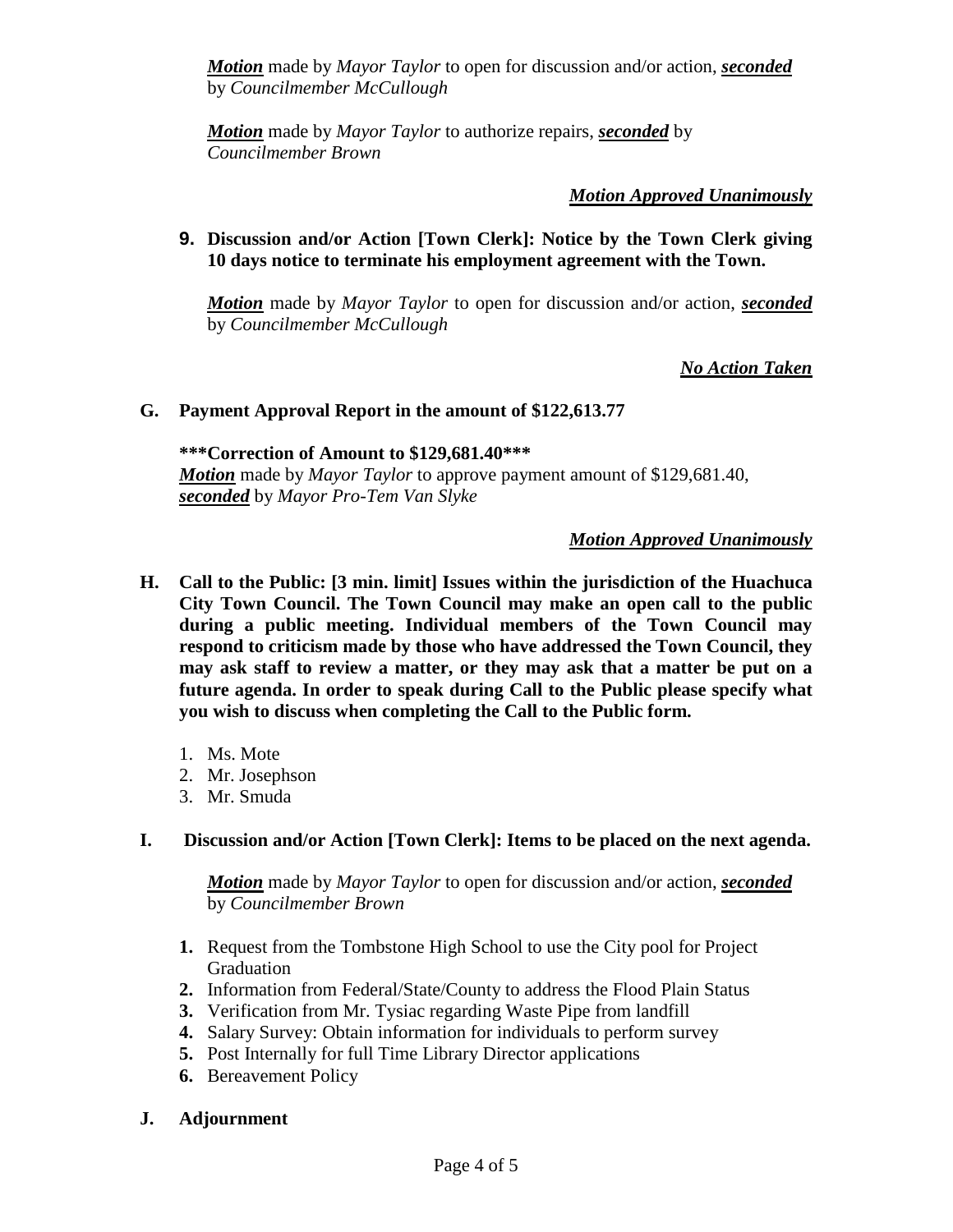*Motion* made by *Mayor Taylor* to Adjourn at **9:00PM,** *seconded* by *Councilmember Brown*

*Motion Approved Unanimously*

Approved by Mayor Taylor on \_\_\_\_\_\_\_\_\_\_\_\_\_\_\_\_\_, 2014

Mayor *Ken Taylor*

**Certification** 

I hereby certify that the foregoing is a true and correct copy of the Minutes of the Regular Meeting for the Town of Huachuca City held on March 13, 2014. I further certify that the meeting was duly called, and a quorum was present.

Town Clerk/Administrator, Ron Armstrong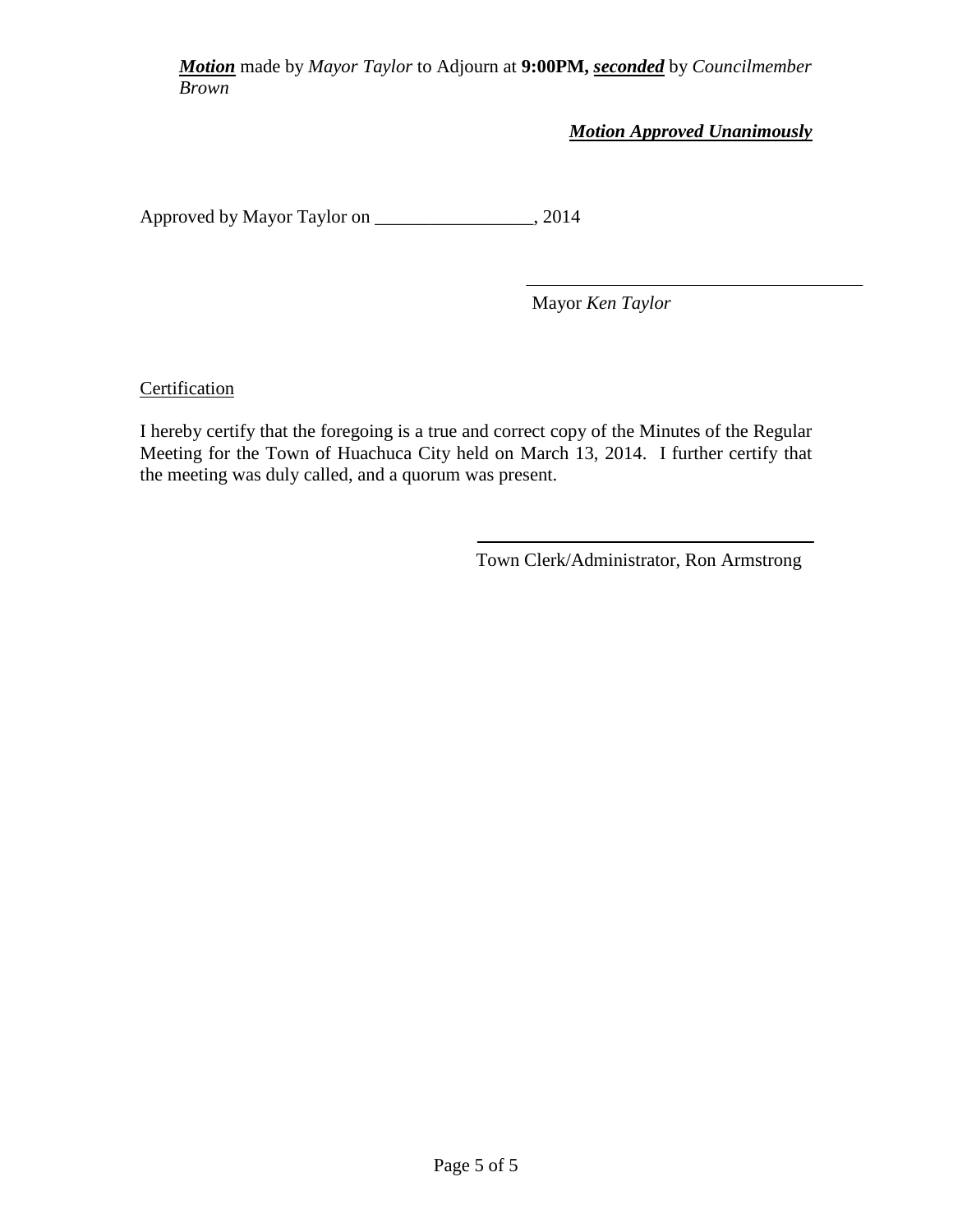

500 NORTH GONZALES BOULEVARD • HUACHUCA CITY, ARIZONA 85616 PHONE (520) 456- 1354 • TDD (520) 456-1353 FAX: (520) 456-2230 E-MAIL: [rarmstrong@huachucacityaz.gov](mailto:rarmstrong@huachucacityaz.gov)

# **HUACHUCA CITY TOWN COUNCIL MINUTES SPECIAL/EXECUTIVE SESSION AT 6:00 PM THURSDAY, MARCH 13, 2014**

**Present:**

| <b>Mayor:</b>           | <b>Ken Taylor</b>                                                                                      |
|-------------------------|--------------------------------------------------------------------------------------------------------|
| <b>Mayor Pro-Tem:</b>   | <b>Mary Van Slyke</b>                                                                                  |
| <b>Council Members:</b> | <b>Laura Wallace</b><br><b>Gene McCullough</b><br>Donna Johnson<br>Walter Welsch<br><b>Duane Brown</b> |
| <b>Town Clerk:</b>      | <b>Ron Armstrong</b>                                                                                   |
| <b>Town Attorney:</b>   | Thomas Benavidez                                                                                       |
| Absent:                 | None                                                                                                   |

- **A.** Call to Order, Pledge of Allegiance  $(6:00^{PM})$
- **B. Roll Call**
- **C. New Business**
	- **1. Discussion and/or Action [Mayor Taylor]: Executive session, pursuant to A.R.S. 38-431.03 (A) (1), (3) & (4), for consideration of appointment of the Town's Interim Public Works Director, Larry Tysiac, consideration of related contract matters and for legal advice.**

*Motion* made by *Mayor Taylor* to enter Executive Session on all agenda items**,** *seconded* by *Councilmember Johnson*

## *Motion Approved Unanimously*

**2. Discussion and/or Action [Mayor Taylor]: Executive session, pursuant to A.R.S. 38-431.03 (A) (1), (3) & (4), for consideration of appointment of the Town's Interim Engineer, Larry Tysiac, consideration of related contract matters and for legal advice.**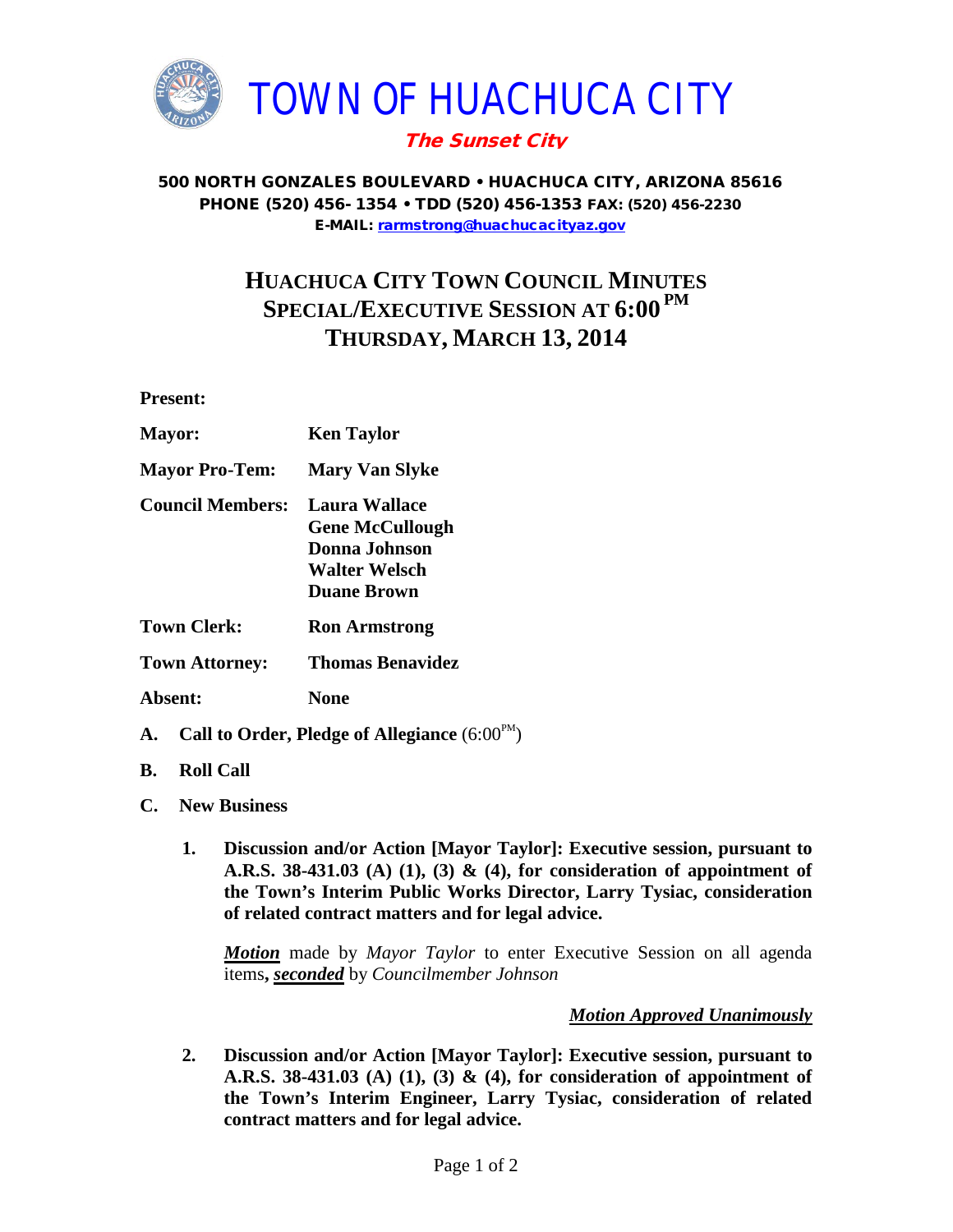## **3. Discussion and/or Action (Mayor Taylor) Executive session, pursuant to A.R.S 38- 431.03 (A)(3), for legal advice concerning landfill operations.**

# **C. Adjourn**

*Motion* made by *Mayor Taylor* at **6:53PM** to adjourn, *seconded* by *Councilmember Brown*

*Motion Approved Unanimously*

Approved by Mayor Taylor on \_\_\_\_\_\_\_\_\_\_\_\_\_\_\_\_\_, 2014

Mayor Ken Taylor

**Certification** 

I hereby certify that the foregoing is a true and correct copy of the Minutes of the Special Meeting for the Town of Huachuca City held on March 13, 2014. I further certify that the meeting was duly called, and a quorum was present.

Ron Armstrong, Town Clerk/Administrator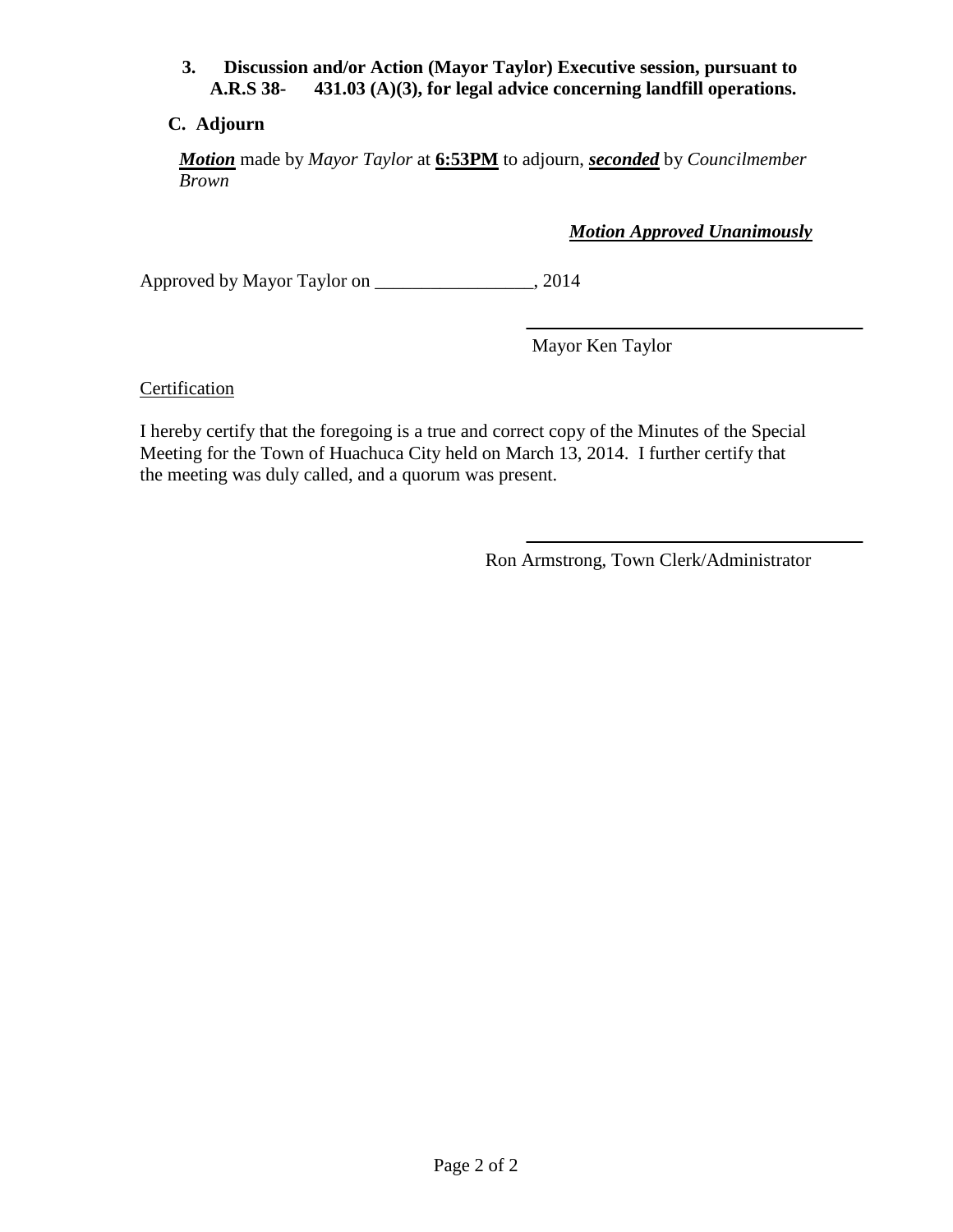

## 500 NORTH GONZALES BOULEVARD • HUACHUCA CITY, ARIZONA 85616 PHONE (520) 456- 1354 • TDD (520) 456-1353 FAX: (520) 456-2230 E-MAIL: [rarmstrong@huachucacityaz.gov](mailto:rarmstrong@huachucacityaz.gov)

**HUACHUCA CITY TOWN COUNCIL MINUTES REGULAR MEETING AT 7:00 PM THURSDAY, MARCH 27, 2014**

**Present:**

| Mayor:                  | <b>Ken Taylor</b>                                                                     |
|-------------------------|---------------------------------------------------------------------------------------|
| <b>Mayor Pro-Tem:</b>   | <b>Mary Van Slyke</b>                                                                 |
| <b>Council Members:</b> | Donna Johnson<br><b>Gene McCullough</b><br><b>Walter Welsch</b><br><b>Duane Brown</b> |
| <b>Town Clerk:</b>      | <b>Ron Armstrong</b>                                                                  |
| <b>Town Attorney:</b>   | <b>Thomas Benavidez – Not Requested</b>                                               |
| Absent:                 | Laura Wallace - Excused                                                               |
|                         | A. Call to Order and Pledge of Allegiance (7:00pm)                                    |

- B. **Roll Call**
- C. **Approval of Minutes of: the Regular Meeting on 2/27 - the Special Meeting on 2/27 - the Special meeting on March 7, - the Regular Meeting on March 13.**

*Motion* made by *Mayor Taylor* to open for discussion and/or action**,** *seconded* by *Mayor Pro-Tem Van Slyke*

*Motion* made by *Mayor Taylor* to accept the meetings as mentioned under item C, *seconded Councilmember Johnson*

*Motion Approved 6-0 With Councilmember Brown Abstaining for Vote on March 7, 2014 Meeting*

D. **Call to the Public [3 minute limit] Agenda Items Only. (See below)**

*None*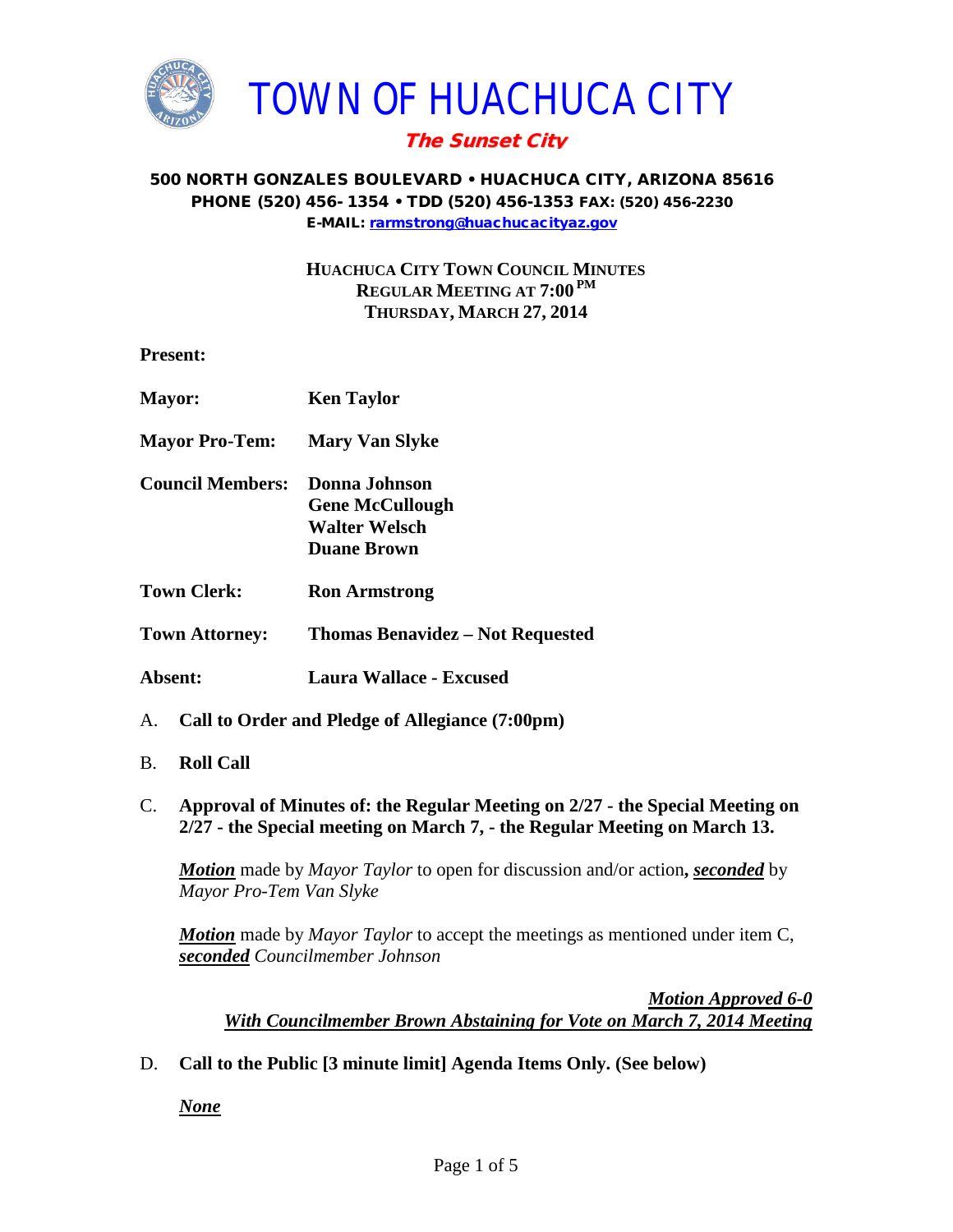# E. **Reports by Council Members and Officers**

**Public Safety –** *Councilmember Brown and Police Chief Grey* **Public Works –** *Councilmember Johnson* **Library –** *Councilmember Welsch* **Senior Center –** *Councilmember Welsch* **Finance –** *Mayor Pro-Tem Van Slyke and Town Clerk Ron Armstrong* **Mayor –** *Mayor Taylor*

# F. **Old Business**

**1. Discussion and/or Action [Mayor Pro Tem Van Slyke] Resolution N0. 2014-01 "A Resolution of the Mayor and Town Council of the Town of Huachuca City Adopting a Policy Concerning Employment of Relatives of Officials and Employees of the Town."**

*Motion* made by *Mayor Taylor* to open for discussion and/or action, *seconded* by *Mayor Pro-Tem Van Slyke*

*Motion* made by *Mayor Taylor* to adopt Resolution 2014-01, *seconded* by *Mayor Pro-Tem Van Slyke*

> *Motion Approved 4-2 Councilmember Johnson and Councilmember Brown Voting Nay*

- G. **New Business**
	- **1. Discussion and/or Action [Council Member Welsch] Executive Session (If needed /or appropriate) pursuant to ARS 38-431.03 (A) (1): Appoint Kelly Ferguson as Library Director and set a salary range and periodic performance raises.**

*Motion* made by *Councilmember Welsch* to open for discussion and/or action, *seconded* by *Councilmember McCullough*

*Motion* made by *Mayor Taylor* to enter executive session, *seconded* by *Councilmember McCullough*

*Motion* made by *Mayor Taylor* to close executive session, *seconded* by Mayor Pro Tem Van Slyke

*Motion Approved 6-0*

*Motion* made by *Mayor Taylor* to appoint Kelly Ferguson as Library Director Department Head with a salary of \$35,000.00, *seconded* by *Councilmember Welsch*

> *Motion Approved 5-1 Councilmember Johnson Voting Nay*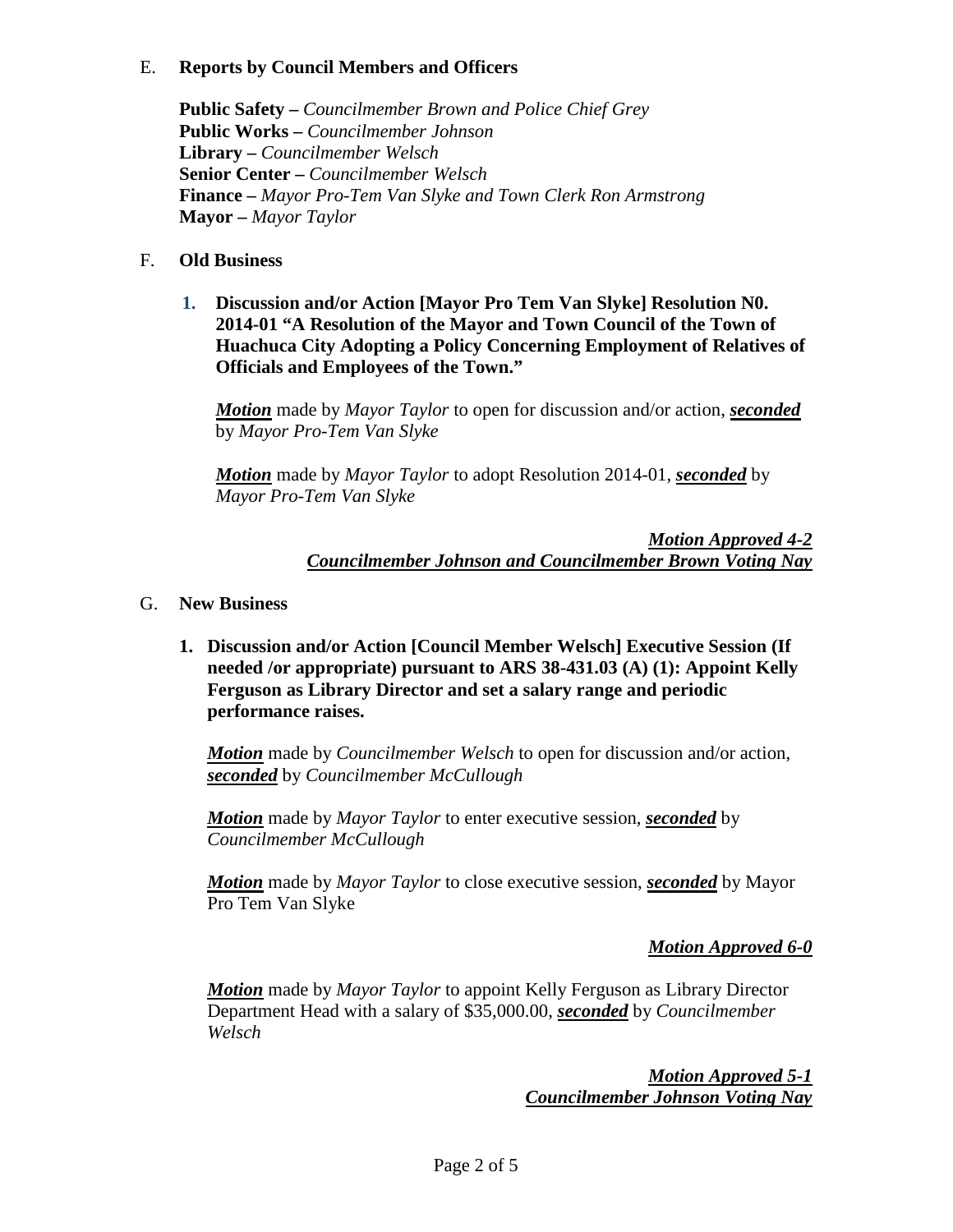## **2. Discussion and/or Action [Town Clerk]: Ratification of the Special Meeting of 3/07**

*Motion* made by *Mayor Taylor* to open for discussion and/or action, *seconded* by *Councilmember McCullough*

*Motion* made by *Mayor Taylor* to ratify the Meeting of March 07, 2014, *seconded* by *Mayor Pro-Tem Van Slyke*

> *Motion Approved 5-0 Councilmember Brown Abstained from Vote*

**3. Discussion and/or Action [Town Clerk]: Ordinance No. 14-03 (Final Reading) establishing a maximum Speed Limit for motor vehicles in Townowned parking lots.**

*Motion* made by *Mayor Taylor* to open for discussion and/or action, *seconded* by *Mayor Pro-Tem Van Slyke*

*Motion* made by *Mayor Taylor* to approve Ordinance No. 14-03, *seconded* by *Mayor Pro-Tem Van Slyke*

> *Motion Approved 5-1 Councilmember McCullough Voting Nay*

## **4. Discussion and/or Action [Town Clerk]: Rental of the Swimming Pool to Tombstone School to be same as last year.**

*Motion* made by *Mayor Taylor* to open for discussion and/or action, *seconded* by *Councilmember Brown*

*Motion* made by *Mayor Taylor* that the Town sponsors part of Project Graduation by making the Pool and Town Personnel available for 3 hours during Project Graduation, *seconded* by *Councilmember Johnson*

*Motion Approved 6-0*

## **5. Discussion and/or Action [Council Member Brown]: Request from Chief Grey for vacation time April 3 – 7.**

*Motion* made by *Councilmember Brown* to open for discussion and/or action, *seconded* by *Councilmember Johnson*

**Motion** made by *Councilmember Welsch* to approve vacation days from the 5<sup>th</sup> to the 11th of April, *seconded* by *Councilmember Brown*

# *Motion Approved 6-0*

**6. Discussion Only [Council Member Welsch]: Bereavement Policy – Personnel policy Section 11-B. "Absence to attend Funeral . . ." has been provided to Council Members**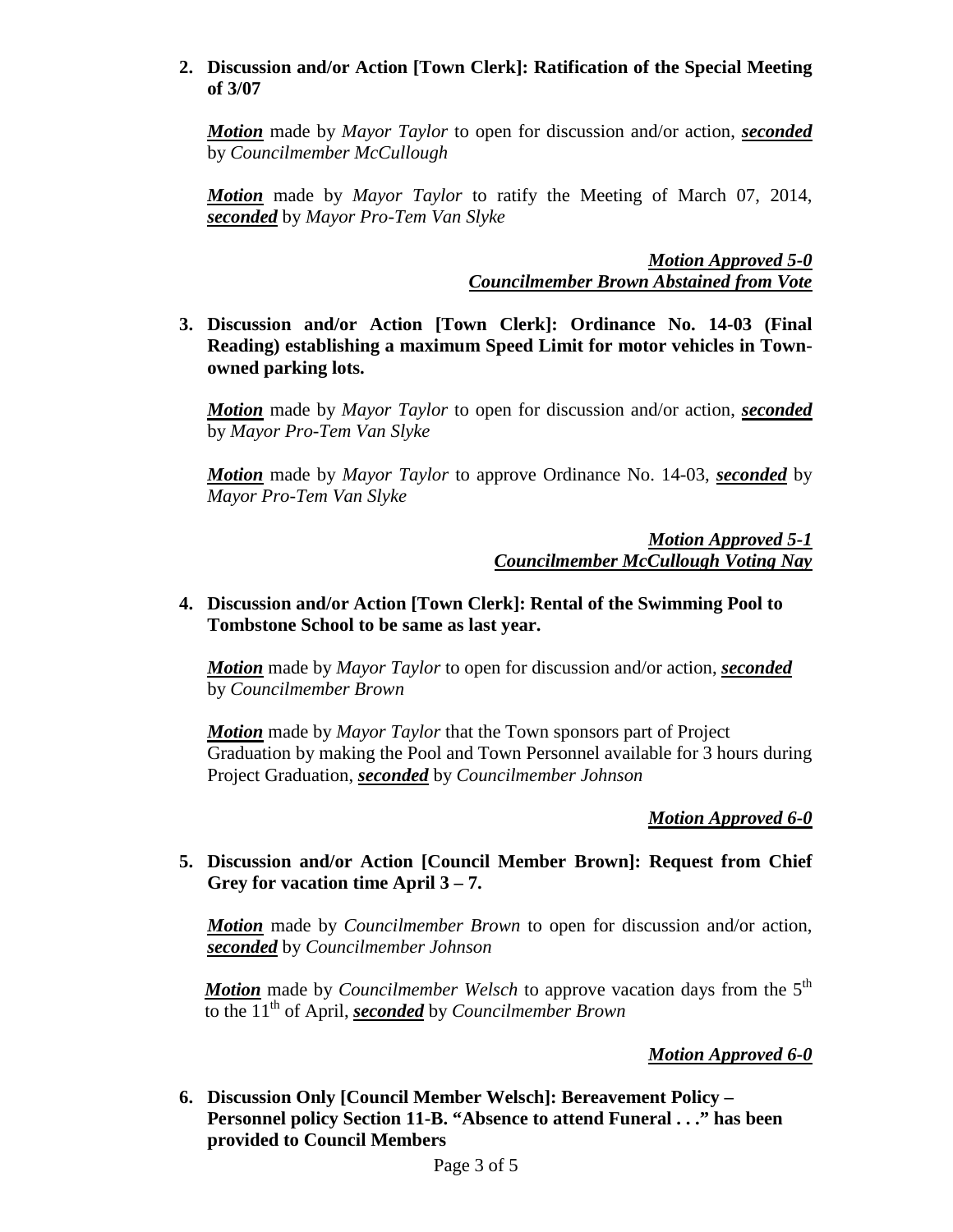## *Discussion Only*

#### H. **Payment Approval Report in the amount of \$100,903.17**

*Motion* made by *Mayor Taylor* to open for discussion and/or action, *seconded* by *Councilmember Brown*

*Motion* made by *Mayor Taylor* to approve the amount of \$100,903.17, *seconded* by *Councilmember McCullough*

#### *Motion Approved 6-0*

- I. **Call to the Public: [3 min. limit] Issues within the jurisdiction of the Huachuca City Town Council. The Town Council may make an open call to the public during a public meeting. Individual members of the Town Council may respond to criticism made by those who have addressed the Town Council, they may ask staff to review a matter, or they may ask that a matter be put on a future agenda. In order to speak during Call to the Public please specify what you wish to discuss when completing the Call to the Public form.**
	- **1.** Katrina
	- **2.** Donna Johnson
- J. **Discussion and/or Action [Town Clerk]: Items to be placed on the next agenda.**

*Motion* made by *Mayor Taylor* to open for discussion and/or action, *seconded* by *Councilmember Brown*

- **1.** Mayor/Manager form of Government
- **2.** Larry?

#### K. **Adjournment**

*Motion* made by *Mayor Taylor* to Adjourn at 8:15PM, *seconded* by *Mayor Pro-Tem Van Slyke*

*Motion Approved 6-0*

Approved by Mayor Taylor on 2014

Mayor *Ken Taylor*

#### Certification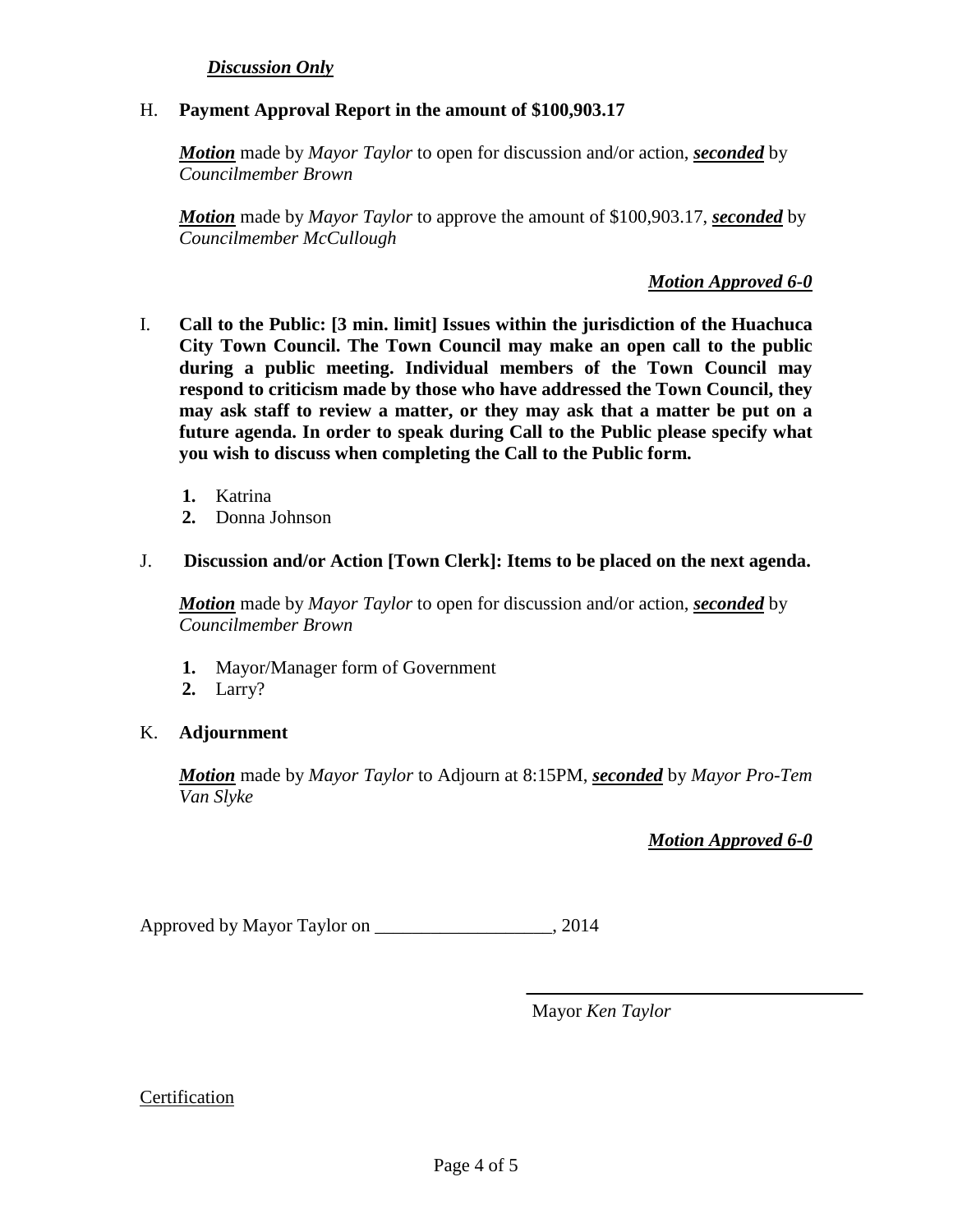I hereby certify that the foregoing is a true and correct copy of the Minutes of the Regular Meeting for the Town of Huachuca City held on March 27, 2017. I further certify that the meeting was duly called, and a quorum was present.

Town Clerk/Administrator, Ron Armstrong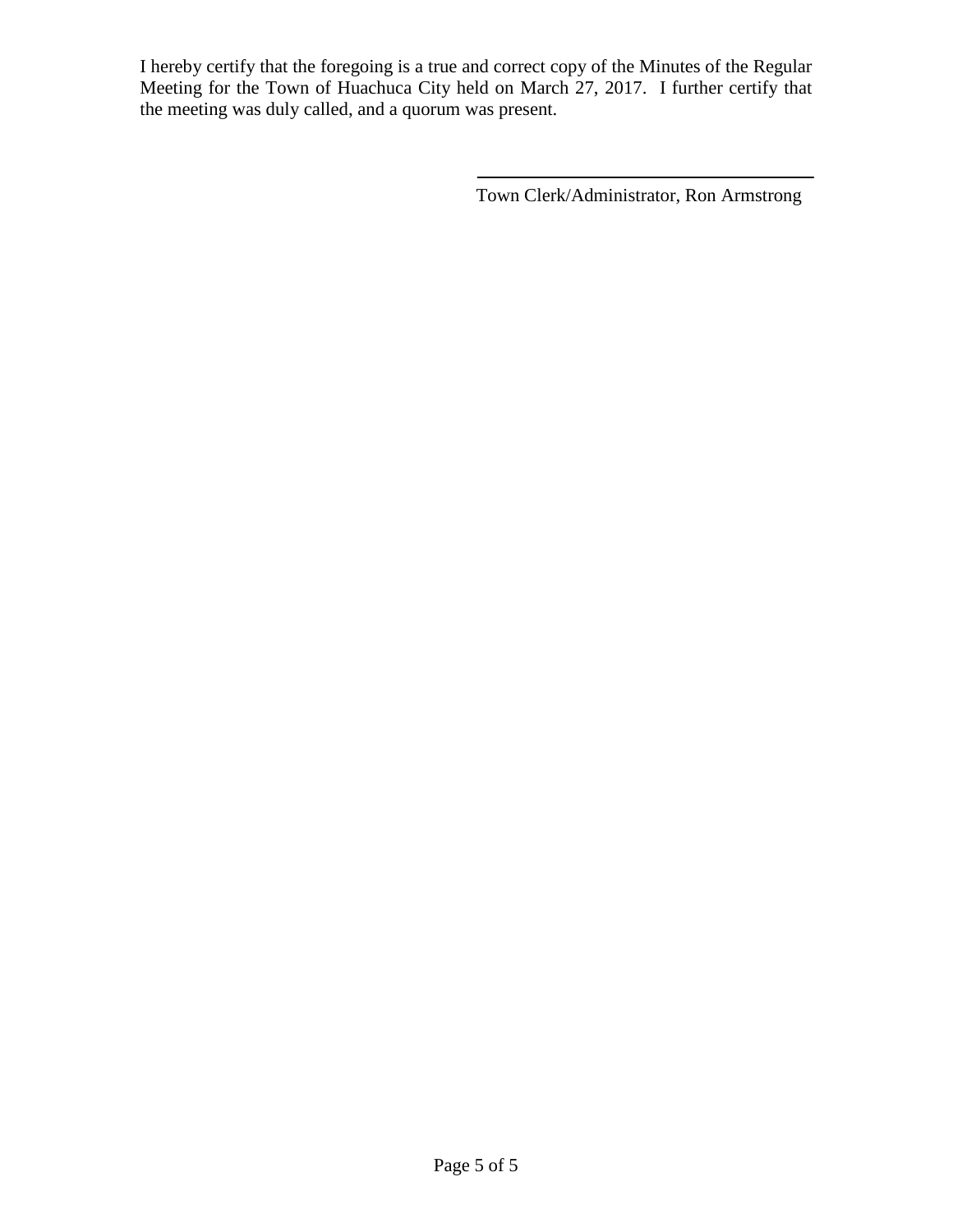

## 500 NORTH GONZALES BOULEVARD • HUACHUCA CITY, ARIZONA 85616 PHONE (520) 456- 1354 • TDD (520) 456-1353 FAX: (520) 456-2230 E-MAIL: [rarmstrong@huachucacityaz.gov](mailto:rarmstrong@huachucacityaz.gov)

# **HUACHUCA CITY TOWN COUNCIL MINUTES SPECIAL/EXECUTIVE SESSION AT 6:00 PM THURSDAY, MARCH 27, 2014**

**Present:**

| <b>Mayor:</b>           | <b>Ken Taylor</b>                                  |
|-------------------------|----------------------------------------------------|
| <b>Mayor Pro-Tem:</b>   | <b>Mary Van Slyke</b>                              |
| <b>Council Members:</b> | <b>Gene McCullough</b><br>Donna Johnson            |
|                         | Walter Welsch                                      |
|                         | <b>Duane Brown</b>                                 |
| <b>Town Clerk:</b>      | <b>Ron Armstrong</b>                               |
| <b>Town Attorney:</b>   | <b>Thomas Benavidez – Not Requested</b>            |
| Absent:                 | Laura Wallace – Excused                            |
|                         | A. Call to Order and Pledge of Allegiance (6:00pm) |

- B. **Roll Call**
- C. **New Business**
	- 1. **Discussion and/or Action [Mayor Taylor]: Executive Session pursuant to ARS 38-431.03 (A) (1): Consideration of employment and appointment for applicants for Town Clerk position.**

*Motion* made by *Mayor Taylor* to enter Executive Session, *seconded* by *Councilmember Brown*

**(***Return into open meeting)*

*Motion* made by *Mayor Taylor* to end Executive Session, *seconded* by *Councilmember Brown*

*Motion Approved 6-0*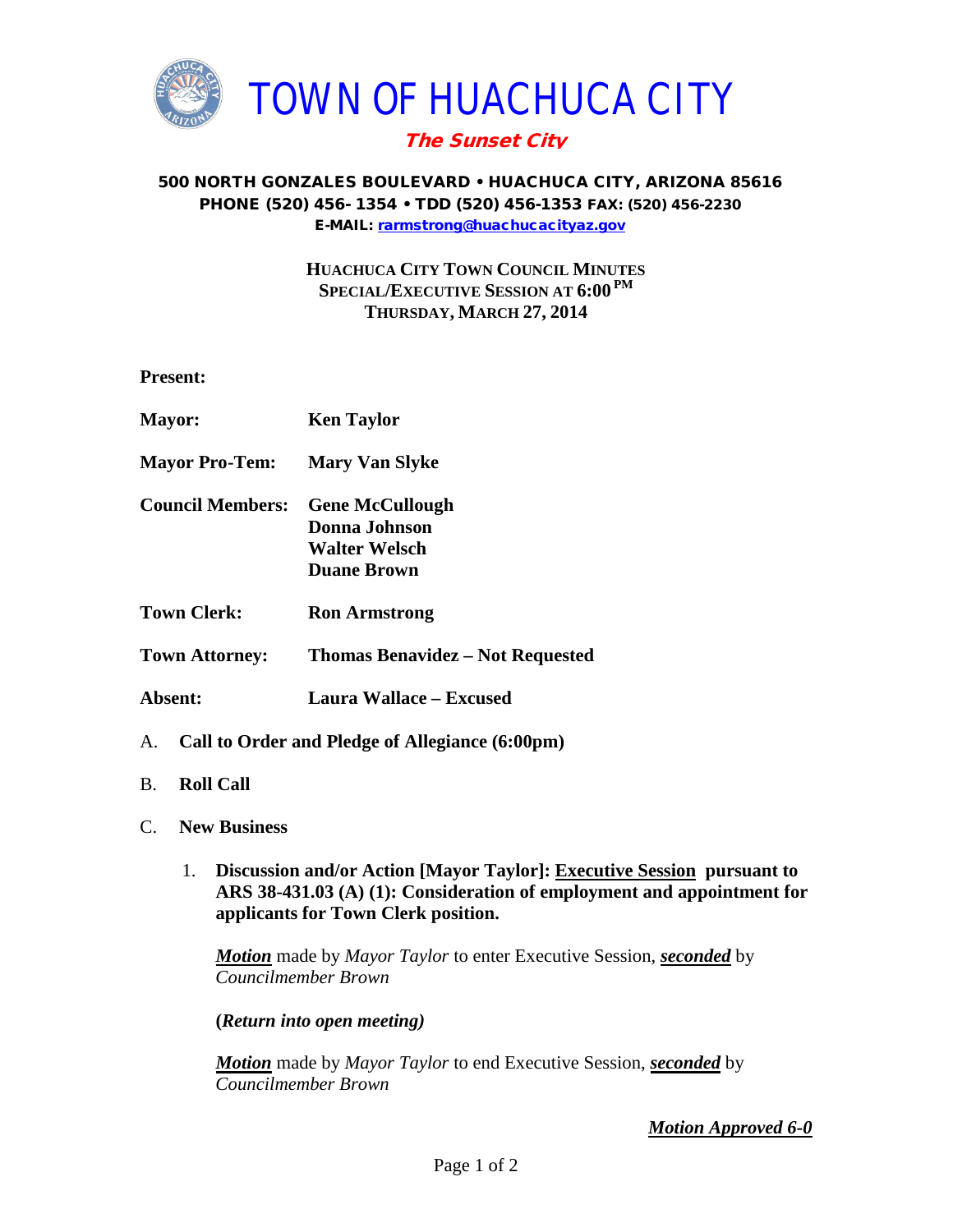# 2. **Discussion and/or Action [Mayor Taylor] Offer/Appoint an applicant to the position of Town Clerk and approve starting salary**

*Motion* made by *Mayor Taylor* to open for action and/or discussion, *seconded* by *Councilmember Brown*

*Motion* made by *Mayor Taylor* to offer the position of Town Clerk to Ms. Mitchell, *seconded* by *Councilmember Brown*

# *Motion Approved 6-0*

*Motion* made by *Mayor Taylor* to offer a salary of \$48,500.00 with the option of getting an advance of \$2000.00 for moving expense, *seconded* by *Councilmember Welsch*

*Motion Approved 6-0*

# D. **Adjournment (6:45PM)**

*Motion* made by *Mayor Taylor* to adjourn, *seconded* by *Councilmember Johnson*

*Motion Approved 6-0*

Approved by Mayor Taylor on \_\_\_\_\_\_\_\_\_\_\_\_\_\_\_\_\_\_\_\_\_\_\_\_, 2014

Mayor Ken Taylor

# Certification

I hereby certify that the foregoing is a true and correct copy of the Minutes of the Special Meeting for the Town of Huachuca City held on March 27, 2014. I further certify that the meeting was duly called, and a quorum was present.

Ron Armstrong, Town Clerk/Administrator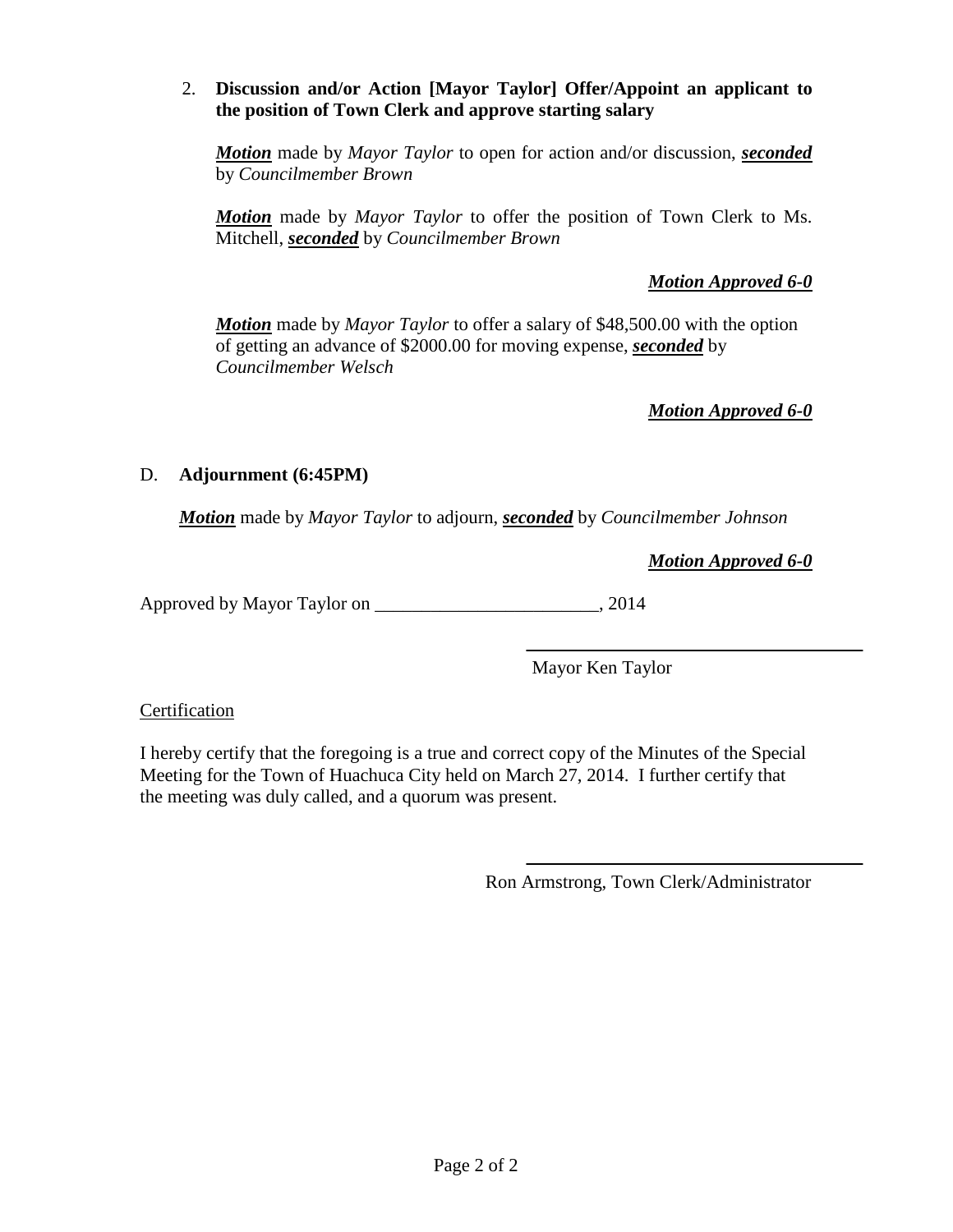

## 500 NORTH GONZALES BOULEVARD • HUACHUCA CITY, ARIZONA 85616 PHONE (520) 456- 1354 • TDD (520) 456-1353 FAX: (520) 456-2230 E-MAIL: [rarmstrong@huachucacityaz.gov](mailto:rarmstrong@huachucacityaz.gov)

**HUACHUCA CITY TOWN COUNCIL MINUTES REGULAR MEETING AT 7:00 PM THURSDAY, APRIL 10, 2014**

**Present:**

| <b>Mayor:</b>           | <b>Ken Taylor</b>                                                                                             |
|-------------------------|---------------------------------------------------------------------------------------------------------------|
| <b>Mayor Pro-Tem:</b>   | <b>Mary Van Slyke</b>                                                                                         |
| <b>Council Members:</b> | <b>Donna Johnson</b><br><b>Gene McCullough</b><br><b>Walter Welsch</b><br><b>Duane Brown</b><br>Laura Wallace |
| <b>Town Clerk:</b>      | <b>Ron Armstrong</b>                                                                                          |
| <b>Town Attorney:</b>   | <b>Thomas Benavidez – Not Requested</b>                                                                       |
| Absent:                 | None                                                                                                          |
|                         | A. Call to Order and Pledge of Allegiance (7:00PM)                                                            |

- B. **Roll Call**
- C. **Approval of Minutes of the Regular Meeting on 3/27 & the Special Meeting on 3/27**

*Motion* made by *Mayor Taylor* to open for discussion and/or action, *seconded* by *Councilmember Johnson*

*Motion* made by *Mayor Taylor* to approve the minutes of the Regular Meeting of March 27 and the Special Meeting on March 27, *seconded* by *Mayor Pro-Tem Van Slyke*

# *Motion Approved Unanimously*

# D. **Call to the Public: Agenda Items Only. (See below)**

1. Neil Josephson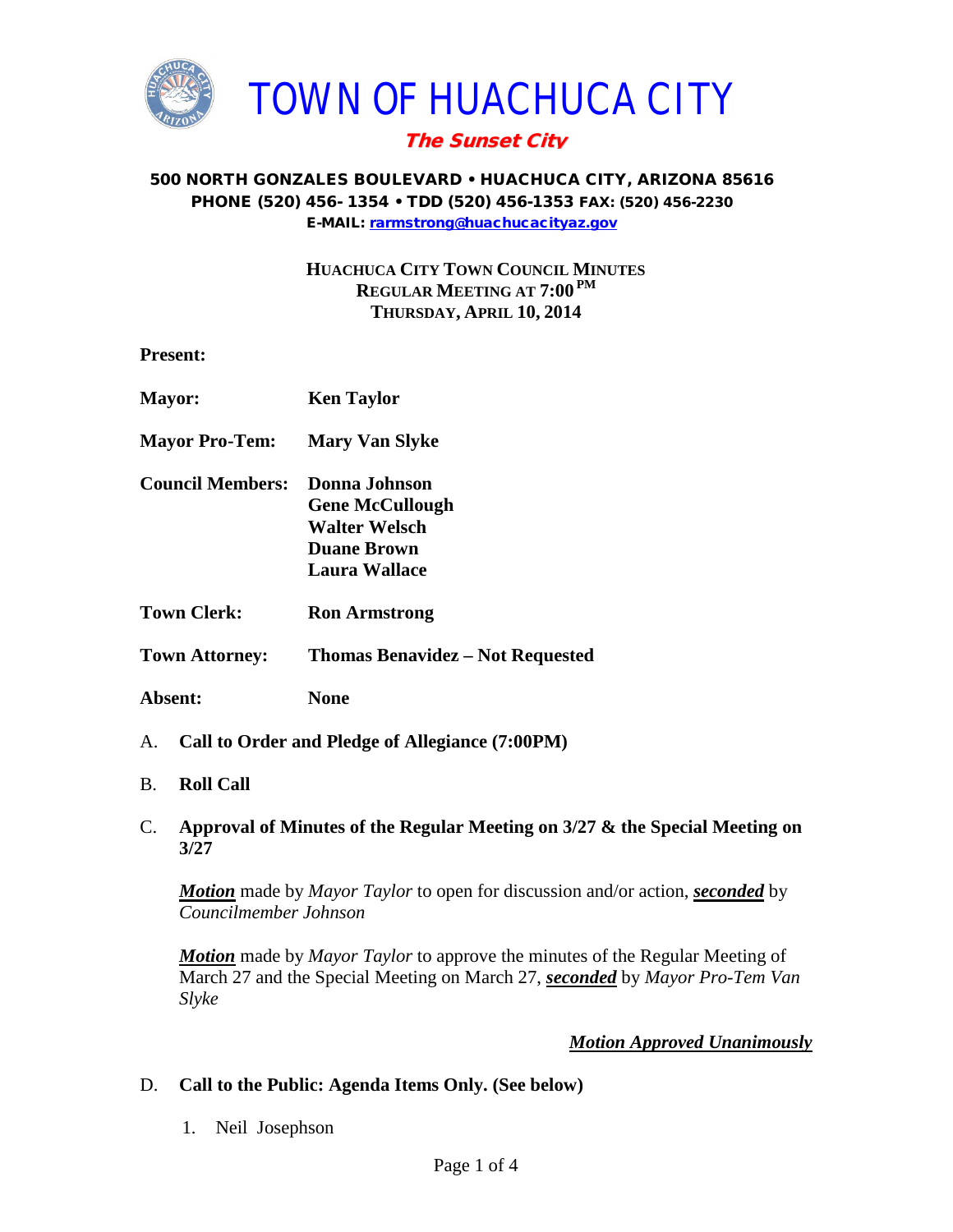2. Monica Mote

# E. **Reports by Council Members and Officers**

*Public Safety* **–** *Councilmember Brown Public Works – Councilmember Johnson Finance – Mayor Pro-Tem Van Slyke Parks and Recreation - Councilmember Wallace Planning and Zoning- Councilmember McCullough Library - Councilmember Welsch Mayor - Mayor Taylor*

- F. **New Business**
	- **1. Discussion and/or Action [Town Clerk]: First reading of Ordinance 14-04: Water, Wastewater and Sanitation Fees Increases**

*Motion* made by *Mayor Taylor* to open for discussion and/or action, *seconded* by *Councilmember Johnson*

*No Action Taken*

**2. Discussion and/or Action [Mayor Pro Tem Van Slyke]: Resolution # 2014- 02: Authorization of signatures to the Town checking account at Wells Fargo Bank.**

*Motion* made by *Mayor Pro-Tem Van Slyke* to open for discussion and/or action, *seconded* by *Councilmember Wallace*

*Motion* made by *Mayor Pro-Tem Van Slyke* to approve Resolution 201-02, *seconded* by *Councilmember Brown*

# *Motion Approved Unanimously*

**3. Discussion and/or Action [Mayor Pro Tem Van Slyke]: Approve renewing the agreement with Beach-Fleishman as our Auditors for F/Y 2014-15**

*Motion* made by Mayor Pro-Tem Van Slyke to open for discussion and/or action, *seconded* by *Councilmember Brown*

*Motion* made by *Mayor Pro-Tem Van Slyke* to approve renewing the agreement with Beach-Fleishman as Town Auditors for F/Y 2014-15, *seconded* by *Councilmember Brown*

# *Motion Approved Unanimously*

**4. Discussion and/or Action [Council Member Brown]: Approve purchase of an Ice Tender Truck in the amount of \$27,900.00 + tax from the Fire Truck Fund**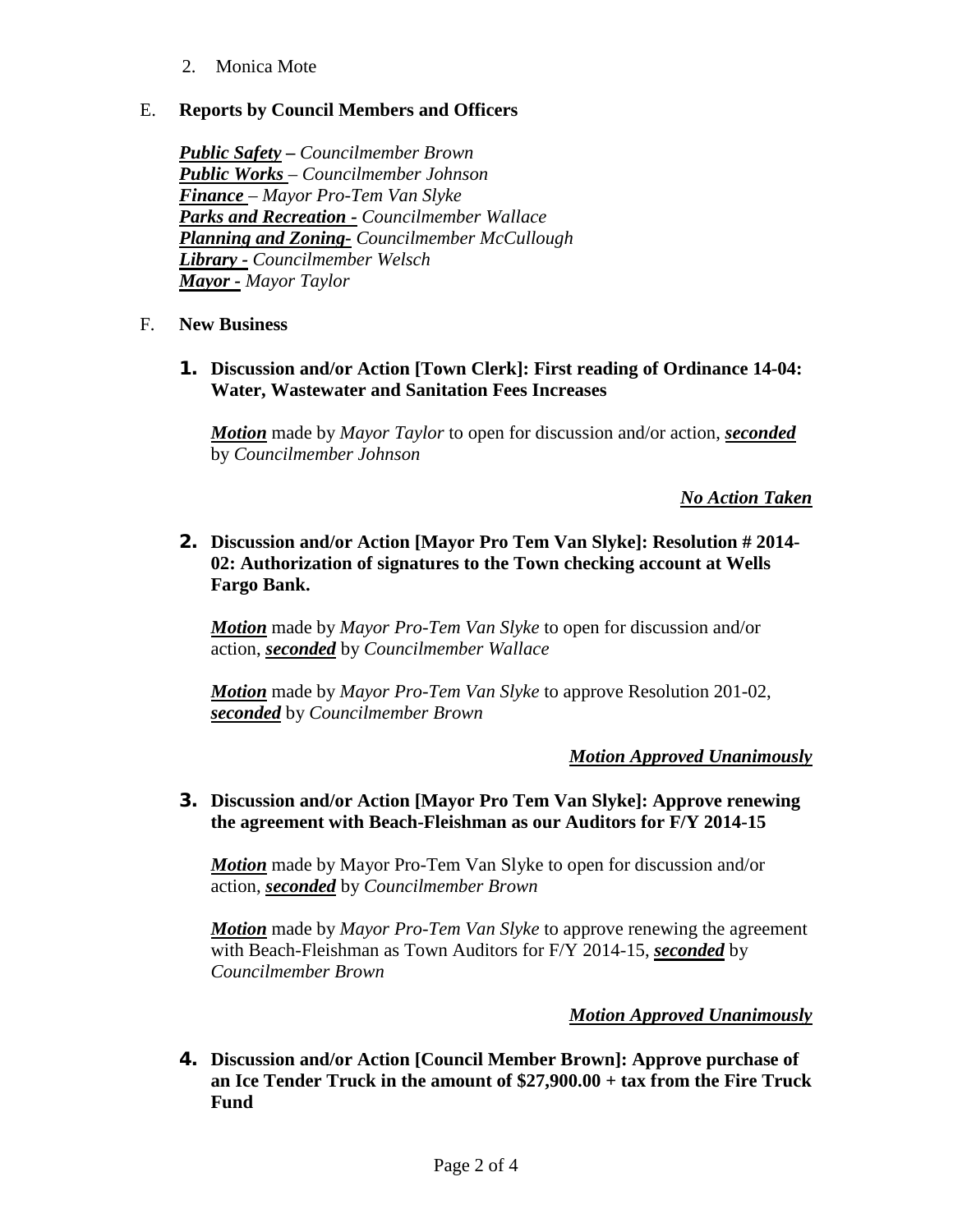*Motion* made by *Councilmember Brown* to open for discussion and/or action, *seconded* by *Councilmember Johnson*

*Motion* made by *Councilmember Brown* to approve the purchase of an Ice Tender Truck in the amount of \$27,900 + Tax, *seconded* by *Mayor Pro-Tem Van Slyke*

# *Motion Approved Unanimously*

**5. Discussion and/or Action [Mayor Taylor]: Direct the Town Clerk to have an agreement prepared to retain Monika Patience, CPA as the Town Accountant to be approved at the next meeting**

# *Item Postponed*

**6. Discussion and/or Action [Mayor Taylor]: Babocomari Wash Floodplain joint venture with Cochise County.** 

*Motion* made by *Mayor Taylor* to open for discussion and/or action, *seconded* by *Councilmember Brown*

*Motion* made by *Mayor Taylor* to authorize an IGA, if necessary, or obtain one from the county, or to enter into a joint venture with the County regarding the Babocomari Floodplain, *seconded* by *Councilmember Brown*

# *Motion Approved Unanimously*

## **7. Discussion and/or Action [Mayor Taylor]: Proclamation declaring April 2014 as "Fair Housing Month".**

*Motion* made by *Mayor Taylor* to open for discussion and/or action, *seconded* by *Councilmember Brown*

*Mayor Taylor delivered Proclamation declaring April 2014 as "Fair Housing Month" and urged Huachuca City residents to comply with the Fair Housing Act in its entirety*

## **8. Discussion and/or Action [Town Clerk] Approval or Denial of requests for purchases**

*Motion* made by *Mayor Taylor* to open for discussion and/or action**,** *seconded* by *Councilmember Brown*

*Motion* made by *Mayor Pro-Tem Van Slyke* that the council support the Town Clerks decisions on this matter**,** *seconded* by *Councilmember Johnson*

# *Motion Approved Unanimously*

# G. **Payment Approval Report in the amount of \$64,883.63**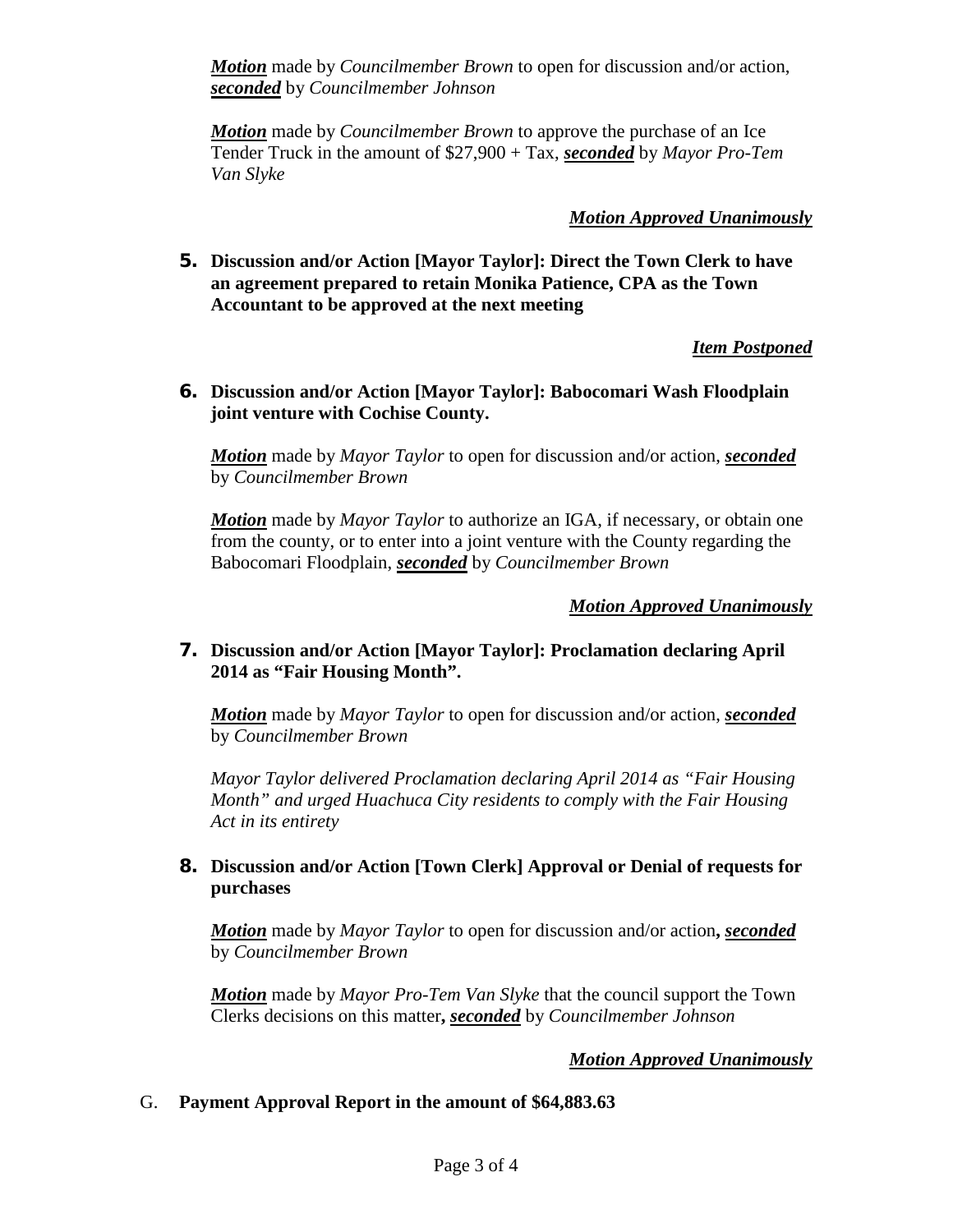*Motion* made by *Mayor Taylor* to open for discussion and/or action, *seconded* by *Mayor Pro-Tem Van Slyke*

*Motion* made by *Mayor Taylor* to approve the payment of \$64,883.63, *seconded* by *Councilmember Johnson*

*Motion Approved Unanimously*

H. **Call to the Public: Issues within the jurisdiction of the Town Council. (See Below)**

**None**

I. **Discussion and/or Action [Town Clerk]: Items to be placed on the next agenda.**

*Motion* made by *Mayor Taylor* to open for discussion and/or action, *seconded* by *Mayor Pro-Tem Van Slyke* 1. Councilmember McCullough – Inventory of town equipment

*Motion* made by *Mayor Taylor* to include the items on the next agenda, *seconded* by *Councilmember McCullough* 

# J. **Adjournment (9:20PM)**

*Motion* made by *Mayor Taylor* to adjourn, *seconded* by *Councilmember Wallace*

*Motion Approved Unanimously*

Approved by Mayor Taylor on \_\_\_\_\_\_\_\_\_\_\_\_\_\_\_\_\_\_\_, 2014

Mayor *Ken Taylor*

# Certification

I hereby certify that the foregoing is a true and correct copy of the Minutes of the Regular Meeting for the Town of Huachuca City held on April 10, 2014. I further certify that the meeting was duly called, and a quorum was present.

Town Clerk/Administrator, Ron Armstrong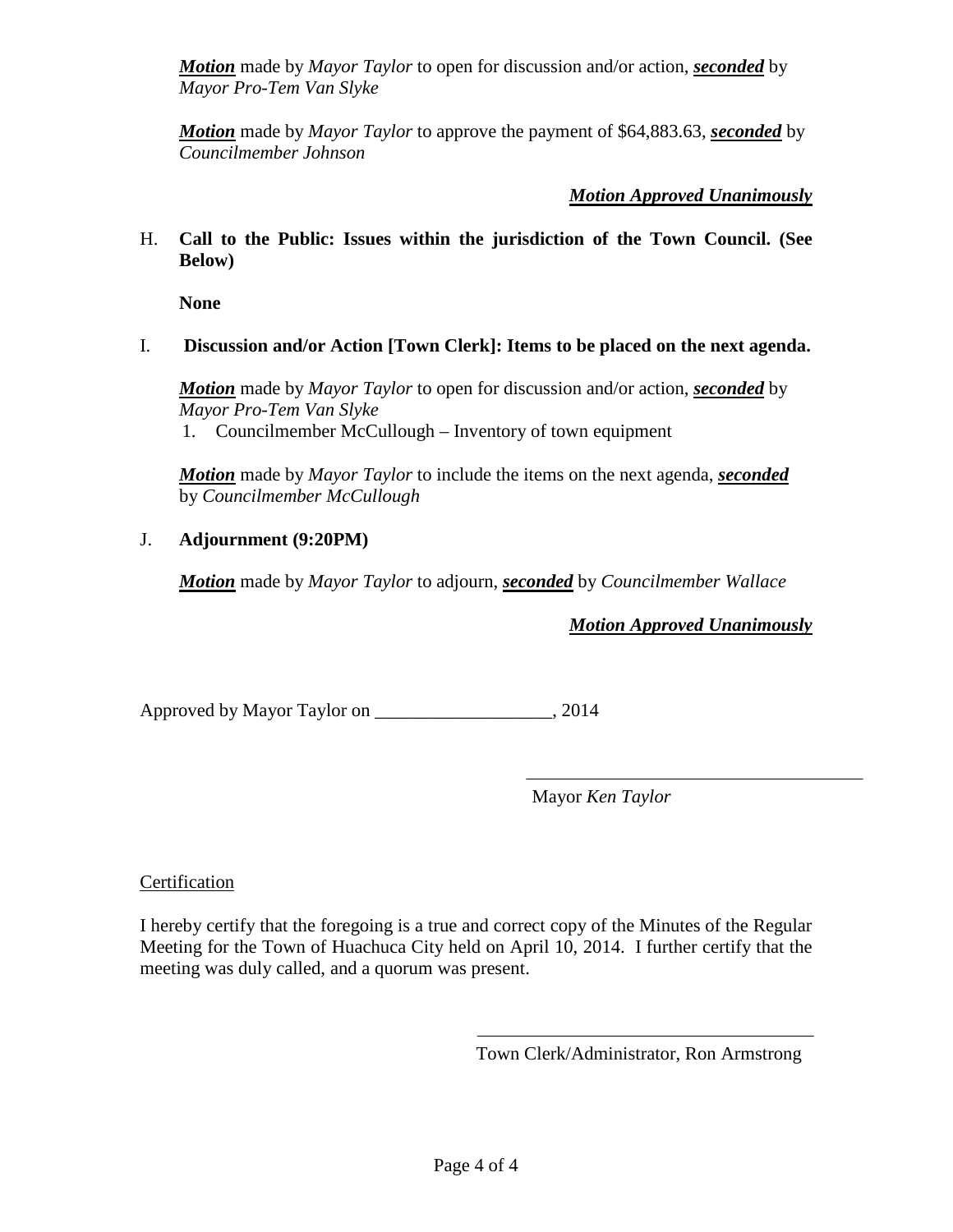

## 500 NORTH GONZALES BOULEVARD • HUACHUCA CITY, ARIZONA 85616 PHONE (520) 456- 1354 • TDD (520) 456-1353 FAX: (520) 456-2230 E-MAIL: [tmitchell@huachucacityaz.gov](mailto:tmitchell@huachucacityaz.gov)

# **HUACHUCA CITY TOWN COUNCIL MINUTES SPECIAL/EXECUTIVE SESSION AT 6:00 PM TUESDAY, APRIL 24, 2014**

**Present:**

| <b>Mayor:</b>           | <b>Ken Taylor</b>                                                                                             |
|-------------------------|---------------------------------------------------------------------------------------------------------------|
| <b>Mayor Pro-Tem:</b>   | <b>Mary Van Slyke</b>                                                                                         |
| <b>Council Members:</b> | Laura Wallace<br><b>Gene McCullough</b><br><b>Donna Johnson</b><br><b>Walter Welsch</b><br><b>Duane Brown</b> |
| <b>Town Clerk:</b>      | <b>Tammy J. Mitchell</b>                                                                                      |
| <b>Town Attorney:</b>   | <b>Thomas Benavidez – Not Requested</b>                                                                       |
| Absent:                 | None                                                                                                          |

- **A.** Call to Order, Pledge of Allegiance  $(6:00^{PM})$
- **B. Roll Call**
- **C. New Business**
	- 1. Discussion and/or Action [Mayor Taylor]: Executive session, pursuant to A.R.S. 38-431.3 (A) (1) & (3), Interview applicant for Public Works Director position.

*Motion* made by *Mayor Taylor* to enter into Executive Session, seconded by *Councilmember Johnson.*

# **D. Return to Open Session**

*Motion* made by *Mayor Taylor* to make an offer to Terry Weter of Wisconsin for the position of Public Works Director. Instructed Town Clerk Mitchell to contact Mr. Weter and give him the employment offer of \$50,000 to \$55,000 salary, *seconded* by *Councilmember Brown*

> *Motion Approved 6-1 Councilmember Johnson voting Nay*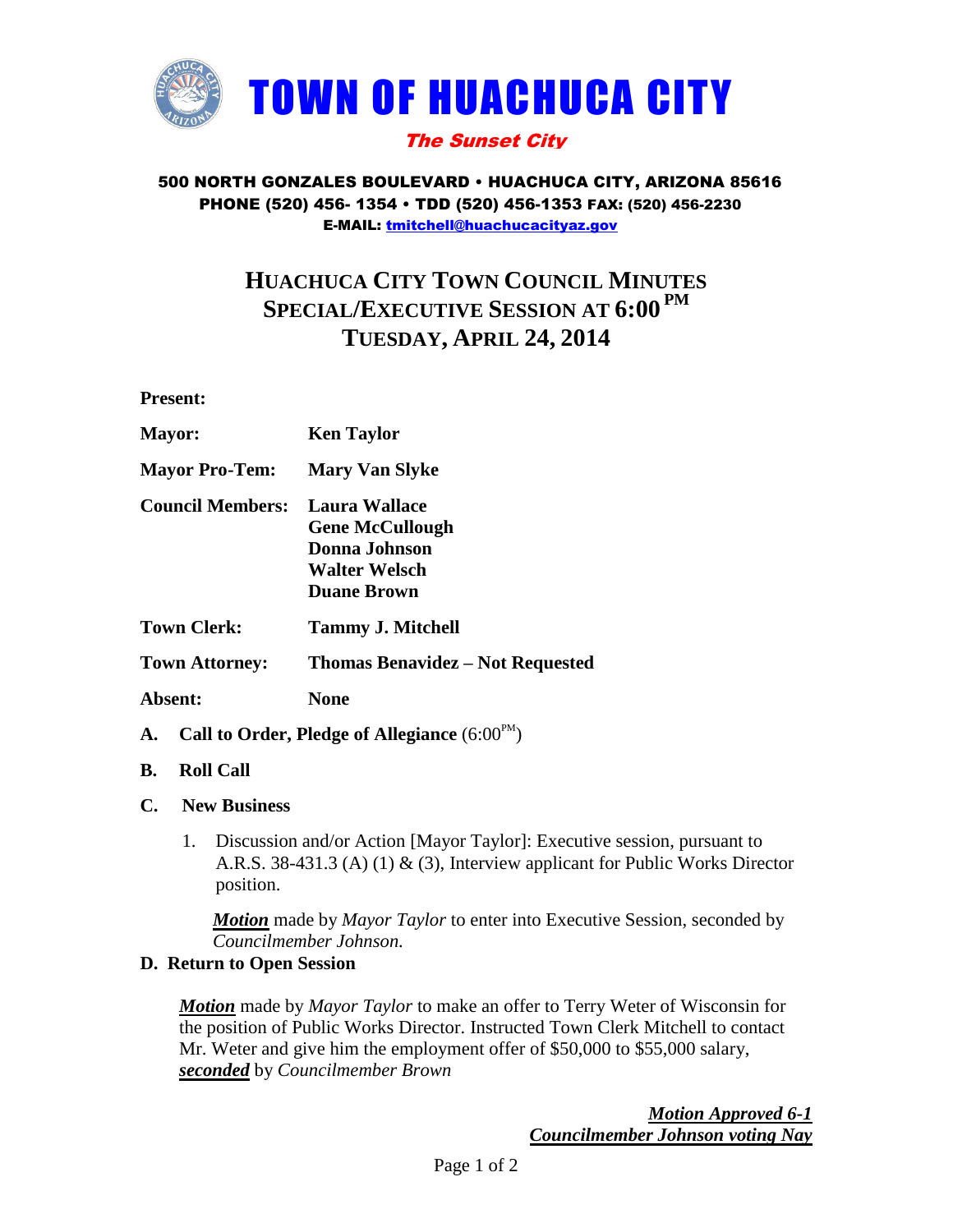# **E. Adjourn**

*Motion* made by *Mayor Taylor* at 6:50PM to adjourn, seconded by *Councilmember*

# *Motion Approved Unanimously*

Approved by Mayor Taylor on  $\text{May } 8^{\text{th}}$ , 2014

Mayor Ken Taylor

Attest:\_\_\_\_\_\_\_\_\_\_\_\_\_\_\_\_\_\_\_\_\_\_\_\_\_\_\_\_\_\_\_\_\_\_\_\_

Town Clerk Tammy J. Mitchell, MMC

Seal:

**Certification** 

I hereby certify that the foregoing is a true and correct copy of the Minutes of the Special Meeting for the Town of Huachuca City held on April 24, 2014. I further certify that the meeting was duly called, and a quorum was present.

Tammy J. Mitchell, MMC, Town Clerk/Administrator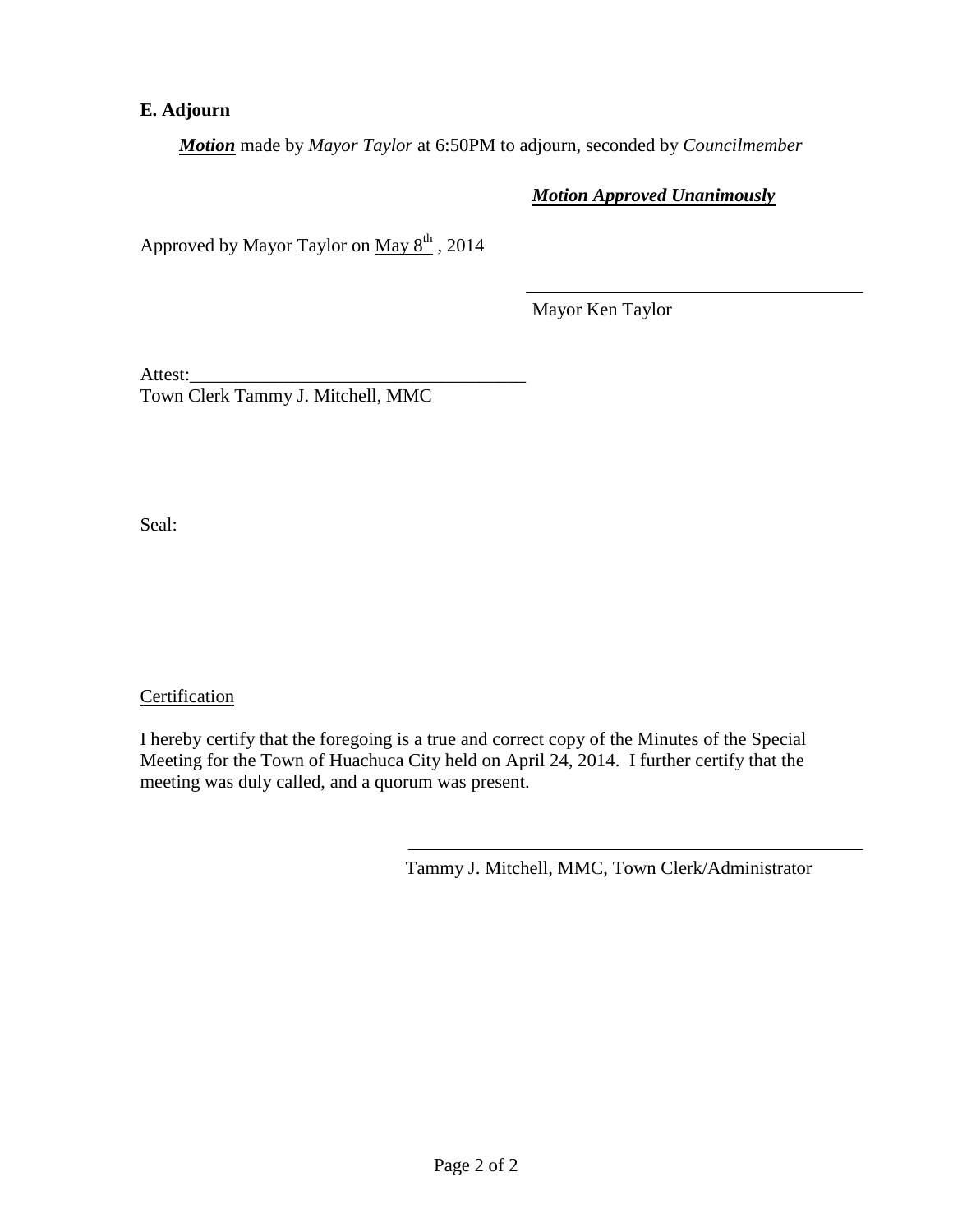

## 500 NORTH GONZALES BOULEVARD • HUACHUCA CITY, ARIZONA 85616 PHONE (520) 456- 1354 • TDD (520) 456-1353 FAX: (520) 456-2230 E-MAIL: [tmitchell@huachucacityaz.gov](mailto:tmitchell@huachucacityaz.gov)

# **HUACHUCA CITY TOWN COUNCIL MINUTES REGULAR MEETING AT 7:00 PM THURSDAY, APRIL 24, 2014**

**Present:**

- **Mayor: Ken Taylor**
- **Mayor Pro-Tem: Mary Van Slyke**
- **Council Members: Donna Johnson Gene McCullough Walter Welsch Duane Brown Laura Wallace**
- **Town Clerk: Tammy J. Mitchell**

**Town Attorney: Thomas Benavidez – Not Requested**

**Absent:**

- A. **Call to Order and Pledge of Allegiance (7:00PM)**
- B. **Mayor Taylor gave the Loyalty Oath to Town Clerk Mitchell**
- C. **Roll Call**
- D. **Approval of Minutes of the Regular Meeting on April 10, Special Meeting on April 17, 2014.**

*Motion* made by *Mayor Taylor* to open for discussion and/or action, *seconded* by *Councilmember Brown*

*Motion* made by *Mayor Taylor* to approve the minutes of the Regular Meeting on April 10 and the Special Meeting on April 17, *seconded* by *Councilmember Brown*

*Motion Approved Unanimously*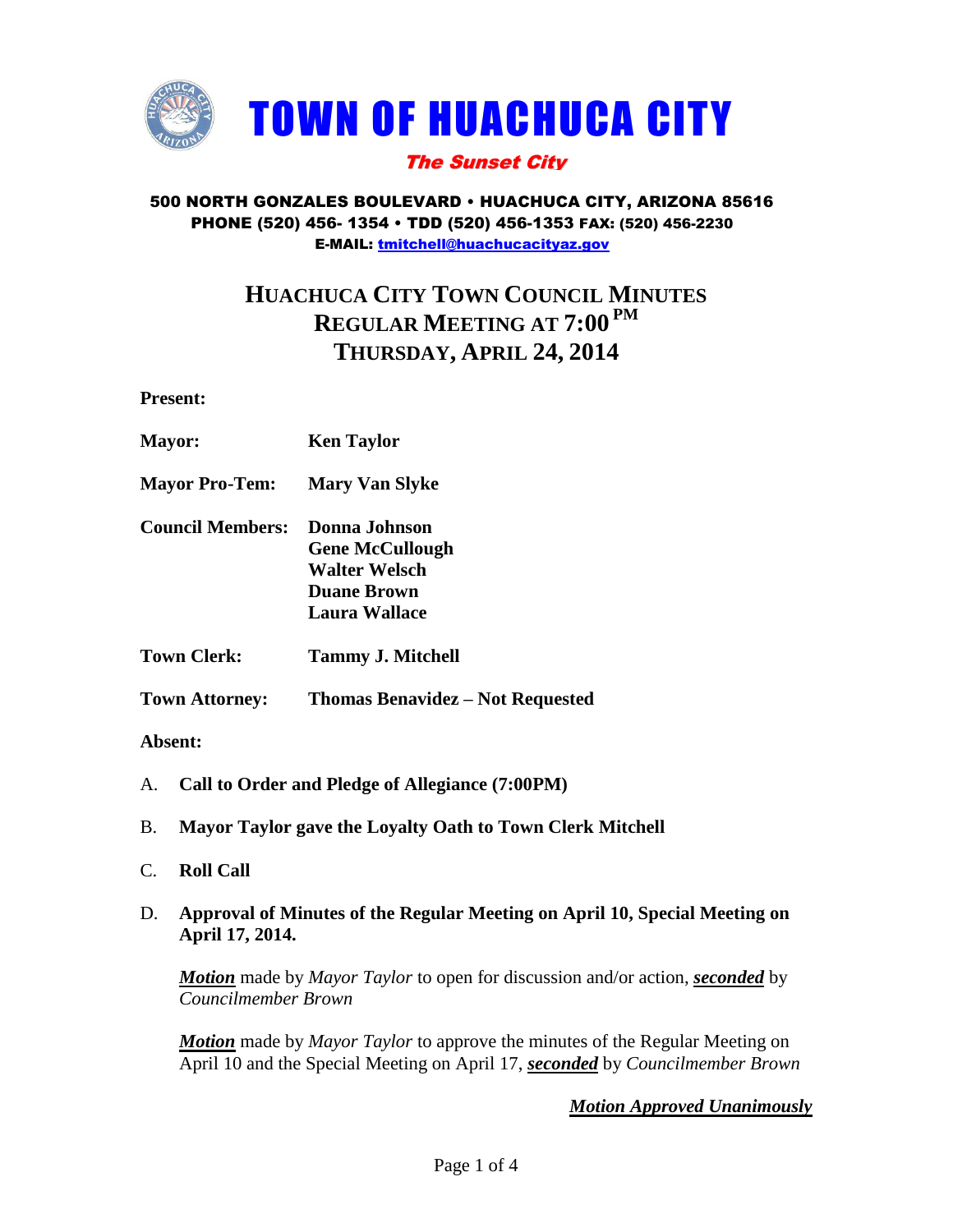## E. **Call to the Public [3 minute limit] Agenda Items Only. (See below)**

## F. **Reports by Council Members and Officers**

**Senior Center:** *Councilmember Welsch* **Library:** *Councilmember Welsch* **Planning & Zoning:** *Councilmember McCullough* **Parks & Recreation:** *Councilmember Wallace* **Public Works:** *Councilmember Johnson* **Public Safety:** *Councilmember Brown* **Finance:** *Mayor Pro-Tem Van Slyke* **Mayor:** *Mayor Taylor*

## G. **Old Business**

1. **Discussion and/or Action [Mayor Taylor]: Direct the Town Clerk to have an agreement prepared to retain Monika Patience, CPA as the Town Accountant to be approved at the next meeting.**

*Motion* made by *Mayor Taylor* to open for discussion and/or action, *seconded* by *Councilmember Brown*

*Motion* made by *Mayor Taylor* to have an agreement prepared to retain Monika Patience, CPA as the Town Accountant, *seconded* by *Councilmember McCullough*

## *Motion Approved Unanimously*

## H. **New Business**

1. **Discussion Only [Council Member Brown] Response from Fire Chief Allmon regarding questions raised about First Responders, Assisting other Departments and Misuse of Town Vehicles.**

*Motion* made by *Councilmember Welsch* to pull the agenda item, *seconded* by *Councilmember Brown*

## *Motion Approved Unanimously*

## 2. **Discussion and/or Action [Town Clerk]: Second (Final) Reading of Ordinance 14-04 Water, Wastewater and Sanitation Fees Increases.**

*Motion* made by *Mayor Taylor* to open for discussion and/or action, *seconded* by *Mayor Pro-Tem Van Slyke*

*Motion* made by *Mayor Taylor* to adopt Ordinance 14-04, *seconded* by *Councilmember Wallace*

## *Motion Approved Unanimously*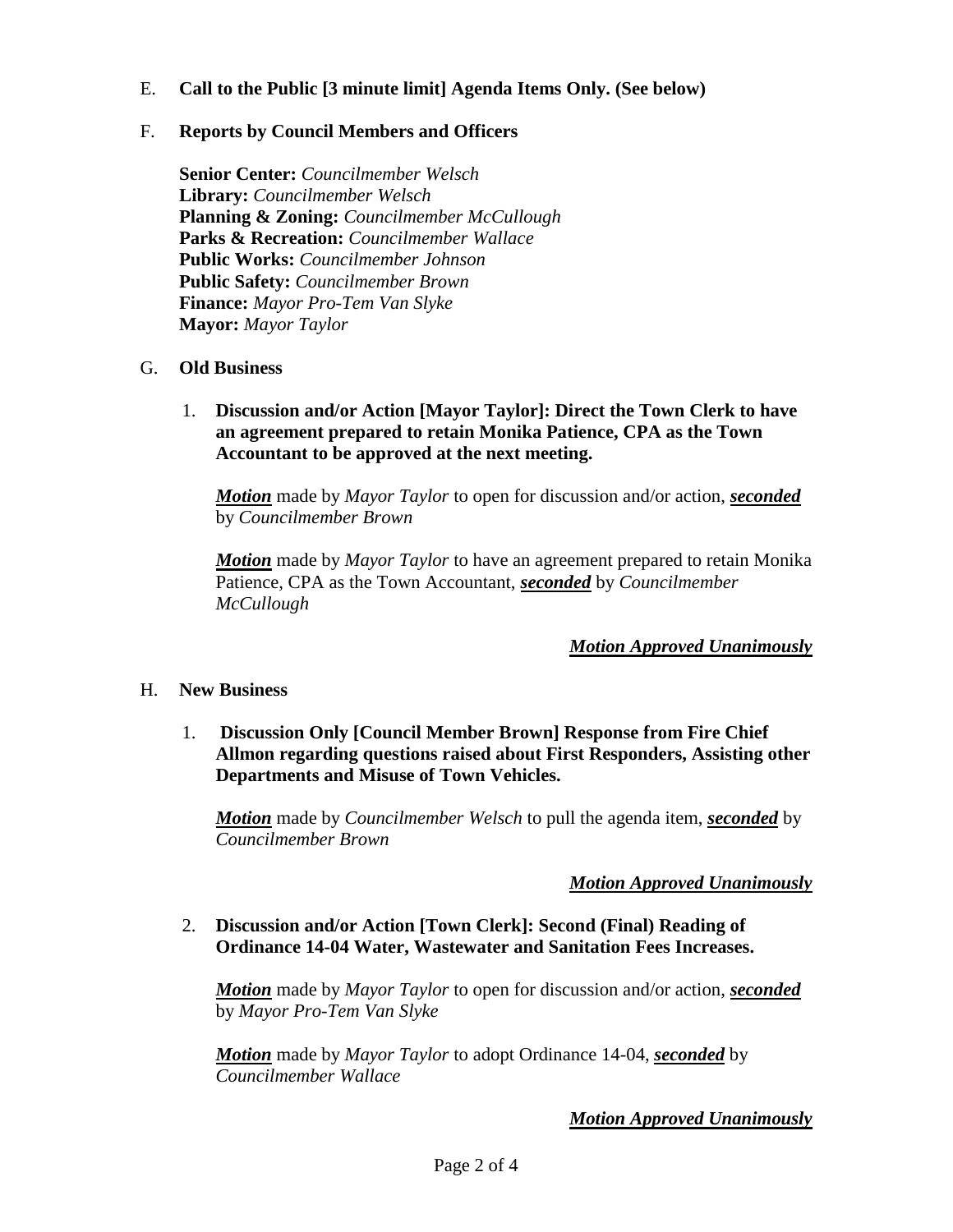3. **Discussion and/or action [Councilmember McCullough] regarding Inventory of town equipment.** 

## *Agenda Item Postponed*

I. **Payment Approval Report in the amount of \$150,711.73**

**\*\*Correction: Payment Approval Report in the amount of \$145,121.73\*\*** *Motion* **made by Mayor Taylor to open for discussion and/or action,** *seconded* **by Mayor Pro-Tem Van Slyke**

*Motion* made by *Mayor Taylor* to approve the payments, *seconded* by *Mayor Pro-Tem Van Slyke*

## *Motion Approved Unanimously*

- J. **Call to the Public: [3 min. limit] Issues within the jurisdiction of the Huachuca City Town Council. The Town Council may make an open call to the public during a public meeting. Individual members of the Town Council may respond to criticism made by those who have addressed the Town Council, they may ask staff to review a matter, or they may ask that a matter be put on a future agenda. In order to speak during Call to the Public please specify what you wish to discuss when completing the Call to the Public form.**
- K. **Discussion and/or Action [Town Clerk]: Items to be placed on the next agenda**

*Motion* made by Mayor Taylor to open for discussion and/or action, *seconded* by *Councilmember Welsch*

- 1. **[***Councilmember Wallace***] How to ask questions regarding department standards and operating procedures**
- 2. **[***Councilmember Welsch***] Salary Survey**
- L. **Adjournment (7:50PM)**

*Motion* made by *Mayor Taylor* to Adjourn, *seconded* by *Councilmember Brown*

*Motion Approved Unanimously*

Approved by Mayor Taylor on May  $8<sup>th</sup>$ , 2014

Mayor *Ken Taylor*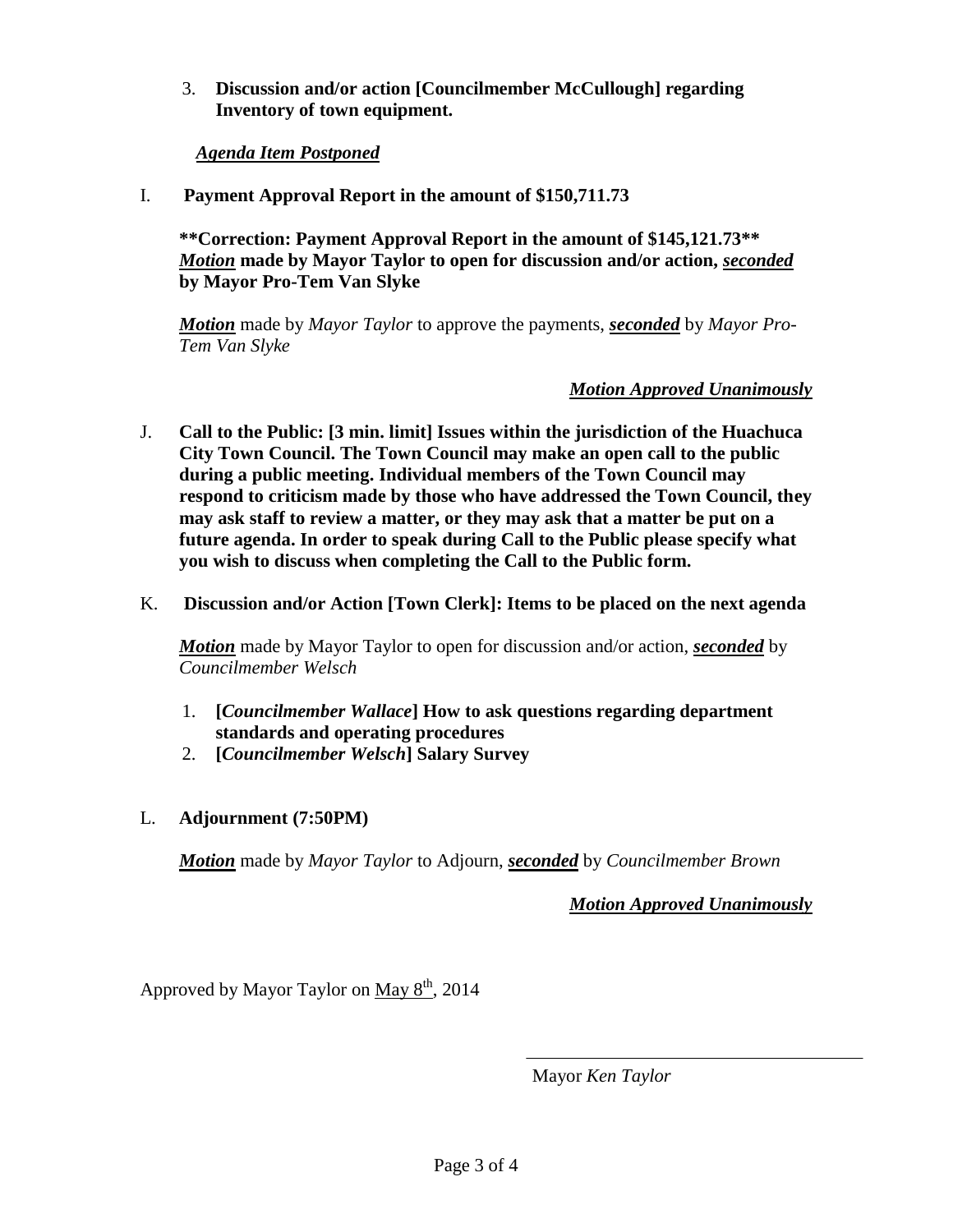Attest: Town Clerk Tammy J. Mitchell, MMC

Seal:

**Certification** 

I hereby certify that the foregoing is a true and correct copy of the Minutes of the Regular Meeting for the Town of Huachuca City held on April 24, 2014. I further certify that the meeting was duly called, and a quorum was present.

Town Clerk/Administrator, Tammy J. Mitchell, MMC

\_\_\_\_\_\_\_\_\_\_\_\_\_\_\_\_\_\_\_\_\_\_\_\_\_\_\_\_\_\_\_\_\_\_\_\_\_\_\_\_\_\_\_\_\_\_\_\_\_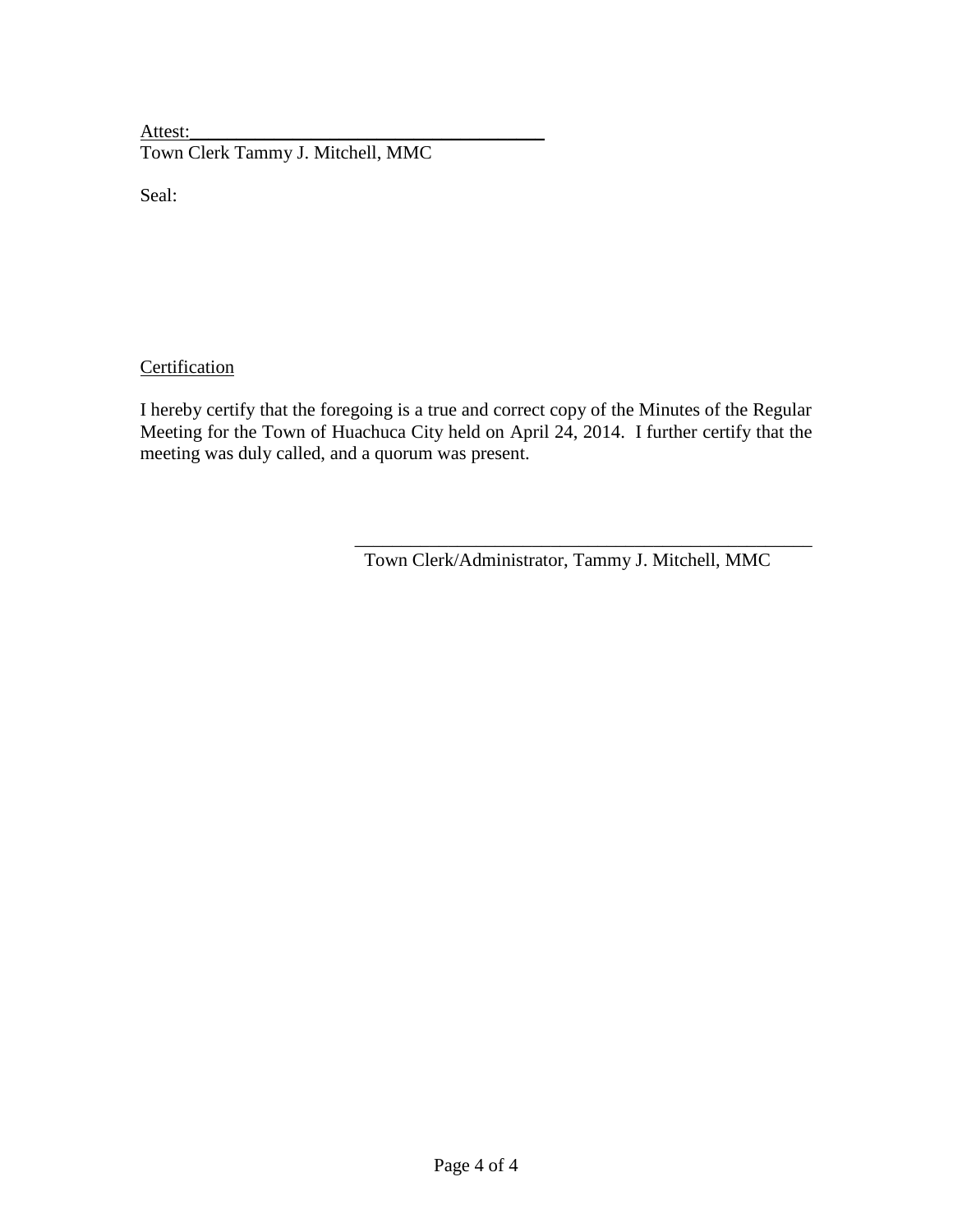

## 500 NORTH GONZALES BOULEVARD • HUACHUCA CITY, ARIZONA 85616 PHONE (520) 456- 1354 • TDD (520) 456-1353 FAX: (520) 456-2230 E-MAIL: [rarmstrong@huachucacityaz.gov](mailto:rarmstrong@huachucacityaz.gov)

# **HUACHUCA CITY TOWN COUNCIL MINUTES WORKSHOP SESSION AT 6:00 PM THURSDAY, MAY 1, 2014**

**Present:**

**Mayor:**

- **Mayor Pro-Tem: Mary Van Slyke**
- **Council Members: Laura Wallace Gene McCullough Walter Welsch Duane Brown**
- **Town Clerk: Tammy J. Mitchell**
- **Town Attorney: Thomas Benavidez**
- **Absent: Ken Taylor Donna Johnson**
- **A.** Call to Order, Pledge of Allegiance  $(6:00^{PM})$
- **B. Roll Call**

## **C. Presentation from the League of Arizona Cities and Towns describing the Mayor Manager form of Government.**

Presentation was given by League of Arizona Cities and Towns representatives Ken Stobeck and Matthew Lore.

## **D. Adjourn**

*Motion* made by *Mayor Pro Tem Van Slyke* at **7:05PM** to adjourn, seconded by *Gene McCullough.*

*Motion Approved 5-0*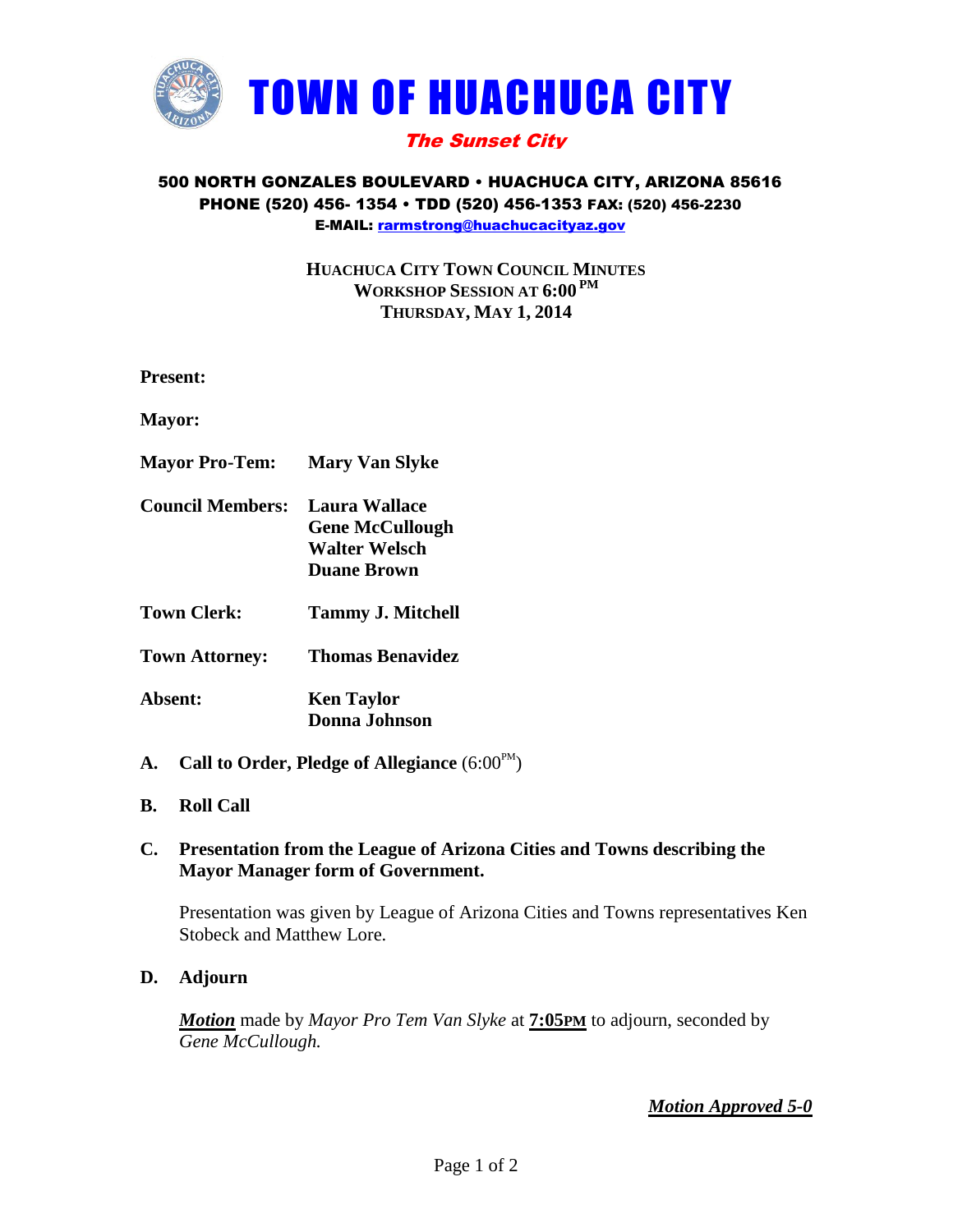Approved by Mayor Taylor on \_\_\_\_\_\_\_\_\_\_\_\_\_\_\_\_, 2014

Mayor Ken Taylor

Attest:\_\_\_\_\_\_\_\_\_\_\_\_\_\_\_\_\_\_\_\_\_\_\_\_\_\_\_\_\_\_\_\_\_\_\_\_ Town Clerk Tammy J. Mitchell, MMC

Seal:

# **Certification**

I hereby certify that the foregoing is a true and correct copy of the Minutes of the Special Meeting for the Town of Huachuca City held on May 1, 2014. I further certify that the meeting was duly called, and a quorum was present.

Tammy J. Mitchell, MMC, Town Clerk/Administrator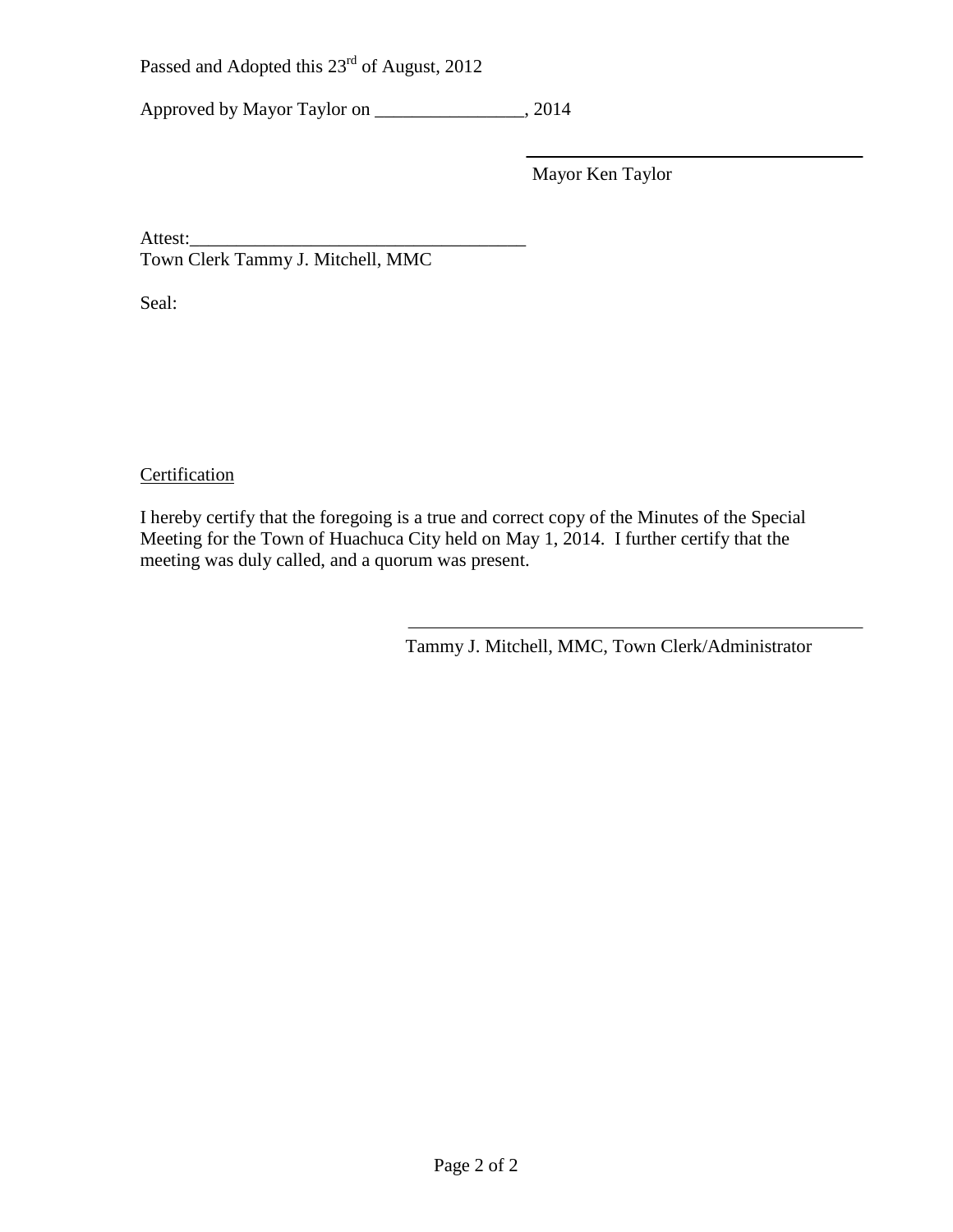

## 500 NORTH GONZALES BOULEVARD • HUACHUCA CITY, ARIZONA 85616 PHONE (520) 456- 1354 • TDD (520) 456-1353 FAX: (520) 456-2230 E-MAIL: [tmitchell@huachucacityaz.gov](mailto:tmitchell@huachucacityaz.gov)

**HUACHUCA CITY TOWN COUNCIL MINUTES REGULAR MEETING AT 7:00 PM THURSDAY, MAY 8, 2014**

**Present:**

| <b>Mayor:</b>           | <b>Ken Taylor</b>                                                                                             |
|-------------------------|---------------------------------------------------------------------------------------------------------------|
| <b>Mayor Pro-Tem:</b>   | <b>Mary Van Slyke</b>                                                                                         |
| <b>Council Members:</b> | Donna Johnson<br><b>Gene McCullough</b><br><b>Walter Welsch</b><br><b>Duane Brown</b><br><b>Laura Wallace</b> |
| Town Clerk:             | <b>Tammy J. Mitchell</b>                                                                                      |
| <b>Town Attorney:</b>   | Thomas Benavidez – Not Requested                                                                              |

## **Absent:**

A. **Call to Order and Pledge of Allegiance**

## B. **Roll Call**

# C. **Approval of Minutes of the Regular Meeting on April 24, 2014 & the Special Meeting held on April 24, 2014**

*Motion* made by *Mayor Taylor* to approve the Minutes of the Regular Meeting on April 24, 2014 and the Special Meeting held on April 24, 2014, *seconded* by *Mayor Pro Tem Van Slyke*

# *Motion Approved Unanimously*

# D. **Call to the Public [3 minute limit] Agenda Items Only. (See below)**

## E. **Reports by Council Members and Officers**

**Library –** *Councilmember Welsch* **Senior Center –** *Councilmember Welsch*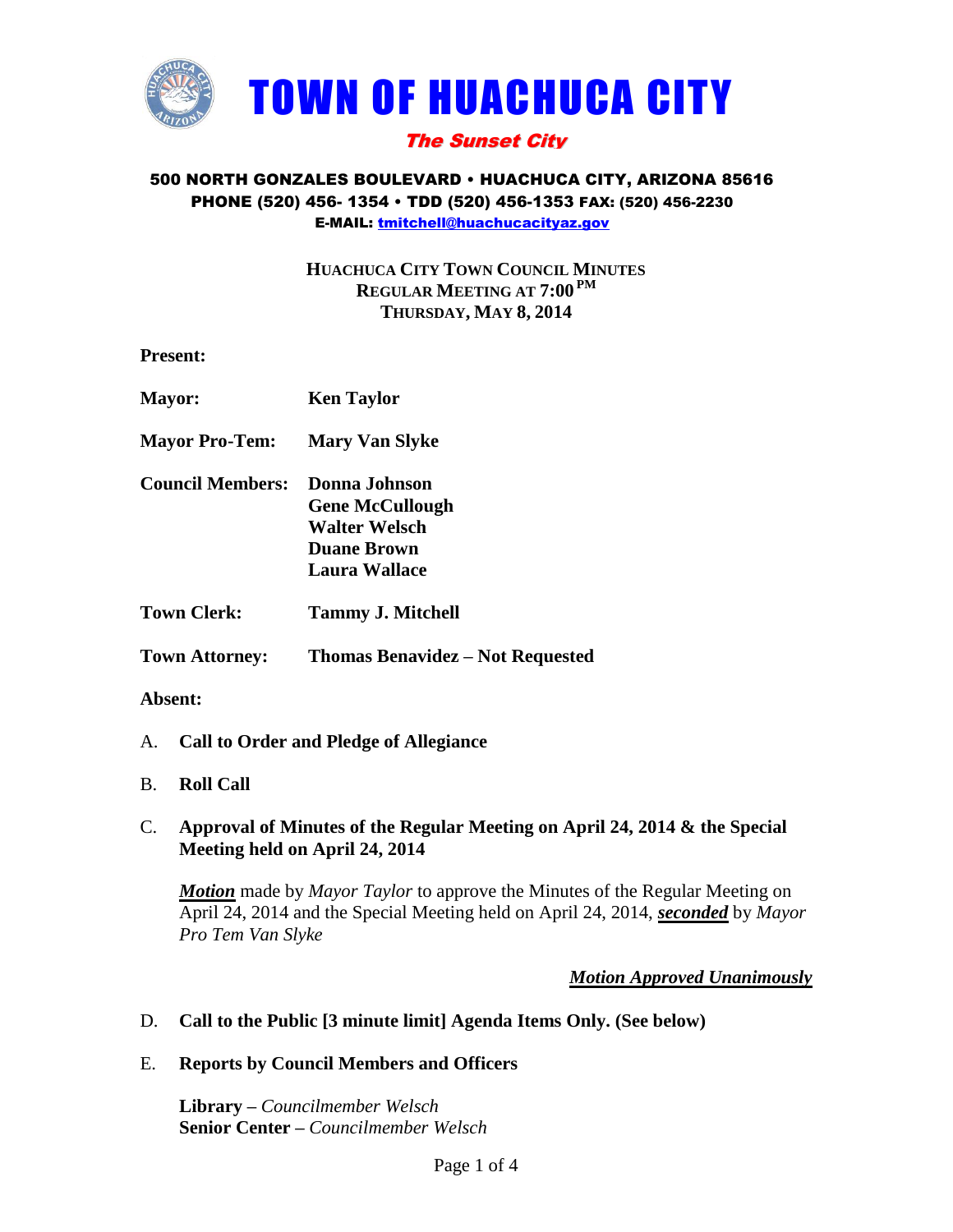**Planning and Zoning –** *Councilmember McCullough* **Parks and Recs** *– Councilmember Wallace* **Public Works –** *Councilmember Johnson* **Public Safety –** *Councilmember Brown* **Finance –** *Mayor Pro Tem Van Slyke* **Mayor –** *Mayor Taylor*

#### F. **Old Business**

1. Discussion and/or Action [Mayor Taylor]: Direct the Town Clerk to have an agreement prepared to retain Monika Patience, CPA as the Town Accountant to be approved.

## G. **New Business**

1. **Discussion and/or Action [Mayor Taylor]: For Employment of a Public Works Director.**

*Motion* made by *Mayor Taylor* to postpone hiring a Public Works Director, *seconded* by *Councilmember Johnson*

## *Motion Approved Unanimously*

## 2. **Discussion and/or Action [Mayor Pro Tem Van Slyke]: Revision of Policy #1-2014 to include exemptions of Season Employees.**

*Motion* made by *Mayor Taylor* to approve the Revision of Policy # 1-2014 to include exemptions of Season Employees, *seconded* by *Mayor Pro Tem Van Slyke*

|                             | <b>Roll Call Vote</b>           |
|-----------------------------|---------------------------------|
| $Aye$ – Mayor Taylor        | Nay –Mayor Pro Tem Van Slyke    |
| <b>Councilmember Brown</b>  | <b>Councilmember Johnson</b>    |
| <b>Councilmember Welsch</b> | <b>Councilmember McCullough</b> |
|                             | <b>Councilmember Wallace</b>    |

*Motion Defeated 4-3*

3. **Discussion Only [Town Clerk]: CDBG Grant for Sidewalks and Monument.**

## *Discussion Only*

4. **Discussion and/or Action [Mayor Taylor]: Contract for Professional Accounting Services, Contract between the Town of Huachuca City and MG Patience, CPA an Arizona Sole Proprietorship, referred to as "Contractor" in this Contract.**

*Motion* made by *Councilmember Brown* to postpone approving the contract for Professional Account Services, *seconded* by *Councilmember McCullough*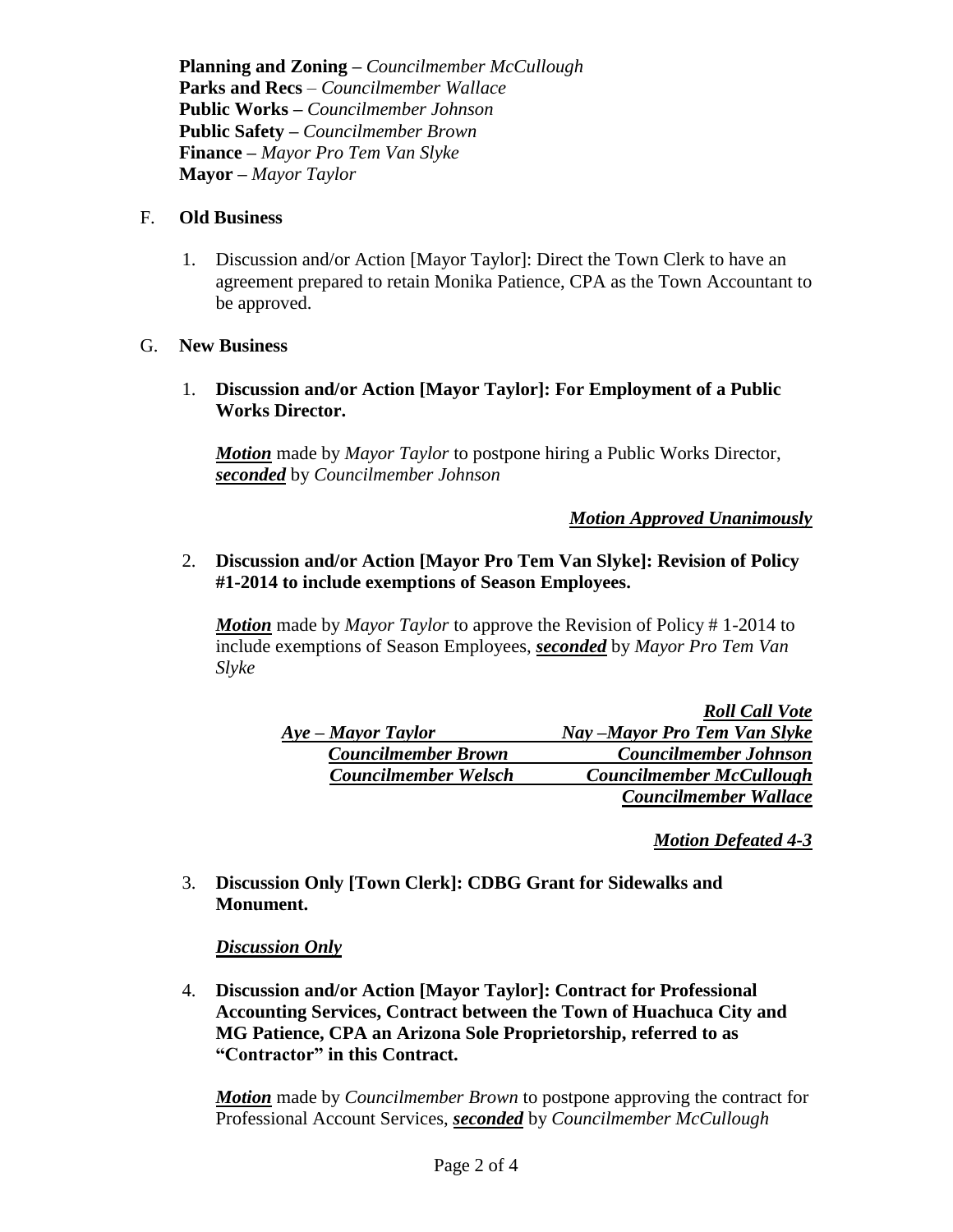## H. **Payment Approval Report in the amount of \$77,500.90**

*Motion* made by *Mayor Taylor* to Approve Payment Approval Report in the amount of \$77,500.90, *seconded* by *Councilmember Brown*

## *Motion Approved Unanimously*

- I. **Call to the Public: [3 min. limit] Issues within the jurisdiction of the Huachuca City Town Council. The Town Council may make an open call to the public during a public meeting. Individual members of the Town Council may respond to criticism made by those who have addressed the Town Council, they may ask staff to review a matter, or they may ask that a matter be put on a future agenda. In order to speak during Call to the Public please specify what you wish to discuss when completing the Call to the Public form.**
- J. **Discussion and/or Action [Town Clerk]: Items to be placed on the next agenda.**
	- 1. *Councilmember Johnson* **–** Discussion and/or action how long can a person be on the P&Z Commission?
	- 2. *Councilmember McCullough* **–** Discussion and/or action Vehicle Inventory
	- 3. *Councilmember Wallace* **–** Discussion and/or action regarding Normal Operating Procedures
	- 4. *Councilmember Wallace* **–** Discussion and/or action regarding a policy for proper procedure for getting answers in the chain of command.

# K. **Adjournment**

*Motion* made by *Mayor Taylor* to adjourn, *seconded* by *Councilmember Johnson*

# *Motion Approved Unanimously*

Approved by Mayor Taylor on May 22, 2014

Mayor Ken Taylor

Attest: Town Clerk Tammy J. Mitchell, MMC

Seal: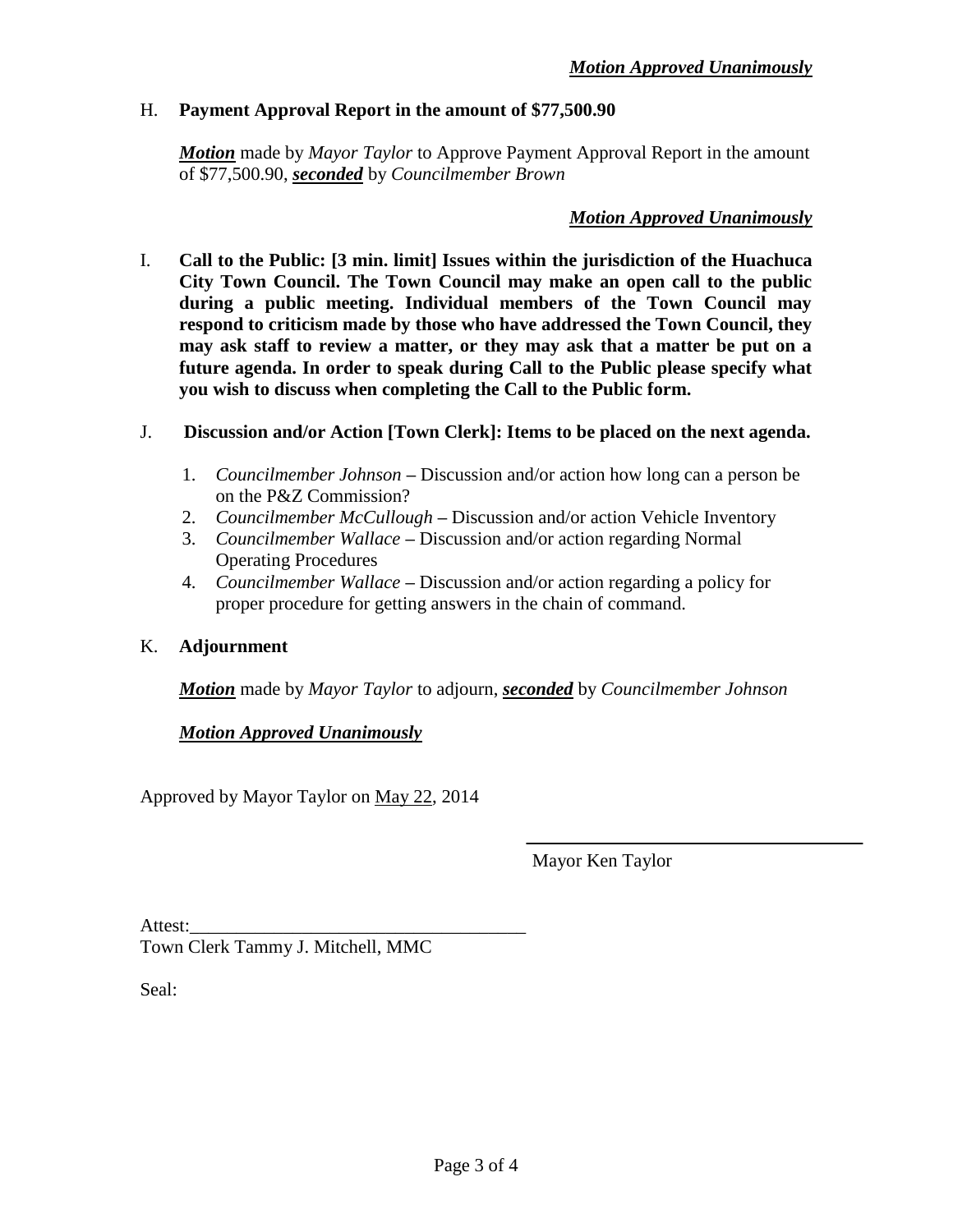# **Certification**

I hereby certify that the foregoing is a true and correct copy of the Minutes of the Special Meeting for the Town of Huachuca City held on May 8, 2014. I further certify that the meeting was duly called, and a quorum was present.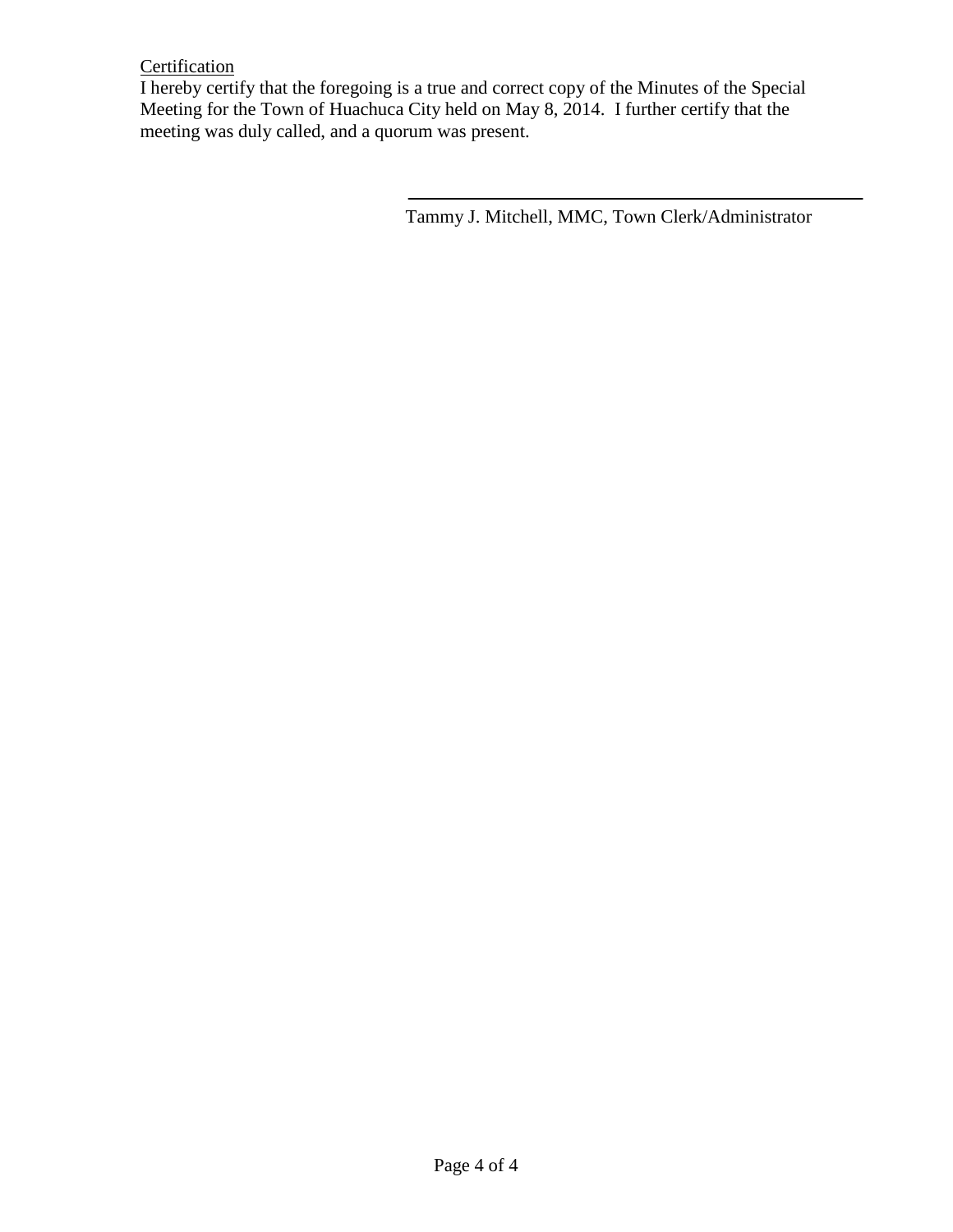

#### 500 NORTH GONZALES BOULEVARD • HUACHUCA CITY, ARIZONA 85616 PHONE (520) 456- 1354 • TDD (520) 456-1353 FAX: (520) 456-2230 E-MAIL: [tmitchell@huachucacityaz.gov](mailto:tmitchell@huachucacityaz.gov)

# **HUACHUCA CITY TOWN COUNCIL MINUTES REGULAR MEETING AT 7:00 PM THURSDAY, MAY 22, 2014**

**Present:**

| <b>Mayor:</b>           | <b>Ken Taylor</b>                                                                                             |
|-------------------------|---------------------------------------------------------------------------------------------------------------|
| <b>Mayor Pro-Tem:</b>   | <b>Mary Van Slyke</b>                                                                                         |
| <b>Council Members:</b> | Donna Johnson<br><b>Gene McCullough</b><br><b>Walter Welsch</b><br><b>Duane Brown</b><br><b>Laura Wallace</b> |
| <b>Town Clerk:</b>      | Tammy J. Mitchell, MMC                                                                                        |
| <b>Town Attorney:</b>   | <b>Thomas Benavidez – Not Requested</b>                                                                       |
| Absent:                 |                                                                                                               |

- A. **Call to Order and Pledge of Allegiance (7:00pm)**
- B. **Roll Call**

### C. **Approval of Minutes of the Workshop on May 1, 2014 and the Regular Council Meeting on May 8, 2014.**

*Motion* made by to *Mayor Taylor* to open for discussion and/or action, *seconded* by *Mayor Pro Tem Van Slyke*

*Motion* made by *Mayor Taylor* to approve the minutes of May 1, 2014 and May 8, 2014, *seconded* by *Councilmember Brown*

# *Motion Approved Unanimously*

D. **Call to the Public [3 minute limit] Agenda Items Only. (See below)** *None*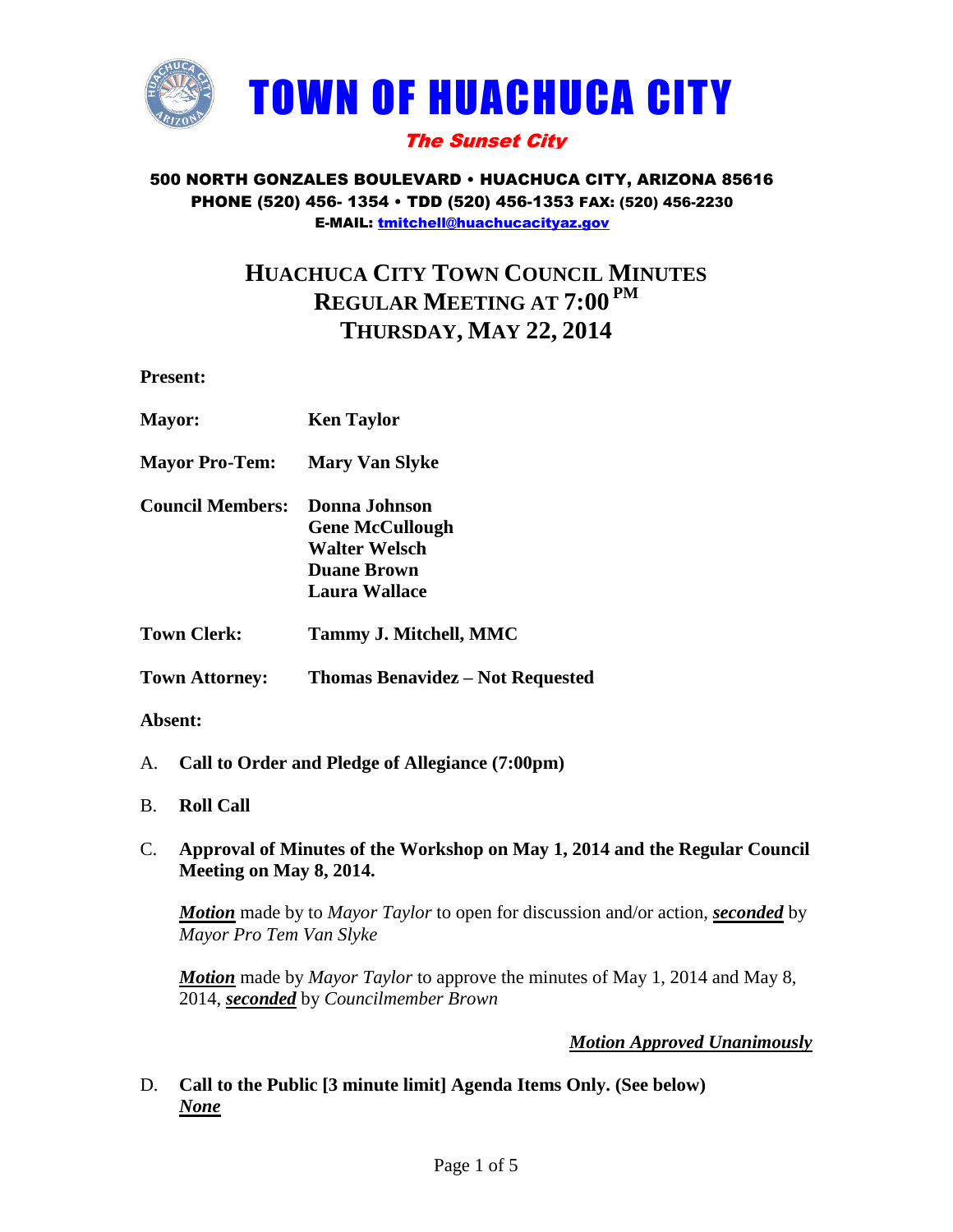## E. **Reports by Council Members and Officers**

- 1. *Councilmember Welsch* **- Library/Senior Center** 
	- **i.** Town Clerk to advertise for 2 part time Library Aids
- 2. *Councilmember McCullough* **– Planning and Zoning**
- 3. *Councilmember Wallace* **– Parks and Recreation**
	- **i.** Steve Settle was name the Summer Director; June 24, 2014 This & That will host a Karate class.
- 4. *Councilmember Johnson* **– Public Works**
- 5. *Councilmember Brown* **– Public Safety**
	- **i.** Chief Grey stated he is putting together a Sexual Harassment Class for the City Employees.
- 6. *Mayor Pro Tem Van Slyke* **– Finance**
	- **i.** Council Member Van Slyke wants to set the dates for the Budget Sessions.
- 7. *Mayor Taylor* **– Mayor's Report**
	- **i.** Mayor Taylor stated the original application for the CDBG grant never meet the qualifications guidelines in the first place and because of the due process that the previous staff did not respond to, would have never meet the formal review**.** Therefore we did not receive the CDBG Grant.
- 8. *Tammy Mitchell* **– Town Clerk's Report**
	- **i.** The Town was awarded the AMRRP Award for 0 Liability Claims during 2013

### F. **New Business**

1. **Discussion and/or Action [Mayor Taylor]: Nomination of the Camp Naco Preservation Team for a 2014 Governor's Preservation Honor Award** *Motion* made by *Mayor Taylor* to open for discussion and/or action, *seconded* by *Councilmember Johnson*

Town Clerk Mitchell informed the mayor and council of the award ceremony for Camp Naco, held on June 13, 2014.

*No Action Required*

2. **Discussion and/or Action [Councilmember Wallace]: Normal Operating Procedures**

*Motion* made by *Councilmember Wallace* to open for discussion and/or action, *seconded* by *Councilmember Johnson*

*Motion* made by *Councilmember Wallace* to have each department create Operating Procedures due in 3 months with the current procedures given to the department heads within 30 days, *seconded* by *Mayor Pro Tem Van Slyke*

## *Motion Approved Unanimously*

3. **Discussion and/or Action [Councilmember Wallace]: Policy and/or Procedures in regards to obtaining answers in the Chain of Command** *Motion* made by *Councilmember Wallace* to open for discussion and/or action, *seconded* by *Councilmember Johnson Councilmember Wallace said she is fine with the procedure of going to the Town Clerk first.*

*No Action Required*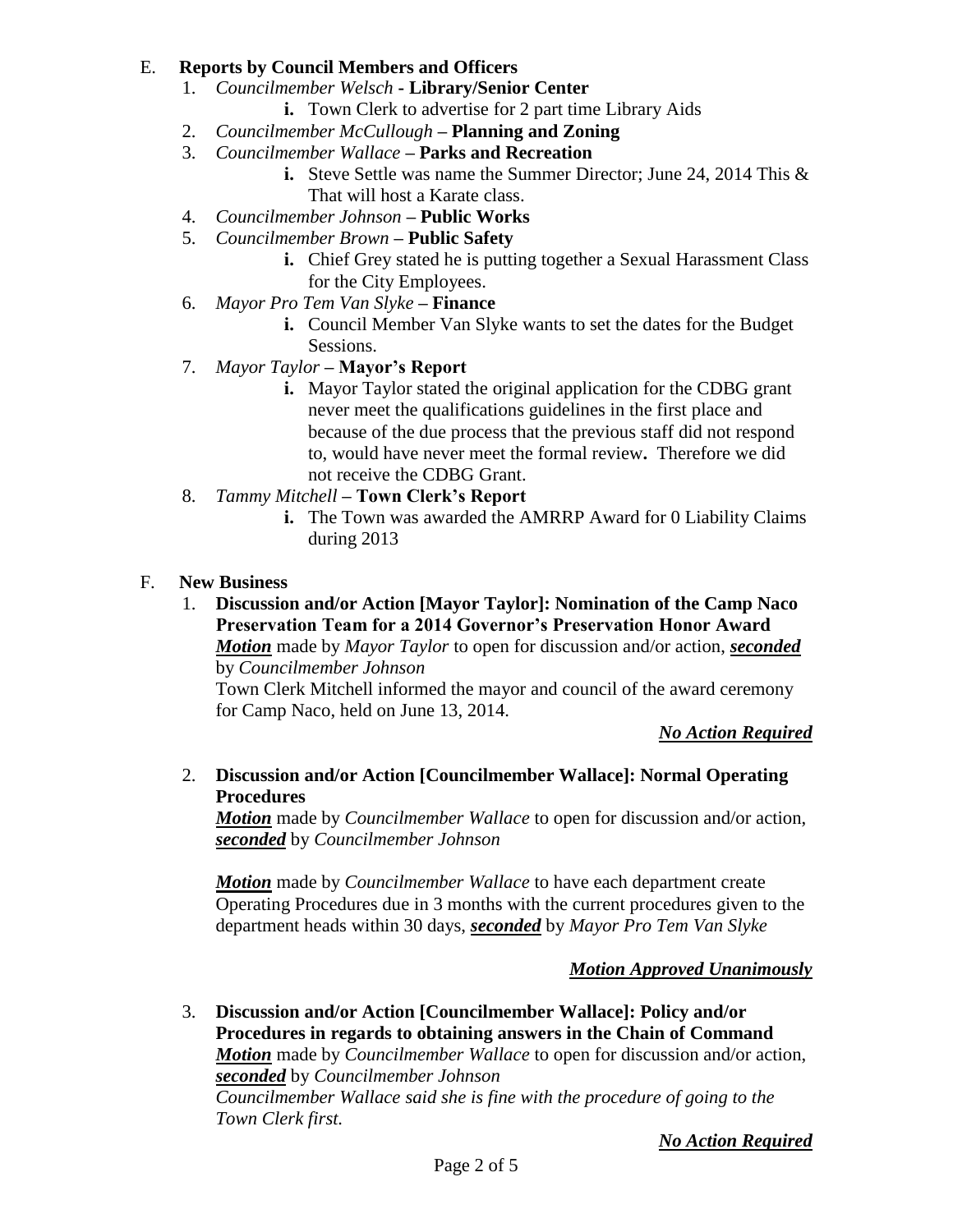4. **Discussion and/or Action [Councilmember Johnson]: Updating Commission Term Limits and Oaths of Office** *Motion* made by *Councilmember Johnson* to open for discussion and/or action, *seconded* by *Councilmember Brown Councilmember Johnson would like for the Town Clerk to update the oaths of office for the P & Z and other commissions that are behind.*

*No Action Required*

5. **Discussion and/or Action [Councilmember McCullough]: Status of Vehicle Inventory**

*Motion* made by *Councilmember McCullough* to open for discussion, *seconded* by *Mayor Taylor*

Councilmember McCullough stated he was happy with the documents presented to the council.

## *No Action Required*

6. **Discussion and/or Action [Councilmember McCullough]: \$10,000 Grant for Animal Shelter**

*Motion* made by *Councilmember McCullough* to open for discussion, *seconded* by *Councilmember Brown*

*Motion* made by *Councilmember McCullough* to allow the Friends of the Sierra Vista Animal Shelter to move forward with the project, *seconded* by *Councilmember Brown*

*Motion Approved Unanimously*

## 7. **Discussion and/or Action [Town Clerk]: Updating of Procurement and Investment Policies**

*Motion* made by *Mayor Taylor* to open for discussion and/or action, *seconded* by *Councilmember Brown*

*Motion* made by *Mayor Taylor* to authorize the Town Clerk to create a rough draft to be presented at the next Council Meeting, *seconded* by *Councilmember Brown*

## *Motion Approved Unanimously*

*Motion* made by *Mayor Taylor* to direct Town Clerk to work with the attorney and accountants draft an Investment Policy that the Council can approve and adopt, *seconded* by *Councilmember Brown*

#### *Motion Approved Unanimously*

8. **Discussion and/or Action [Mayor Taylor]: Contract for Professional Accounting Services, Contract between the Town of Huachuca City and MG Patience, CPA an Arizona Sole Proprietorship, referred to as "Contractor" in this Contract.**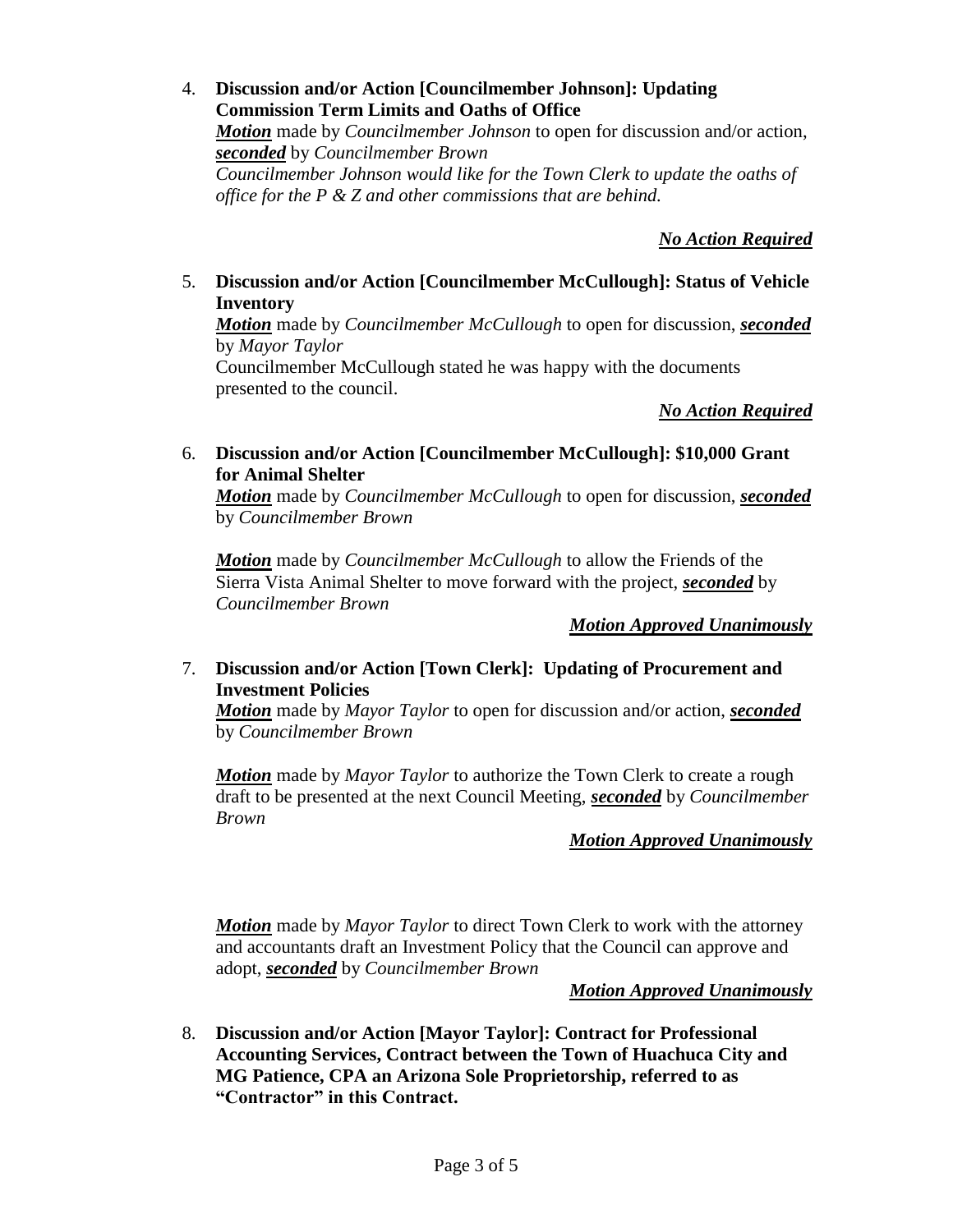*Motion* made by *Mayor Taylor* to open for discussion and/or action, *seconded* by *Mayor Pro Tem Van Slyke*

*Motion* made by *Mayor Taylor* to sign the contract for Professional Accounting Services, *seconded* by *Mayor Pro Tem Van Slyke*

*Motion Approved Unanimously*

9. **Discussion and/or Action [Town Clerk]: Updating The Town of Huachuca City Policy Book to reflect the creation of an Information Technology Admin / Administrative Assistant and/or Deputy Clerk** *Motion* made by *Mayor Taylor* to open for discussion and/or action, *seconded* by *Councilmember Brown*

*Motion* made by *Mayor Taylor* to authorize the Town Clerk to draft an update of the policy, *seconded* by *Mayor Pro Tem Van Slyke*

*Motion Approved With Councilmember McCullough and Councilmember Welsch voting Nay*

10. **Discussion and/or Action [Mayor Taylor]:** *First Reading* **of Ordinance No. 2014-05 An Ordinance of the Mayor and Town Council of the Town of Huachuca City, Cochise County, Arizona, Amending the Town Code Chapter 7 "Animals," Article 7-7 "Exotic, Hybrids, and Wildlife," by Adding Section 7-7-4 "Feeding and Attracting Wildlife Prohibited" To Prohibit Placing Water or Edibles Accessible to Wildlife.** *Motion* made by *Mayor Taylor* to open for discussion and/or action, *seconded* by *Councilmember Johnson*

*First Reading Performed by Town Clerk No Action Required*

# G. **Payment Approval Report in the amount of \$76,679.87** *Motion* made by *Mayor Taylor* to open for discussion and/or action, *seconded* by *Councilmember Welsch*

*Motion* made by *Mayor Taylor* to authorize the Payment Approval in the amount of \$76,679.87, *seconded* by *Councilmember Wallace*

# *Motion Approved Unanimously*

- H. **Call to the Public: [3 min. limit] Issues within the jurisdiction of the Huachuca City Town Council. The Town Council may make an open call to the public during a public meeting. Individual members of the Town Council may respond to criticism made by those who have addressed the Town Council, they may ask staff to review a matter, or they may ask that a matter be put on a future agenda. In order to speak during Call to the Public please specify what you wish to discuss when completing the Call to the Public form.** *None*
- I. **Discussion and/or Action [Town Clerk]: Items to be placed on the next agenda**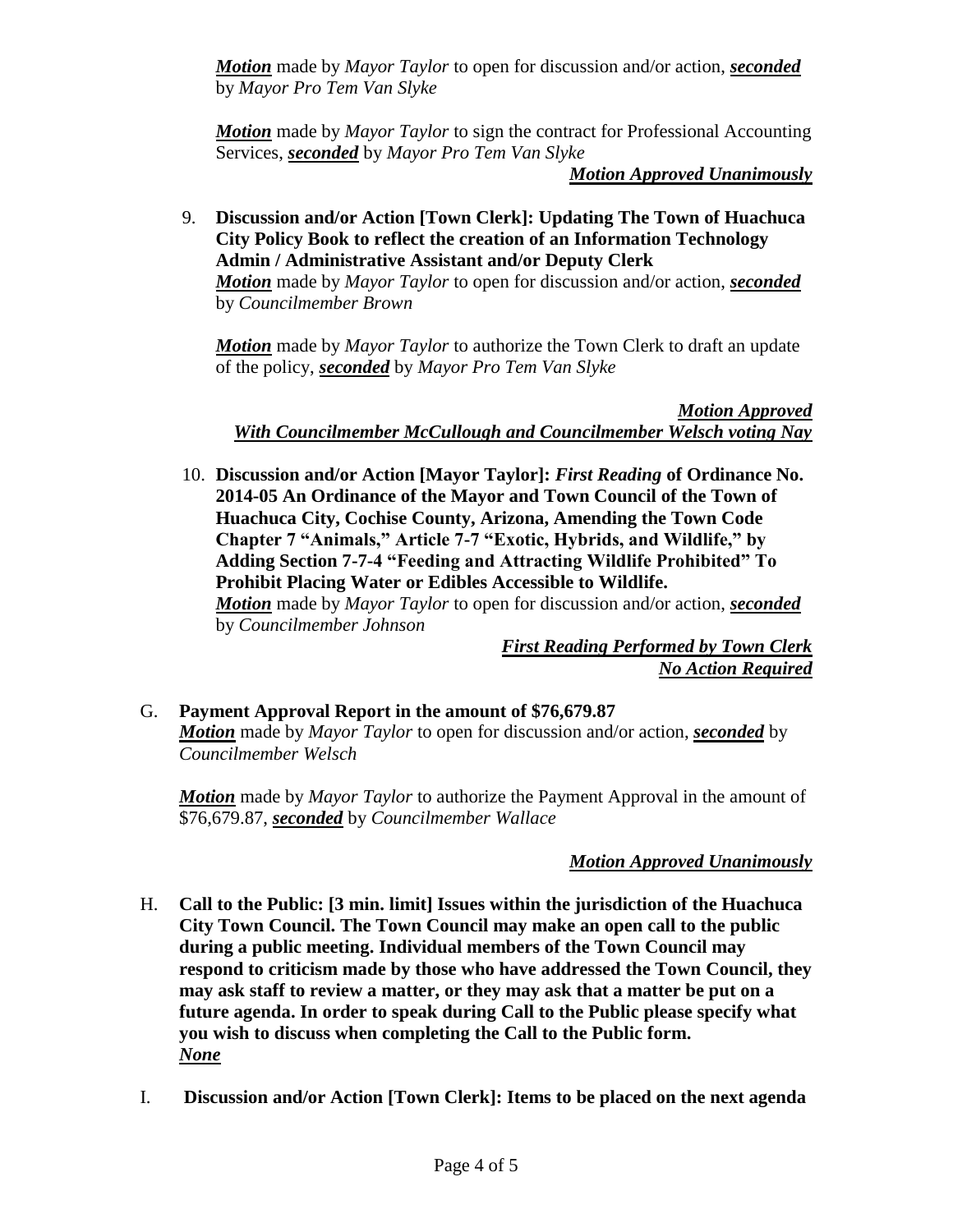*Motion* made by *Mayor Taylor* to open for discussion and/or action, *seconded* by *Mayor Pro Tem Van Slyke*

- 1. *Councilmember Welsch* Discussion and/or Action regarding update report on process of bids for Library Roof.
- 2. *Councilmember Welsch* Discussion and/or Action regarding signs going in Police Department Post Signs
- 3. *Councilmember Welsch* Discussion and/or Action regarding progress of parking lot designation

## J. **Adjournment (8:45pm)** *Motion* made by *Mayor Taylor* to adjourn, *seconded* by *Councilmember Brown*

*Motion Approved Unanimously*

Approved by Mayor Taylor on June 12, 2014

Mayor Ken Taylor

Attest: Town Clerk Tammy J. Mitchell, MMC

Seal:

## Certification

I hereby certify that the foregoing is a true and correct copy of the Minutes of the Meeting for the Town of Huachuca City held on May 22, 2014. I further certify that the meeting was duly called, and a quorum was present.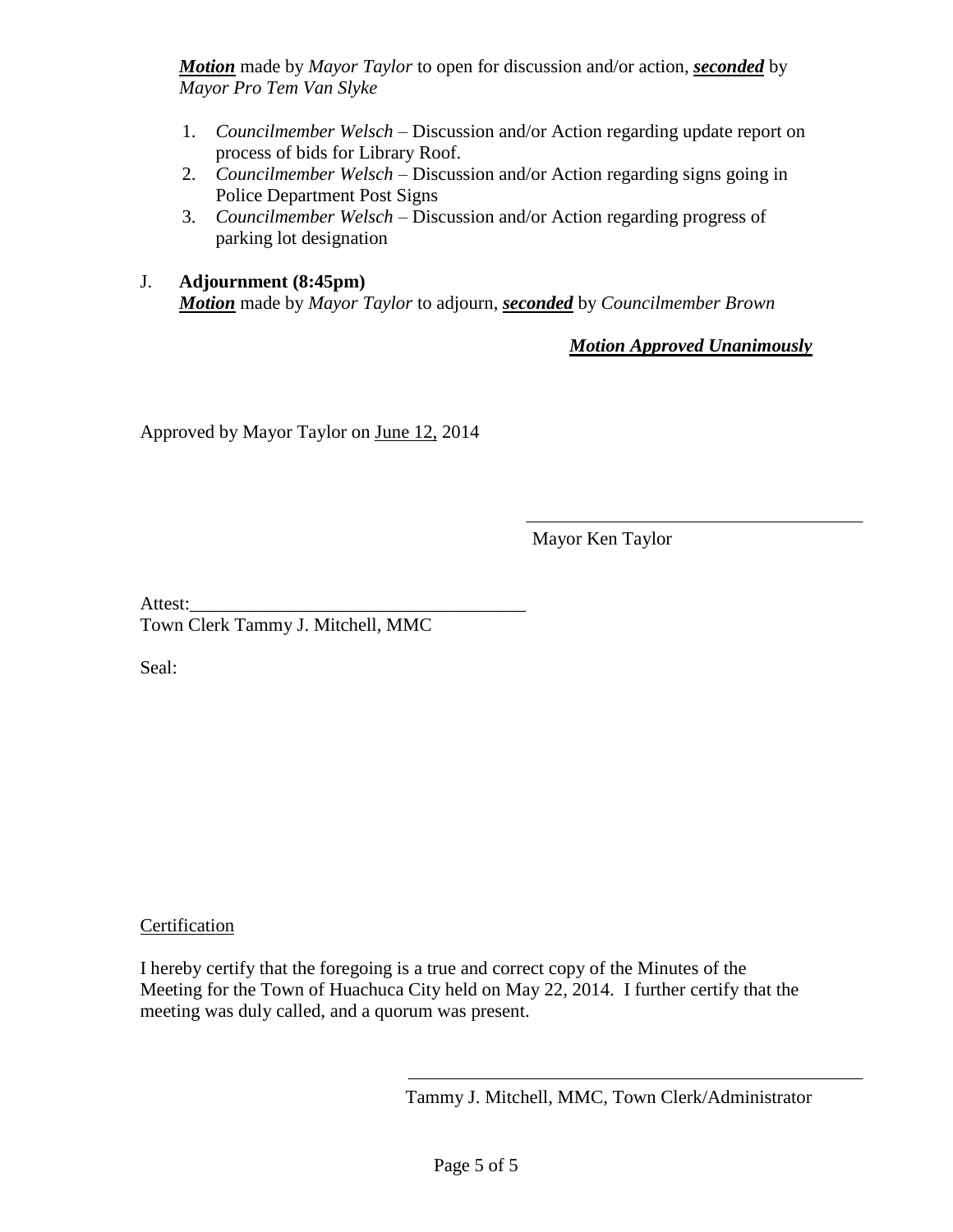

#### 500 NORTH GONZALES BOULEVARD • HUACHUCA CITY, ARIZONA 85616 PHONE (520) 456- 1354 • TDD (520) 456-1353 FAX: (520) 456-2230 E-MAIL: [tmitchell@huachucacityaz.gov](mailto:tmitchell@huachucacityaz.gov)

# **HUACHUCA CITY TOWN COUNCIL MINUTES REGULAR MEETING AT 7:00 PM THURSDAY, JUNE 12, 2014**

**Present:**

**Mayor:**

- **Mayor Pro-Tem: Mary Van Slyke Council Members: Donna Johnson Gene McCullough Walter Welsch Laura Wallace Town Clerk: Tammy J. Mitchell, MMC Town Attorney: Thomas Benavidez – Not Requested Absent: Ken Taylor, Duane Brown Resigned**
- A. **Call to Order and Pledge of Allegiance (7:00pm)**
- B. **Roll Call**
- C. **Approval of Minutes of the Regular Meeting Minutes of May 22, 2014** *Motion* made by *Mayor Pro Tem Van Slyke* to open for discussion and or action, *seconded* by *Councilmember Wallace*

*Motion* made by *Mayor Pro Tem Van Slyke* to approve the minutes of May 22, 2014, *seconded* by *Councilmember McCullough*

*Motion Approved 5-0*

- D. **Call to the Public [3 minute limit] Agenda Items Only. (See below)** *NONE*
- E. **Reports by Council Members and Officers**
	- 1. **Councilmember Welsch - Library/Senior Center**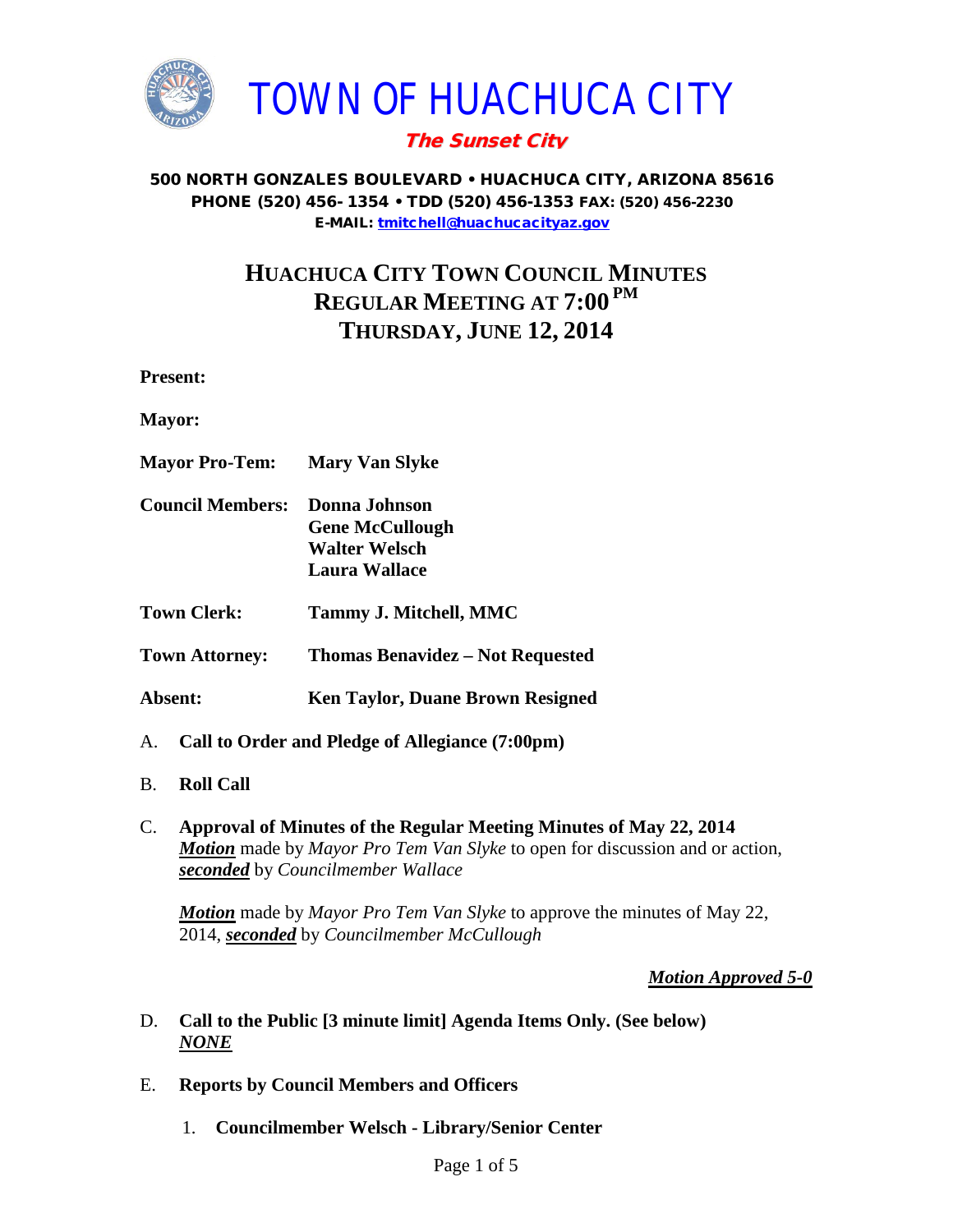- 2. **Councilmember McCullough – Planning and Zoning**
- 3. **Councilmember Wallace – Parks and Recreation**
- 4. **Councilmember Johnson – Public Works**
- 5. **Public Safety**
- 6. **Mayor Pro Tem Van Slyke – Finance**
- 7. **Mayor Taylor – Mayor's Report**
- 8. **Tammy Mitchell – Town Clerk's Report**
- F. **New Business**
	- 1. **Action Only [Mayor Pro Tem Van Slyke]: Acceptance of Duane Brown's Resignation from the Common Council of Huachuca City.** *Motion* made by *Mayor Pro Tem Van Slyke* to accept Duane Brown's resignation from Council, *seconded* by *Councilmember Wallace*

*Motion Approved 4-1 Councilmember Johnson voting Nay*

- 2. **Discussion and/or Action [Mayor Taylor]: Appointment of New Council Member.** *Item pulled due to Mayor Taylor's absence*
- 3. **Discussion and/or Action [Councilmember Welsch]: City Council Members attendance of League of Arizona Cities and Towns Conference.**  *Motion* made by *Councilmember Welsch* to open for discussion and or action, *seconded* by *Mayor Pro Tem Van Slyke*

*Motion* made by *Councilmember Welsch* that this year as a City not to pay for Council members to go to conference, but if members want to use their stipend to attend that the city advance the funds to cover it, *seconded* by *Councilmember Wallace*

*Motion Approved 3-2 Councilmember McCullough and Councilmember Johnson voting Nay*

4. **Discussion and/or Action [Mayor Pro Tem Van Slyke]: FY 2014 – 15 Budget Calendar** *Motion* made by *Mayor Pro Tem Van Slyke* to open for discussion and/or action, *seconded* by *Councilmember Johnson*

*No Action*

- 5. **Discussion and/or Action [Councilmember Welsch]: Report on process of bids for Library Roof** *Councilmember Welsch Postponed until next meeting*
- 6. **Discussion and/or Action [Councilmember Welsch]: Police Department Post Signs** *Motion* made by *Councilmember Welsch* to open for discussion and/or action, *seconded* by *Mayor Pro Tem Van Slyke*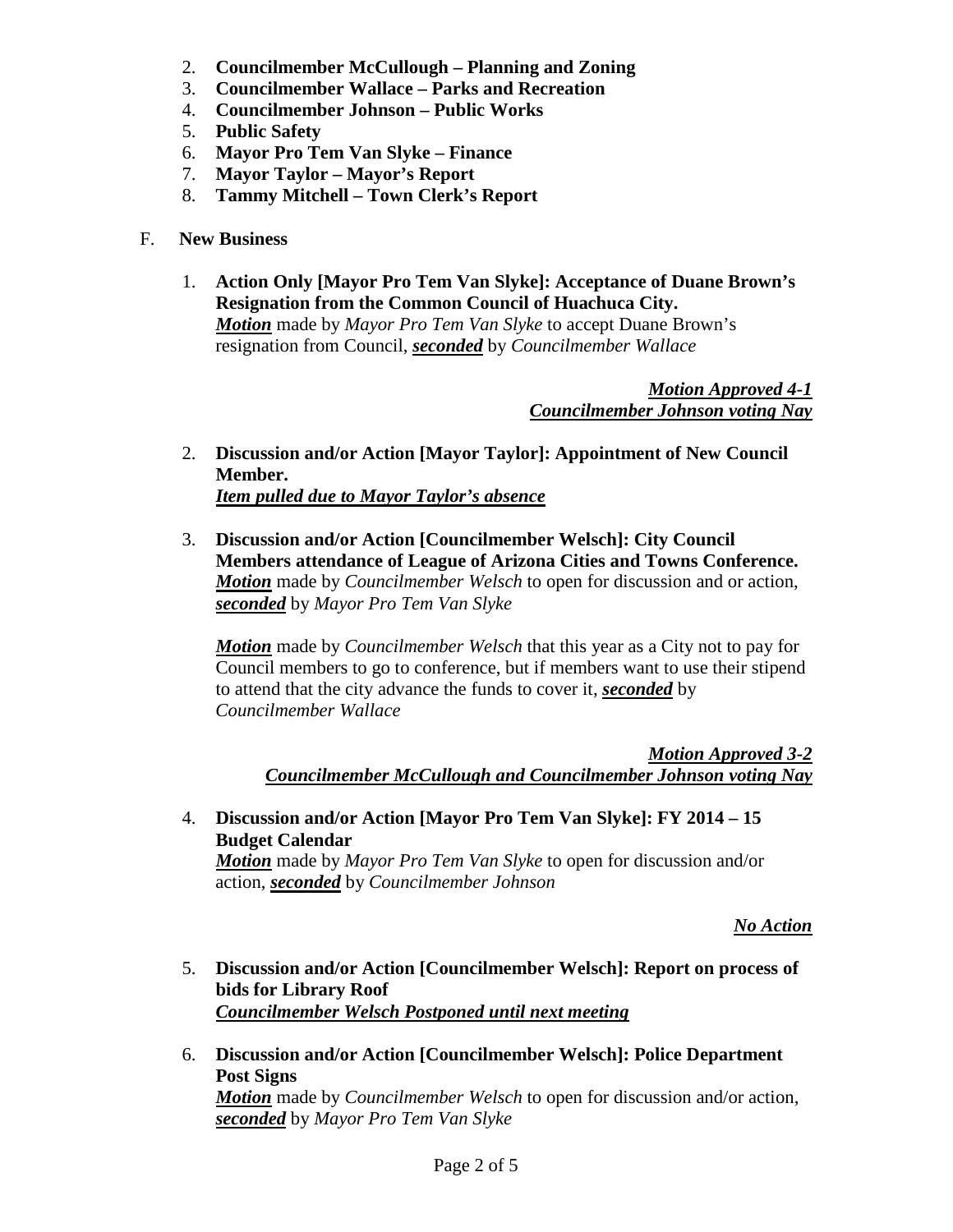- 7. **Discussion and/or Action [Councilmember Welsch]: Process of parking lot designation around Town Hall and Police Department.** *Item Pulled until next meeting*
- G. **Ordinances and Resolutions**
	- **A. First Reading**
	- 1. **Discussion and/or Action [Mayor Pro Tem Van Slyke]: First Reading of Resolution 2014-03: A Resolution of the Mayor and Town Council of The Town of Huachuca City, Cochise County, Arizona, Approving the submission of a Gila River Indian Community Grant Application for Acquisition of information technology to support the Huachuca City Police Department.**

*Motion* made by *Mayor Pro Tem Van Slyke* to open for discussion and/or action, *seconded* **by** *Councilmember Wallace*

2. **Discussion and/or Action [Mayor Pro Tem Van Slyke]: First Reading of Resolution 2014-04: A Resolution of the Mayor and Town Council of the Town of Huachuca City, Cochise County, Arizona, Adopting Records Retention Schedules for the Town**

*Motion* made by *Mayor Pro Tem Van Slyke* to open for discussion and/or action, *seconded* by *Councilmember Johnson*

- **B. Second Reading**
- 1. **Discussion and/or Action [Mayor Pro Tem Van Slyke]: Second Reading of Ordinance No. 2014-05 An Ordinance of the Mayor and Town Council of the Town of Huachuca City, Cochise County, Arizona, Amending the Town Code Chapter 7 "Animals," Article 7-7 "Exotic, Hybrids, and Wildlife," by Adding Section 7-7-4 "Feeding and Attracting Wildlife Prohibited" To Prohibit Placing Water or Edibles Accessible to Wildlife.** *Motion* made by *Mayor Pro Tem Van Slyke* to open for discussion and/or action, *seconded* by *Councilmember Johnson*

*Motion* made by *Mayor Pro Tem Van Slyke* to adopt Ordinance No 2014-05, *seconded* by

Motion Approved 5-0

H. **Payment Approval Report in the amount of \$146,391.52** *Motion* made by *Mayor Pro Tem Van Slyke* to approve the payment of \$146,391.52, *seconded* by *Councilmember McCullough*

> *Motion Approved 4-1 Councilmember Johnson voting Nay*

I. **Call to the Public: [3 min. limit] Issues within the jurisdiction of the Huachuca City Town Council. The Town Council may make an open call to the public**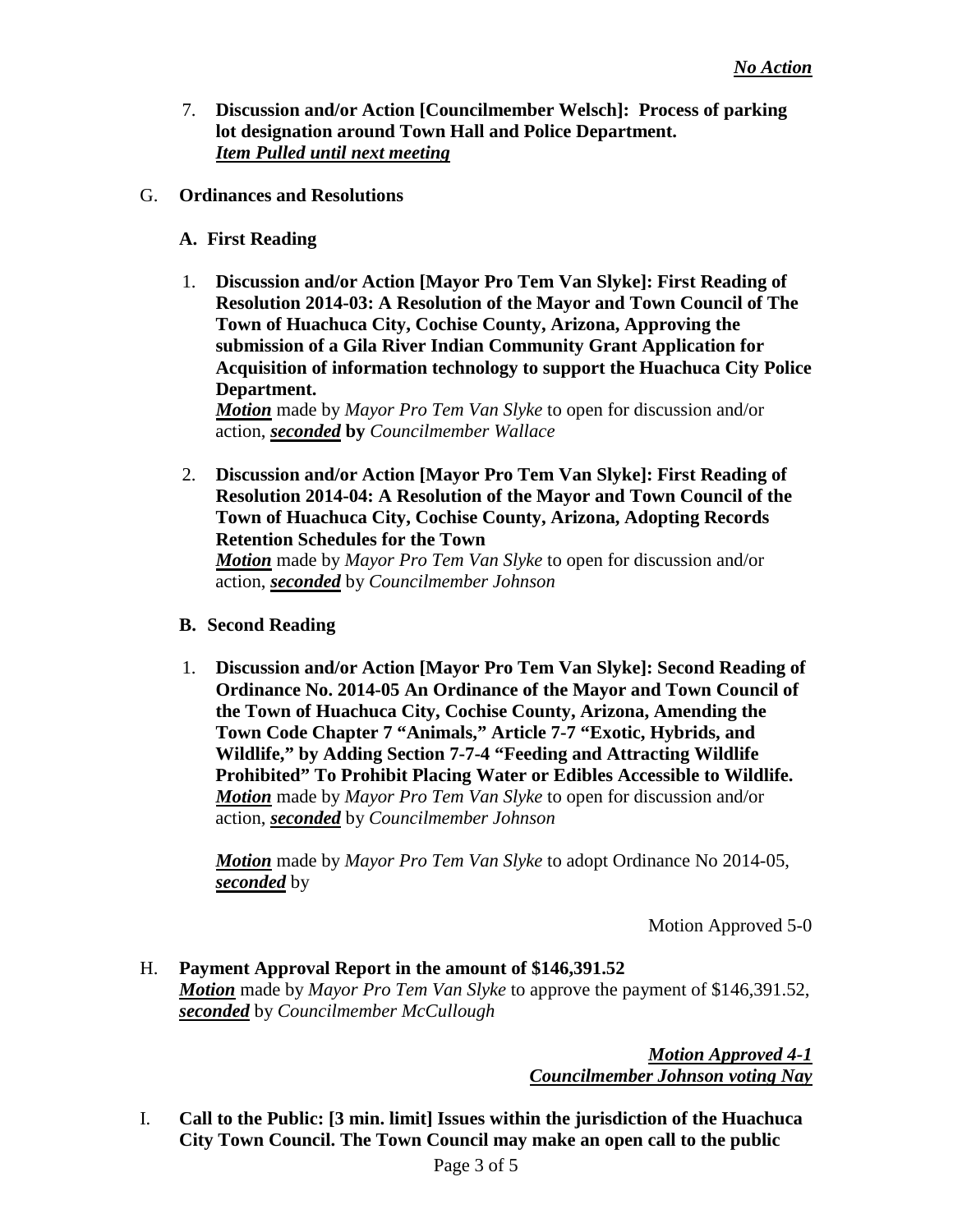**during a public meeting. Individual members of the Town Council may respond to criticism made by those who have addressed the Town Council, they may ask staff to review a matter, or they may ask that a matter be put on a future agenda. In order to speak during Call to the Public please specify what you wish to discuss when completing the Call to the Public form.** Neil Josephson – Landfill concerns

Byron Robertson – Agenda Item G.B.1 & Landfill concerns.

- J. **Discussion and/or Action [Town Clerk]: Items to be placed on the next agenda** *Motion* made by *Mayor Pro Tem Van Slyke* to open for discussion and/or action, *seconded* by *Councilmember Wallace*
	- 1. *Councilmember Welsch* discussion and/or action regarding the sealing and striping of the parking lot
	- 2. *Councilmember Wallace* discussion and/or action current operating procedures given to department heads

#### K. **Adjournment (8:00pm)**

*Motion* made by *Mayor Pro Tem Van Slyke* to adjourn, *seconded* by *Councilmember McCullough*

*Motion Approved 5-0*

Approved by Mayor Taylor on June 26, 2014

Mayor Ken Taylor

Attest:

Town Clerk Tammy J. Mitchell, MMC

Seal:

## Certification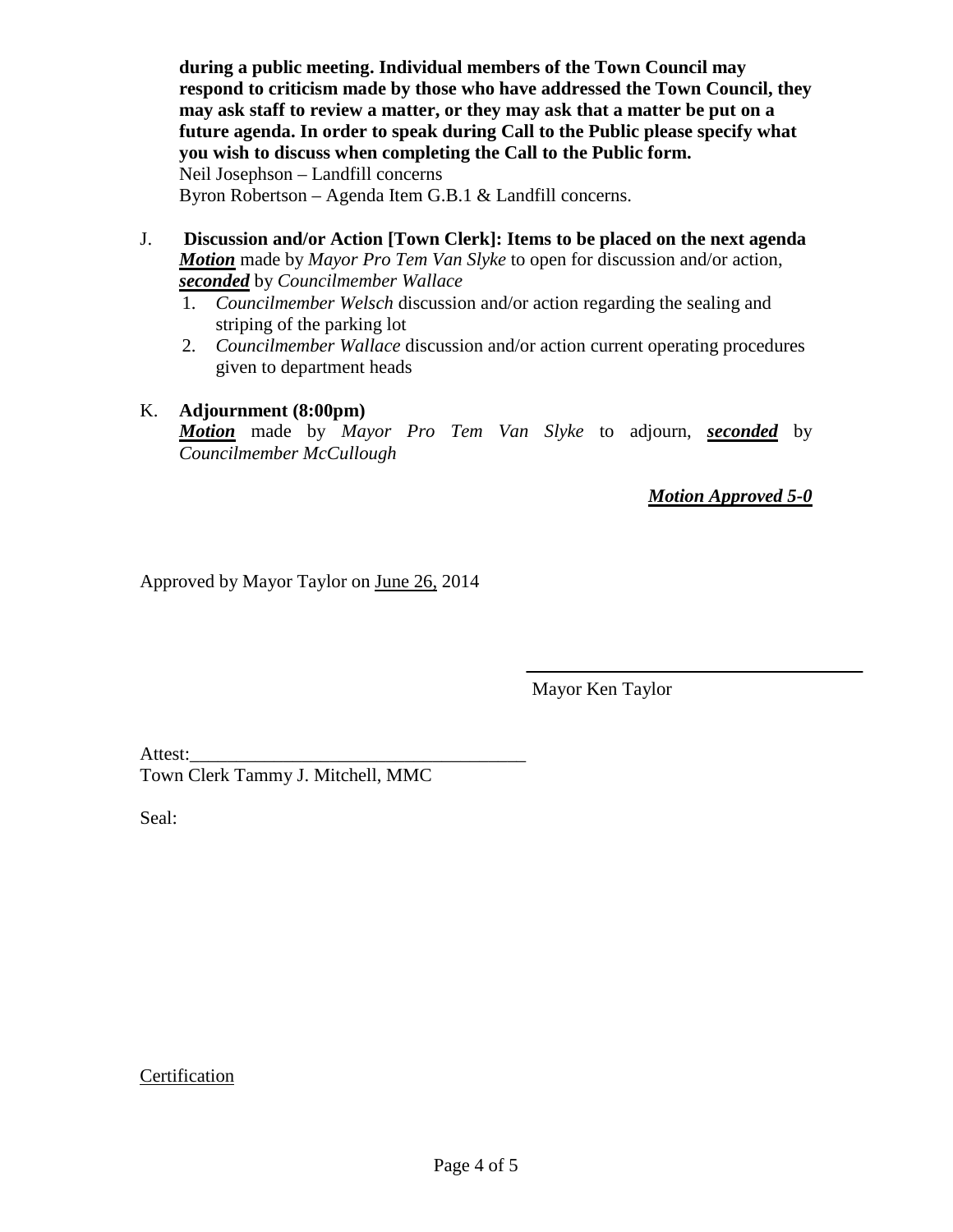I hereby certify that the foregoing is a true and correct copy of the Minutes of the Meeting for the Town of Huachuca City held on May 22, 2014. I further certify that the meeting was duly called, and a quorum was present.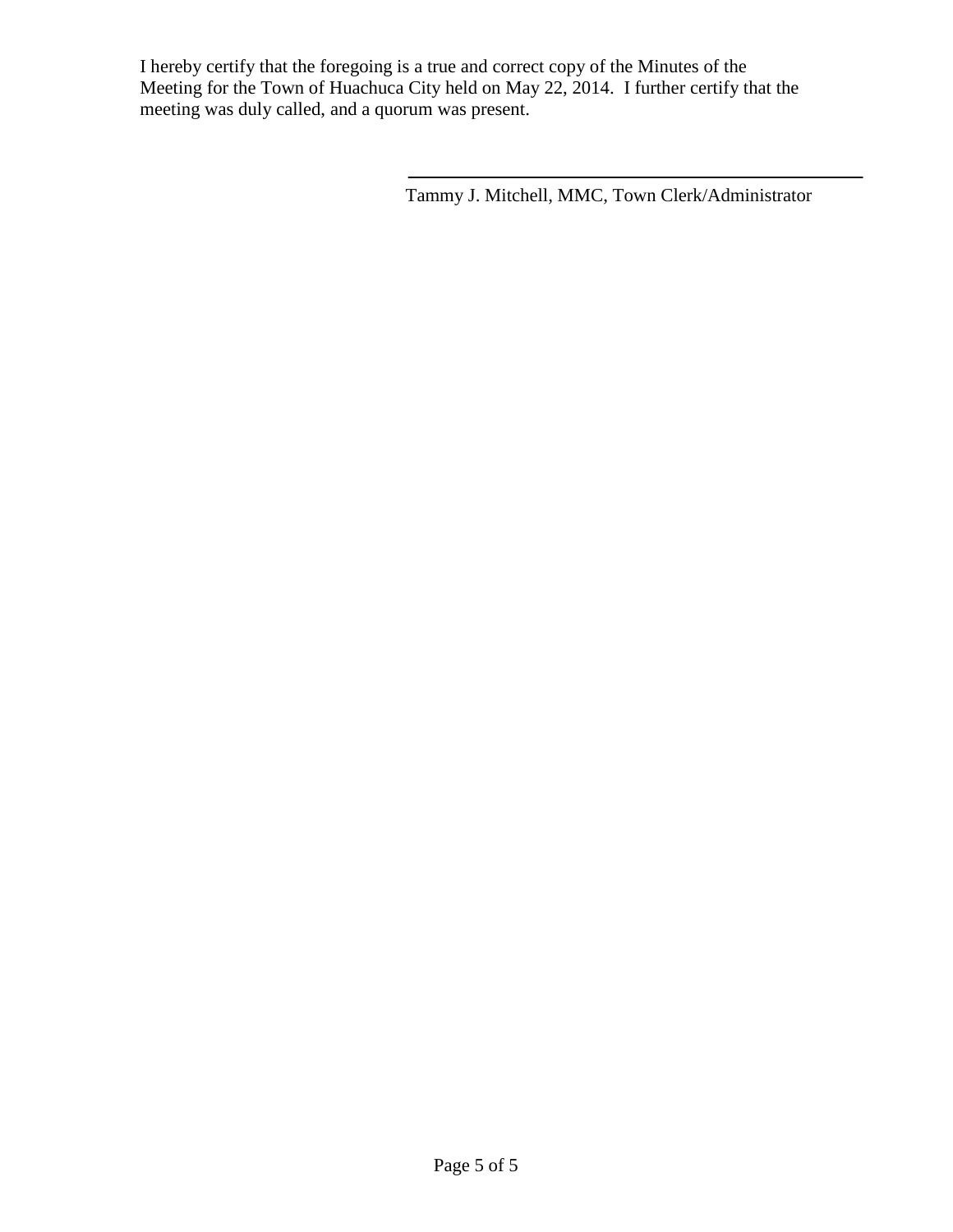

#### 500 NORTH GONZALES BOULEVARD • HUACHUCA CITY, ARIZONA 85616 PHONE (520) 456- 1354 • TDD (520) 456-1353 FAX: (520) 456-2230 E-MAIL: [tmitchell@huachucacityaz.gov](mailto:tmitchell@huachucacityaz.gov)

# **HUACHUCA CITY TOWN COUNCIL MINUTES SPECIAL MEETING AT 5:00 PM SATURDAY, JUNE 28, 2014**

**Present:**

| <b>Mayor:</b>                                         | <b>Ken Taylor</b>                                               |
|-------------------------------------------------------|-----------------------------------------------------------------|
| <b>Mayor Pro-Tem:</b>                                 | <b>Mary Van Slyke</b>                                           |
| <b>Council Members:</b>                               | Donna Johnson<br><b>Gene McCullough</b><br><b>Walter Welsch</b> |
| <b>Town Clerk:</b>                                    | <b>Tammy J. Mitchell, MMC</b>                                   |
| <b>Town Attorney:</b>                                 | <b>Thomas Benavidez - Not Requested</b>                         |
| Absent:                                               | <b>Laura Wallace</b>                                            |
| Call to Order and Pledge of Allegiance (5:00pm)<br>A. |                                                                 |

- B. **Roll Call**
- C. **Discussion and/or Action [Council]: To Interview for the Vacant Council Seat**

*Motion* made by *Mayor Taylor* to open for discussion and/or action, *seconded* by *Donna Johnson*.

*Motion Approved 5-0*

Candidate's Interviewed:

Dave Perry – Carol Durbin – Joe Hebert – John Smuda

D. **Discussion and/or Action [Council]: To Appoint an Individual to the Vacant Council Seat.**

*Motion* made by *Mayor Taylor* to open for discussion and/or action, *seconded* by *Mayor Pro-Tem Van Slyke*.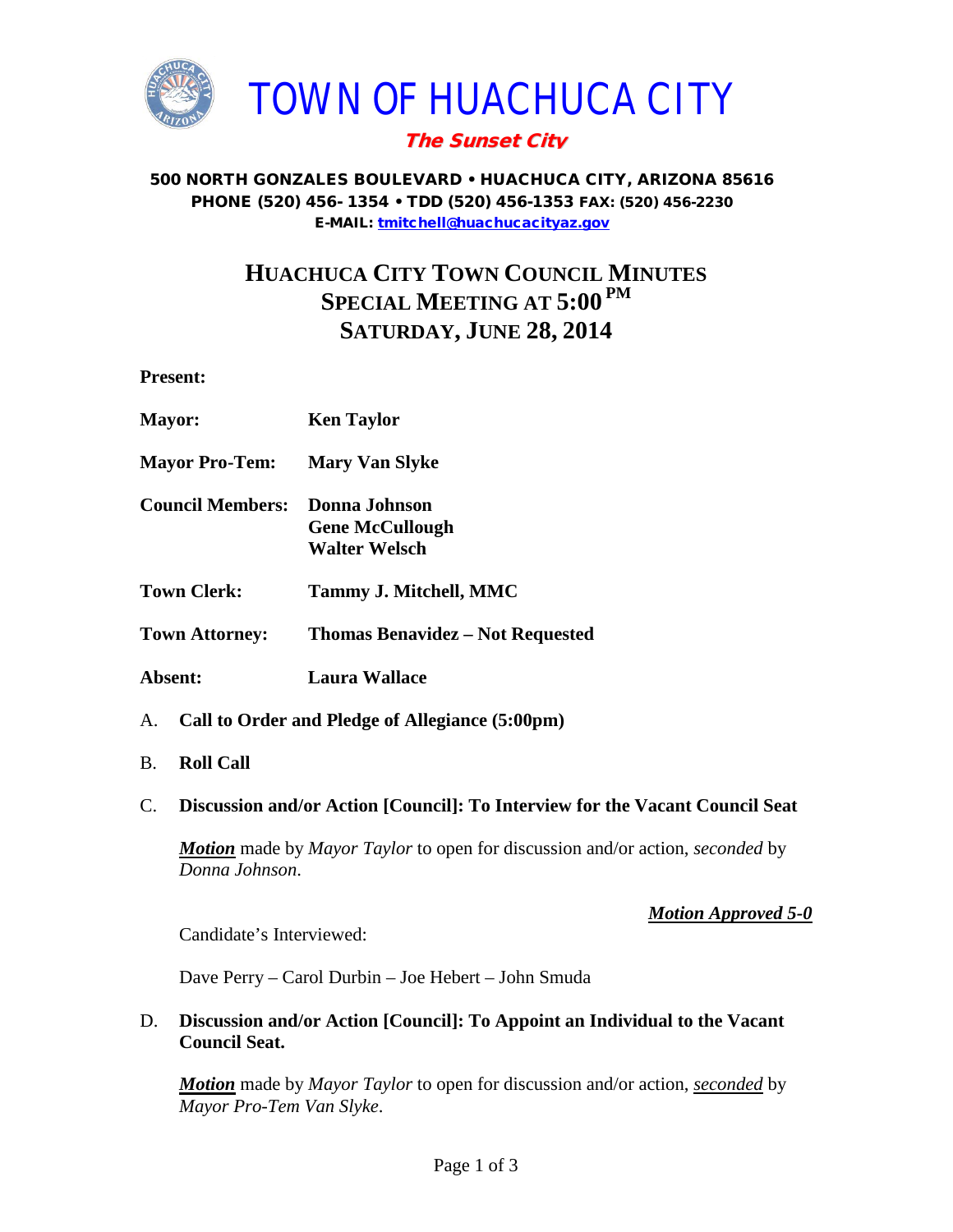### **Closed Ballot was taken:**

Dave Perry  $-4$ Carol Durbin – 1 Joe Hebert – 0 John Smuda – 0

*Motion* made by *Mayor Taylor* to appoint *Dave Perry*, *seconded* by *Mayor Pro-Tem Van Slyke*.

*Motion Approved Unanimously*

Town Clerk, Tammy Mitchell administered the 'Loyalty Oath' to newly appointed Council Member Dave Perry**.**

### E. **Adjournment**  $(5:30^{\text{PM}})$

*Motion* to adjourn made by *Mayor Taylor*, *seconded* by *Mayor Pro Tem Van Slyke.*

*Motion Approved 5-0*

Approved by Mayor Taylor on July 10, 2014

Mayor Ken Taylor

Attest:

Town Clerk Tammy J. Mitchell, MMC

Seal:

#### Certification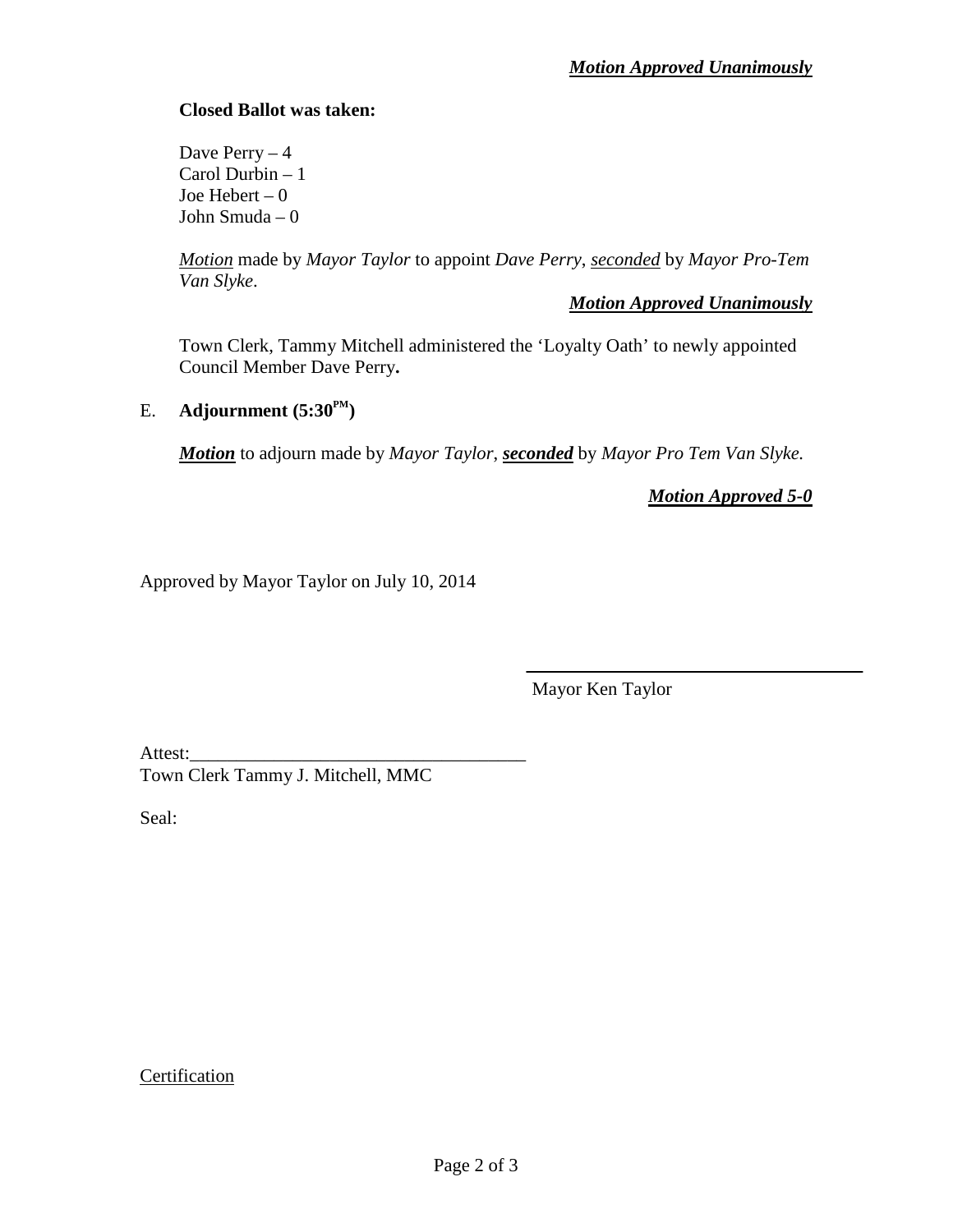I hereby certify that the foregoing is a true and correct copy of the Minutes of the Special Meeting for the Town of Huachuca City held on June 28, 2014. I further certify that the meeting was duly called, and a quorum was present.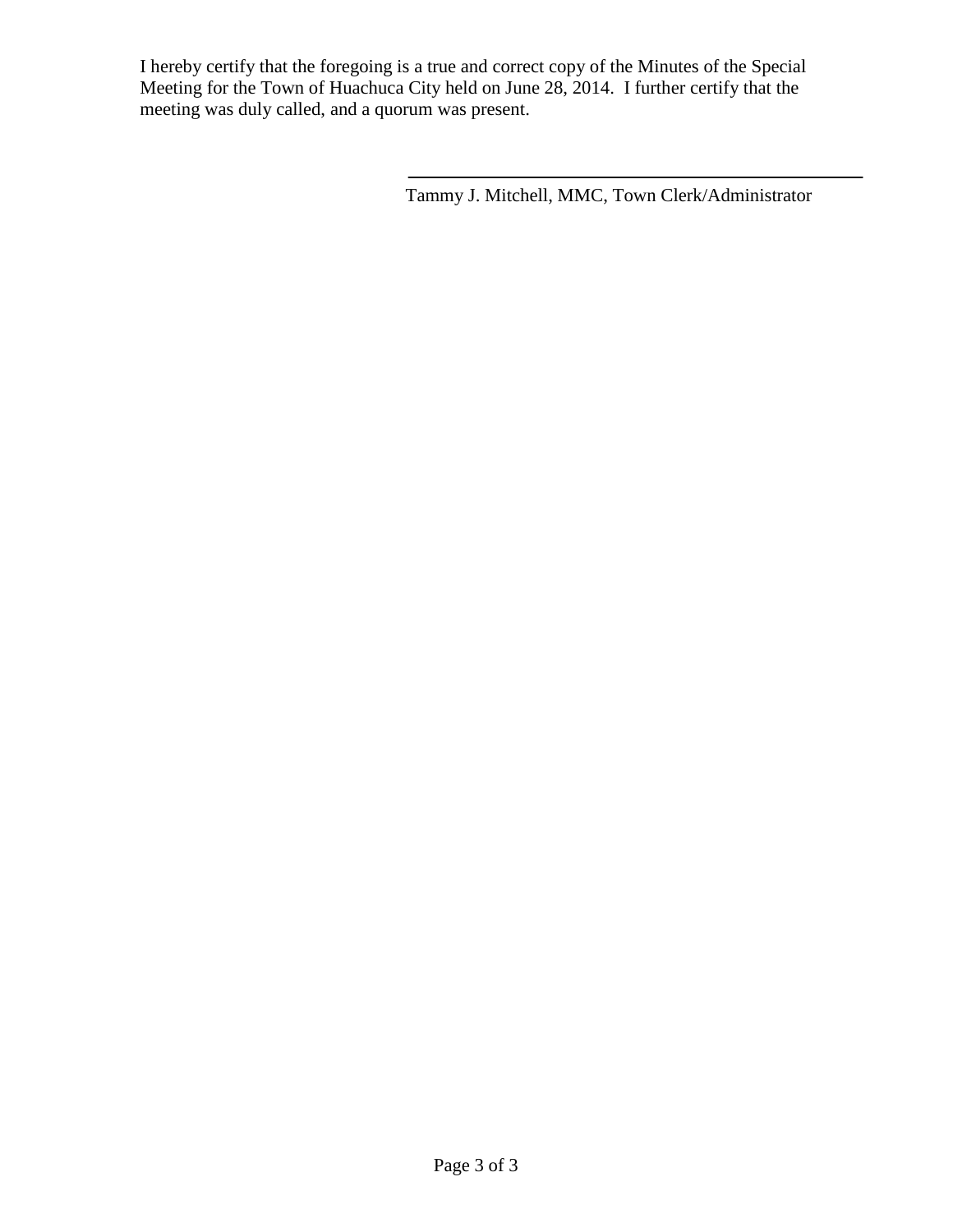

#### 500 NORTH GONZALES BOULEVARD • HUACHUCA CITY, ARIZONA 85616 PHONE (520) 456- 1354 • TDD (520) 456-1353 FAX: (520) 456-2230 E-MAIL: [tmitchell@huachucacityaz.gov](mailto:tmitchell@huachucacityaz.gov)

# **HUACHUCA CITY TOWN COUNCIL MINUTES SPECIAL MEETING AT 5:00 PM SATURDAY, JUNE 28, 2014**

**Present:**

| Mayor:                                                | <b>Ken Taylor</b>                                               |
|-------------------------------------------------------|-----------------------------------------------------------------|
| <b>Mayor Pro-Tem:</b>                                 | <b>Mary Van Slyke</b>                                           |
| <b>Council Members:</b>                               | Donna Johnson<br><b>Gene McCullough</b><br><b>Walter Welsch</b> |
| <b>Town Clerk:</b>                                    | <b>Tammy J. Mitchell, MMC</b>                                   |
| <b>Town Attorney:</b>                                 | <b>Thomas Benavidez – Not Requested</b>                         |
| Absent:                                               | <b>Laura Wallace</b>                                            |
| A.<br>Call to Order and Pledge of Allegiance (5:00pm) |                                                                 |
| <b>B.</b><br><b>Roll Call</b>                         |                                                                 |

- C. **Discussion and/or Action [Council]: To Interview for the Vacant Council Seat**
- D. **Discussion and/or Action [Council]: To Appoint an Individual to the Vacant Council Seat**
- E. **Adjournment ()** *Motion* made by *Mayor Taylor* to adjourn, *seconded* by *Mayor Pro Tem Van Slyke Motion Approved*

Approved by Mayor Taylor on July 10, 2014